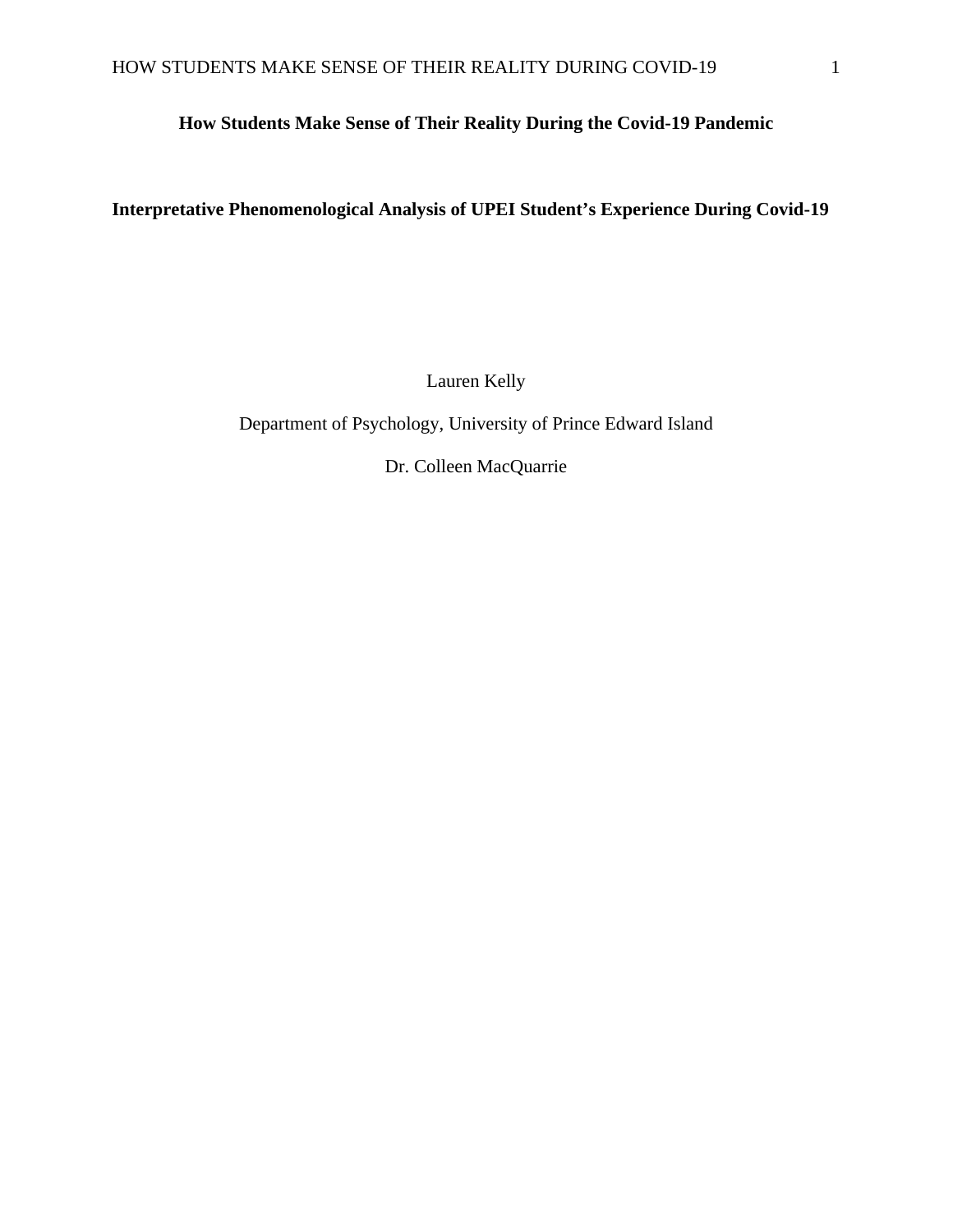

# **University of Prince Edward Island**

Department of Psychology

# **Certificate of Examination**

**Examining Board** 



Yoshiyuki Takano, Ph.D.



Chistopher Friesen, M.E.d

**Thesis Advisor** 



Colleen MacQuarrie, Ph.D.

 $0c729,2021$ 

Date

Thesis by LAUREN KELLY

Entitled

"How Students Make Sense of Their Reality During the Covid-19 Pandemic" AN INTERPRETATIVE PHENOMENOLOGICAL ANALYSIS OF THE **EXPERIENCES OF UPEI STUDENTS DURING THE COVID-19 PANDEMIC**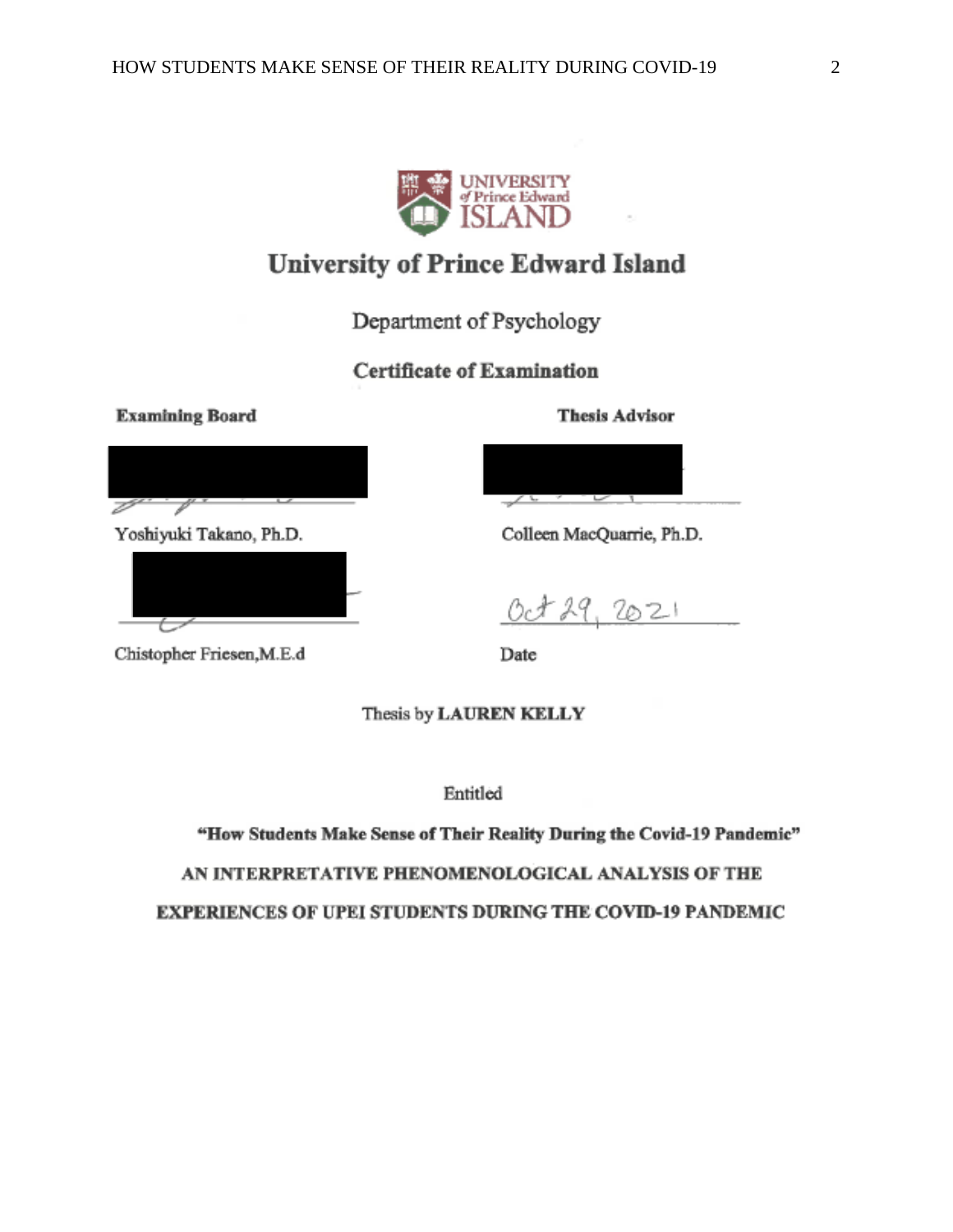#### **Abstract**

Students attending post-secondary education during the Covid-19 pandemic experienced countless changes to their university lifestyle to ensure their community continued to stay in good health, free of Covid-19. These experiences shaped how they made sense of their reality during the pandemic. Existing research discussed the implications of past pandemics and the consequences for individuals' well-being. Plenty of studies suggested recommendations for government policies in the case of a future pandemic to ensure past struggles were limited in the case of future ones. This study aims to explore the experiences of UPEI students during the Covid-19 pandemic. Four UPEI students were asked about their experiences during Covid-19 regarding their academic, physical, and mental well-being. Participants were asked general questions to explore their personal experiences without paying specific attention to assumptions made by others about their experience. An interpretative phenomenological analysis was conducted from the four research discussions. The main finding was that students all see themselves as resilient people while undergoing the pandemic's stresses. Resilience in this study is defined as the ability to overcome an adverse event. They demonstrated the qualities of a resilient person by practicing healthy coping strategies during the quarantine and choosing to look for positives during a challenging time in their lives. The results explore the overarching theme of "I am a resilient person" through the following subthemes: Healthier habits gained from Covid-19, Effective coping strategies, Uncertainties of the Future, Assumptions and expectations, Experiential changes, Work-life experience, and Educational experience. This study has several similarities with the findings of previous studies on the topic of post-secondary students during Covid-19. However, this thesis provides perspective from a set of individuals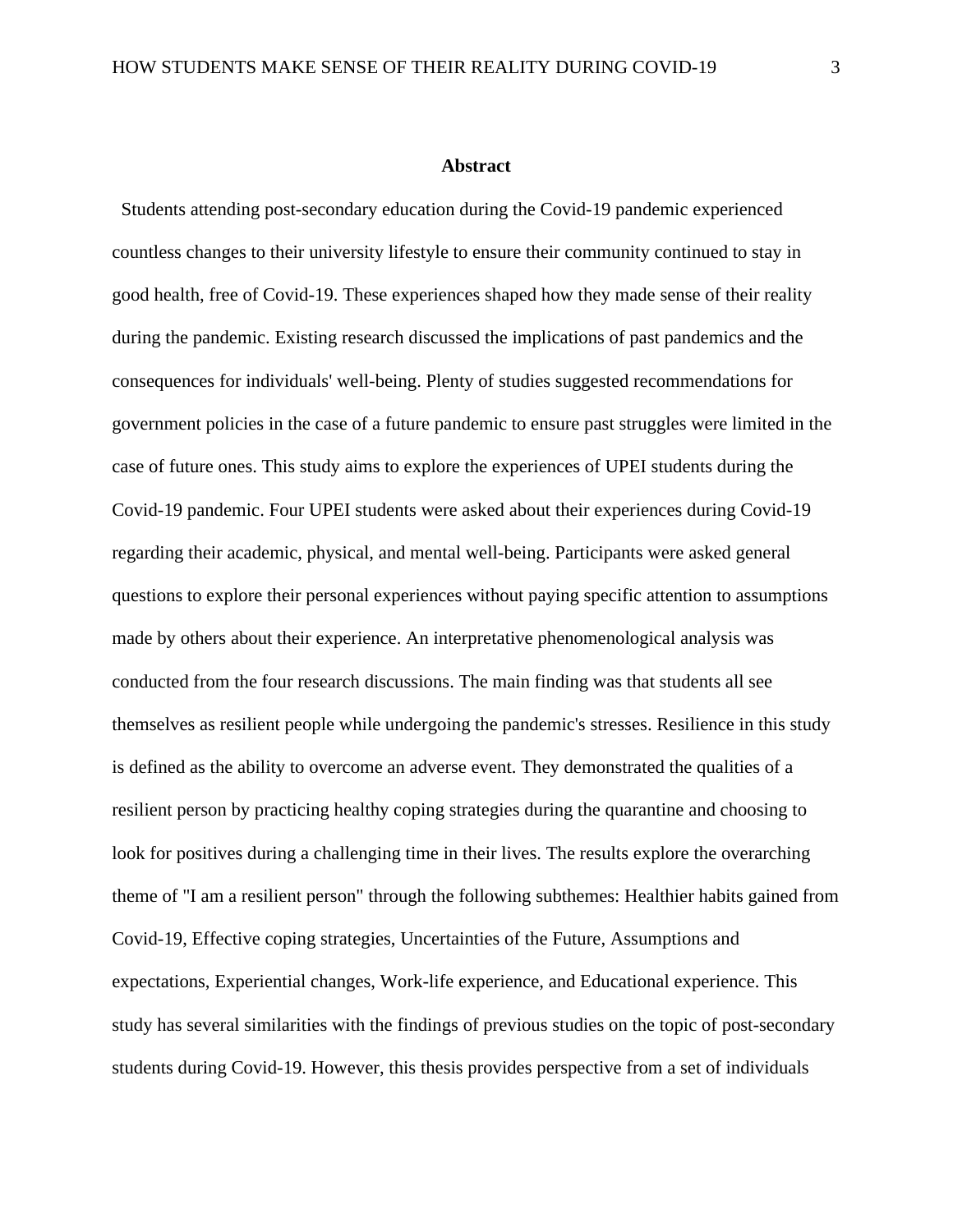living in a relatively safe zone during the coronavirus because of its global context and the island's culture.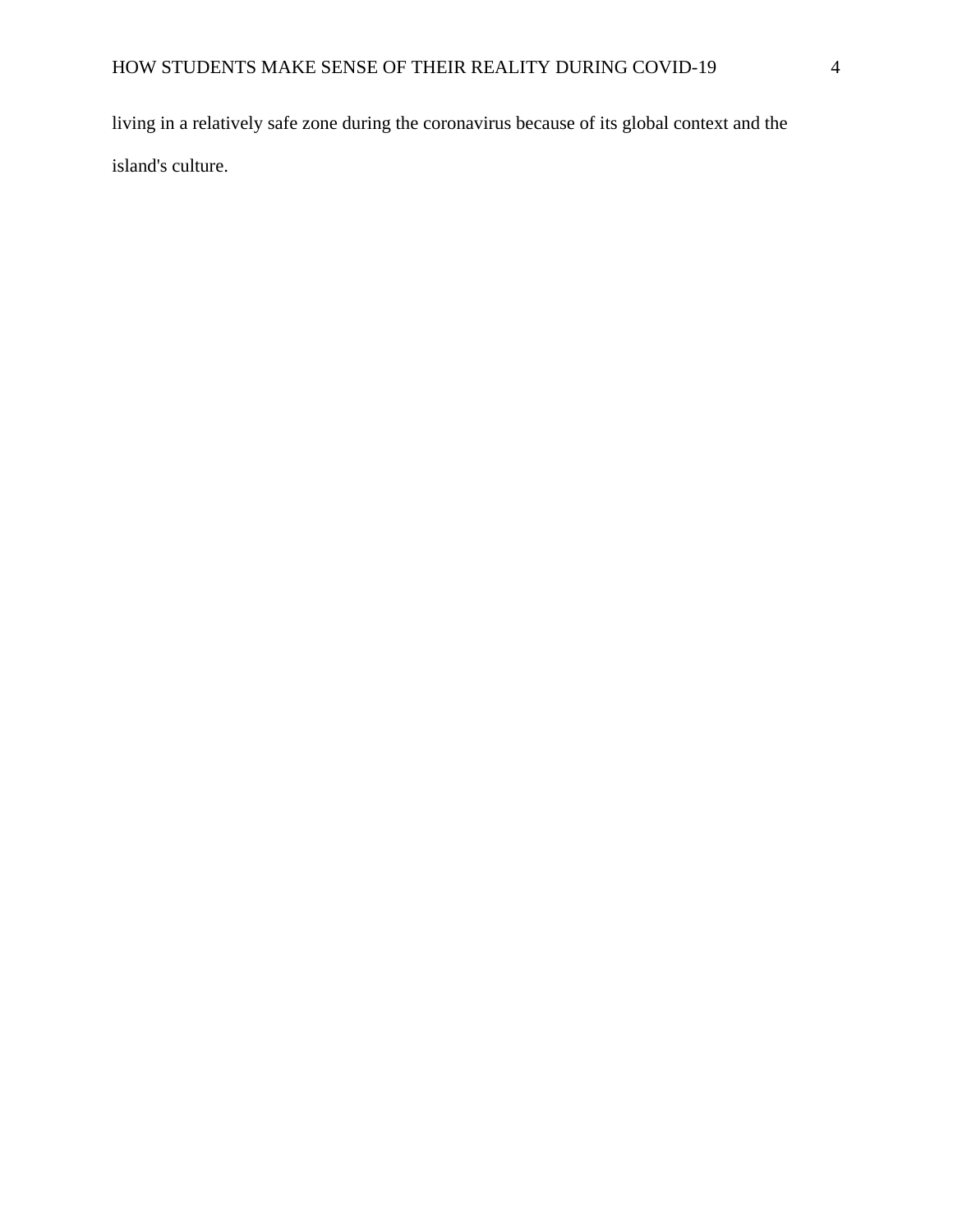| <b>Table of Contents</b> |  |
|--------------------------|--|
|                          |  |
|                          |  |
|                          |  |
|                          |  |
|                          |  |
|                          |  |
|                          |  |
|                          |  |
|                          |  |
|                          |  |
|                          |  |
|                          |  |
|                          |  |
|                          |  |
|                          |  |
|                          |  |
|                          |  |
|                          |  |
|                          |  |
|                          |  |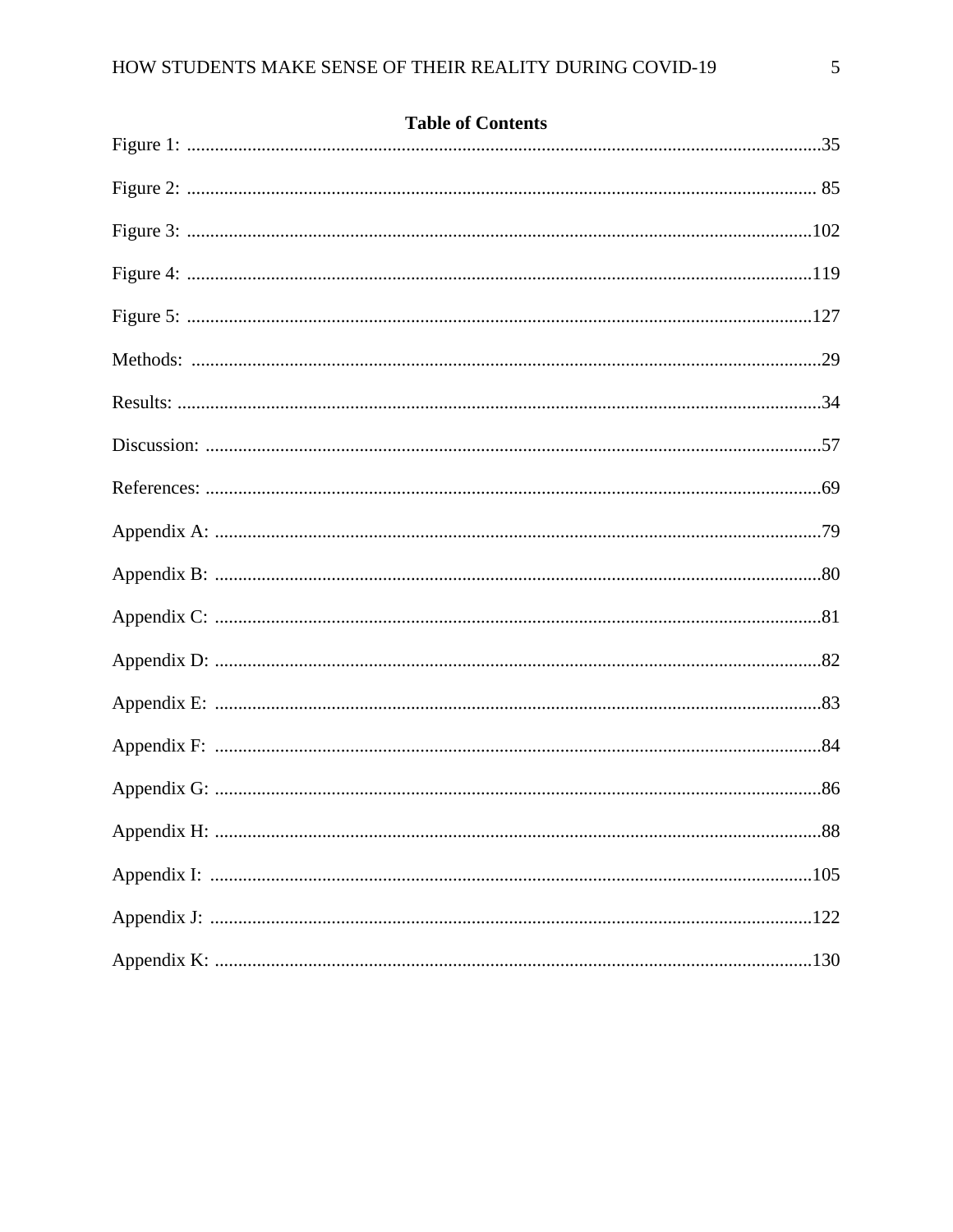#### **Acknowledgements**

First, I would like to thank the UPEI students that agreed to participate in my research. This thesis was made possible because of your commitment, dedication, and support in participating. It was so encouraging to see and talk with you all on how you were able to create such positivity during such a difficult time. I hope you will be satisfied with the work completed. I want to also thank my mom and dad, Mike and Arlene Kelly who were there for me through this entire process. You were there for me when I was unsure of my capabilities and I am forever grateful. Finally, I would like to thank my supervisor, Dr. Colleen MacQuarrie, who was able to provide the greatest guidance and patience though this journey. You taught me what it means to demonstrate true empathy, resilience, and support during not only my undergraduate degree, but honors certificate as well. It was an incredibly unique experience to be online for the majority of this thesis, yet we persevered! Thank you for being such a model of strength during my time with you.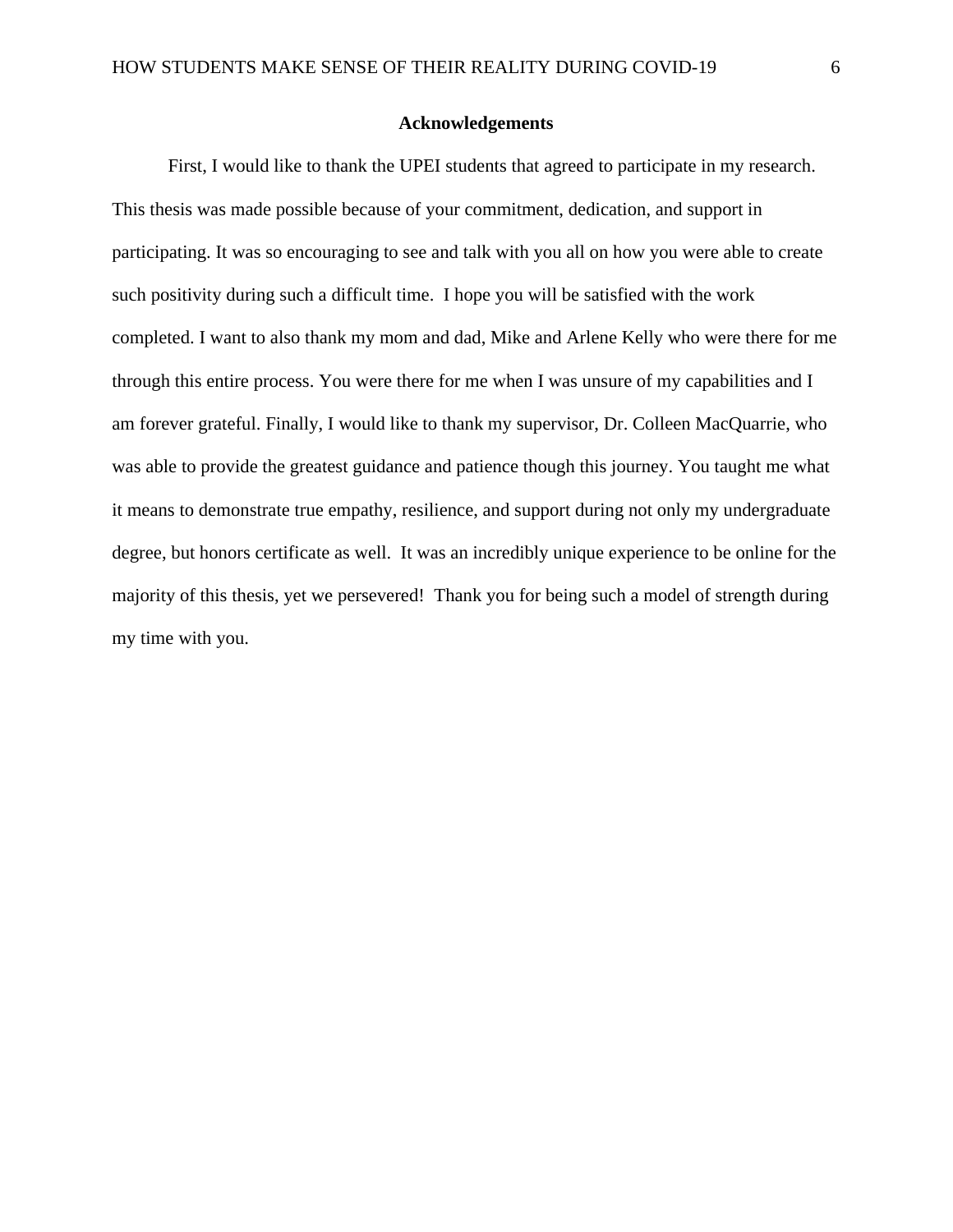Pandemics are commonly known as disease outbreaks that become widespread caused by human-to-human infection. There have been multiple disease outbreaks documented in history, involving the Spanish Flu, Hong Kong flu, SARS, H7N9, H1N1, and Ebola; just to name a few. Past global pandemics prepare humanity for current and future pandemics. Researchers are currently using information from past global pandemics to limit the negative psychological, social, and cultural contexts linked to the current pandemic impacting human civilization. Coronavirus disease 2019 (Covid-19) is a disease that has spread worldwide, leading to an ongoing pandemic. Given this context, I chose to look into how past pandemics have impacted peoples' overall well-being, focusing on resilience to be able to later conduct research on student's experience with Covid-19.

When people think of resilience, other similar terms may come to mind, such as strength and good mental well-being, because people who are known as resilient have gone through events that most would find difficult to overcome (Wilson, 2020). Understandably, pandemics are considered important as a part of the resilience discussion. Resilience is about being prepared for the unexpected, keeping safe, and recovering from disturbances in an individual's day-to-day life (Wilson,2020). During disease outbreaks, humanity's resilience is being tested as individuals, communities, and countries try to see what can be done to improve resilience. For the remainder of this paper, there will be examples of past global pandemics and what restrictions were put in place to stop the spread of infection. Bearing these restrictions in mind, there will be examples of how the restrictions during Covid-19 impacted people individually, socially, and culturally.

There are plans put in place by the Government of Canada to minimize the negative impacts of the restrictions put in place, and to maximize someone's resiliency; when the country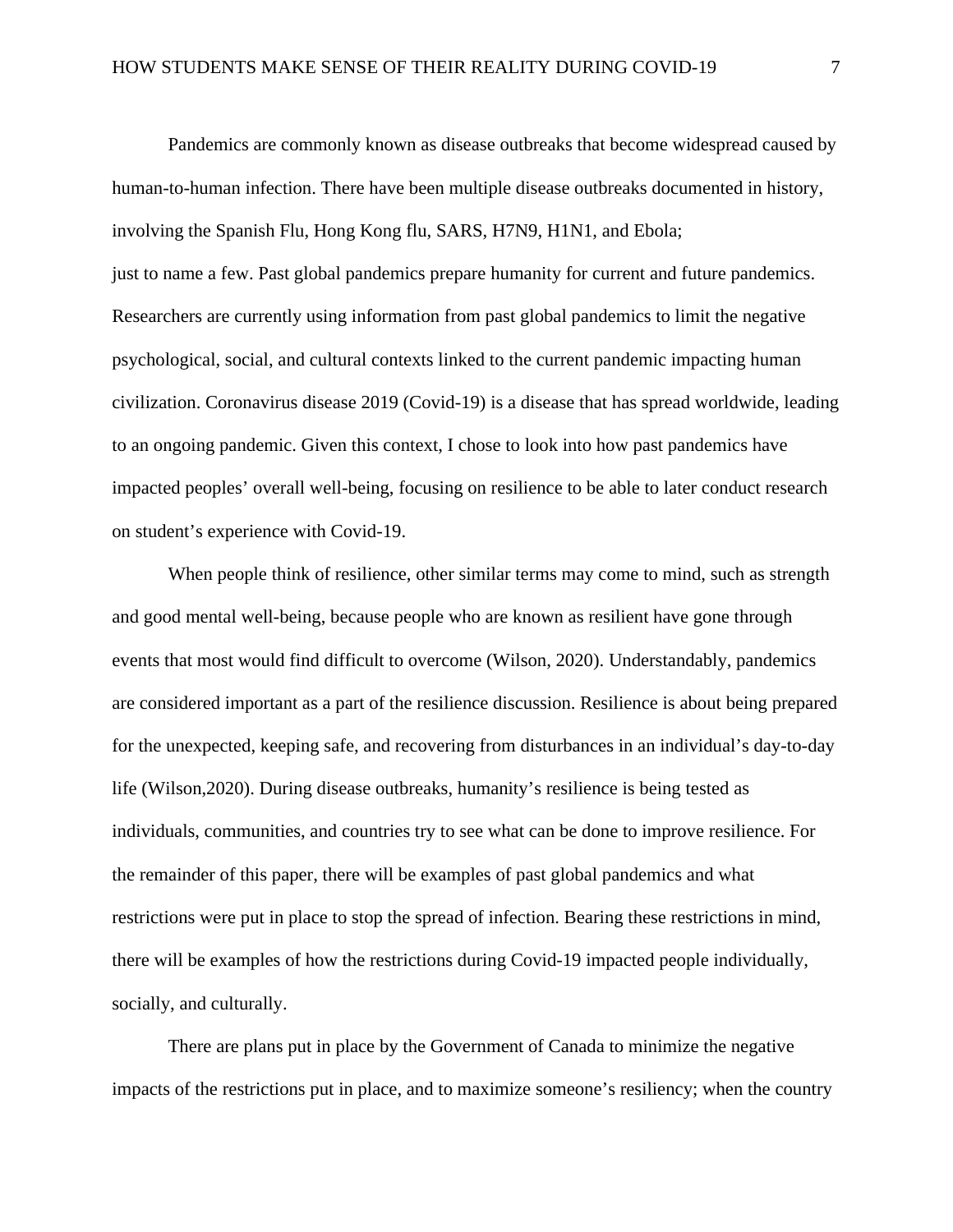is experiencing a pandemic (Psychosocial annex, 2017). Canada's Public Health Services explains what precisely the plan entails within the psychosocial planning principles. The guidelines for planning and managing these principles involve effort in involving a representative of those who experience dimensions of vulnerability (e.g. impaired mobility, impaired cognitive ability, etc.) or those who experience barriers to accessing information or resources (sex, age, language, poverty, geography). This plan also states programs should be enhanced and support existing resources (e.g. social services, family support, counselling, programming). Alongside this plan, an integrated approach should reach a broader range of people to minimize the stigma associated with mental health services. The mentioned support addresses different types of needs, including primary psychosocial care, treatment of mental health problems, family and community support, education and stress management, and specialized services for responders and the public. Public Health continuously reviews the plans and services by assessing the direct and indirect consequences of the social and economic impacts while updating plans as required to improve their services. They conclude their psychosocial planning principles by mentioning that responsibility requires leadership, guidance, and psychosocial support, and support must be linked and included in other public health and medical emergency functions (Psychosocial annex, 2017). When addressed effectively, these factors have the potential to positively impact the mental health and psychological safety of individuals (Psychosocial annex, 2017).

These methods are also meant to be studied so professionals are able to create better plans on how to promote strong resilience. The plan put in place by the Government of Canada is titled the Canadian Pandemic Influenza Preparedness: Planning Guidance for the Health Sector (2017). This psychosocial plan works to build, activate, and implement resilience. The focus of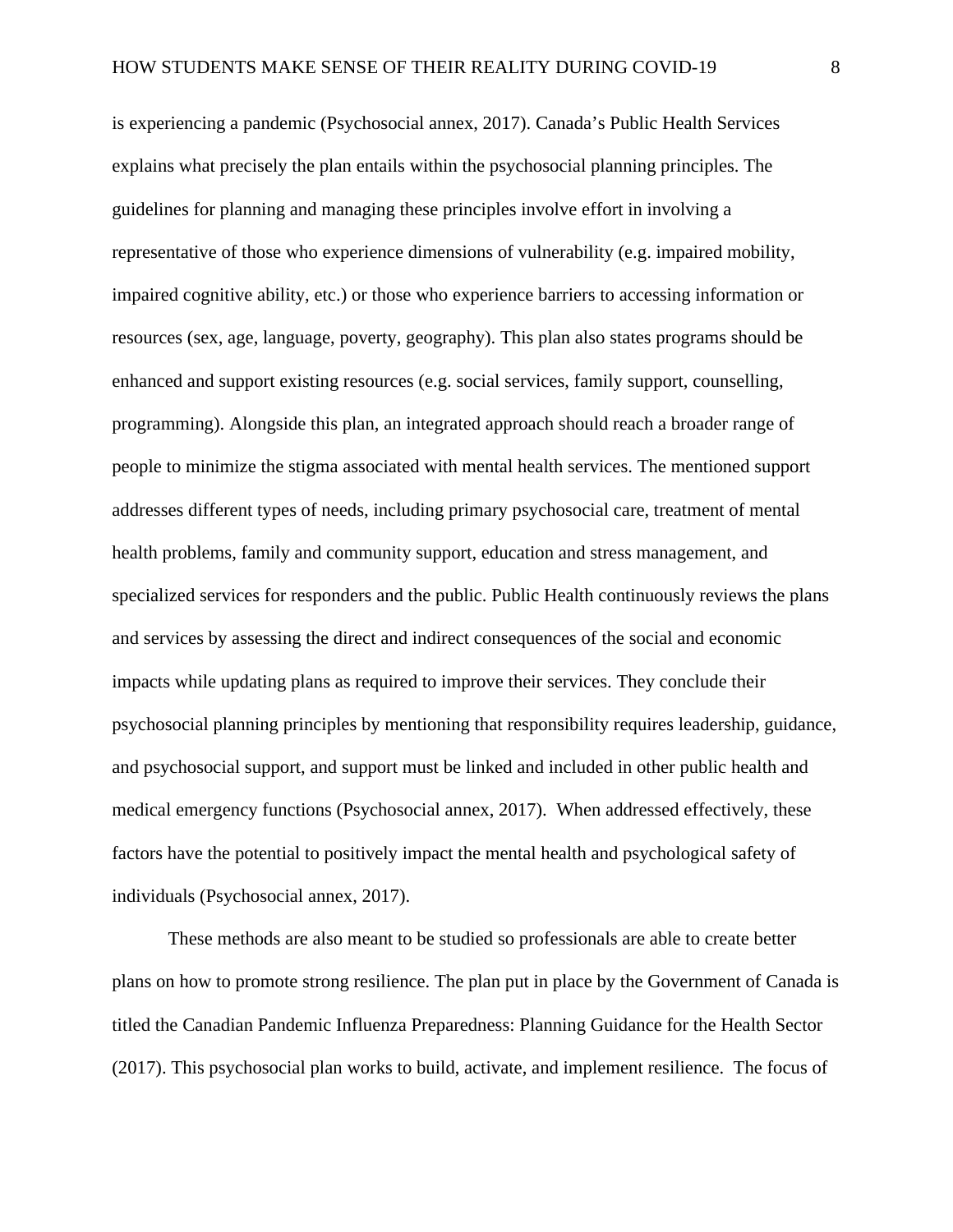psychosocial planning is to maximize personal and social resilience, occupational performance, and the likelihood of people's compliance with public health measures (Canada, 2021). Resilience is a learnable quality that can improve everyone's mental health, so implementing this plan is helpful for anyone experiencing the challenges the pandemic has caused for individuals. There is a range of difficulties that arise with psychosocial planning during global pandemics. People are trying to recover from the stress of the pandemic while also trying to live their life according to their routine (Smyton, 2020). Many individuals find it hard to cope with the uncertainty of what will happen to themselves or their loved ones regarding the infection while also taking the time to look after their own physical and mental health.

Some of the psychosocial implications for individuals and families during global pandemics can include: emotional and financial strain (job loss, worker shortages), increased mental health problems (anxiety, depression, grief), substance abuse, occupational issues (work overload, changes in routine), increased caregiving for loved ones, and increased family violence (Psychosocial annex, 2017). Statistics Canada compared the proportion of adults screened positive in spring 2021 compared with fall 2020 for major depressive disorder (19% vs. 15%) and generalized anxiety disorder (15% vs. 13%) (Government of Canada, 2021). In July the Labor Force survey showed that 27.8% of all unemployed had been continuously out of work for 27 weeks of more, compared with 15.6% in February 2020. This level of long-term unemployment is reflected in the profile of regular EI recipients (Government of Canada,2021). For some who experience mental health problems prior to the pandemic, pre-existing symptoms may have intensified during the pandemic (Government of Canada, 2021). The idea of psychosocial pandemic planning is to enhance personal and social resilience, occupational performance, and people's compliance with public health measures. This sort of response will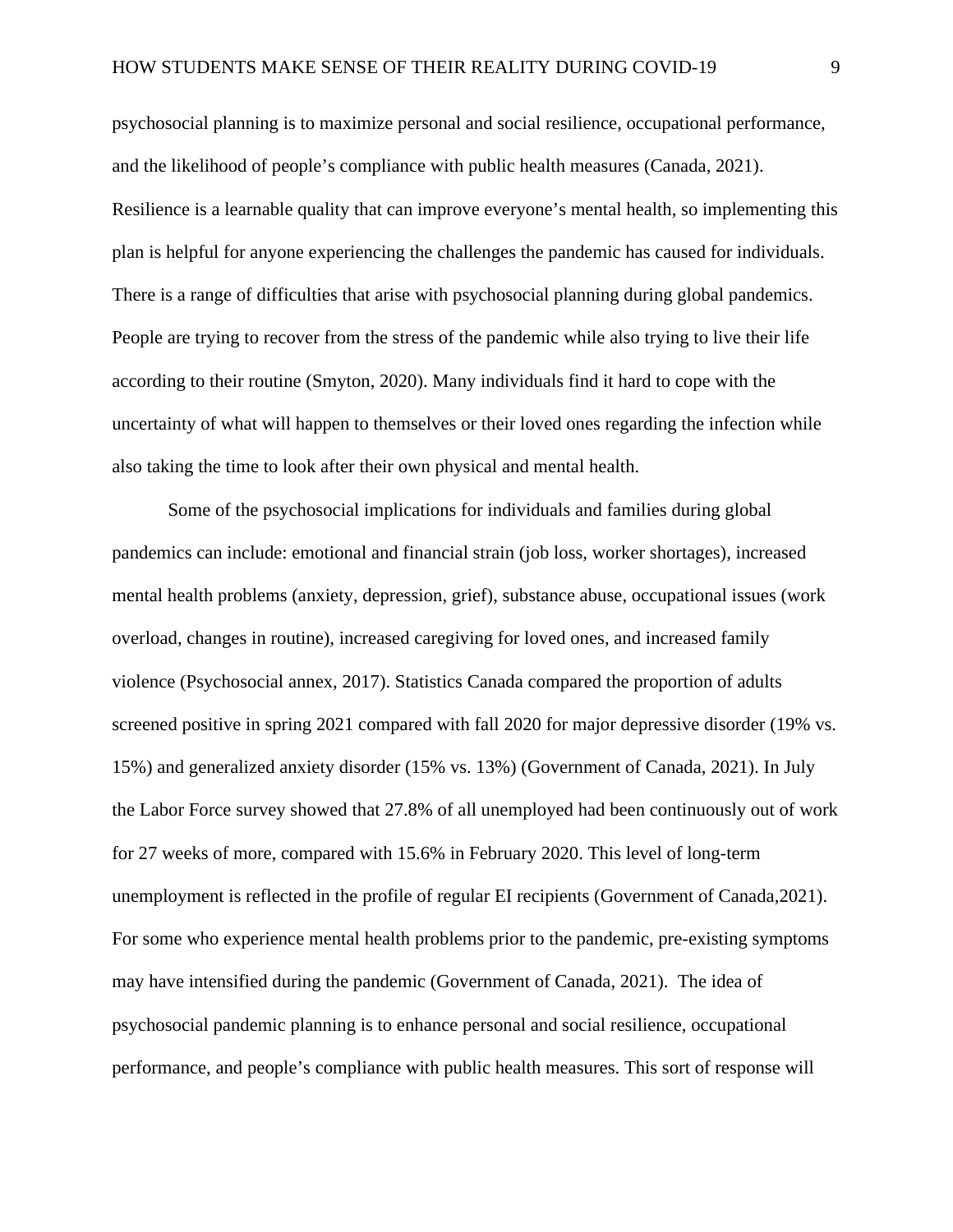only work effectively if the general public has a sense of trust in health care and are willing to cooperate with given guidelines or restrictions. Research shows that transparency with the general public will increase trust and facilitate cooperation with the measures put in place for the pandemic (Psychosocial annex, 2017).

Since travel by plane is much more common in the last few decades, disease transmission happens much more rapidly. The SARS pandemic, which came from Southern China, was transmitted to more than 30 countries in 2003 (Wong & Leung, 2007). Officials encouraged the closure of airports, resulting in a damaged economy in those regions and therefore impacted people's occupations, economic status, and mental health.

For zoonotic diseases, there have been closures of food markets. This was done during the outbreaks of H5N1 AND H7N9 (Peiris et al., 2016). When these restrictions were put in place, there was a disruption of the food supply. People reported they could not find foods they would typically eat in their diet because markets and stores closed. This resulted in a change in people's diet. After the incidence of avian influenza, poultry products decreased in sales by more than 80% in the market of Jilin province in China, which affected farmers who made their living from selling these products (Peiris et al., 2016).

When global pandemics impact whether or not someone has a job to go to the next day, it can be hard to stay resilient. Many research teams said employers could play a crucial role in supporting their employees' mental health by empathizing with the increased anxiety workers experience when their job security feels threatened during the pandemic. Suppose employers can implement strategies such as allowing employees to continue to work from home or with reduced hours or income. In that case, it can help alleviate some of the financial anxieties people may have about losing their entire income. Employers can ease some stressors of uncertainty by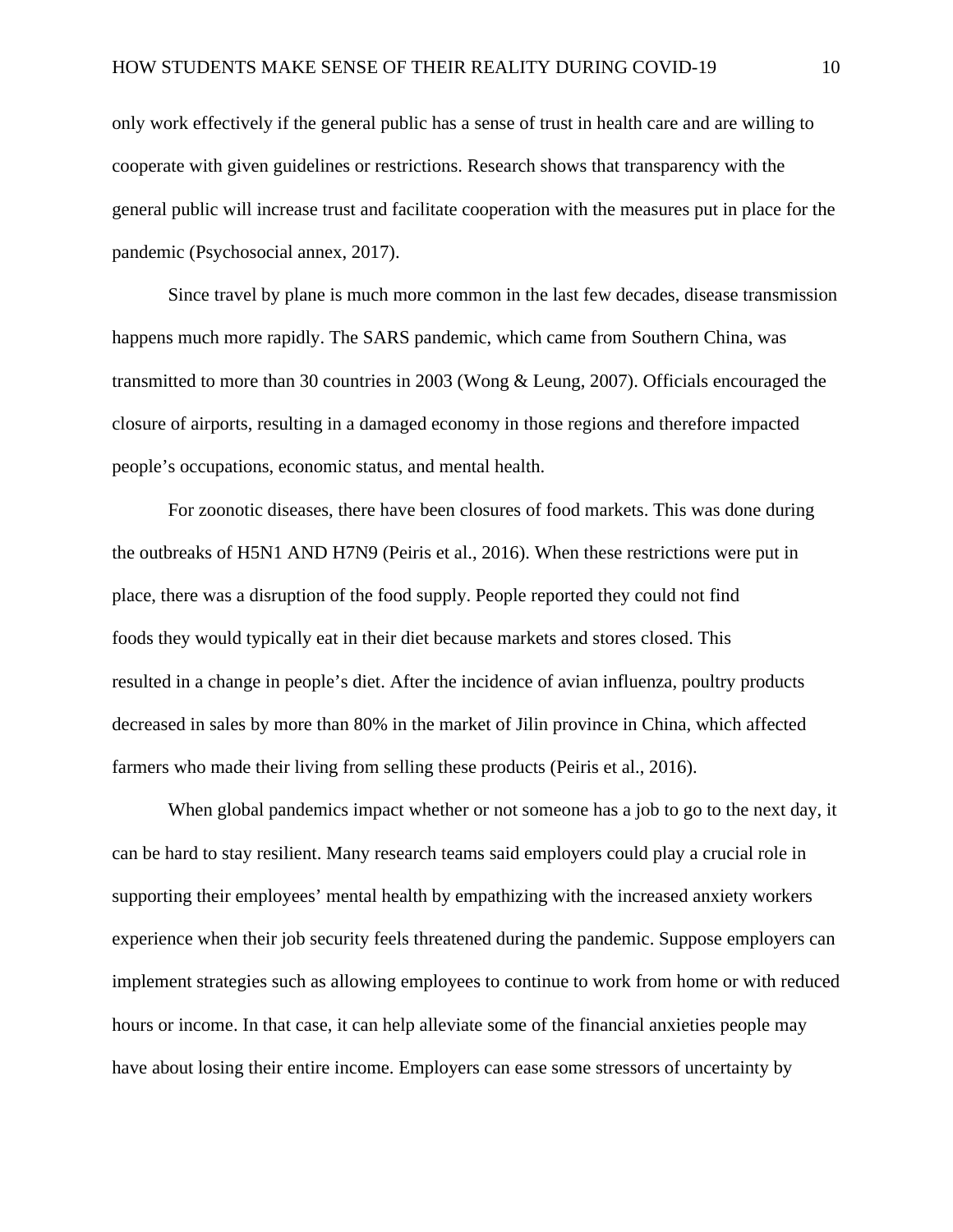creating agency and instilling hope. By doing so, workers may become more resilient while facing global pandemics because they won't have the extra burden of job insecurity to try to overcome. During the pandemic, employers face various challenges including self, family, workers, customers, suppliers, business partners, government, and financial systems. Employers themselves are under a lot of pressure, but at the same time they have a crucial role to play in protecting their workers from the anxiety and pressure generated by the pandemic. The *Centre for Corporate Health*, created a detailed and concise document of what employers should be thinking of addressing during the Covid-19 pandemic to reduce psychosocial risks. Organization and communication of the businesses plan to all workers is important so they feel their safety is a top priority. Another important point made was to know your employers and whether any are at risk for social or mental health issues. Engage with psychological services to see if they can provide intervention strategies, wellness checks, or appointments to prevent small problems from becoming bigger. Employers should be making it a priority to check in and attend meetings to stay in communication with staff who work remotely or are in isolation due to being unwell.

School closure and public gatherings were restricted during the 1918 influenza epidemic and the Covid-19 pandemic. In the United States as an intervention to stop the outbreak. Similarly, more than 1,300 schools in 240 communities across the United States closed during the wave of the H1N1 pandemic (Navarro, Kohl, Cetron, & Markel, 2016). School closures should have many resources available for families because closures can result in various social issues. More specifically, families who come from underprivileged backgrounds are likely to be significantly influenced by this intervention. Family substance abuse, physical and verbal abuse are just a few of the negative social consequences associated with school closures. There are also difficulties for students who need extra support to be successful in their academics. When they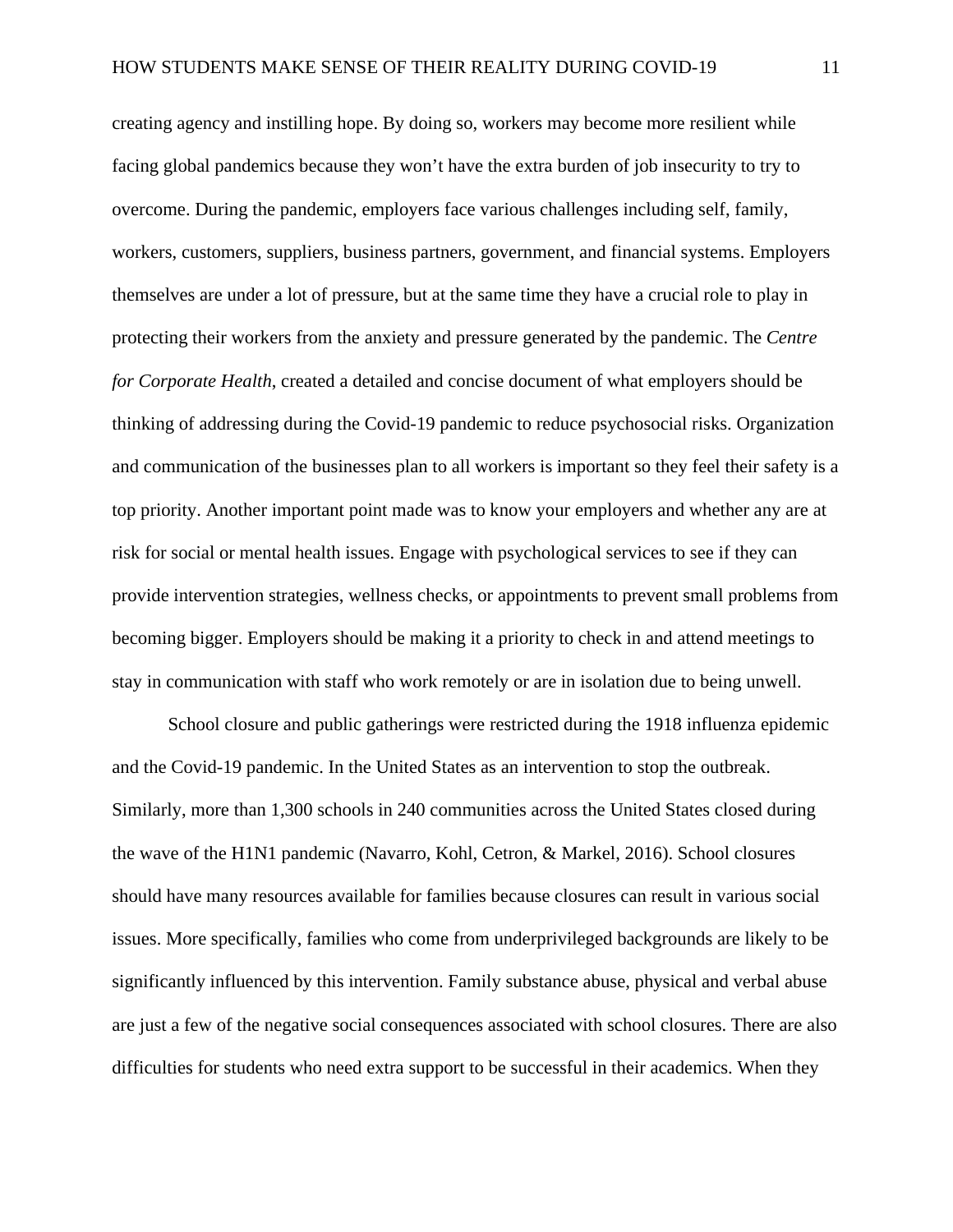don't have the proper support, their mental health is threatened, and potentially their future (Navarro, Kohl, Cetron, & Markel, 2016). In Canada, the H1N1 virus was the most damaging pandemic of influenza which appeared during the First World War. In 1918-1919, the Spanish flu killed approximately 50,000 Canadians. During this pandemic, there was reduced work, municipal governments closed, and there were laws regarding quarantine and the wearing of masks (Dickin et al., 2020).

For students who learn better in a school setting or those who have learning difficulties, school closures may impact their mental health and their future if proper resources are not implemented. Obviously, the history of the 1918 pandemic did not include much information about the resources available for students with learning difficulties because the chances are that those students would have either started working at a young age or would not have strived to succeed in education so it is likely they may have dropped out. It was said that homework sent home during this pandemic was minimal (Rich, 2020). Reading assignments could have been sent home with students, but the likelihood of completing them because of household chores was slim (Rich, 2020). In the current era, students would be expected to access the internet to interact with their teacher or professor.

It's important to recognize when learning online, people could fall behind because of a lack of motivation or a lack of structure. Students have been taught the standard structure of the education system their whole life, so when expected to do their assignments and studies on what is now their own time, challenges can be created. For students with learning difficulties in this generation, people may be set up with online tutors that the school board has access to or extra time with their educational assistants to ensure they are keeping up to date with their workload. Many secondary school students were placed back into the school building where they have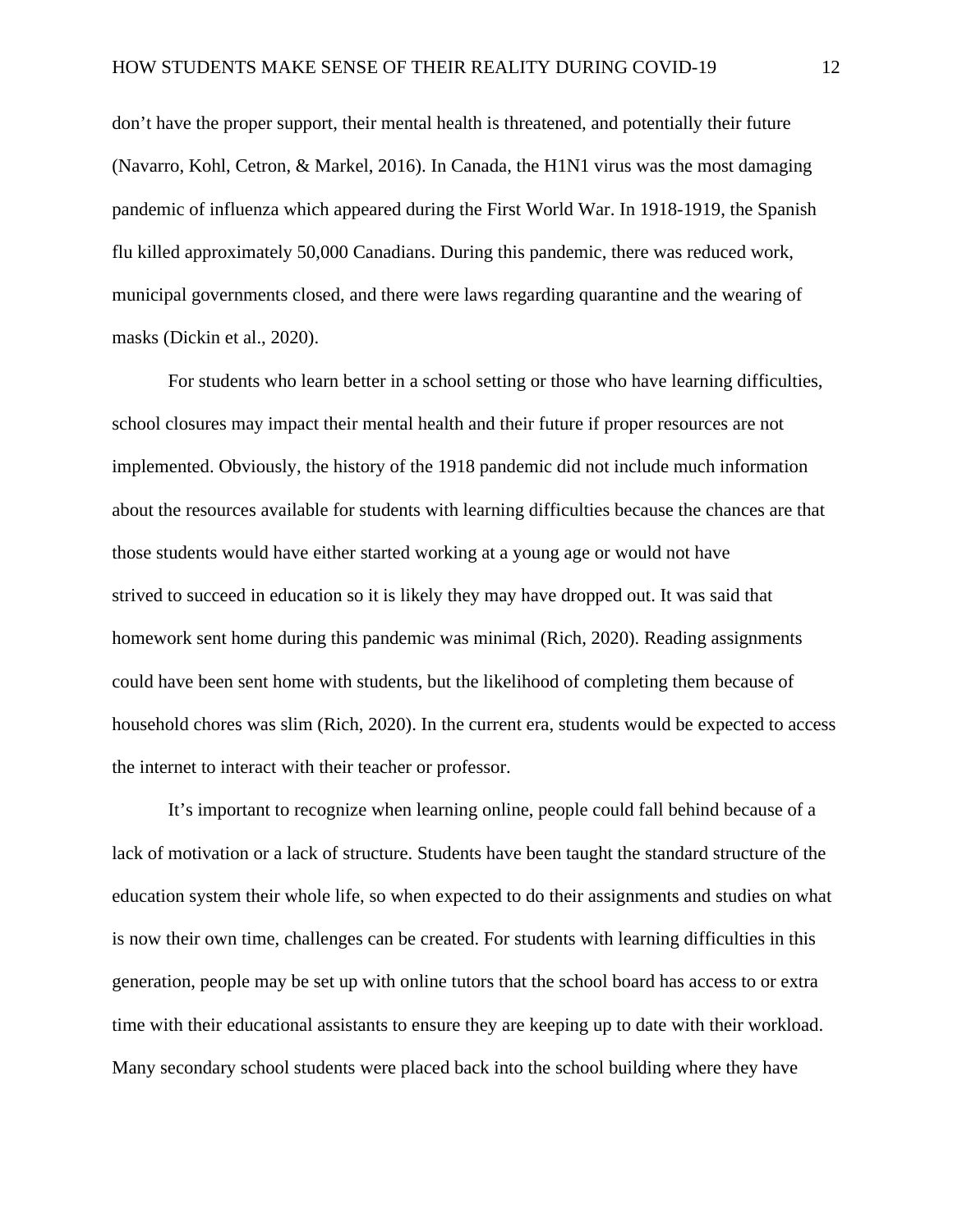access to resources, adaptations, and accommodations in person; while many university students used online databases to continue their education. Post-secondary students who are struggling to keep up with online learning need to contact accessibility services with their university so they can be given the appropriate services for them to be successful. Having to stay in contact with services such as these can be difficult for students to have to constantly advocate for themselves.

Public sports, leisure activities, and church gatherings were also closed during past pandemics as well as Covid-19 because public gatherings increase the spread of infection rapidly. These restrictions can test individuals' resiliency because they have to overcome the burden of not taking part in activities they enjoy, practicing their spirituality or faith, doing their job in the way they usually would, and not seeing loved ones in times of need. These social restrictions were put in place to reduce many pandemics, for example, during the Ebola outbreak (Folayan & Brown, 2015). People mentioned feeling fear, distrust, and ignorance about Ebola, which only increased the spread. A common fear among the general public during the Covid-19 pandemic is the effectiveness and safety of the vaccines available. There was also a trend of distrust of immigrants and people who speak other languages, lack of openness to differences, and the belief that policies would restrict people's way of life. These thoughts and behaviors can be witnessed in other global pandemics as well. People feel like their rights are being violated when they don't have a full understanding of infection. During times like these, people must be respectful when they educate others on the correct measures that need to be taken to protect society, no matter the differences between them. It is crucial to take the extra step to educate others because even though people may be acting ignorant to the safety precautions put in place, they could be projecting their mental health problems that may not be addressed.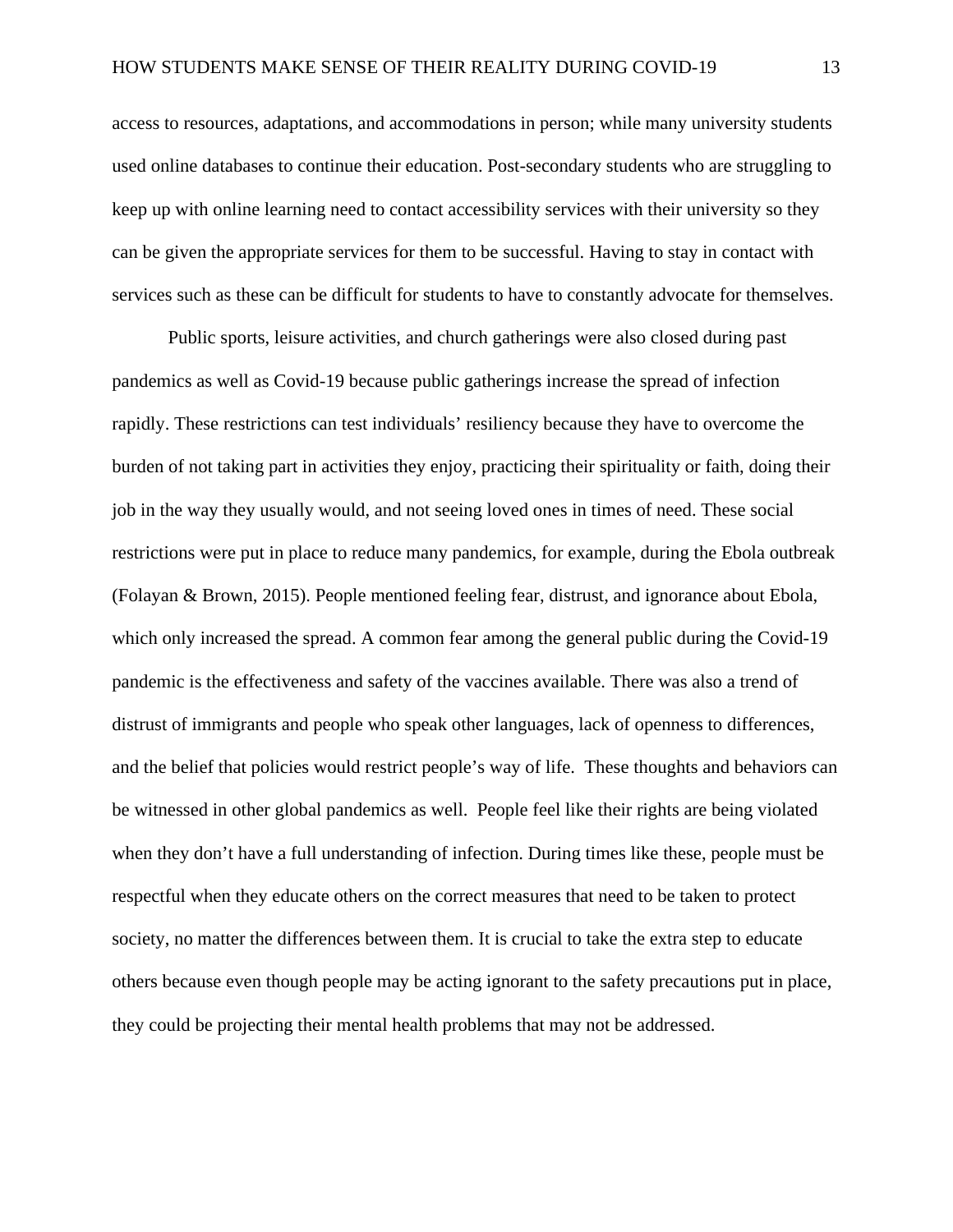During the Covid-19 lockdown, quarantine, and isolation policies; there were regular protests to lift those measures. Many citizens protested government mandated lockdowns regardless of the number of Covid-19 cases. Many criticized the lack of transparency and sufficient consultation with researchers in the decision making process, protesting that it reflects lack of focus on scientific research. The uninformed public, disconnected from the present scientific evidence, can be manipulated by misinformation leading to political and health consequences.

Resilience can act as a protective factor for the mental health outcomes of global pandemics (Resilience, 2020). When people have useful coping abilities, they show more strength during these events. It is vital to bear in mind that a person does not have to shy away from becoming a more resilient person if they have not exhibited that quality before. As long as a person is willing to put in the effort to practice different coping strategies to overcome their abnormal thoughts or behaviors, they should see progress in their well-being (Resilience, 2020). Effective coping strategies that are known to be effective from previous outbreaks were keeping in contact with loved ones through technology, online apps that involve mindfulness and mediation, regular exercise, and a healthy diet, as well as sleep routine, which were all encouraged by public health (Preti et al., 2020). If these simple practices are implemented into someone's life, their perspective may be altered to think more resiliently. Instead of thinking about how difficult social restrictions can be on their mental health; they may think of how far society has come in creating new ways to connect with one another (Preti et al., 2020). A study researching the issues people find most concerning during the Covid-19 crisis and ways in which they cope with stress had graduate and professional students as participants to identify what coping strategies they commonly use and whether they endorse that strategy as an effective one.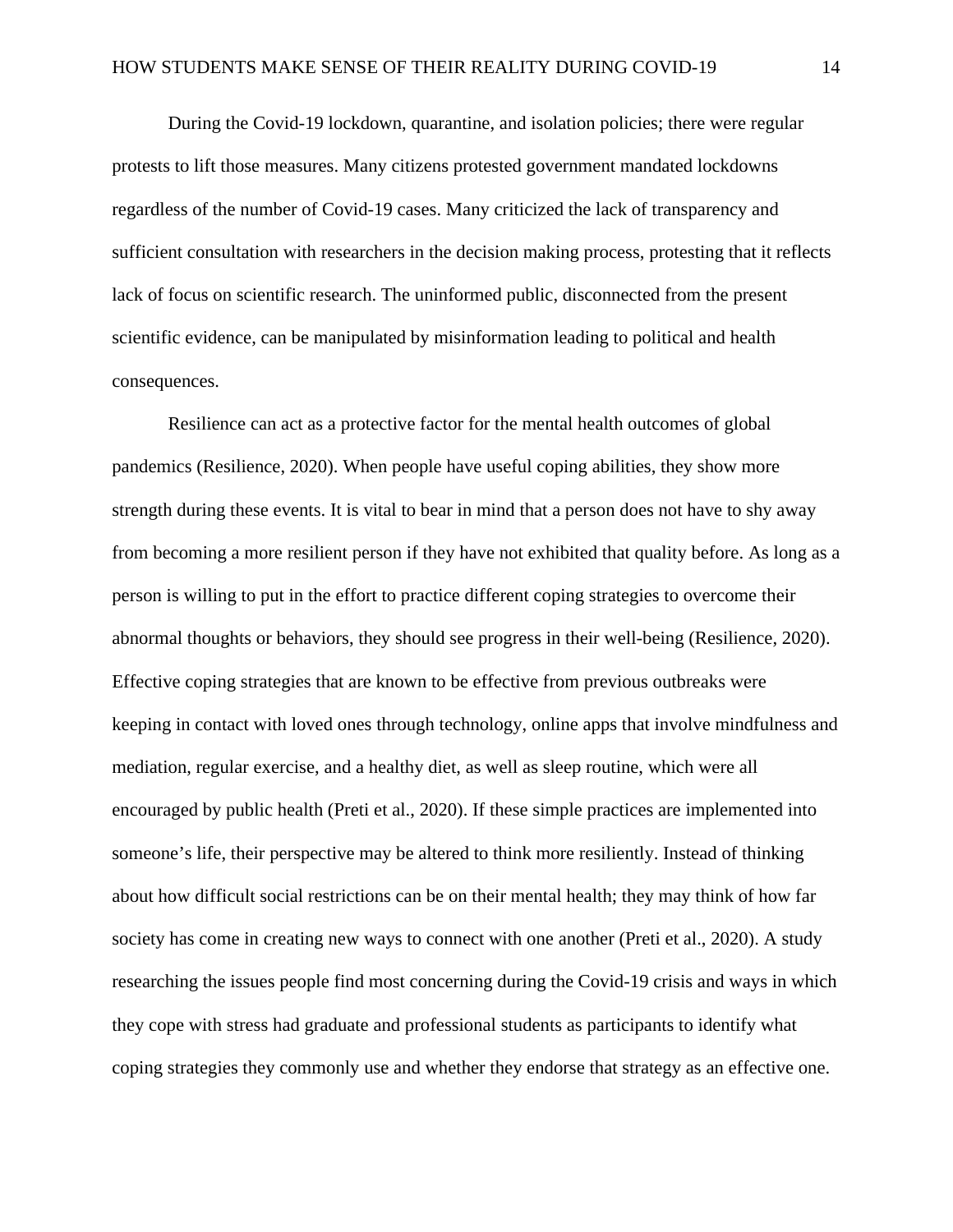The most common coping strategy was distraction (43%), even though only 15% endorsed distraction as an effective coping strategy. 27% used behavioral activation (physical activity, going outside, social activities, and routine) as a coping strategy, with 50% of participants endorsing this strategy as effective. Interestingly enough, in regards to Covid-19 during quarantine; only 9% of participants found social support as a common coping strategy, with 12% viewing social support as an effective coping strategy (Wasil et al., 2021). One study had 1,495 adults living in Australia between April  $3<sup>rd</sup>$  and May  $3<sup>rd</sup>$  2020 complete an online survey measuring psychological distress. Their results recognized the advantages to positive reframing, acceptance, and humor as coping strategies. Participants who used those strategies, experienced better mental health than those who experienced self-blame, venting, behavioral disengagement, and self-distraction (Gurvich et al., 2020).)

During closures, quarantine, and isolation periods, it is essential to educate people on how to leave or stay safe in an abusive household. Educating people on how to stay safe while being in quarantine with an abuser helps those who cannot leave their situation without being in great danger. Strategies include encouraging citizens to look out for warning signs and keeping in contact (via technology) with their neighbors to see how they are doing. Given a few of these strategies, hopefully, resilience can be strengthened for victims. Giving proper education about abusive relationships and the warning signs may increase a victim's knowledge of their circumstance and give them more hope to recover from the trauma they endure (Coulthard et al., 2020). On the other hand, there has yet to be research done directed towards the abusers themselves during Covid-19 quarantine.

When communities take an active approach to work with others and on themselves, it is hopeful that people will have a more prosperous and productive experience with future global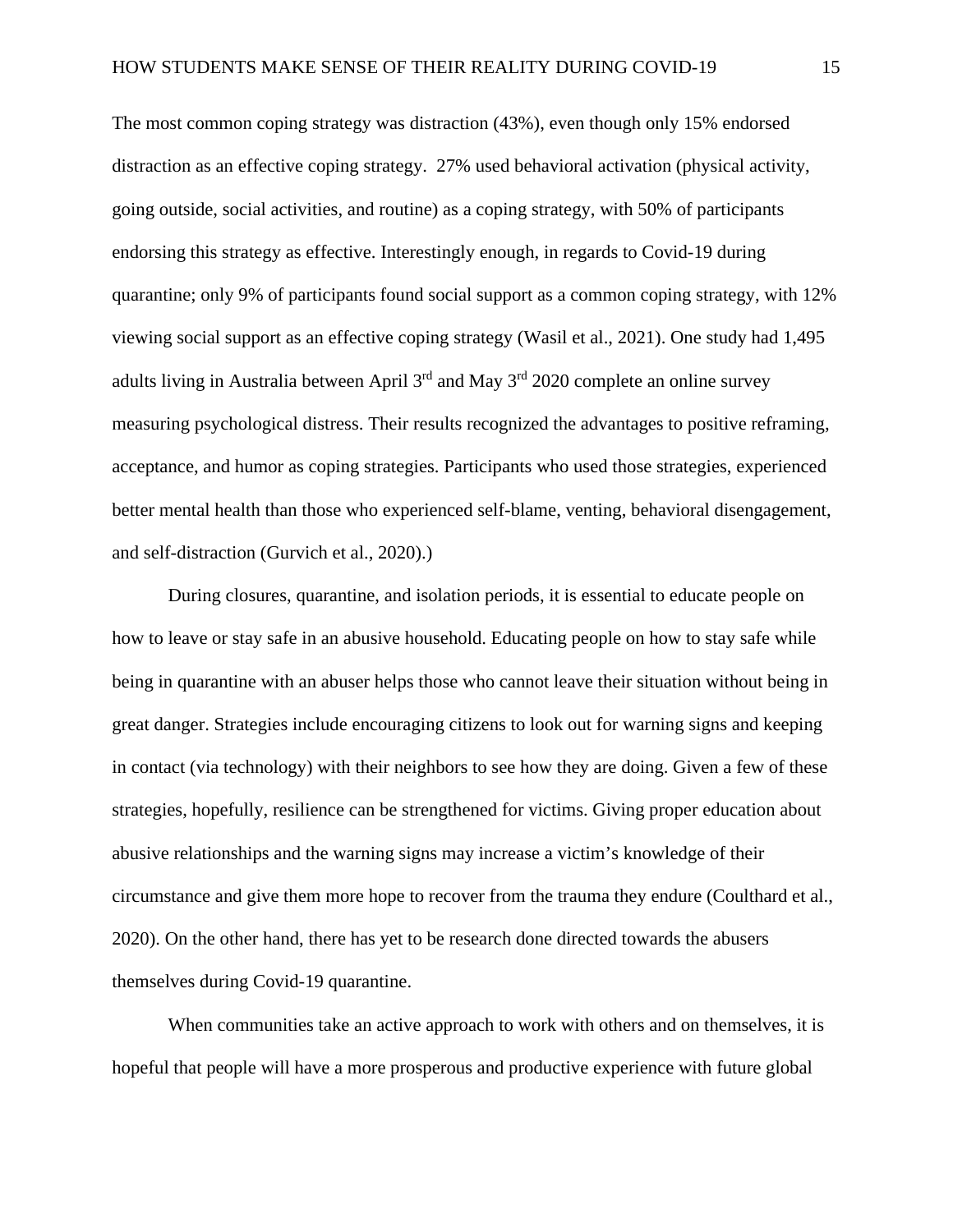pandemics to come. However, racialization is a systemic problem that is made even more visible during pandemics. It is necessary to address the racism that seems to repeat itself, one pandemic after another. This makes it difficult for people who are racist to be resilient because they are too busy putting blame on others rather than working on their own mental health and empathizing with others. On the other hand, people who are trying to stay resilient from being the victim of racism are struggling even more. People who are inflicting this suffering need to be more educated on this topic because it makes victims of verbal abuse feel more alone than they already feel, given the social restrictions.

Cultural context is important because the setting, meaning, and language people use are continually being learned by those surrounding them. In many cases, populations such as ethnic minorities or immigrant populations have been blamed for various pandemics throughout history. This is known as "germ panic" (Stann-Missouri, 2020). Germ panic has been identified in the bubonic plague's cultural responses in the middle ages to how immigrants and poor were blamed for tuberculosis in the Victorian era (2009). Today, there is anti-Asian racism during the COVID-19 pandemic (*Confronting Anti-Asian Racism During COVID-19* 2020). People need to be aware of the stereotypes, discrimination, and prejudice they have towards people of different colors or religions. Those of minority groups may become resilient to these sorts of accusations set towards them. One study suggested resilience is an outcome of repeated exposure to an environment that presents threats to a human's personhood and safety and is thought to put the individual at risk of harm (Burack, Gurr, Stubbert, & Weva, 2019). The author explained that when a child is called resilient, people say that being resilient can adapt to behaviors to suit challenging environments (Burack, Gurr, Stubbert, & Weva, 2019). Therefore, resilience may protect minorities from the racism and discrimination they face in the future, but that does not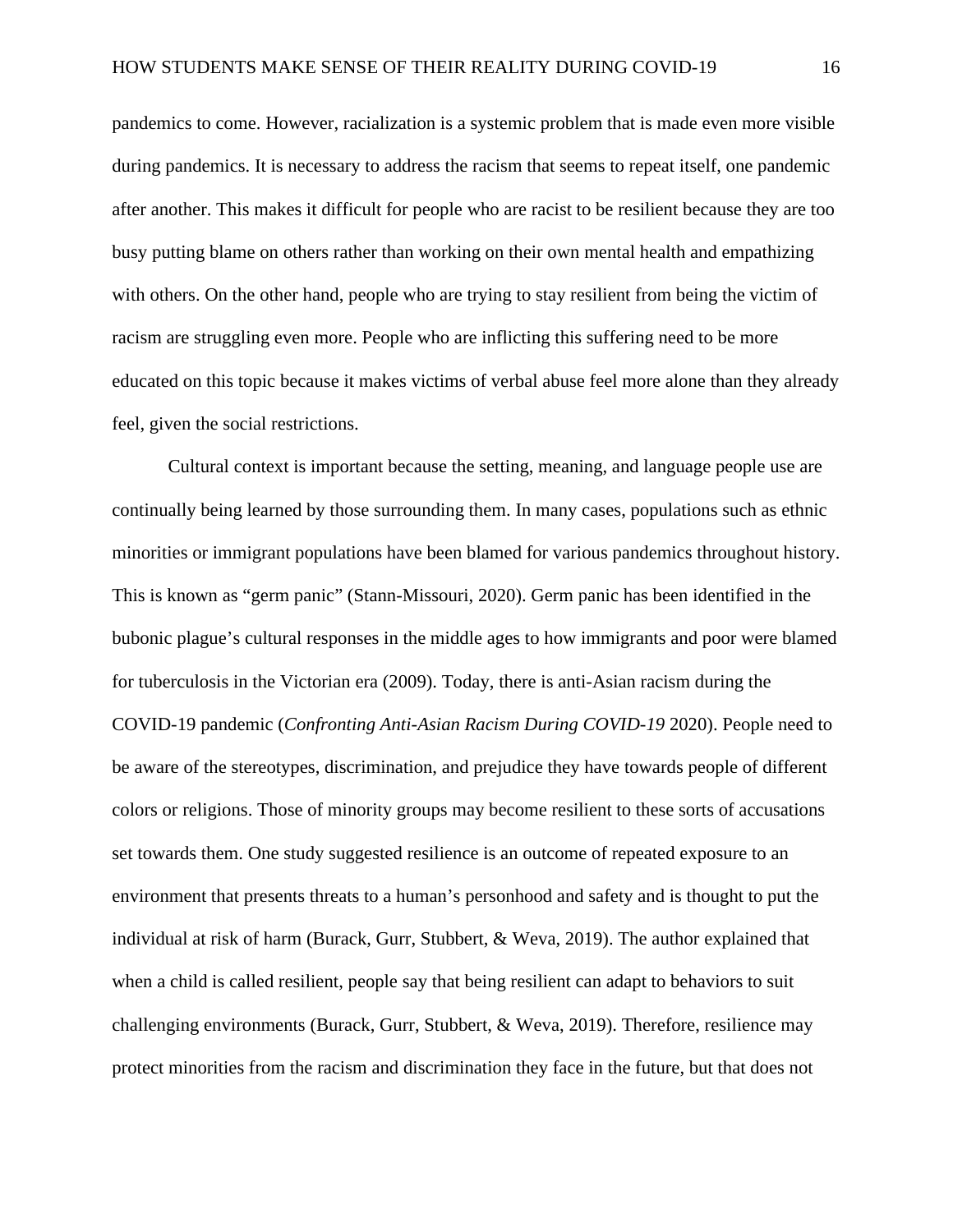mean it did not hurt them before and does not still hurt them today. They have the strength to recover from the unnecessary and move forward from the hurtful things said to them. To promote resilience, people have to work together. There can only be so much work done at an individualistic level; there has to be some collectivistic improvement for people (mostly Westerners) to break down racist ideologies so people can move forward and embrace their differences to support one another during crises such as global pandemics (Burack, Gurr, Stubbert, & Weva, 2019). Nonetheless, the best response is to address and change the systemic violence rather than trying to teach people how to cope with violence.

Obviously, resilience is not normally thought of as a negative trait. However, resilience can be considered negative when taking into consideration how people who illustrate clear characteristics of resilience, have faced many hardships or challenges. The author of this article explained that when we call a child resilient, we are in one way saying that being resilient is being capable of adapting to behaviors to suit challenging environments. This paper focuses on resilience positively when facing traumatic situations, but it is important to note that sometimes what looks like resiliency is someone who has become used to adapting to high stress environments and may feel helpless in changing the situation. This can be noticed among Indigenous youth in Canada. The term needs to become more individualized and culture specific to be meaningful for groups. The author concluded in this article saying resilience is how it unfolds as a protective factor at the individual level (Lovett, 2017).

However, the result of safety measures on humanity's social context is not all negative. During past pandemics, responses have been shown to improve society's altruism, volunteerism, and an enhanced sense of social cohesion (Psychological annex, 2017). There are two different outcomes from social restrictions and regulation; division or unification. When people feel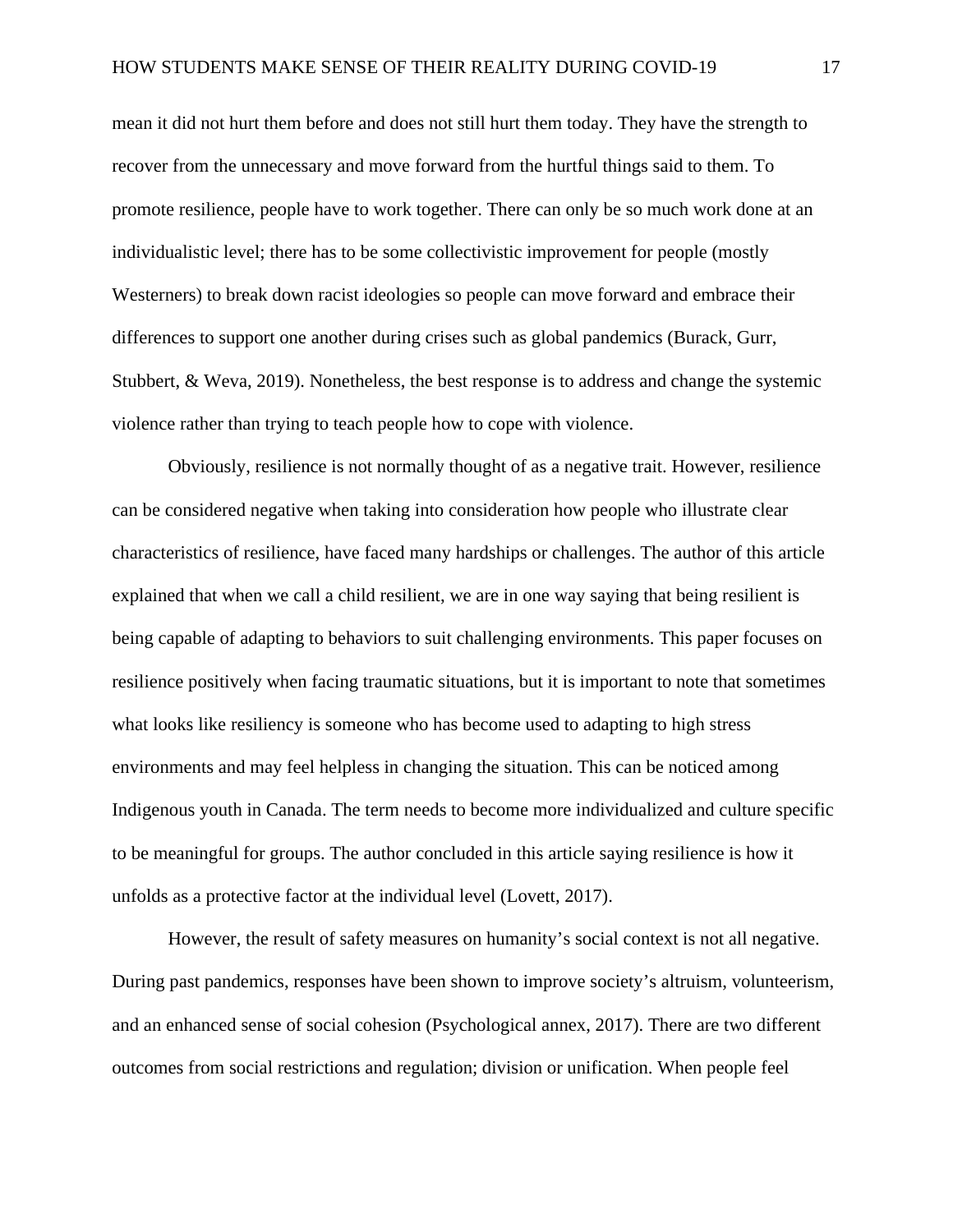scared, vulnerable, and threatened, it is important to strengthen relationships with others to have the social support necessary to improve their resilience when they cannot predict the outcome. Despite the challenges faced during this pandemic, technology was to many people's benefit the past year as social support was possible through various social networks. During the Bubonic plague, people lived in sewers and barricading themselves from society, not to mention maybe were residing with the burdened thoughts that God sent the Bubonic plague to earth to punish them for their sins (Black death, 2010). Today, people working as government officials, health care professionals, educators, and employers need to recognize individuals' anxieties. Therefore, by implementing the psychosocial planning that was described earlier, it is helpful in alleviating concerns to help support a resilient society (Psychosocial annex, 2017).

It is important to review past traumas people have experienced and what effectively promotes good mental well-being and what is not sufficient. Looking back on collectivistic and individualistic traumatic events, we can identify the SARS outbreak, Hurricane Katrina, the 1972 mining disaster, and The World Trade Center attacks. Social support and community played a critical role in mental health recovery. Social support is a strong predictor of resilience after traumatic events and posttraumatic growth is also a consequence of social support after subjection to trauma (Wong, 2007). The term posttraumatic growth is a process that occurs when an individual who has suffered a traumatic experience finds a way to turn whatever happened to them into something good (Wong, 2007). Considering this information on past disasters and what was essential for individual's mental health, it is important to emphasize on social support and community ties as possible prevention of treatment for people who have experienced Covid-19 either directly. Interestingly enough, loneliness and neighborhood perception seems to influence post pandemic mental health, however it seems to also enhance social cohesion. It was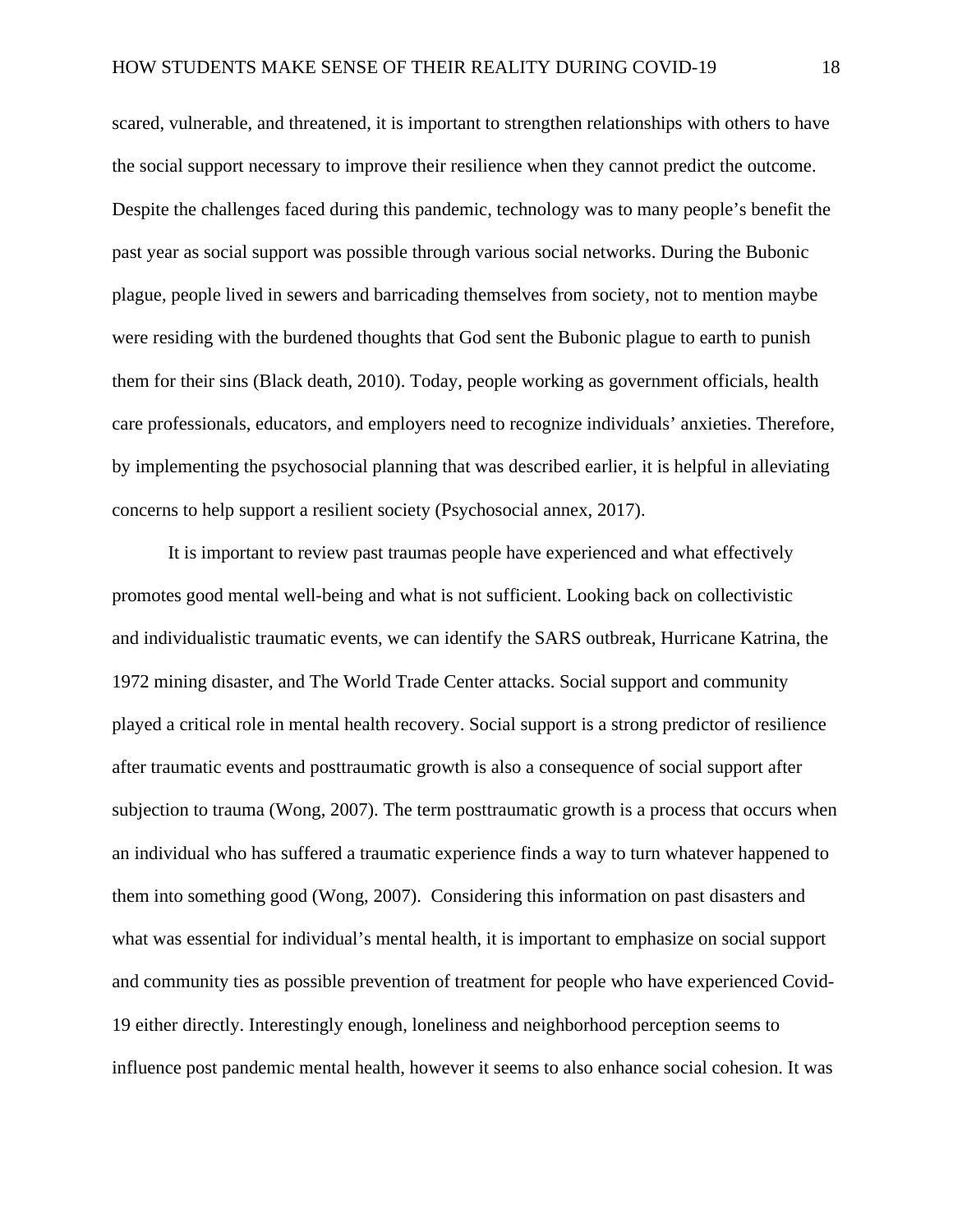noted that individuals may attach more with their primary support systems in times of crisis (Lau et al., 2005). This research went on to reveal there was a significant 4-year reduction in divorce rates across New York when the World Trade Center Attack happened which insinuates that married couples postponed or waived planned divorces (Lau et al., 2005). The evidence that the Covid-19 pandemic might lead to an uptick in divorce rates came early this year. In the United States, it was found that divorce rates increased by 34% by April of 2020 and the researchers predict a continuation of this trend (Brownell, 2021). During the current Covid-19 pandemic, there is access to technology to the general public who have availability to internet and technological devices to help prevent loneliness and isolation that could result in mental health difficulties. There are also various social networks that promote resilience to stress and trauma which is very important in utilizing to strengthen one's mental health. Through social networks, individuals may be able to socialize while still socially distancing themselves from each other. By using technology in this way, they may prevent themselves from feeling isolated and alone. Researchers have found that self-care and techniques to promote well-being is key for strengthening overall well-being; but with social distancing regulations, most will need to find resources online rather than in person. This challenges people to change their current ways of coping.

Looking into how isolation and loneliness resulting from physical restrictions will affect an individual's mental well-being is critical during this pandemic (Saltzman, Hansel, & Bordnick, 2020). Researchers need to understand the bigger picture in regards to mental health and Covid-19 to make sure resources are accessible. Social support is noticed to be one of the most protective roles in mental health recovery, which is why it is so important to be able to help people connect during isolation. This can be possible through the use of targeted communication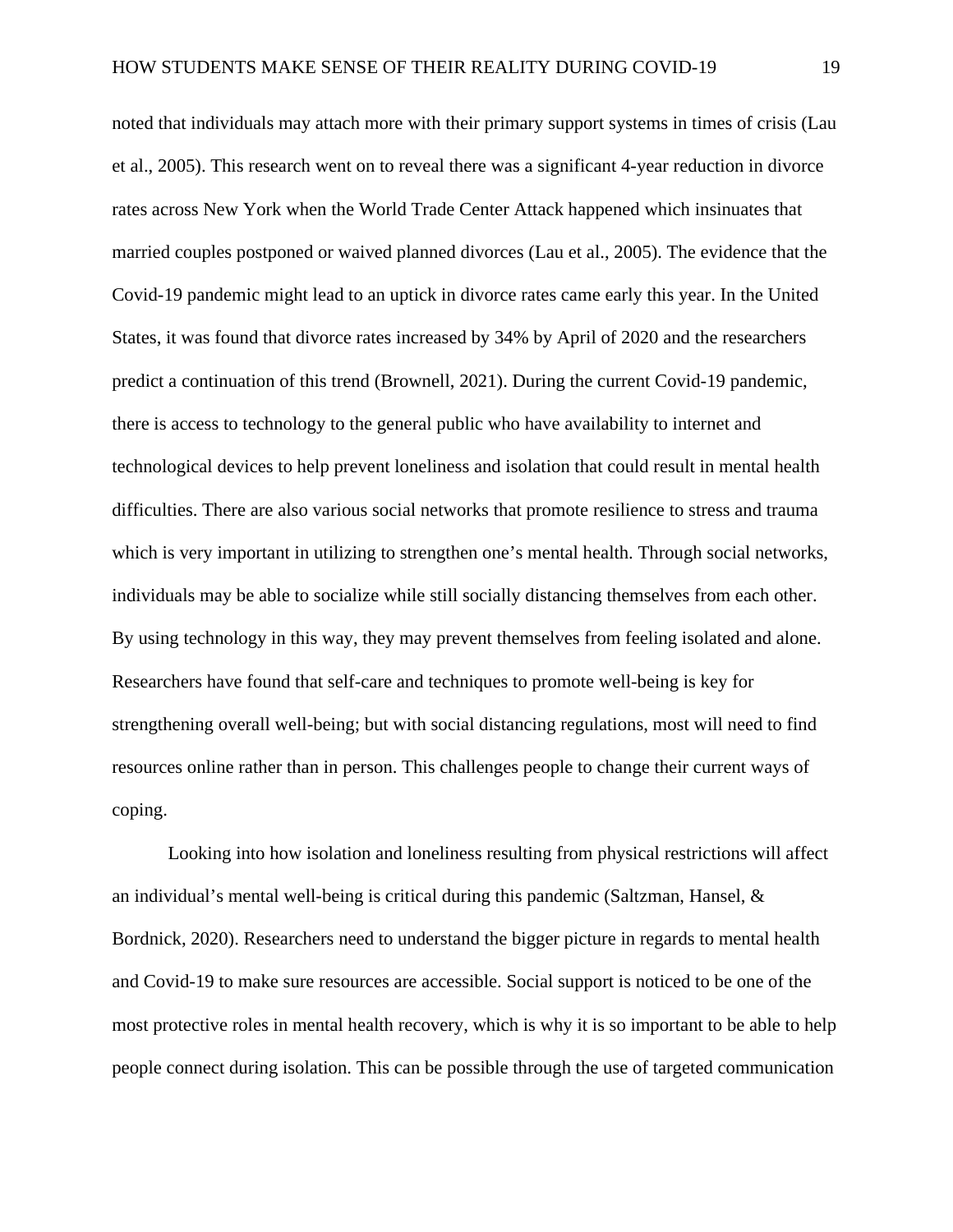and outreach to help normalize mental health response post-disaster, and provides psychoeducation as well. The authors of this research found that websites created from nonprofit sources such as the Tulane University School of Social Work (research was conducted at this university) self-care activities and the Centers for Disease Control and Prevention coping activities can help add on to psychological first aid as well as act as a free and accessible Covid-19 specific resource. Skills for psychological recovery can also strengthen coping skills and reinforce good mental health by expanding and focusing on social media for what may be for a prolonged isolation or future that may need periodic social distancing (Saltzman, Hansel, & Bordnick, 2020).

The coronavirus' effect on individuals' mental health is concerning to many health care professionals worldwide (Preti et al., 2020). Given the history of past epidemics and pandemics, hopefully we can learn from humanity's mistakes and become more resilient as this pandemic continues. Looking at research that actually compares past pandemics and epidemics to the coronavirus can be helpful in identifying what researchers are expecting to unfold in societies during the coronavirus Pandemic.

The Covid-19 pandemic has made an impact on individuals worldwide, physically and mentally. There has been extensive research on the effects of the coronavirus and how this virus is carried. Still, there has been little research on how the restrictions have affected individuals' mental health. As mentioned, global pandemics are not new to citizens (H1N1 in 2009); however, lockdown, quarantine, self-isolation, and mandatory masks were not expected in many people's future. The implications of these restrictions on individuals' mental health are worth studying since mental health can impact numerous aspects of one's life. In this period, the twelve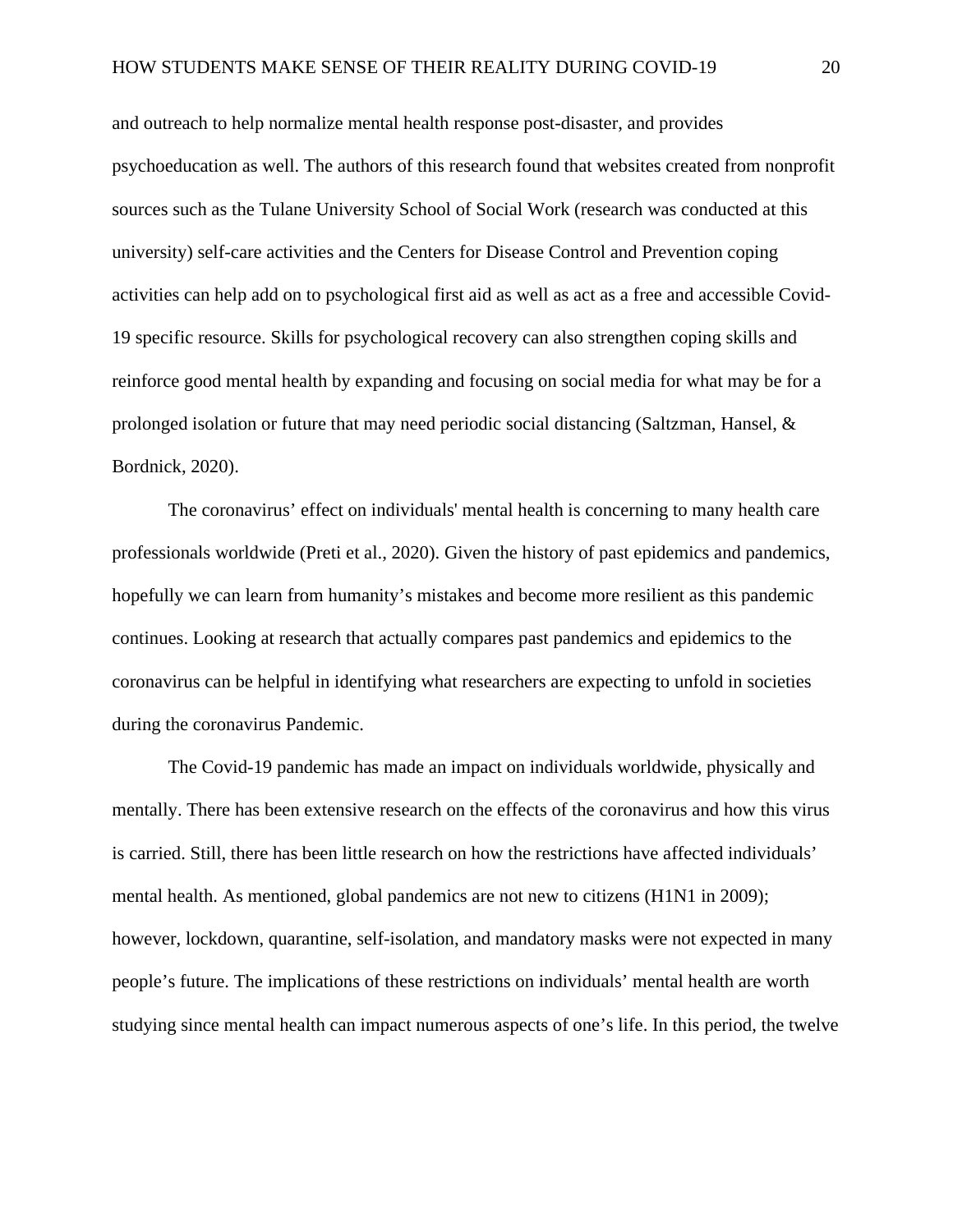determinants of health came into play: (1) income and social status, (2) employment and working conditions, (3) education and literacy, (4) childhood experiences, (5) physical environment, (6) social supports and coping skills, (7) healthy behaviors, (8) access to health services, (9) biology and genetic endowment, (10) gender, (11) culture, and (12) race/racism. These factors are interconnected and played a part in how many people were affected by this pandemic (Singu et al., 2020). Many children depended on their schooling to provide an adequate internet connection, breakfast programs, and social support to fulfill their educational experience. Some children come from low-income families, some children come from abusive families, and some children are neglected and depend on their school to be where they feel the most supported. For many people, going to school and going to work was a part of their routine. They woke up every morning, knowing they would have specific tasks expected to be finished by the end of the day. These experiences give people a sense of accomplishment and appreciation for what they have completed, which helps them feel their life has meaning Singu et al., 2020). With quarantine sending people back to their homes to work or to be laid off, for the time being, people do not know what to do with all the extra time they have to themselves, leaving them rightfully confused as to what they are meant to fulfill their outlook on life.

The likelihood of becoming physically impacted by Covid-19 was ranked lower than the issues connected to social and psychological responses to the pandemic. A MQ: Transforming Mental Health (an international mental health research charity) survey was conducted on individuals who have pre-existing mental health issues (Holmes et al., 2020). In the survey participants showed general fear of increased anxiety, depression, and social isolation. Their main concern, however, was that their existing mental health issues would worsen because of difficulty accessing mental health services as well as being able to have the physical social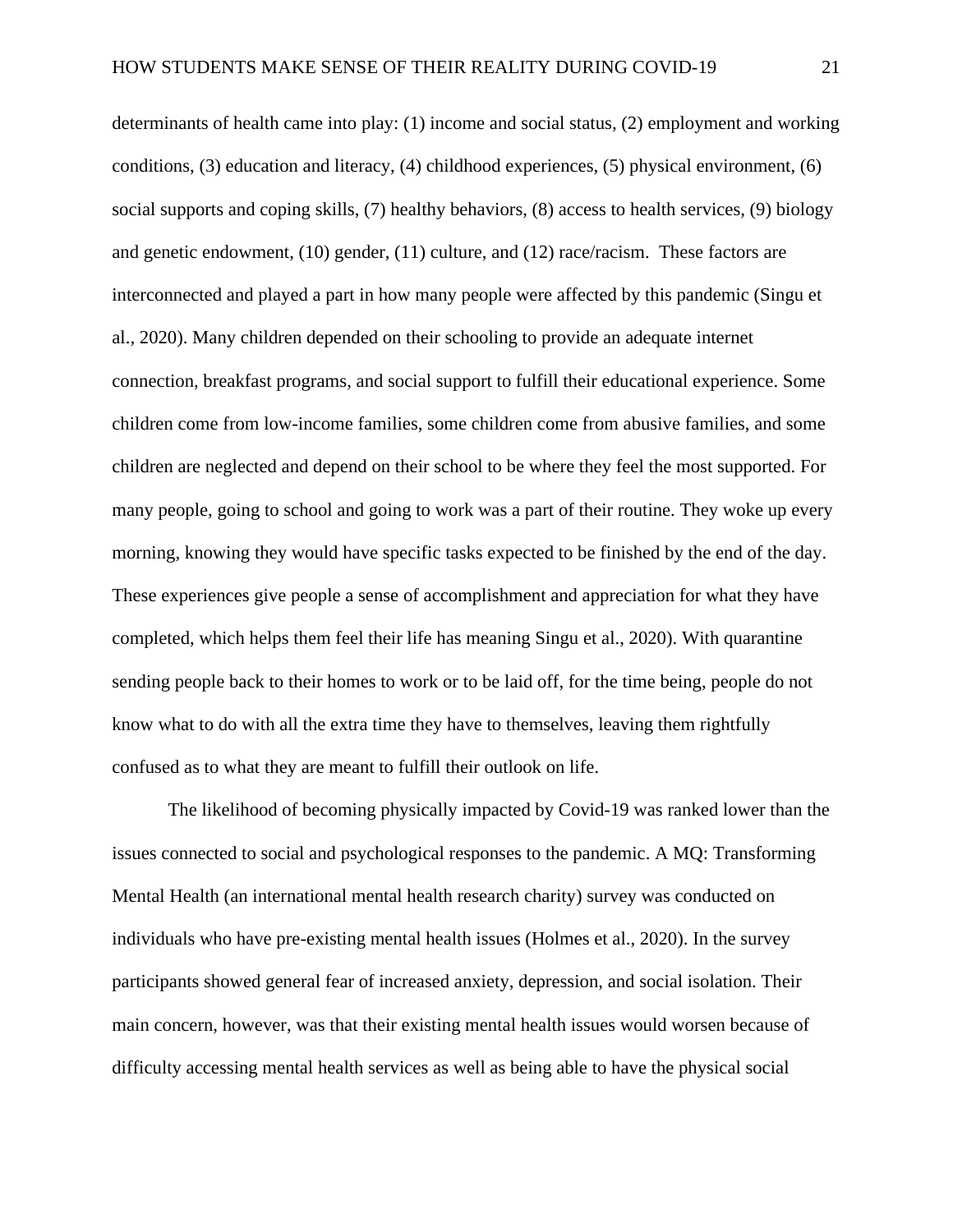support of family and friends (Holmes et al., 2020). There is a call for action from the multidisciplinary mental health science research to be central in finding the international response to the Covid-19 pandemic. Interventions to address the psychological, social, and neuroscientific factors of Covid-19. This indicated psychological interventions to enhance wellbeing and to try to reduce mental health risks. In trying to promote this intervention, there will need to be integration of all disciplines, incorporating industry, health, and social care (Holmes et al., 2020). It is important to mention that when going through these times that mental health research should be capitalized on because it will proceed to serve society and will satisfy mental and physical health in the long term.

Great psychological risks to the public are said to be related to the uncertain incubation period of the coronavirus and the fact that many people with the virus are asymptomatic causing panic and fear among the general population. The second risk factor is the government's downplaying of the pandemic's seriousness because this created distrust in the government's competency. The next risk factor involves the social distancing and quarantine measure put in place which has negative psychosocial effects on many. The fourth and last risk factor mentioned was the shortage of resources available (Dong & Bouey, 2020). These risks to the public cause unnecessary stress and anxiety and need to be addressed in order to have trust in the government's decisions.

Resiliency is the ability to overcome difficult times in an individual's life. The coronavirus presented society with a range of norms in everyone's day to day lifestyle to be altered significantly. Many people had to resort to different coping mechanisms to manage the difficulties that arose as a result of Covid-19. Resilient people would try to cope with these changes positively, by acknowledging what is affecting their health, but also knowing they will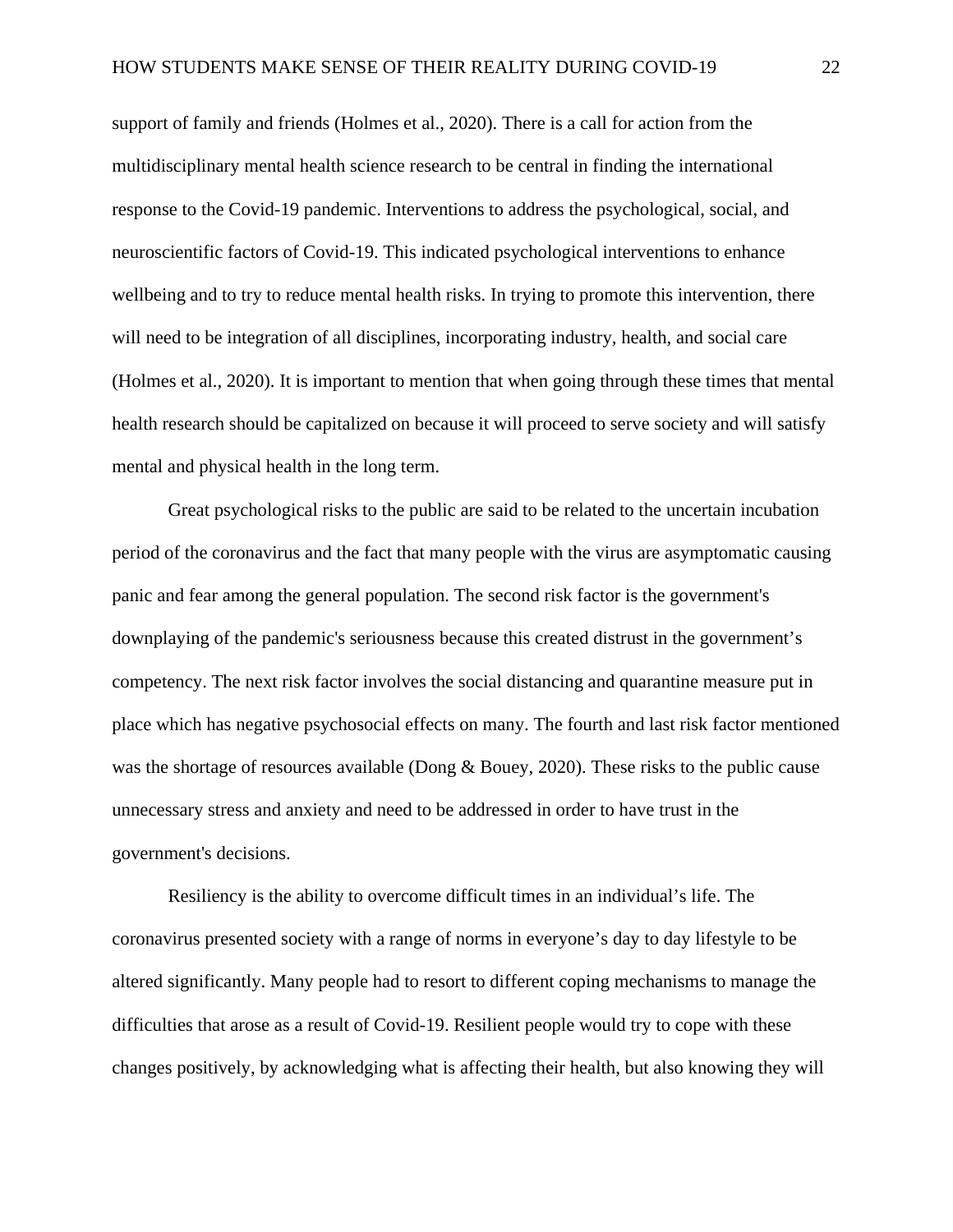be able to overcome the stress they are (or are not) in. People who may not be as resilient might use unhealthy coping mechanisms to help them get through difficult times in their life. They may heighten their anxiety levels, have an irregular sleep schedule, unhealthy diet, or resort to drugs or alcohol to keep their minds off the difficulties they face in the current moment. Of course, many people will negatively impact their mental health because of inadequate coping mechanisms.

Although there is quite a bit of research done to study the effects coronavirus has on an individual's physical health, there is little peer-reviewed research on coronavirus's mental health impacts. The studies that have been published often reference psychological flexibility, which is the cornerstone of psychological health and resiliency, protecting people from poorer mental health outcomes. Psychological flexibility is known as behaving with one's values continuously, even when emotional and mental troubles arise (Landi, Pakenham, Boccolini, Grandi, & Tossani, 2020). Their findings usually found that designing interventions that cultivate resilience in the context of health-related adversities helps promote positive mental health outcomes. People with higher psychological flexibility were predicted to better mental health outcomes after school shootings, devastating storms, and global pandemics. In contrast, people with lower psychological flexibility have trauma and mental health issues after the same events. There are specific measures the government can take to increase the number of people who can practice psychological flexibility, which included acceptance commitment therapy; where the focus is on six processes to increase psychological flexibility: acceptance, cognitive delusion, present moment awareness, open and responsive awareness of the present, self-as-context, values, and committed action. This research supported the promotion of psychological flexibility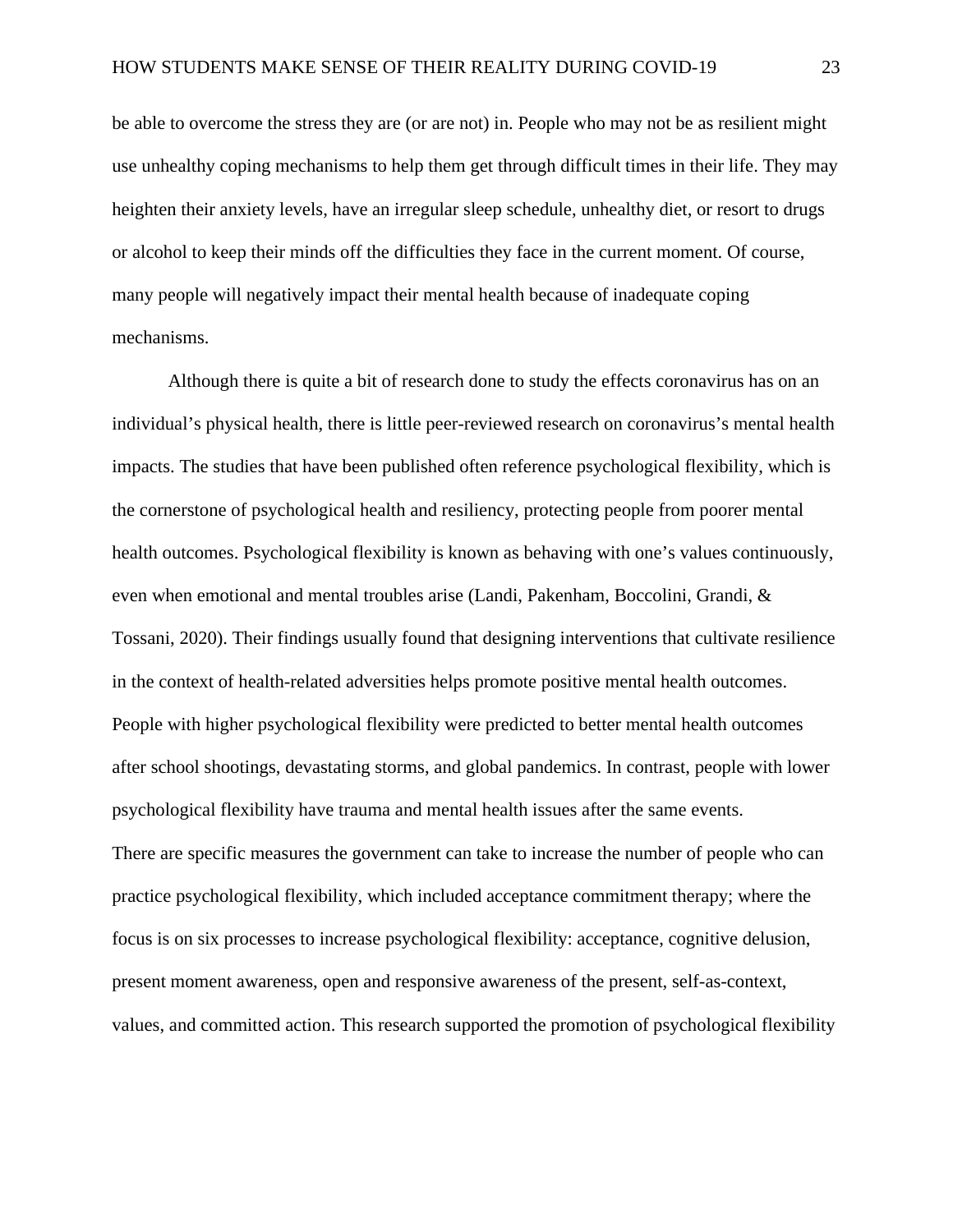to enhance resiliency. Psychological flexibility involves an open, willing, nonjudgmental stance in relation to the full range of one's internal experiences, including trauma-related internal experiences such as intrusive memories, emotional distress, and physiological hyperarousal.

To promote resiliency to people who may be struggling during times such as these, human service workers need to be prepared to be forward thinkers regarding the unknown future. The possibilities of many career paths being reinvented due to the regulations Covid-19 brought to the table are essential to consider. Laura Nissen (2020), a Doctor of Social Work, suggested people who work in the social work field ask themselves questions such as how their profession will challenge, engage, and improve social work; what new tools or ideas will be required; and what history of pandemics have taught us about generational change and what profound experiences and tolls pandemics take. These questions should encourage people working in mental health roles to think critically of new ways to engage in new kinds and levels of courage and creativity. By working together to better the social work community, Covid-19 creates discussion on how to protect and strengthen people's mental health while experiencing the uncertainties of the future.

There is much fear around the globe about what this virus entails. One study done in India used a five-point Likert scale based on fear of Covid-19. They found that demographic variables such as females, married people, lower educational status, and health care workers have greater fear towards Covid-19 (Doshi, Parupalli, Rao Sukhabogi, Surya Prasanna, & Vishnu Mahajan, 2020). These results are likely, considering females are known to be more prone to stress, depression, and anxiety, making them 1.29 times more likely to fear Covid-19 compared to males. India's study found that people who identified as married had a greater fear of Covid-19. The authors guessed this could be attributed to the increased sense of responsibility and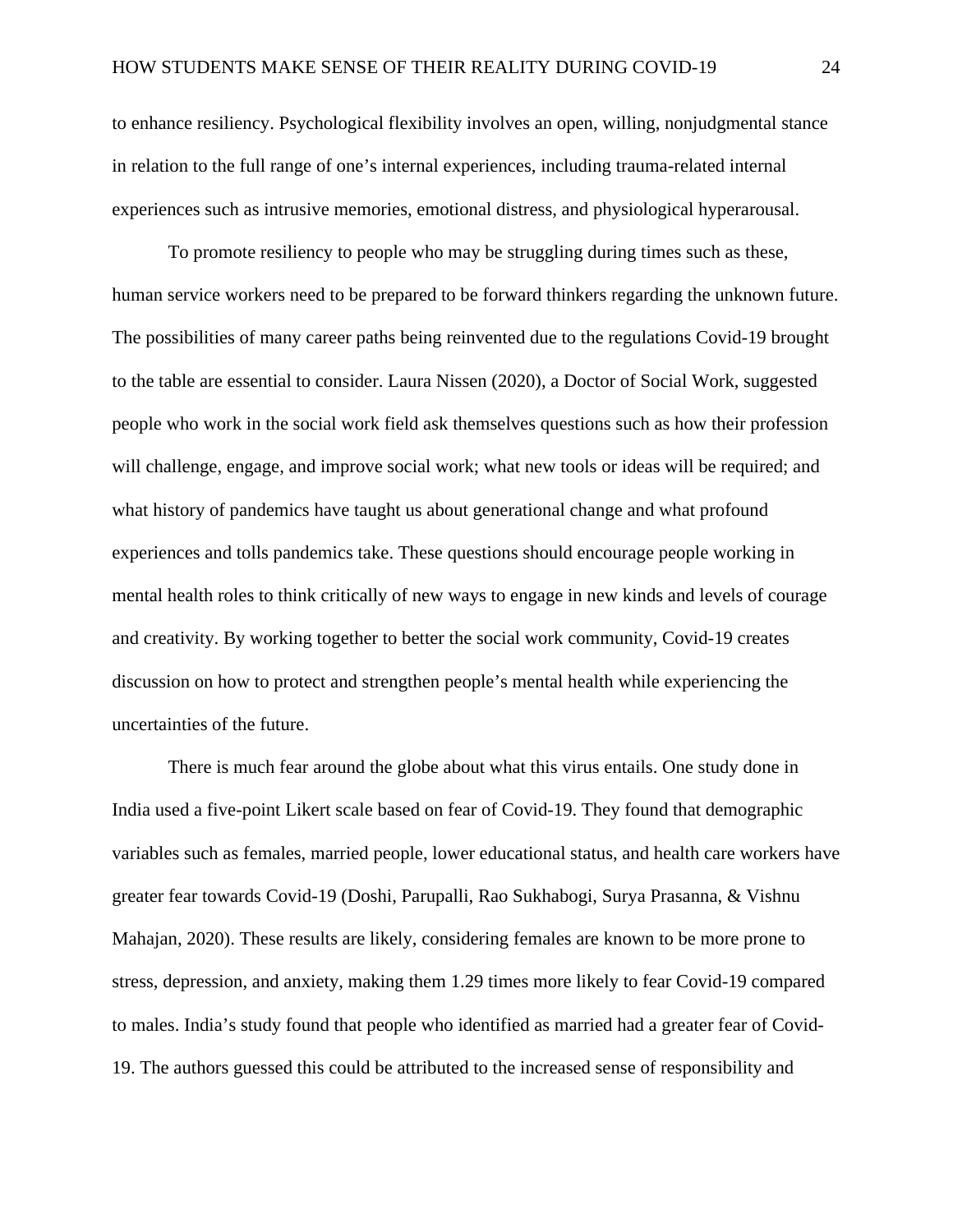added concern to loved ones. Educational status influences one's likelihood of contracting viruses and infections. People of lower academic levels do not always comprehend how the virus is caused, prevented, and how easy this specific virus is to transmit. The Likert-scale questionnaire found that the hygiene code of behavior guidelines enhanced fear among lower educational status people. This is how educational communication and messages that are easy to access are essential to implement interventions to prevent the spread of Covid-19. Hopefully, more educational awareness will put people more at ease to understand that as long as people play their role as citizens to socially distance, wash their hands, and wear a mask, they should not fear the virus as much as they did before. Understandably, their findings confirmed that healthcare workers significantly feared the infection compared to non-healthcare workers. It can be assumed that health care workers fear Covid-19 because of their interaction with patients every day who could be positive, having a better knowledge of the disease and its progression and consequences (Doshi et al., 2020). This can help to pinpoint who mental health workers should be creating interventions for. Of course, multiple other demographics should be looked at that were not considered within this study, creating various groups of people to pay more attention to during this pandemic.

There was a study where data was collected from Canada and the United States by using an internet-based self-report survey delivered in English between March 21st and April 1st, 2020. According to the results of this study, it is expected that mental health needs will emerge in the public when this pandemic passes (Taylor et al., 2020). Community support services can help identify individuals who are at risk during and after this pandemic. Hopefully these services are helpful in finding resources necessary for mental health interventions. This study found five main symptoms that identify those facing stress and anxiety symptoms during Covid-19: (1)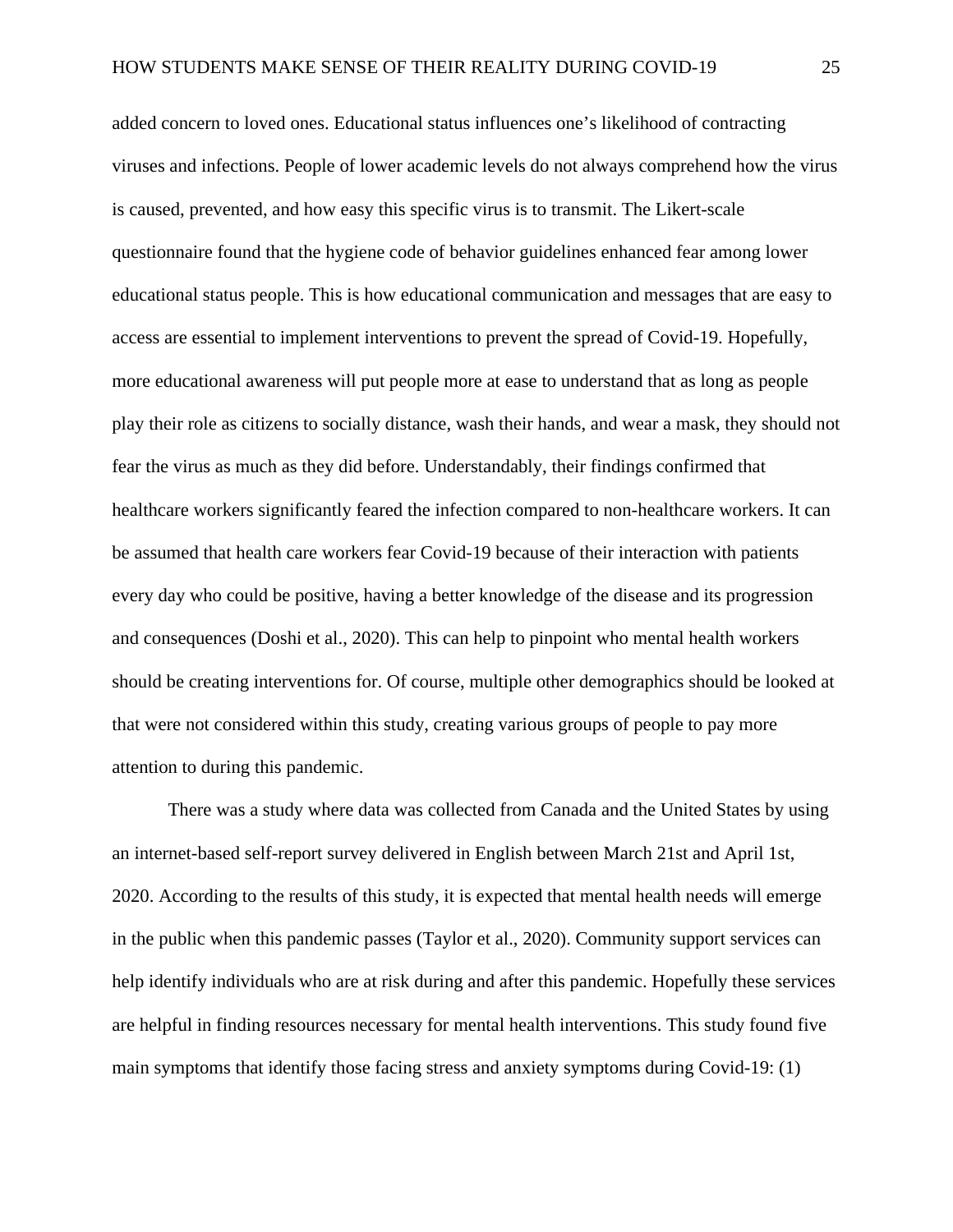Danger and contamination fears, (2) fears about economic consequences, (3) xenophobia, (4) compulsive checking and reassurance seeking, and (5) traumatic stress symptoms (Taylor et al., 2020). This scale can also help to determine which people will follow health care suggestions and protocols. From this study, the researchers anticipate that when the pandemic passes, there will be significant mental health needs for the general public. To the researcher's knowledge, this study was the first assessment of pandemic-related emotional responses that includes specific evaluation of xenophobia as a contributory factor in fear and avoidance. This is important to consider for public health officials to be able to address emotional and behavioral responses to pandemics. The role of xenophobic reactions, in conjunction with other emotional indicators such as those identified in the CSS (Covid stress scale). The other indicators were recognizing as Covid-19 danger and contamination, socioeconomic consequences, Covid-19 traumatic stress, and Covid-19 checking and reassurance seeking,

Similarly, there is much consideration in post-traumatic stress disorder research during the Covid-19 pandemic. In a letter to the editor, an individual mentioned how Covid-19 could present a psychological challenge to health care workers and those who experience the virus. They believe there is a correlation between this outbreak and the SARS outbreak. Since it is likely to lead to a secondary disaster due to stress and psychological stress even after the outbreak is over (Liang, X., Zhu, Y., & Fang, Y.,2020). This letter identified some possible strategies during this stressful period, such as psychological services and crisis interventions to reduce PTSD and to alleviate the acute stress response of individuals and patients, and reduce the incidence of PTSD to prevent immunosuppression. They suggested evidence-based medicine, neuroimaging, and psychological crisis intervention. Everything mentioned by this is what many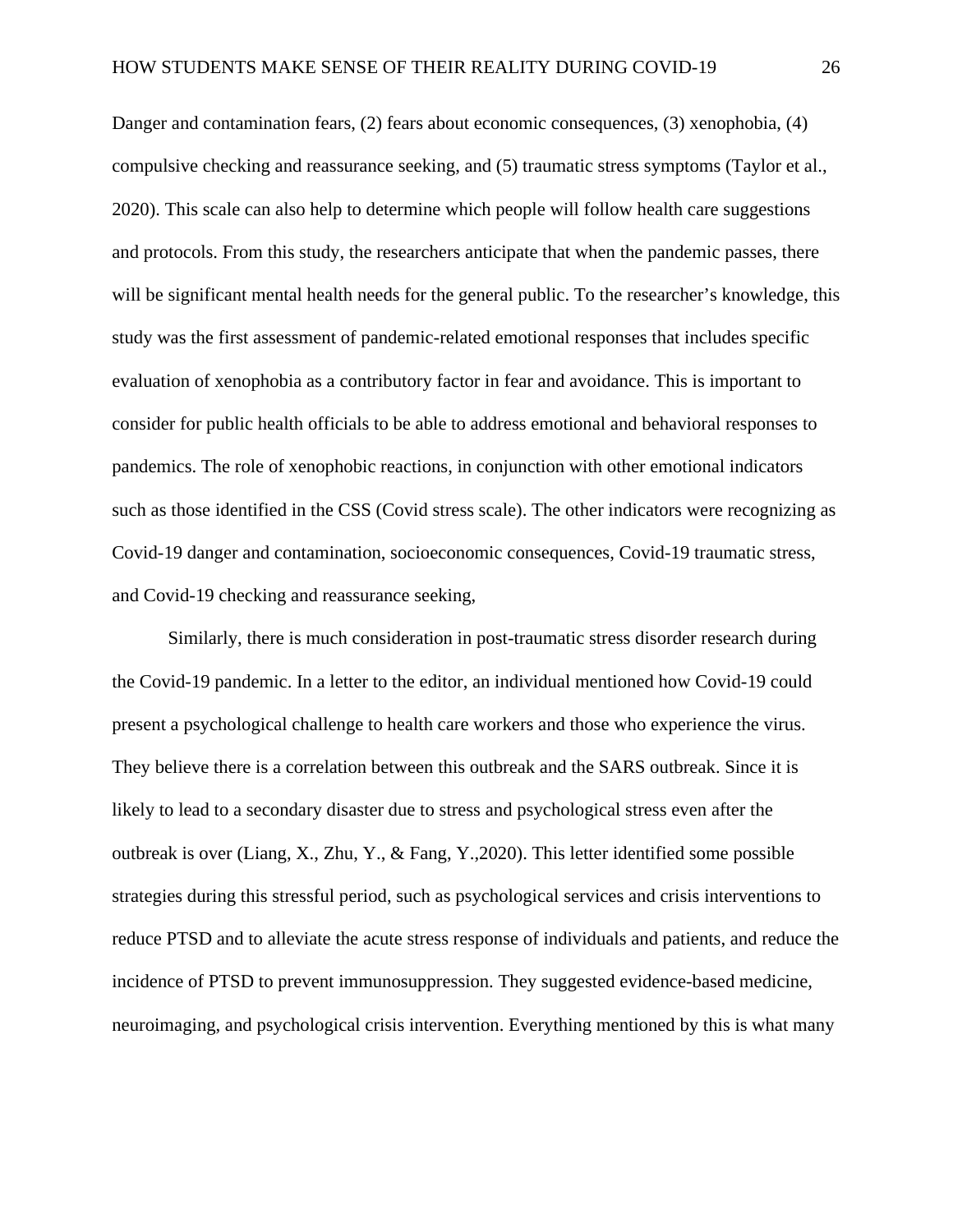people with some psychological background knowledge would think it is common sense. However, to take these sorts of measures, numerous assessments will need to be performed to give access to evidence-based medication and neuroimaging to all the individuals poorly impacted by Covid-19. By giving access to neuroimaging, individuals will be able to assess their brain health if they believe they may be more susceptible to a mental health disorder like PTSD. Neuroimaging can also help psychiatrists determine the kind of medication that best works for the patient. Those with lower education-status have a higher risk of fear towards global pandemic because they may not have access to adequate mental health care.

There are various approaches people have taken to cope with the consequences of Covid-19. In a letter to the editor in Italy, an association for research and education in sleep expressed their concerns for sleep disorders during Covid-19. This research facilitated a survey to understand the effects (Asif et al., 1970). They found that people were going to bed one to two hours later than they usually would before the pandemic. They were also taking longer to fall asleep, seeing that an individual who would typically take 1 hour to fall asleep would now take approximately 2.8 hours to fall asleep. Before Covid-19, one out of ten people complained of bad dreams, whereas during the pandemic, four out of ten people complain of bad dreams. This type of sleep impacts individuals' mental well-being. Getting enough well-rested sleep is vital for one to have the energy to do activities throughout the day to stay physically and mentally healthy. This pattern could worsen chronic insomnia or other sleep disorders if not given the proper attention initially. The association who conducted these surveys suggested measures such as awareness campaigns

held by health authorities as well as education on sleep hygiene and cognitive behavioral therapy is thought to be a helpful intervention that can be carried out in person typically but would also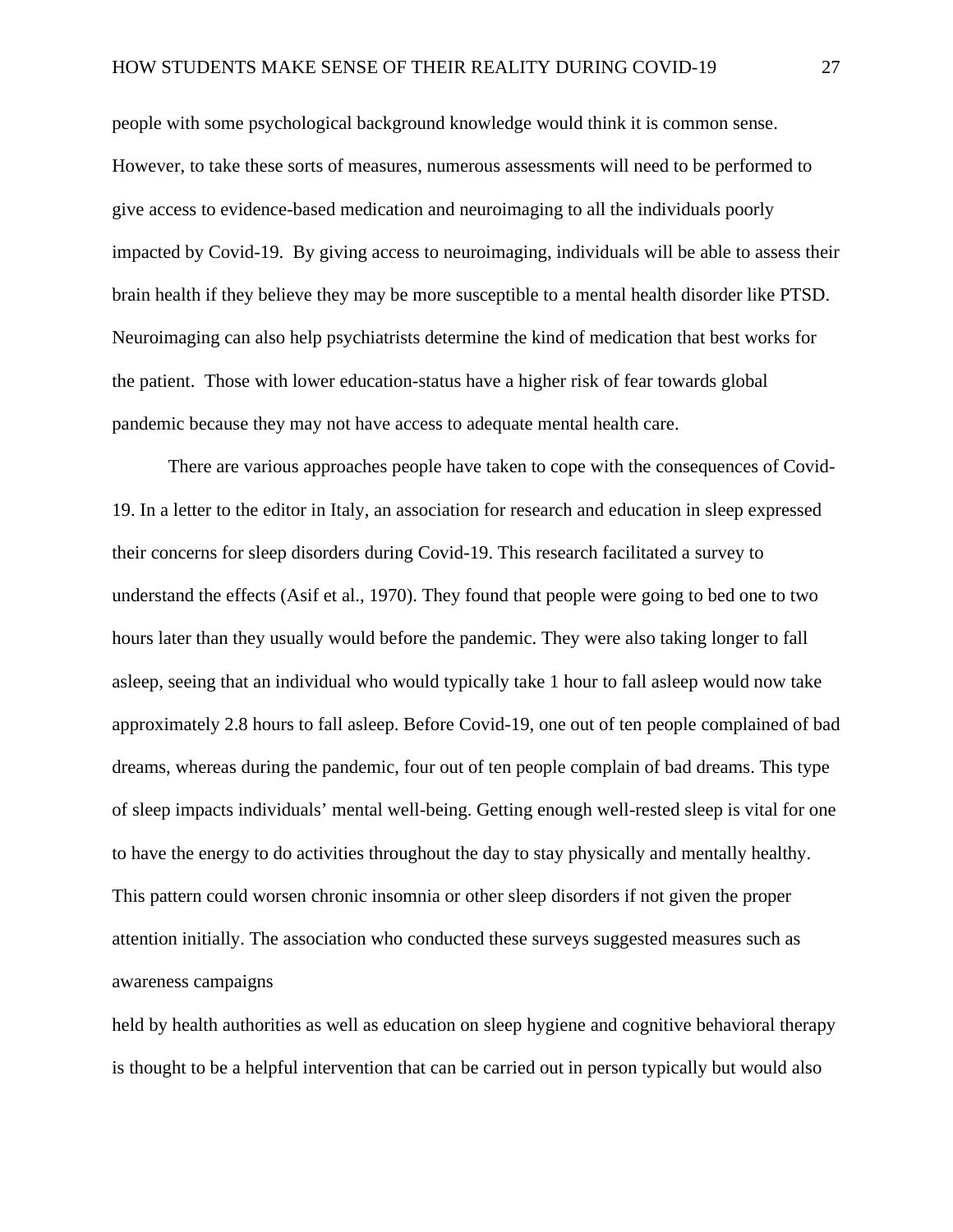be able to be carried out with web-based tools as well to put safety measures in place during the pandemic (Asif et al., 1970).

Sleeping patterns were not the only harmful patterns individuals had to conquer during the global pandemic. Substance use was also a factor that changed since the coronavirus disease. Canadian adolescents who completed an online survey reported on their alcohol, cannabis and vaping use three weeks before and directly after social distancing practices were mandatory. Their results found no significant change for people with alcohol use disorder, but that alcohol and cannabis use increased. They hypothesized that this behavior reasoned that there were more unstructured time and fewer leisure activities, and school was asynchronous. The logic they used behind no increase in vape use or binge drinking was that many people were likely to spend more time with family and not as much time spent with peers who may binge drink together or share vaping materials. They found it essential to note that their study's solitary substance use increased Covid-19 fears and depressive symptomatology. Substance use, therefore, could be a coping mechanism to use among people with more severe mental health concerns (Dumas, Ellis, & Litt, 2020). Again, information must be put forward regarding the risks associated with increased drinking among individuals during social distancing measures. The risks associated with increased drinking alone or with parents are that when able to drink outside the home, there could be more risks associated with their drinking than before regarding physical, sexual, social, and mental health.

Decreased stress was a result of medical support, education, protection, isolation, limiting mobility, and reducing gatherings to stop the spread of the virus. The researchers found that the most important element was community resilience and antifragility during Covid-19 crisis periods (Dong & Bouey, 2020). Public relations and inventive communication is vital for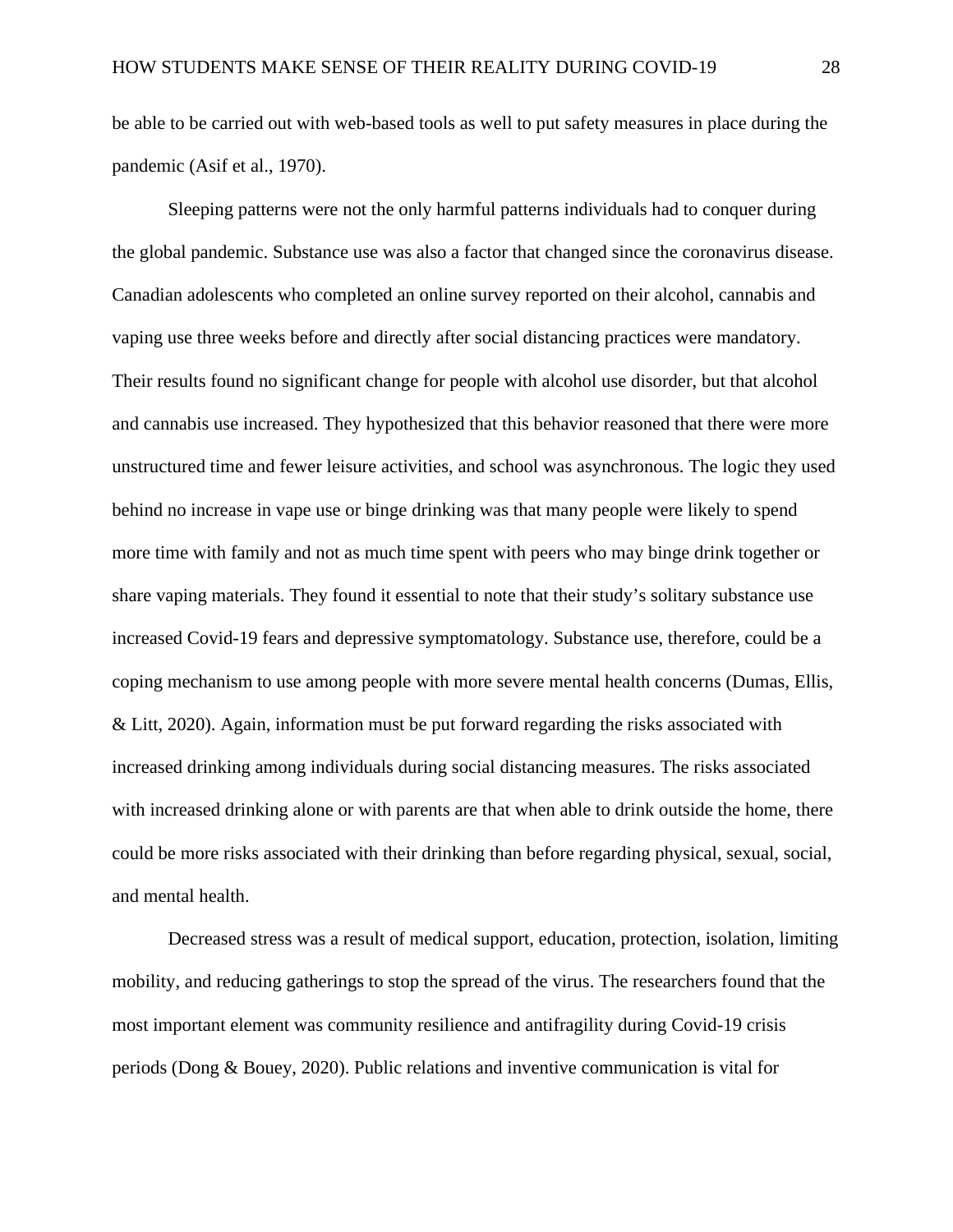management during this time. The main idea was that when public relations implemented good communication skills by not only providing the necessary supports; but advocating for their employees as well. They suggested checking in on their employees, allowing extended break times, and giving the option for in-person and online meetings when in-person gatherings are permitted (Doug & Bouey, 2020).

This review summarizes the past impact pandemics had on society mentally, physically, economically, and academically. This summary can provide essential information to understand the meaning of resilience further. Past research has shown the benefits of staying resilient during times of great stress. This research will be furthered by interviewing university students and asking them about their experiences during the pandemic. This study aims to understand better how university students perceive their realities during the first year of the Covid-19 pandemic using an interpretative phenomenological analysis.

Of course, this research required a qualitative study. However, the next step was to examine which paradigm would be best for answering the research question; which was to study how students make sense of their reality during the Covid-19 pandemic. IPA seemed to fit this research as it can be extremely useful when a researcher is concerned with complexity, process, or novelty (Broki & Wearden, 2006). The researcher and her supervisor decided that since the experience of Covid-19 could be experienced differently for each participant and that everyone has their personal interpretations of how the pandemic has impacted their life, using an IPA study would be the best choice as the researcher was not looking for a specific answer to their research. The researcher wanted to be able to reflect upon their own preconceived notions about the data, but try to suspend those notions in order to focus on the participants view of their experience.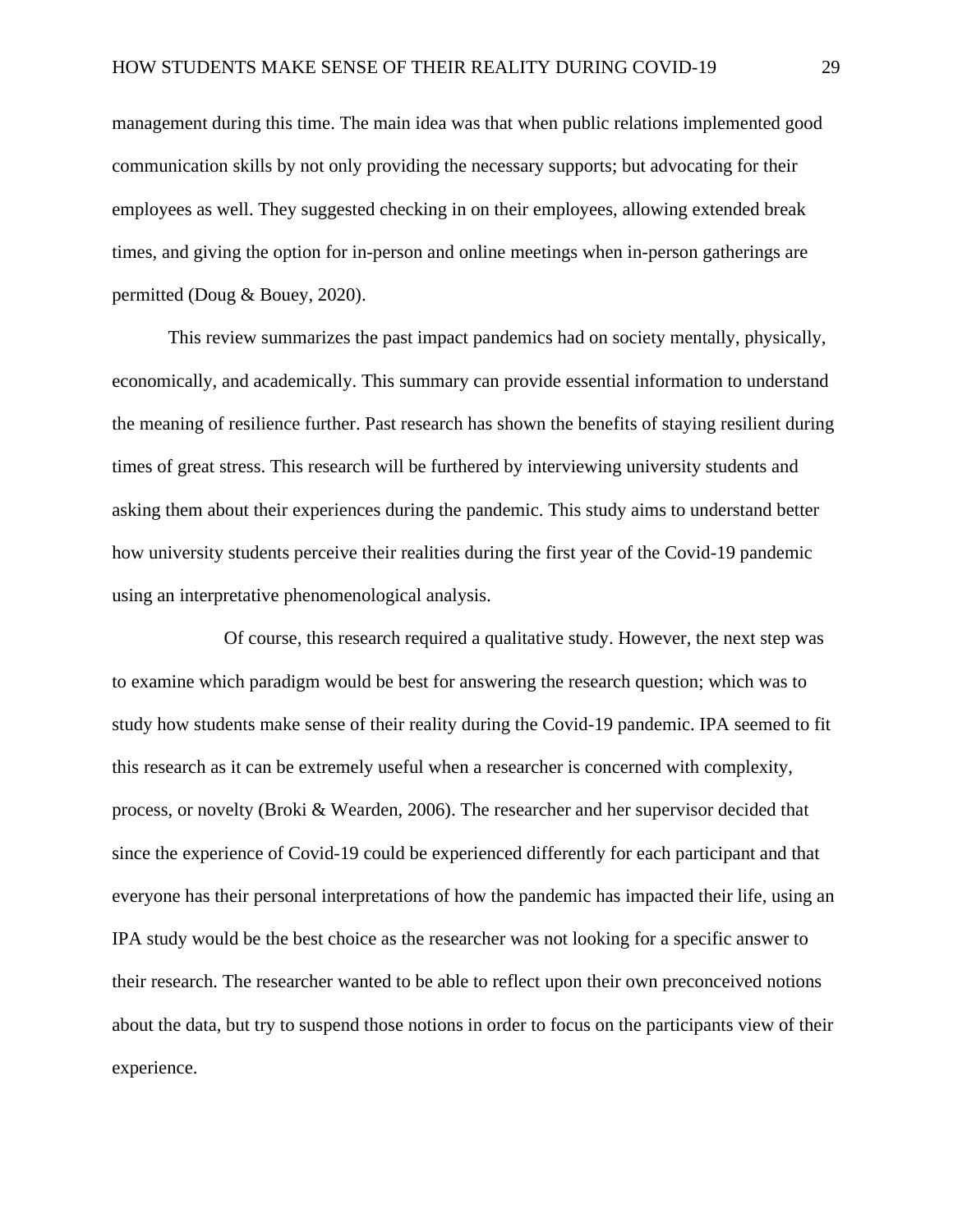The relatively new qualitative methodology, Interpretative Phenomenological Analysis (IPA), was introduced by Jonathon Smith in 1996 (Blore, 2011). IPA can be described as an approach that offers a theoretical foundation and a detailed procedural guide. This analysis is considered as connected to hermeneutics and the theories of interpretation. The assumption in IPA is that individuals self-reflect. The participants self-reflect and try to form an understanding of this reflection. This is achieved by investigating the participant's experiences, learning, and perceptions. An important thing to note about this analysis is that IPA does not seek an objective knowledge of reality but a subjective understanding. The interpretative phenomenological analysis is complex because assessing a participant's knowledge is difficult when a researcher has their insights and subjectivity. Therefore, it is acknowledged that the participant's ability to express their thoughts and experiences impacts interpretations together with the researcher's analytic and reflective skills. The concentration is on the participant to focus on meaning-making (Blore, 2011).

#### **Methods**

# **Recruitment**

The UPEI Research Ethics Board approved this study in January 2021. Recruitment efforts started the day after receiving approval. All participants were recruited within four weeks of receiving approval. Four participants were recruited for this study, all of which came from the Facebook poster.

 Participants were undergraduate students who were drawn from a number of different sources. There was a poster posted on Facebook (Appendix B), where the researcher asked for anyone interested in the research topic to privately message her for more information (Appendix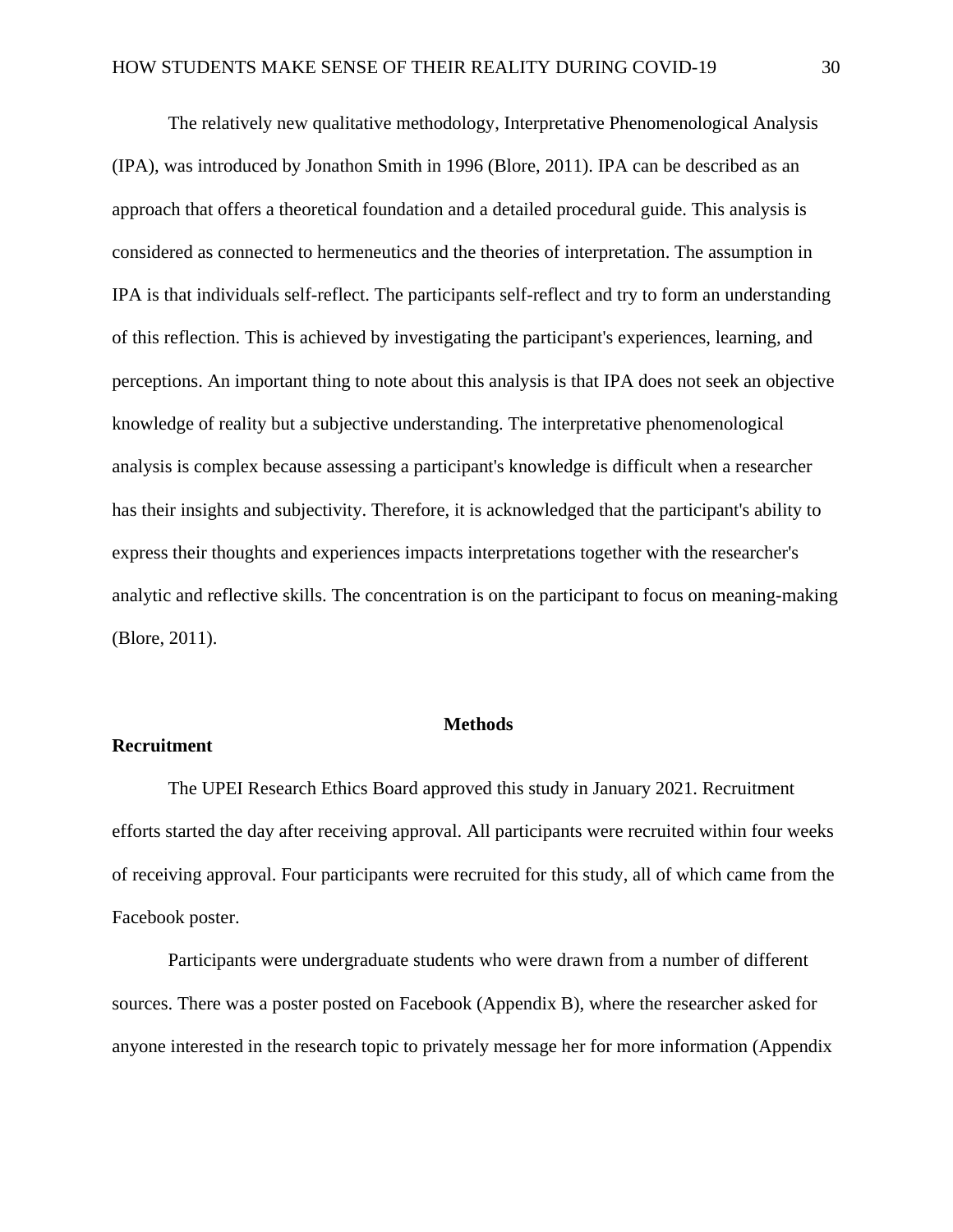C). Six participants came forward who were interested in taking part in the research. Four participants followed through with the research discussion.

#### **Materials**

 The researcher developed discussion questions to use during the research conversation, which can be found in Appendix D. Interactions were made with the research supervisor during the process to create the final set of questions. The purpose of these questions was to have the participants engage in a research conversation about their experience, while also staying on track with the research topic. The general areas the researcher found important to focus on was UPEI student's physical and mental wellbeing during the Covid-19 quarantine. The researcher designed the questions so that the participants could look at the questions from multiple perspectives and respond in a way that visualized what they thought was most valuable to them. The researcher created the research questions in this manner because she wanted to understand UPEI students' experience during the Covid-19. If the researcher asked too direct of questions, she could misinterpret or have participants answer in a way that fit into her own idea of their experience.

 The researcher also generated a demographics form (Appendix E). This form asked the participants questions before the research discussion so the researcher could adjust questions if she thought anything could come up in the discussion that may be too overwhelming or triggering for participants. It was also used to have a better understanding of the specific everyday privileges that the participants may or may not have (internet, work, education). These questions were asked so the researcher would be able to understand what struggles the participants may have or may not have faced during the Covid-19 pandemic while attending school.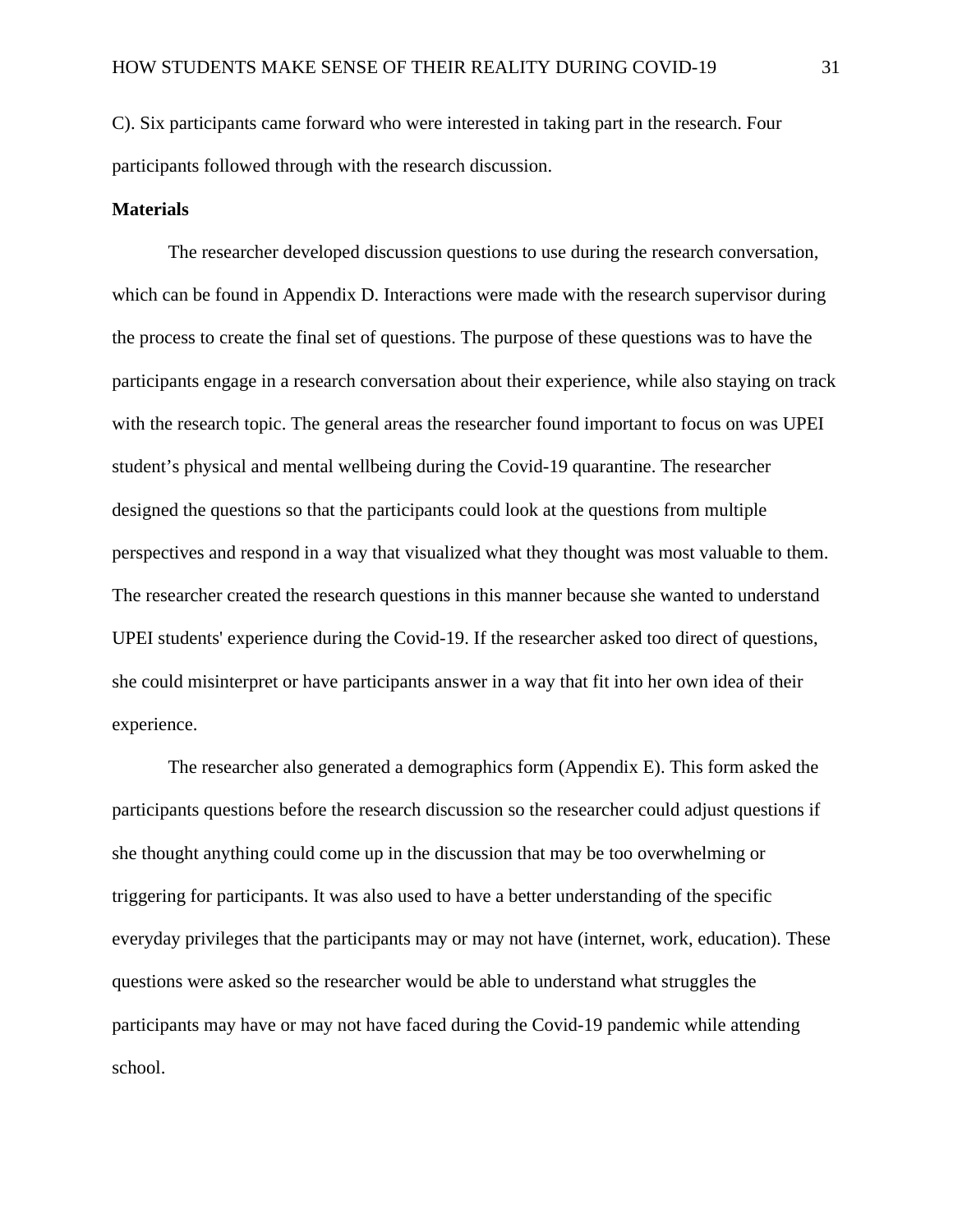## **Data Collection**

Approaching the time when participants were going to have their research discussion with the researcher, she emailed participants an information letter (Appendix F), consent form (Appendix G), demographic form (Appendix E), along with a list of mental health resources (Appendix A). After participants were able to read and sign the attachments she forwarded to the participants, they were able to schedule a virtual research discussion with each participant.

Each virtual research discussion was held via Google Meet and varied between fifteen minutes to a little over an hour. The participants were asked to answer any of the questions the co-investigator had for them regarding the trials and tribulations faced during the Covid-19 pandemic. If they at any time felt uncomfortable at all, they were able to not answer or discontinue the interview. This meeting was audio recorded and transcribed with the participant's knowledge.

#### **Transcription**

 The transcript was transcribed verbatim by the interviewer. The interviewer told the participants they could ask to see their transcript, but only one was interested in looking at the transcript to make sure their pronouns were used correctly. The transcript was sent and no adjustments were made by the participant.

In the transcript, participants were labelled "participant 1," "participant 2, " "participant 3, " and "participant 4;" in order from when the interviews were taken. The researcher was labelled as "researcher." Commas were used to illustrate short pauses, and periods were used to show a break in between sentences, ellipses were used to indicate when the participant would pause between sentences for a little longer, while "[pause]" was used when the participants stopped what they were saying and seemed to be stuck on what they were saying. Square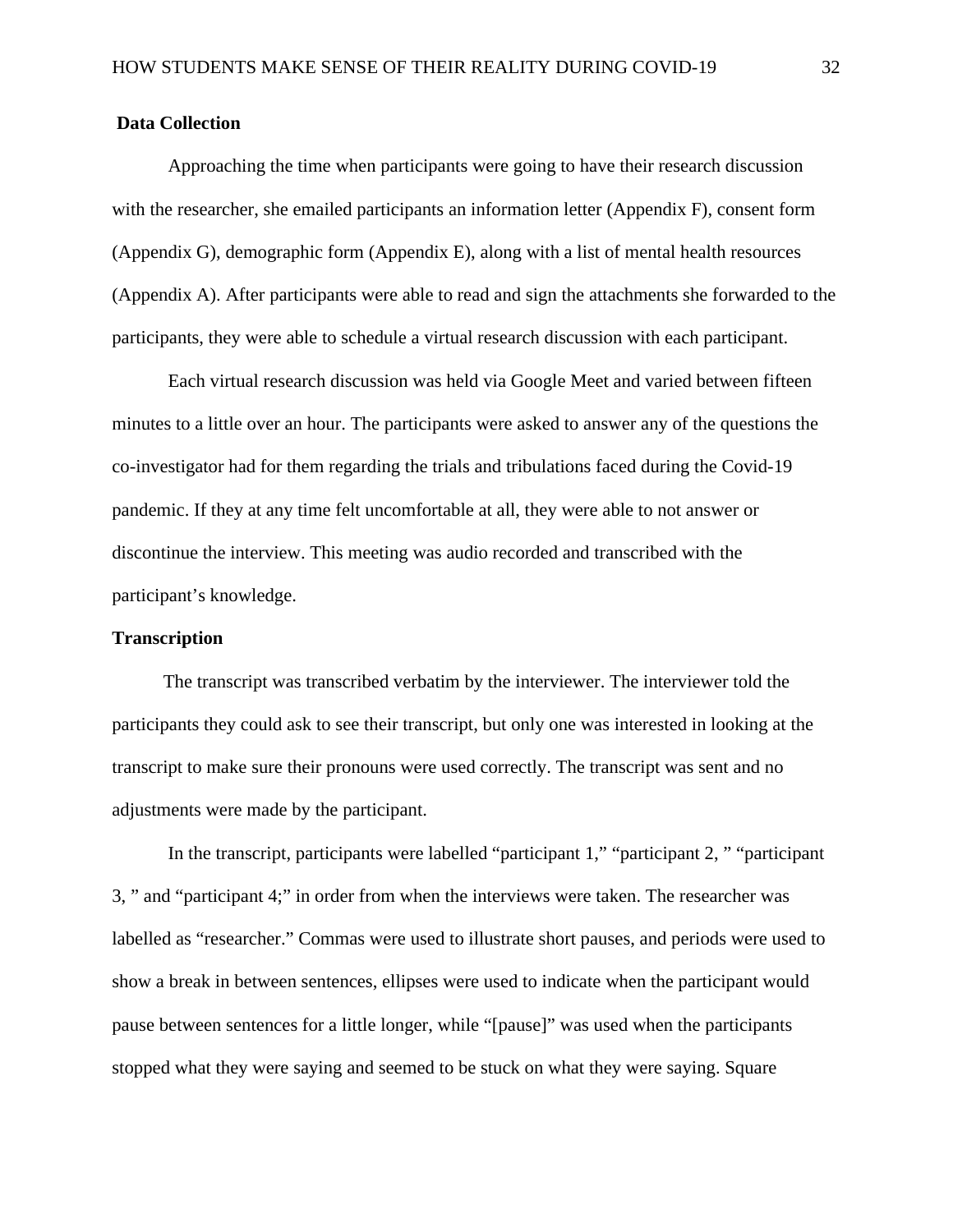brackets were used for clarity in situations where the participant would use names of people or places which could possibly break confidentiality. Square brackets were also used in situations where the participant was unclear of what they were talking about by using words such as "it, they, that." The researcher would put in square brackets and explain what the "it, they, or that," the participant was referring to was so that it was more clear to the reader. Words that took away the meaning or purpose behind the participant's quote were deleted if deemed necessary.

## **Participants**

There were four participants involved in this research. All participants identified as women. There was three cis gender women, and one transgender woman who uses the pronouns she/they. All of the participants were Caucasian. The age range was from 19-22, with the median age being 20.75 years old. All participants were students studying at the University of Prince Edward Island and experienced their post-secondary education switch from in-person classes to online classes as a result of Covid-19. Two of the participants lived within the city where the university is located, while two of the participants travelled 20-30 minutes away from the school. Two of the participants were drawing employment insurance while in school, one participant was working part-time, and one participant was unemployed. Three of the participants answered yes to if they were income sufficient and one participant answered no to whether they were income sufficient. In regards to internet connection, two participants reported good Wi-Fi and two reported having fair Wi-Fi connection.

# **Interpretative Phenomenological Analysis**

During the course of the analysis phase, each transcript was coded individually before starting onto the next transcript. In each transcript, the researcher would first open codes and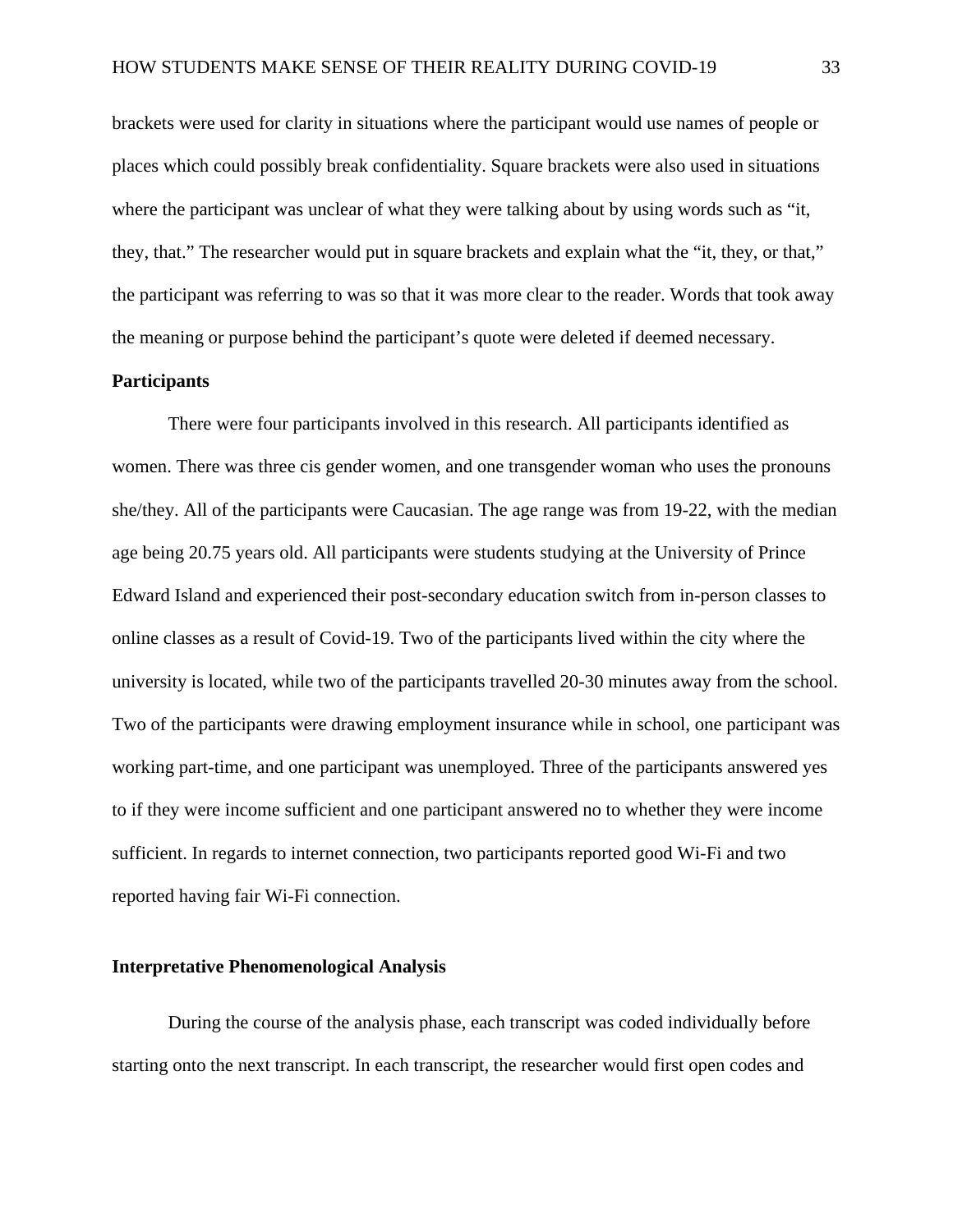then connect the codes to specific themes and subthemes. The following process was completed for each of the four transcripts:

Each transcript from the research discussion was read thoroughly and notes were made in the researchers research journal anytime an idea emerged that related to the participants' transcripts. The transcript was read a second time to check for typos, but to also open code each line of the transcript. From those codes, themes were illustrated, as well as subthemes. A figure was created for each transcript that described the themes and subthemes that the researcher found relevant to the specific transcript. Every now and then, these themes would be changed based on a new perspective of where the participant was coming from or by understanding the quotations of the participant actually described another theme more clearly. These themes were discussed with the researcher's supervisor and the researcher during online Google Meets to gain more insight and another perspective. These individual theme charts can be found in the Appendices H through K.

As soon as the individual theme charts were created and revised, there was a meeting with the researcher's supervisor to go over the master theme table to develop the master level themes applicable to all participants across all transcripts. This was more theoretical and acted on the superordinate themes into a comprehensible narrative. This process was the development towards the general themes.

The final analysis showed an overarching theme ("I am a Resilient Person) with three secondary themes (Healthier habits gained from Covid-19, Uncertainties of the future, and Experiential changes) where two of the secondary themes each had one subtheme (Healthier habits gained from Covid-19-Effective coping strategies and Uncertainties of the future-Assumptions and Expectations) and the third secondary theme had two subthemes (Experiential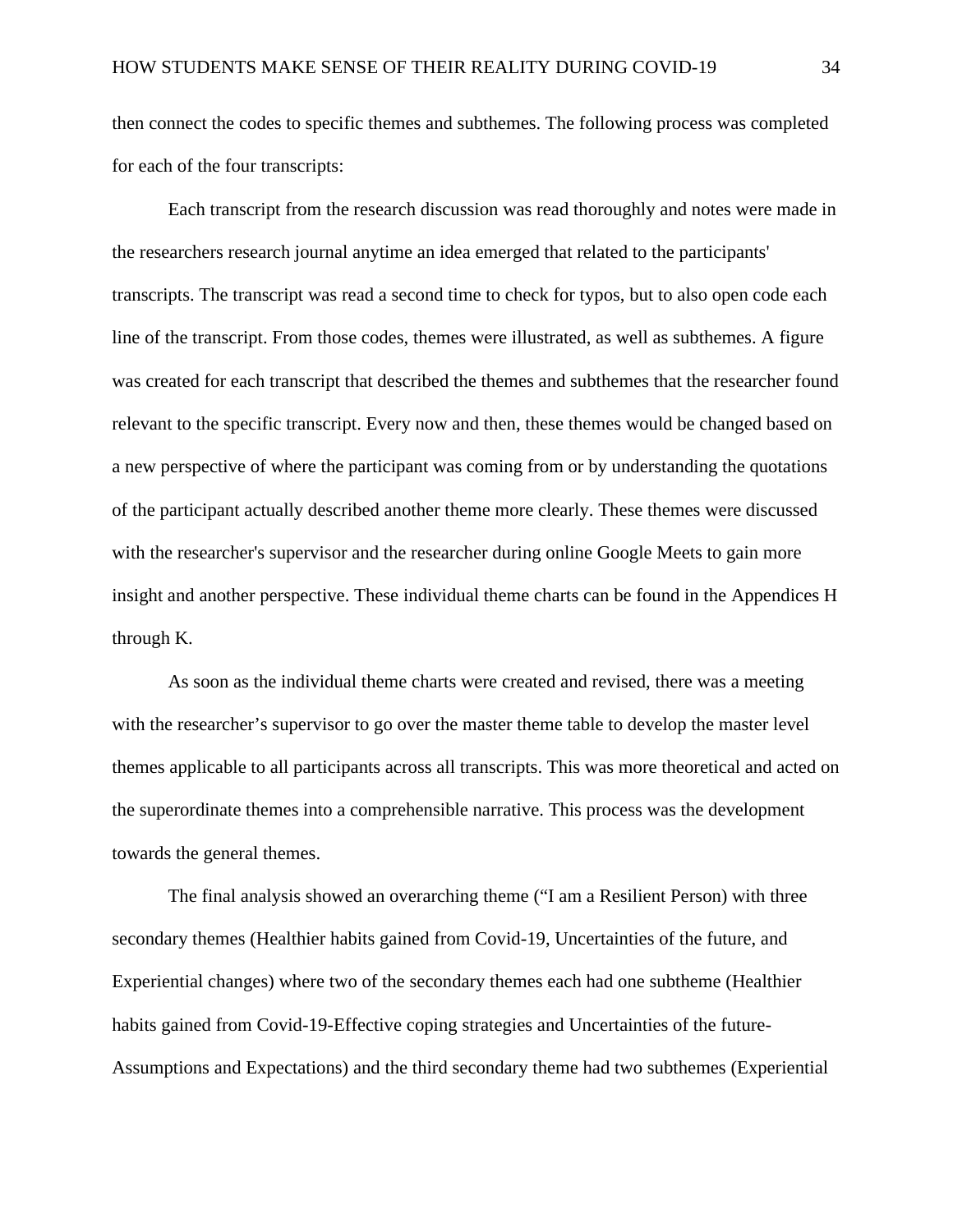changes-Work life experience and Educational experience). The final master table is described in detail in the results section. Every theme is described and is illustrated with quotes from the participants' research discussion.

#### **Results**

Figure one represents the overarching, secondary, and sub-themes associated with participant's personal experiences during the Covid-19 pandemic. Themes from the research discussion create this overarching theme and will be completely detailed below. The overarching theme of 'I am a resilient person' explains how participants understand the meaning of resilience. All participants had very similar views of what the meaning was, which was that resilience is to overcome an adverse event. The secondary themes showed areas of resilience in which reflected the participants experience during the Covid-19 pandemic.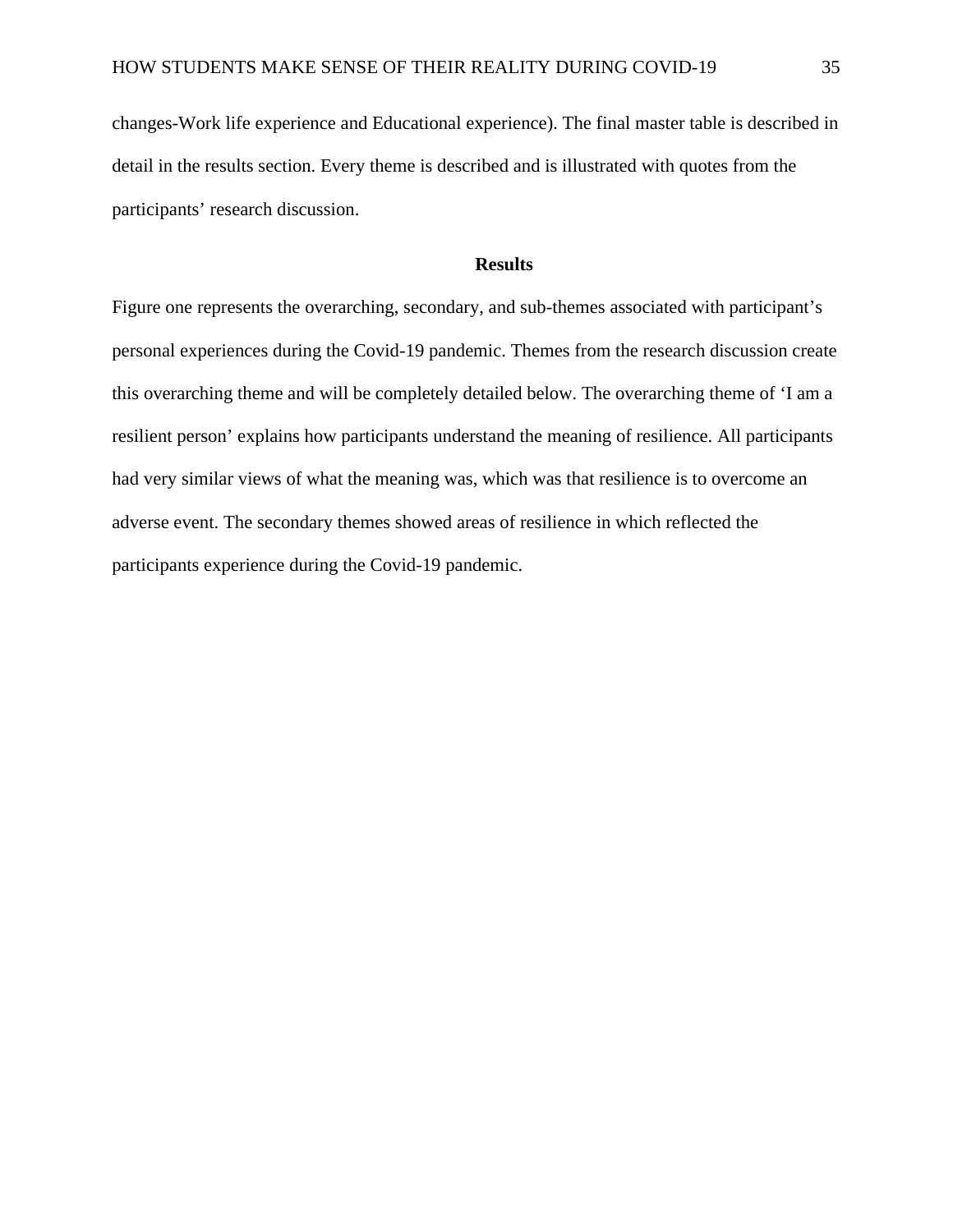

*Student Experience During Covid-19* 



## **"I am a Resilient Person"**

The overarching theme was created from the data after researching the discussions with the four participants, which was that the participants were all well aware of the meaning of resilience. They took time to give their own definition of resilience, which ultimately ended up describing it in very similar contexts in each discussion. The participants voiced their impression of the word resilience as someone who is able to overcome adverse challenges one may experience throughout life. They were able to define the value and meaning of the word resilient and identify themselves as already resilient, or capable of being resilient when faced with adversity.

> Participant one: [Pause] But I ultimately think, it's a very um personal kind of word [pause] not just for me, like engrained, but the sense of beyond adversity [pause] sticking through it kind of thing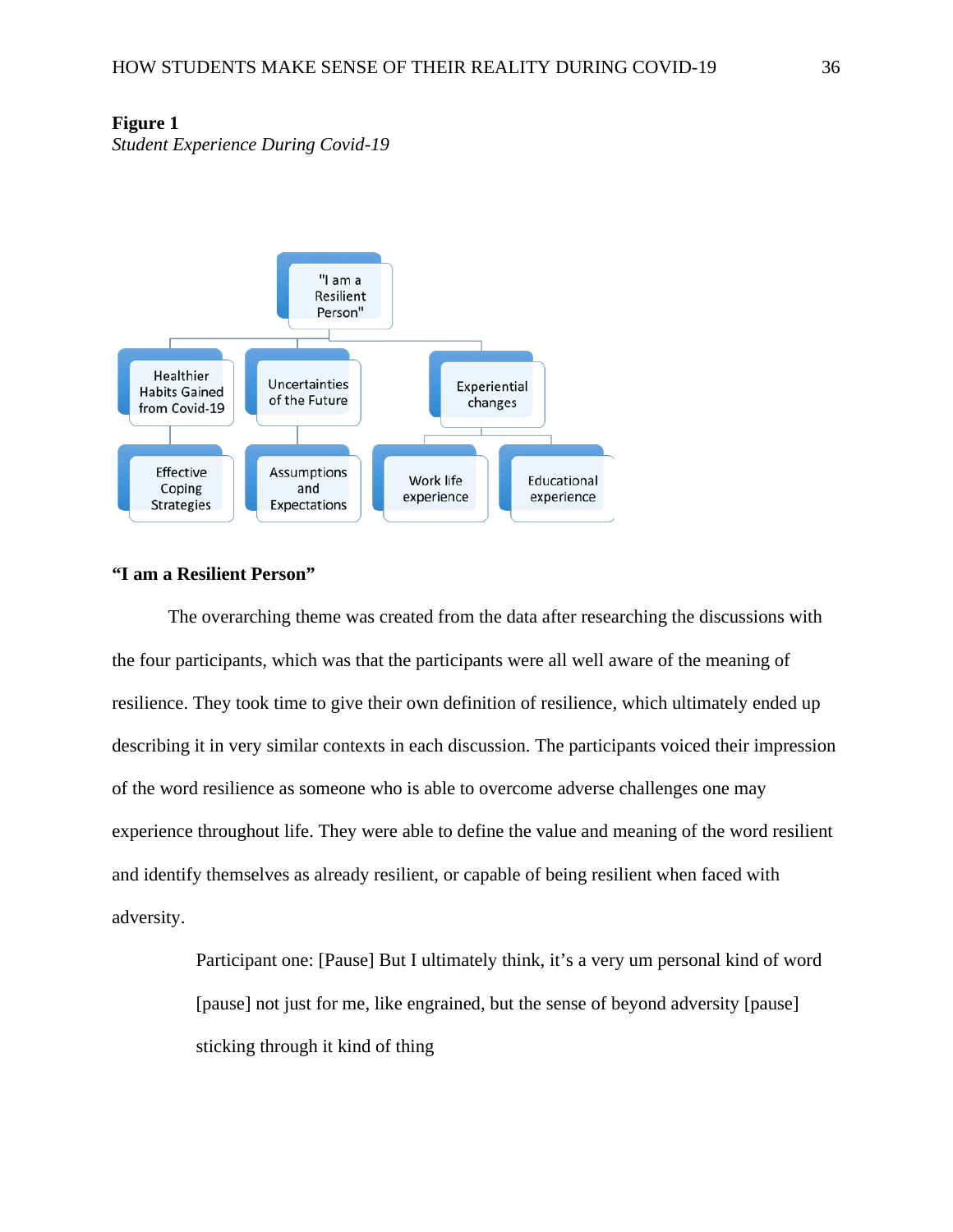Participant two: I think of someone that's been put, like, in a hard position but then worked through it, like worked through a hard time [pause] or worked through anything

 Participant three: Um, resilience is the ability to bounce back from something from like a hard time or an adverse event and be able to come back stronger Participant four: Oh wow [pause] I think a lot of things come to mind when I think of the term resilience [pause] in one bubble I am thinking of people who have been able to overcome really traumatic experiences, and used that trauma to become even stronger emotionally [pause] um but in another way, I think of someone being resilient by taking a boring or annoying everyday tasks and trying their best to turn them into something that doesn't interfere with their personal happiness

Participants not only were able to provide detailed descriptions of the term resilience, but were able to reflect on internal or external situations that they consider to be resilient. The theme in this case was that participants wanted to be able to explain the word deeper than just a basic definition. They not only wanted to answer the question of whether they thought they were resilient or not, but gave examples as to why they are resilient. At first, some were hesitant to actually say they were; but as they discussed further they came to the conclusion that they were in fact a reflection of the word they were describing. The participants began to recognize they were, in fact, resilient.

> Participant one: Um I do believe I am a resilient person - I mean I've been so invested, in finally making my life make sense and part of that is I actually have a choice in ways that others don't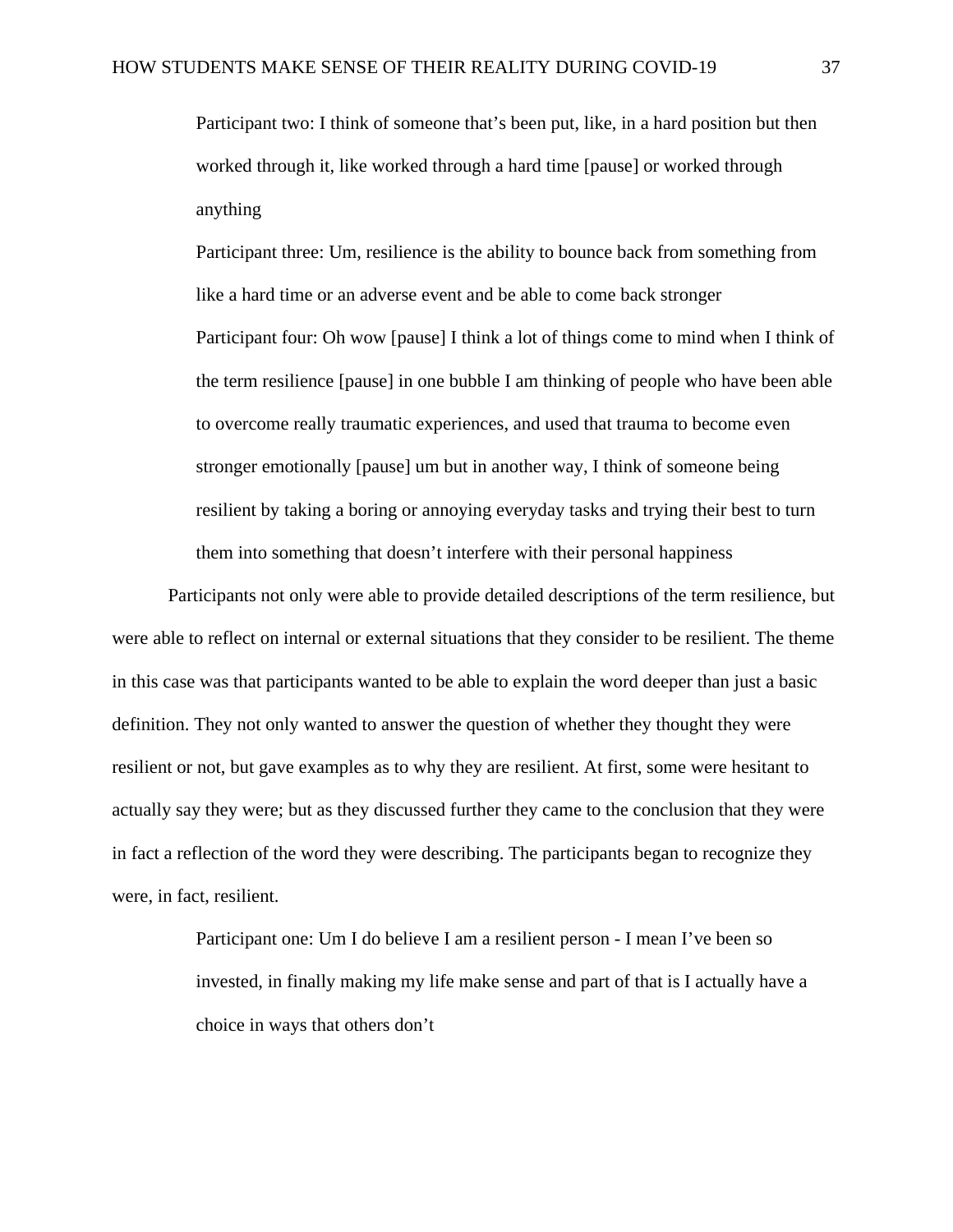Participant one: I'm trying to live my life the most meaningfully and fully for myself as possible and any moments in which that hasn't occurred for me, I-I don't necessarily see that as failing at resilience in itself either [pause] so, I feel like essentially maybe there are different sides to the word and I've been always kind of devoted to trying my best with things

Participant one: I know it [the word resilience] through my dad, because being in the military himself, he would throw that word a lot and he used to use that word for me and I never fully understood what it meant but I tried very hard to fit within that paradigm [pause] and uh-I almost feel like by actually being resilient, was defining it for myself

Participant two: Um [pause] I do think I am [resilient] in certain situations, maybe an example of being cut from a team, but I worked hard and then was faced with being cut, but then the next year would work harder and then made the team, like I felt like in that way I was pretty like resilient

Participant three: Um, yeah, but I haven't experienced many things where I had to be resilient from I guess but I think if the time came I would be

Participant four: [Sighs] that is such a hard question to answer [pause] I want to say yes because I think everyone could be resilient in their own way I think but I don't think I have a reason where I uh, could back it up

Participant four: I don't know if they would be considered challenges or not [pause] but like a couple of years ago there were a few deaths in the family [pause] like my poppy and my great aunts [pause] that was hard because after my poppy it felt like we didn't get to properly grieve the other deaths [pause] but um I feel like dealing with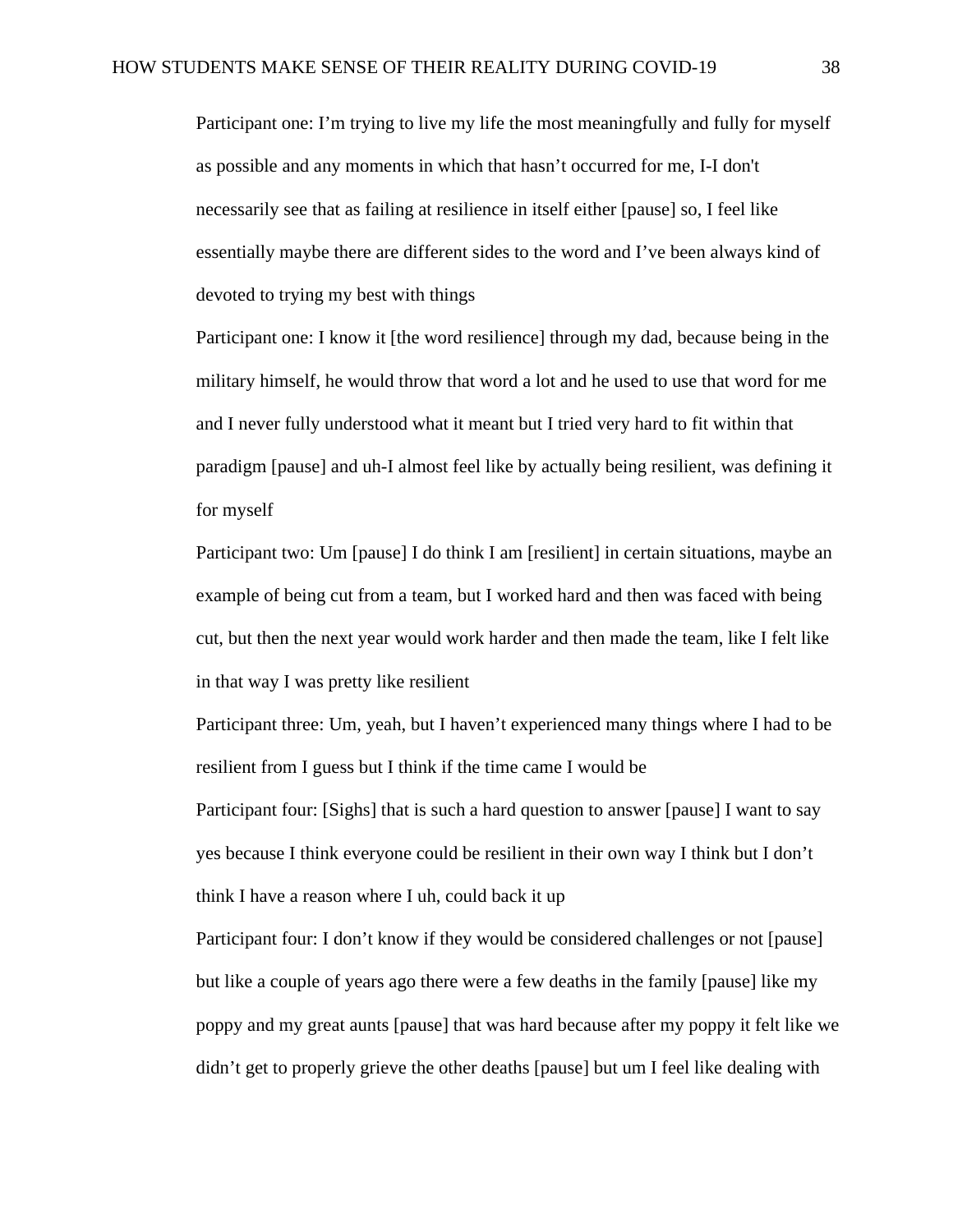death which is really the only thing in life that is [inaudible] so early in my life has happened to me recover from maybe when I start to see death more often in my adult life. It's hard to say [pause] um I am not sure if that has made me more resilient or just good at adapting [pause] I think maybe an easier thing I could think of is whenever I was in grade 12 I had a bad concussion where I needed quite a bit of time to recover from [pause] after the recovery time, I found it a lot harder to study and to focus on really anything [pause] this experience kind of made me try to adapt to, like my situation which really sucked and work harder to see the same or similar results um I had before the concussion [pause] I think that could maybe be an example of how I am a resilient person [pause] um not to mention, so many of us were able to survive a pandemic [pause] which I would say is pretty resilient

The interesting thing to recognize from the excerpts, is that participants are wary of whether they should be considered resilient; but still believe they have the ability to be. The theme from the discussions seemed to be that they were not sure whether to consider their challenges as something one would need to be resilient to overcome. However, when they did start to open up more about the experiences they have faced; they began to come towards more of an understanding of their resilience. They were able to reflect on the challenges they have faced before and determine that they resembled resilience because of how they have coped or adapted to certain challenges or hardships in the past. Participant three was the only one who did believe they are and would be resilient if they were to ever face a challenge, but stated they did not experience anything they would need to be resilient for. However, as the researcher and participant three carried on their discussion, it was clear she had faced challenges during her school year due to Covid-19 restrictions.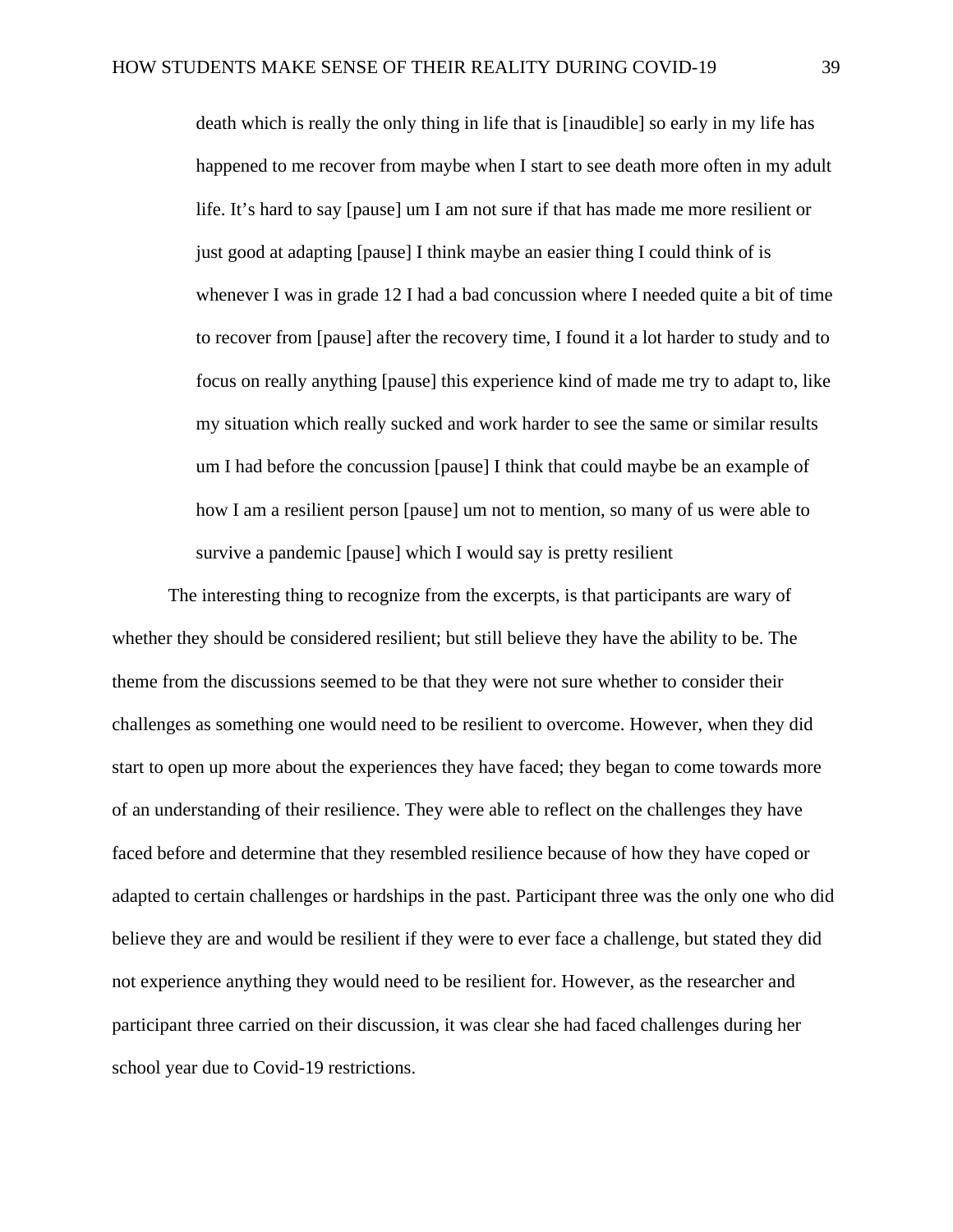## *Healthier habits gained from Covid-19*

Participants were thorough in narrating how the Covid-19 pandemic impacted their mental and physical wellbeing. Although these times were difficult, participants reflected positively on how quarantine shaped them to take better care of themselves during this time compared to how they were taking care of themselves prior to the pandemic. Participants discussed the unhealthy habits they practiced or mindsets they created before the pandemic started to impact PEI.

> Participant one: I really don't want to just keep on pushing, pushing, and pushing myself [pause] it's just not healthy for me and I did it for so long it hurt me [pause] and uh I'm still keeping that in mind that generally it seems like if I'm feeling good, like meds wise, and everything too that's generally the part that's what I'm missing currently

> Participant two: Yeah, um definitely, well um around that time it was like March so exams were about to start so I was pretty stressed and like again I wasn't like the healthiest I was so like mental health wise before like going into the lockdown was like not the best like pretty low

Participant three: But it [quarantine] was a good chance to spend time with family and do other things that I normally wouldn't have time to do

Participant four: Yeah, I mean, I was already ready for school to end, [prior to Covid-19] I didn't love the program I was in, and already knew I was going into nurse- the nursing program in the fall, so I was already losing motivation um in March to finish courses and I didn't necessarily really need to take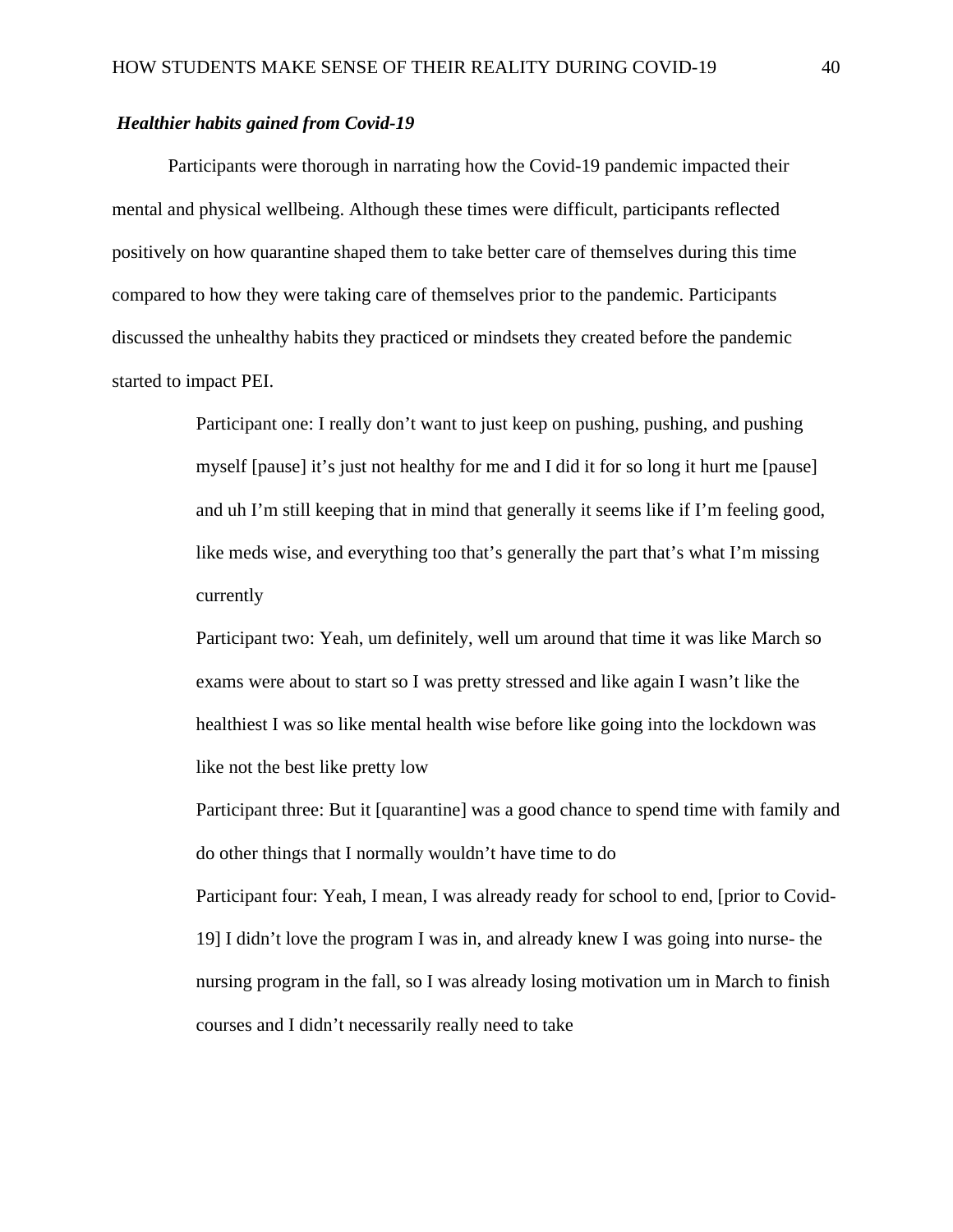After reflecting on how they were on a personal level before Covid-19, they started to consider different ways they thought of how quarantine might have indirectly encouraged them to integrate healthier lifestyle changes that positively impacted their mental and physical wellbeing. One participant noted that spring courses during the pandemic encouraged her to look into accessibilities, which ultimately ended up in her gaining insight into her learning disability. Another participant said that this time allowed her to learn more about herself and even said the pandemic helped her to become a more patient person. Participant three opened up about how this experience gave her time to slow her life down a bit and just use her time to live and to do the things you would love to do when you know you can. Similarly, participant four said this time was beneficial for her to recognize people who her good friends were, to become closer to her family, and to take time to really enjoy life.

> Participant one: The summer courses are actually what lead me to getting into accessibility services and eventually getting my diagnosis so that was pivotal for me Participant two: I did-do feel like during quarantine I did learn to be more like, patient and I did learn more about myself [pause] like I literally look back and go wow all of the things I learned during that time

Participant two: I do think I've gained some healthier habits because of quarantine Participant three: I think there were positives to it [quarantine] and just like kinda time to slow it all down was nice and beneficial

Participant three: Just learning to do things when you can and have the opportunity because you never know what might happen that might make it impossible to do Participant four: You realize that those people were actually your good friends and that you miss them a lot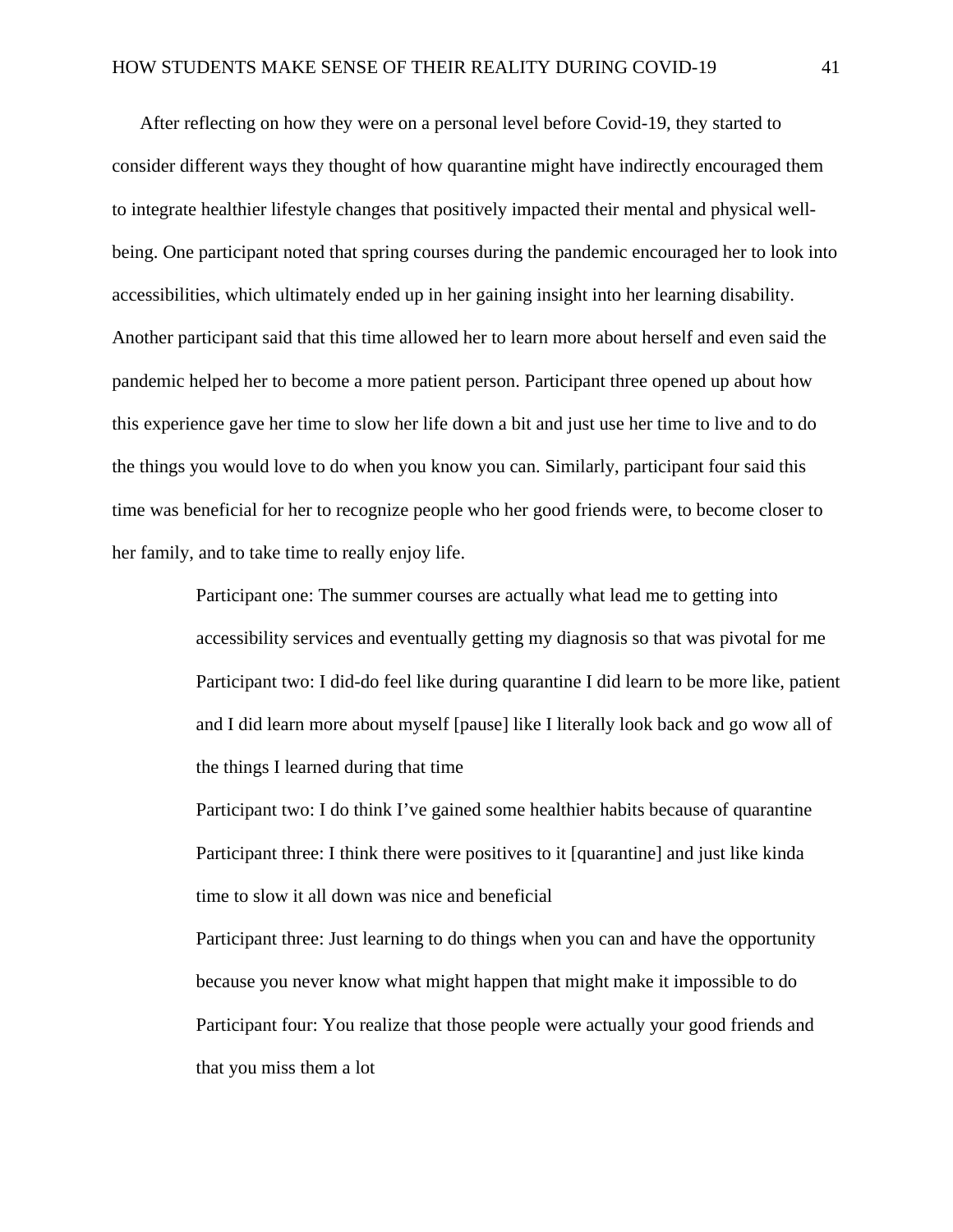Participant four: I think uh I think I can see how spending more time with family definitely made us more closer

Participant four: I think we overlook ourselves to the point where we are just constantly going through the motions and not really taking the moment to enjoy life Among all participants, there was a common theme of gaining healthier habits after Covid-19. Participant one found that she was better able to decide what was worth her time and what was taking up too much of her energy, participant two found that she spent more time with her family, participant three realized she likes learning to do new things while she has the chance to do them, and participant four was able to take more time out of her day to appreciate the little moments in life.

**Effective Coping Strategies.** Interestingly enough, the positive perspectives students had regarding the quarantine seemed to somewhat lead the students to act upon these positive thoughts to have impacts on their mental and physical health. The participants discussed the healthy habits they started to incorporate into their daily lives in order to achieve a healthier lifestyle. Participant one touched on how they learned to set breaks and to paint herself in a way that resonated to her, not just the people around her. She learned how to use coping strategies, is seeing a psychiatrist, and is taking medication to help with her ADHD diagnosis. One mentioned how making healthy meals and starting to care about what kind of food she was consuming enhanced her mental and physical health. She also briefly discussed how working out started to help her overall mental and physical health as well. Even going for walks and reading were mentioned as healthy strategies used to enhance their mental well-being. The participants took what was a struggling and challenging experience and made the most of what they could, to improve themselves while they had the time to do so.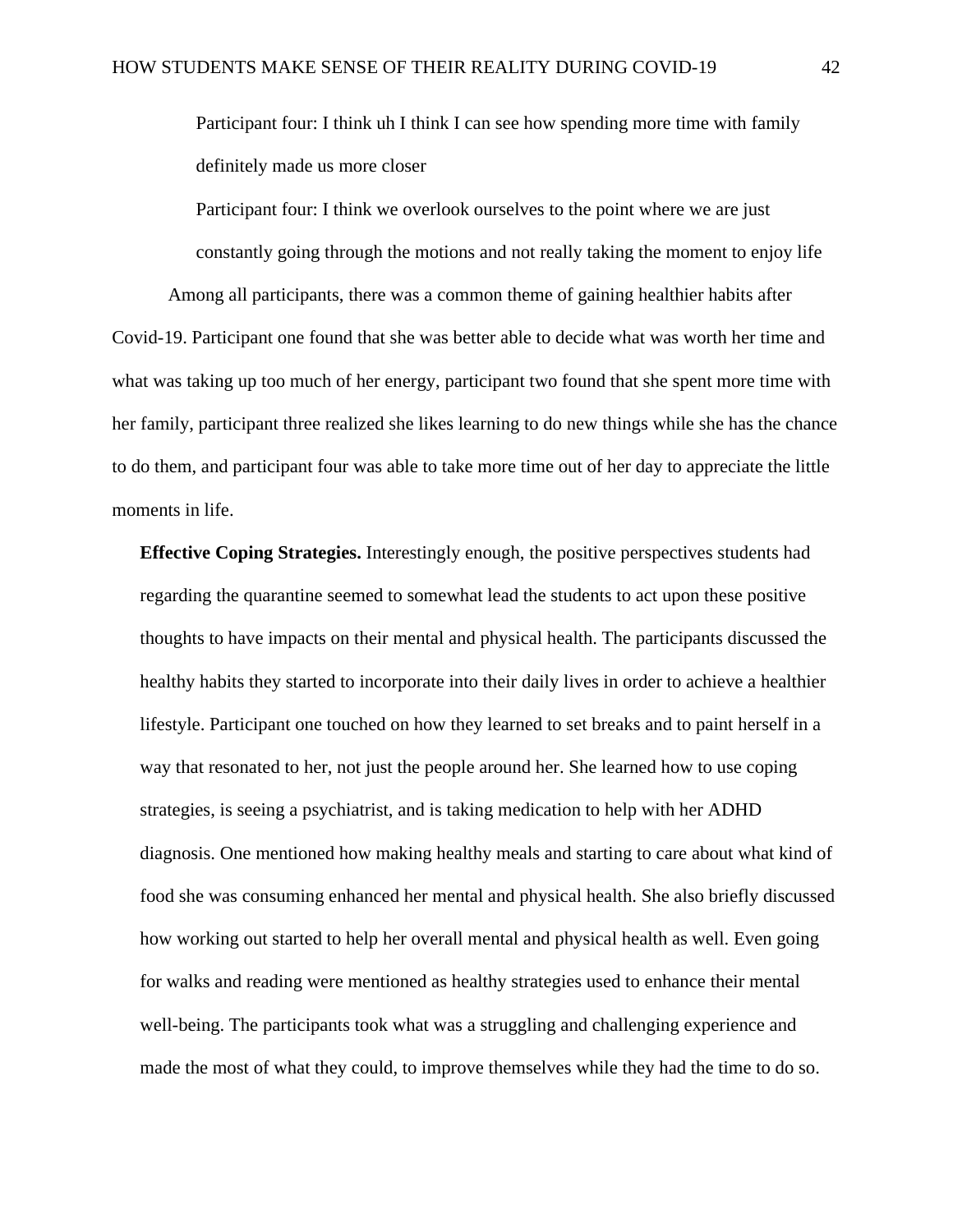Participant one: It [Covid-19] allowed me to even set breaks even after work [pause] I think the amount of selling yourself when you're like in an interview for a job and stuff and perpetuating that version of yourself, to not have to do that for a while allowed me to look more critically at myself, and I think of all those ways I painted myself in the past and ugh to be someone completely different, and try to keep everyone happy and impress them or impress a past version of myself, it's just ugh exhausting and not healthy and not sustainable

Participant one: In any case like I've been receiving further screenings with like um there's a psychiatrist or psychology student with her doctorate and she's taking a practicum and I'm going through that with her as her little guinea pig Participant one: But...um generally being on my ADHD meds and also Zoloft uh that's helped that's helped a lot

Participant two: Once we were in quarantine we had so much more time, so I think a lot of people focused more on like what they were cooking cause that's basically all we had to do is like look forward to new meals coming that day, I tried healthier meals and cared more about what was going into my body, and took notice to what I was eating. And then tried to do some activity every day just to kind of, like waste the time, but no I do think I've gained some healthier habits because of quarantine Participant two: It was like maybe starting to work out more, then focusing on food so then I actually did see more positive mindset towards the end of quarantine than I did at the start

Participant three: I spent a lot of time outside too like going for walks um which was good mentally and physically um and even just having time whenever there was the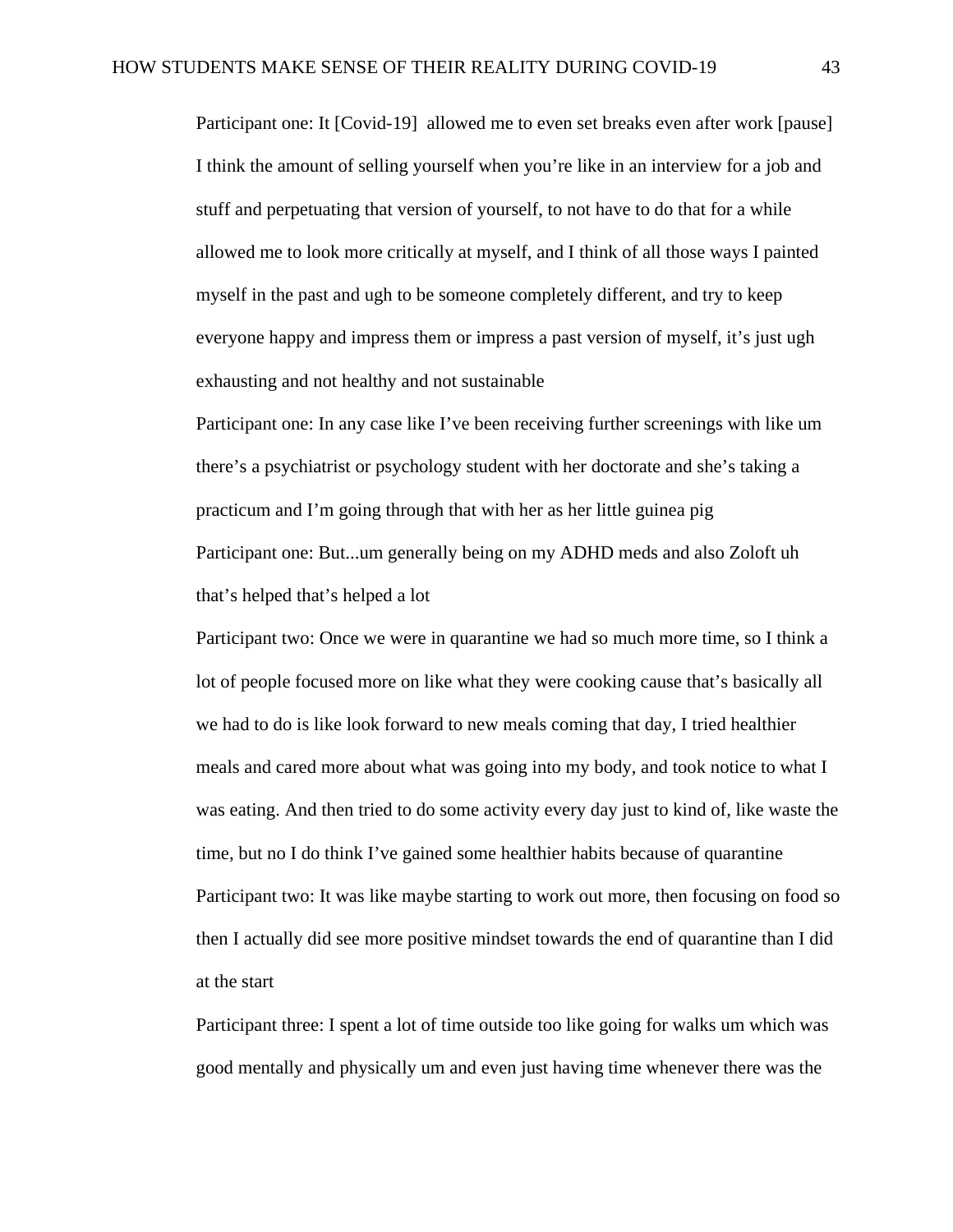break from school like even just trying to read which was nice for my mental wellbeing

Participant four: Honestly once that [school] ended I found myself doing more things which for um more things for myself which was kind of interesting [laughs] I guess we had no one else really to do anything with

Participant four: I would go outside more than I would if I was going to school every day or studying [pause] I also started cooking more which if I didn't do that I probably would not have learned as much as I have at this point Participant four: I also spent a lot of time like, as I said, like learning how to cook and like trying new workouts, going for walks, and writing things I am grateful for and stuff like that

The common theme among participants was they were able to concentrate more on their well-being during the quarantine rather than letting school, social lives, extracurricular activities, etc., acting as a distraction from taking care of themselves. Once students to initiative to focus on their personal mental and physical health, they included various coping strategies noted above into their daily routine that were effective in helping their overall well-being during the quarantine.

# *Uncertainties of the future*

The participants presented themselves as quite capable and confident university students who were navigating a difficult experience given the restrictions that the pandemic caused; participants did note their anxieties regarding not knowing what the future may hold for them. Many talked about how they had feelings of stress and anxiety of not knowing what to expect, but also trying to get used to the new protocols put in place.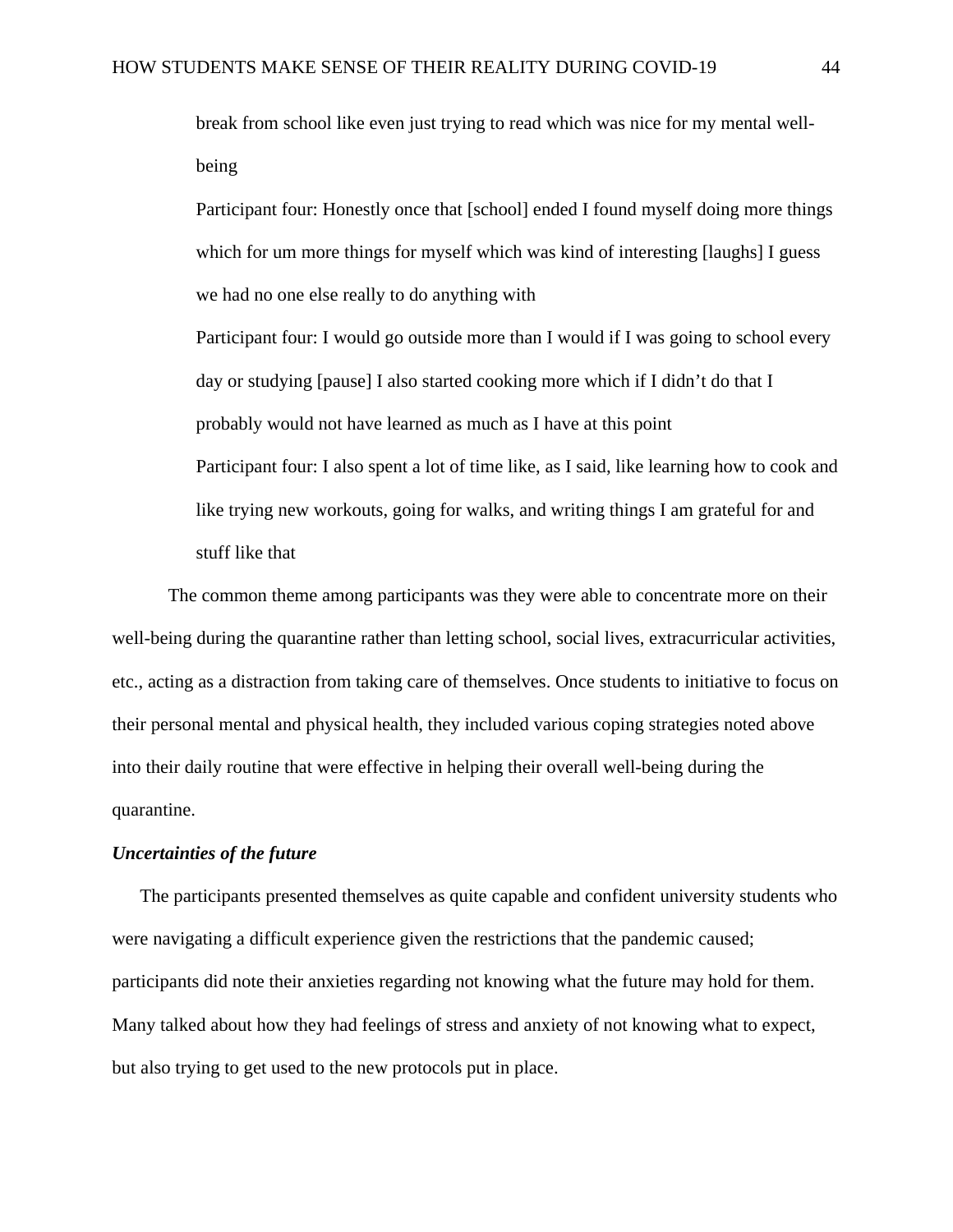Participant two: I didn't really know what to exp-I actually never thought it was going to come to Canada

Participant two: Um but I think just expecting not the worst, which is just being prepared for what can happen and being okay with like, not knowing Participant two: It was hard not being able to do normal life [pause] just not being able to go to the grocery store or anything so it was definitely isolating that way um and just different cuz we like we never been told we can't do those normal things before

However, the participants were not only worried about not knowing what quarantine was going to look like in the coming weeks; they feared their loved ones getting sick, not knowing whether they were going to need to find work, and not knowing how they were going to finish school.

> Participant three: Um at the beginning of quarantine I was definitely stressed just because I didn't know what was happening and just living in the fear of someone getting Covid or myself getting Covid, or there being an outbreak on PEI and that lasted I guess for most of the quarantine

Participant two: I didn't think it would amount to anything until those two days before PEI was put into quarantine [pause] so I guess when it was announced, my initial thoughts were, oh my god how am I going to finish my first year of university Participant four: Like I just wanted to know if I would start, if I should start thinking about looking for a job in the summer or if I was literally going to be in quarantine for another year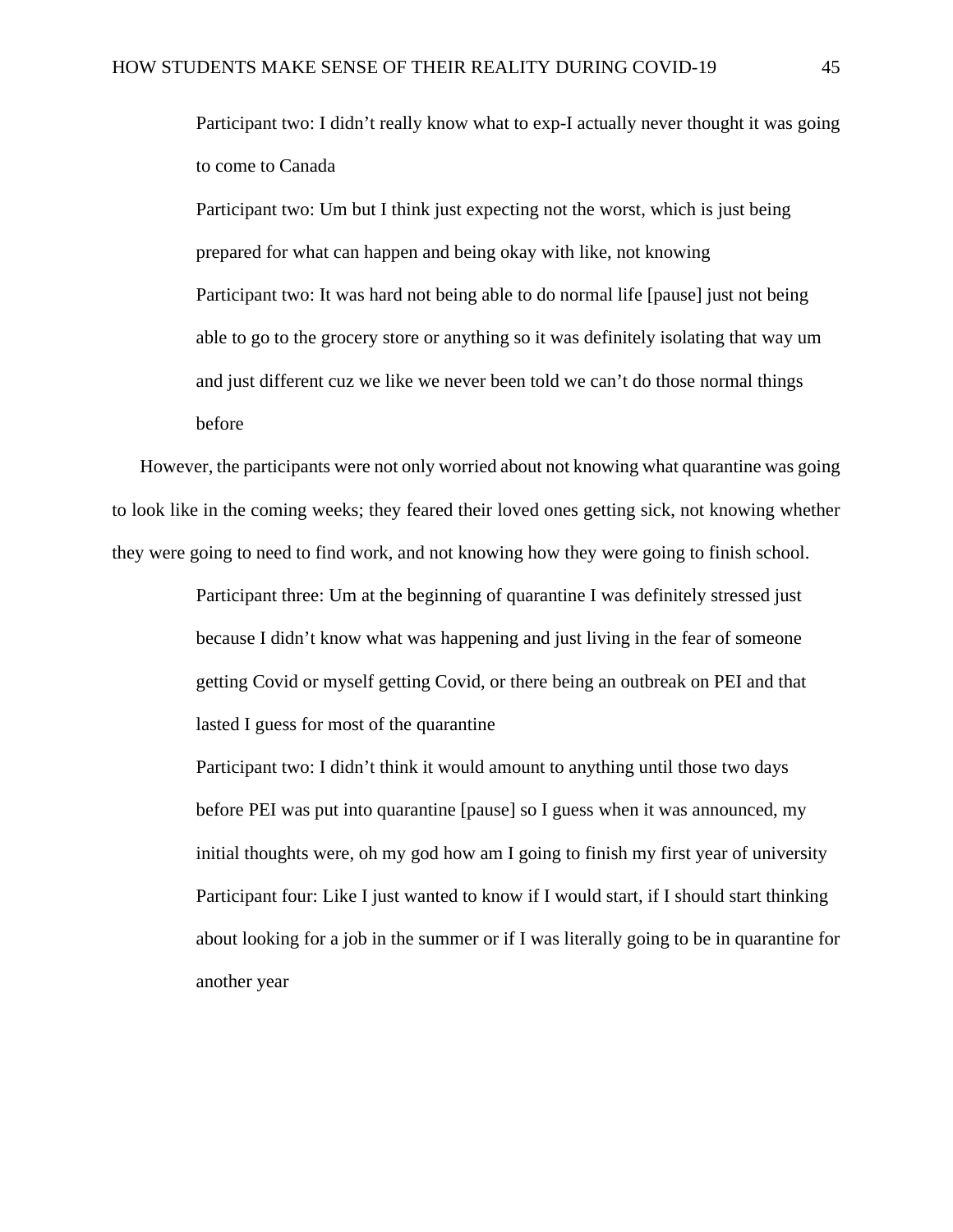Participant two: Like everything was heightened [stress levels] cuz it just wouldn't, the uncertainty of everything I guess sort of heightened like the stress and anxiety of it like with school

These results demonstrate how even though the participants were able to illustrate what it means to be resilient during trying times such as a global pandemic, their mental health was really being challenged by all the stress, anxiety, and fear surrounding the fact that all they could do was wait for more information to surface to know what was going to happen in their life. For this generation, this is the first time anything like this has ever happened. So naturally, there was discomfort given these new and unusual restrictions.

**Assumptions and Expectations.** Although there were feelings of fear related to not knowing what to expect during quarantine, people were also making assumptions based on their lack of knowledge regarding the severity of the pandemic as well. Some participants did not think it was going to impact Canada at all, and even when the quarantine was announced they were still only thinking it would last up to two weeks. Others were very scared of Covid-19 because they didn't understand what it was, how long it was going to affect people, and how it was going to impact people's lives. A participant remembers thinking that Covid-19 was nothing to worry about because healthcare professionals in the early stages of the pandemic were informing people it was just like the flu. These results can represent how important it is to be transparent and informative to the media so misunderstandings like this do not occur on such a mass scale. There are measures the government can take to inform the public without instilling panic upon the nation.

> Participant two: Um I didn't really know what to exp-I actually never thought it was going to come to Canada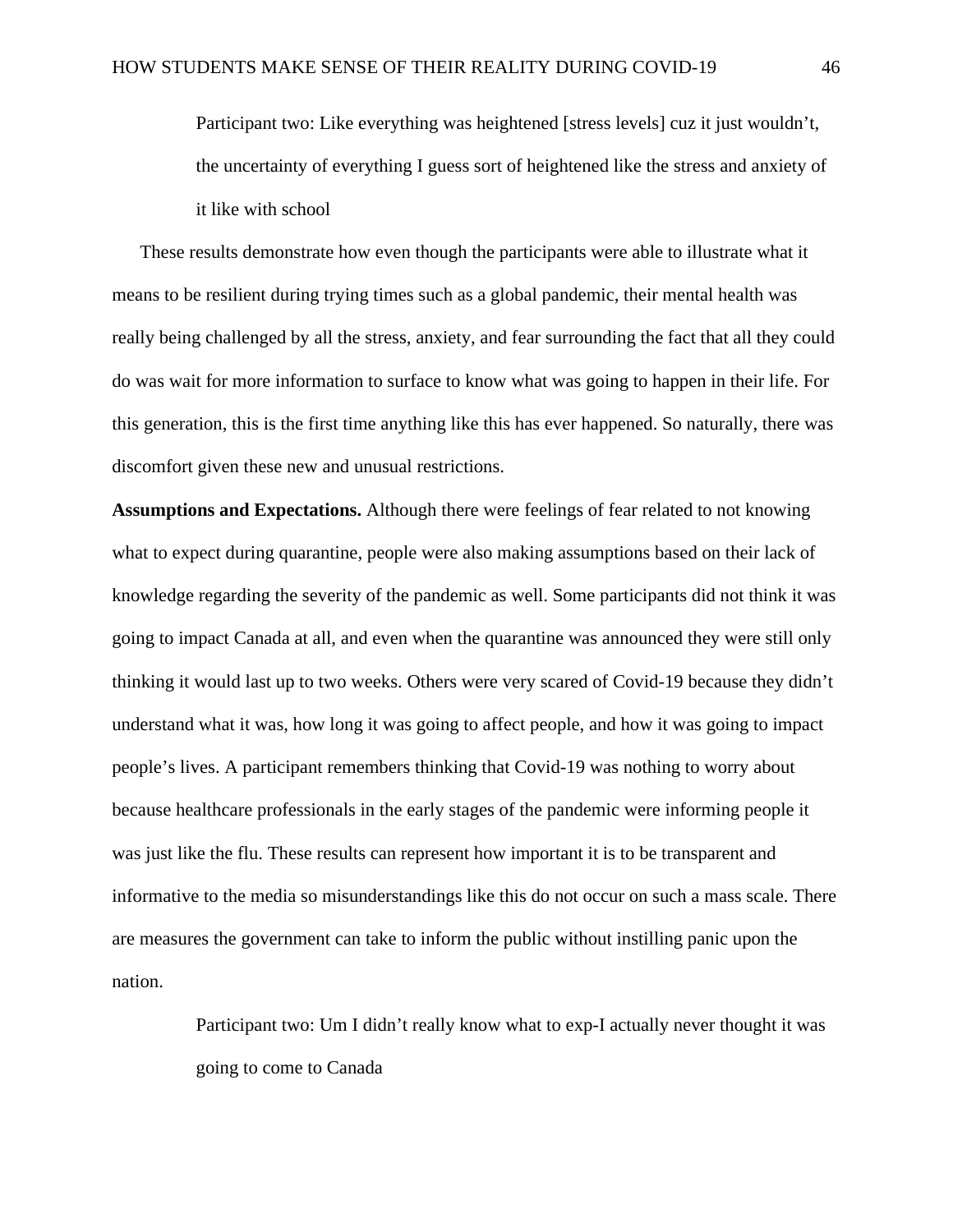Participant two: I don't think I just thought it was so like, obviously it's different for everyone, like no one has ever been through something like this, but I also did think it was only going to last two weeks

Participant three: It was scary at first because nobody knew what was happening or how long it was going to last. Um or how it was going to affect our lives, um but as it went on and we learned more about it and it kind of became a little less scary but yeah

Participant four: Um it's funny because at the first we were all wondering why people thought it was such a big deal [pause] like nurses and [inaudible] made it seem just like a common cold you know? I didn't think it would amount to anything until those two days before PEI was put into quarantine

Participant four: I think before I was just delusional to how serious it was. I mean there were some people talking and taking it to an extreme and kind of created um, panic among a lot of people, but then again, I guess I was the one of the ones who was still not thinking about shutting down everything like my mom was.

Within these excerpts, it is clear what participant's initial thoughts were regarding the seriousness of the virus. They believed the virus was similar to a common cold and that the quarantine was not going to last more than a couple of weeks. This was a fair assumption. They were hearing this information from people they trusted based on their professional credentials, but it should be noted that this virus was never studied before so all the information was new to people in healthcare as well. Participants found as they learned more information about Covid-19, they were able to de-stress.

#### *Experiential changes connected to Covid-19*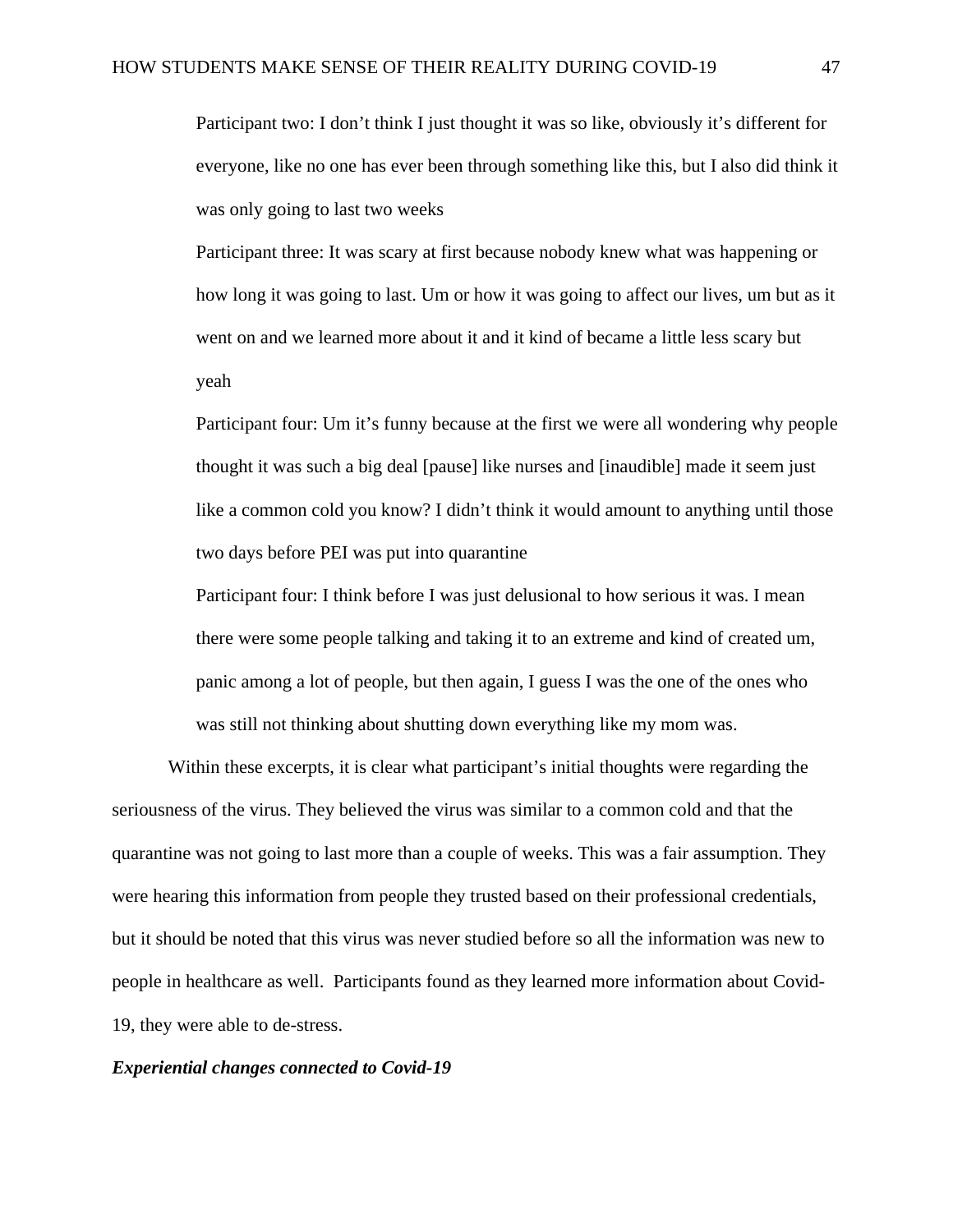The changes Covid-19 impacted into each and every person's life this past year are undeniable. There were diverse experiences described by the participants. Some talked more about their experience with staying home and difficult conversations with their families, some talked about how they could not see their friends and family, others talked about how their experience with this pandemic made it difficult feeling comfortable coming out of quarantine, while most discussed switching to online classes and changing the way they worked.

> Participant one: I was talking to my dad and [he] was like [laughs] you don't need sleeping meds, like come on you need to exercise...and I do [sighs] ugh oh my god, so I get wound up about this kind of stuff, right [question] and so that self-improvement and all those other things trying to be a successful person, a happy person, and to communicate that to parents sometimes that's when the mental health gets a little discouraging

> Participant three: I was excited to be able to interact with my friends, but I did still have some anxiety about going into stores or restaurants or anything [pause] um I didn't do that for the first little bit when the restrictions eased but um so I was nervous about that but I was excited at the same time to be able to see my friends and other family members that I wasn't able to see so it was kind of mixed emotions Participant four: Um, after quarantine, I felt a little nervous because some of my friends thought that meant we could just carry on like we did before the pandemic and hang out with our whole group [pause] I think at the time it was like five or eight people [pause] that made it kind of hard to include everyone because you wanted to see everyone at the same time but couldn't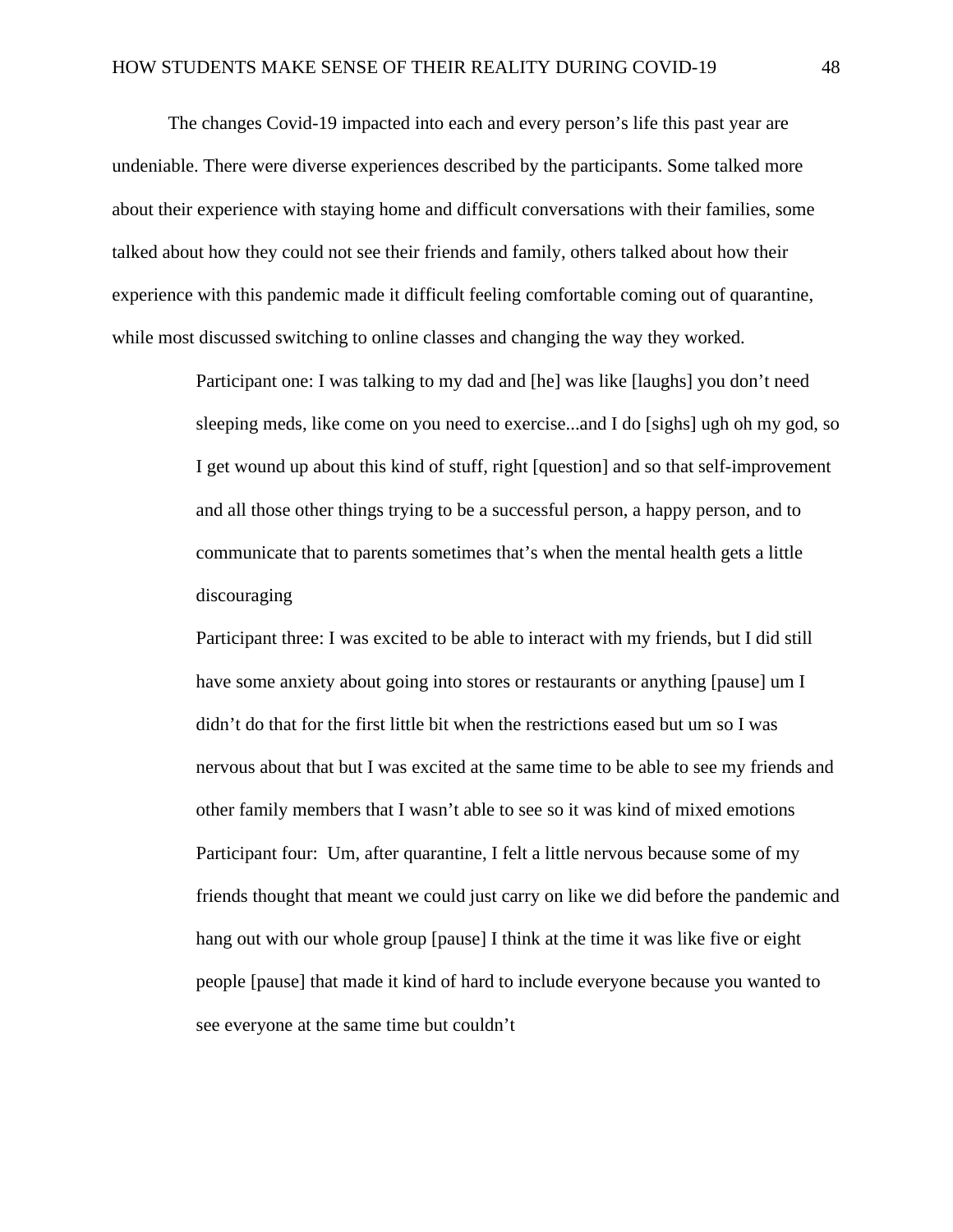Mostly all participants touched on each of these experiences, with some of them placing more emphasis on one or the other. Participants expressed feelings of being stuck, isolated, and stressed during the pandemic. However, many spoke specifically on their work life experience during the year of Covid-19.

**Work life Experience***.* During the research discussion, participants discussed the eagerness to get back into a routine after the quarantine from Covid-19. One participant talked about how hard it was to find work, but how beneficial it was for her to be able to make connections with her coworkers as well as take the learning opportunity to set some personal boundaries and routine into her lifestyle. It also helped that this participant was passionate about the kind of work her organization does. Getting back into the routine of work allowed this participant to find out what she was willing to sacrifice and what she was not willing to sacrifice to create a healthy relationship with her work. Participant four was happy to find work during the pandemic so she did not need to stress over the cost of tuition in September.

> Participant one: I was not thankfully uh it did make the whole summer job stuff tricky but um I did manage to find some work which was good [pause] I did some stuff with [LGBTQ+ organization] actually which was wonderful [pause] yeah and it was just a short term contract looking into this idea of social enterprising where they can be funding their social programming through other kinds of um, let me give you an example, like they put on workshops for businesses and that business pays for those workshops and then they have money to put that towards programming and stuff like Participant one: Beyond that I was on the student version of CERB and was doing other kind of stuff

Participant one: That kept me company I suppose [talking about her summer job]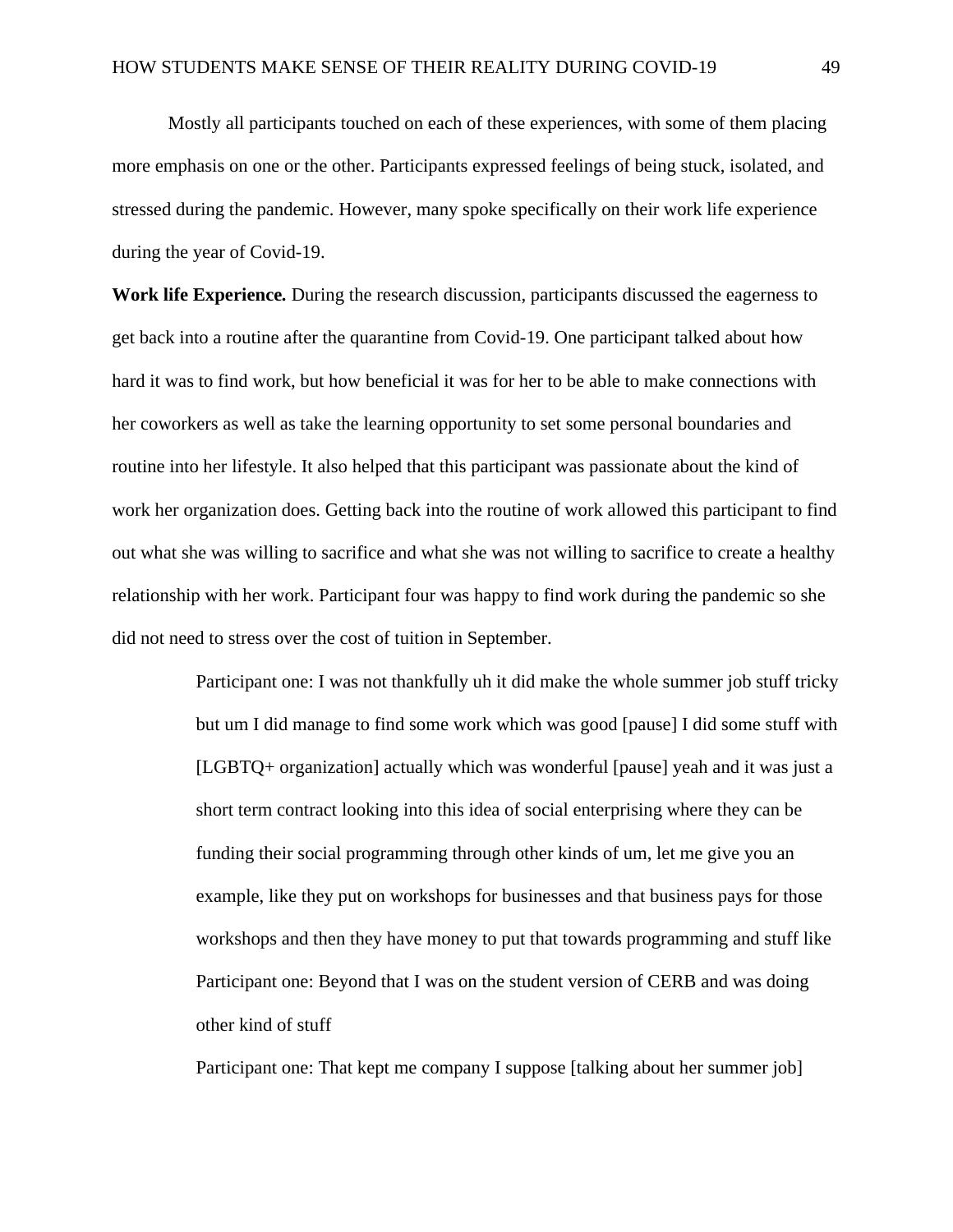Participant one: Oh yeah, for sure [pause] in fact, uh, I think it gave me some structure that helped [pause] I feel some elements of structure are probably important for me and some are not [pause] I have to be kind of tweaking Participant one: [LQBTQ+ organization] was a wonderful experience I love [person participant worked with] to death and great, meaningful work [pause] I was a little self-conscious about how much I could work for a period of time you know there are shifts for work like people work five hours to like nine hours and like I can't really do that, I have to space it out sometimes [pause] so um that kind of gave me some sallus to have a little bit more autonomy and to learn that [person participant worked with] also has ADHD that was also pretty useful um like some of the most understanding folks you'll meet

Participant four: I mean it didn't take over my summer which was nice because then I could um spend time with my friends and family but it was nice to be able to even find work so that I didn't have to be worried about money for school in September [pause] I mean, yes I was nervous about Covid, but I don't think I really needed something to distract me um from it to cope with the existing reality [pause] I don't think I did anyway

Participant two talked about the new protocols that were set in place when she started work in the summer. This participant did say how the protocols were difficult to adapt to, but once she got into the routine again, it was easy to go on. She found herself making judgements of other people based on whether they were wearing a mask or not, and adjusting her behavior to accommodate what she assumed they would appreciate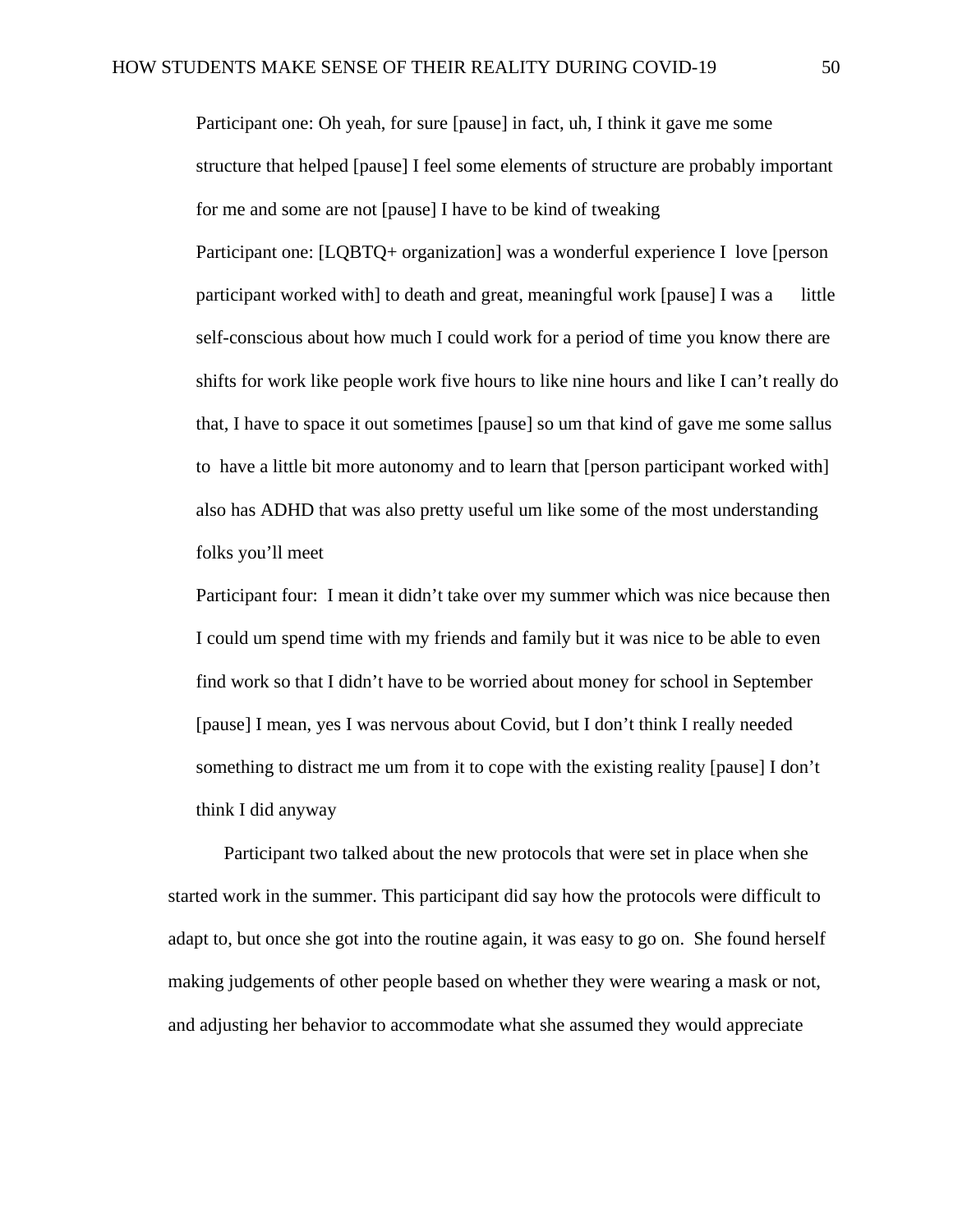from her. For example, trying to stay as far away from the customers while taking their order if the customers were wearing masks.

Participant two: Um, I was a little nervous because when I first heard that things were opening up, I got my job at [restaurant participant worked at] I was like just trying to figure out what was going to happen, like thinking about like if the bubble was going to open and if we are all just going to go back [pause] uh my initial thoughts were like when things were going to go back to normal, I thought that we were all just going to like gonna get it, and then have to go back into lockdown so like I don't know if I was like-I was happy that it was opening but very nervous because I didn't wanna go back into the long lockdown like I was okay with taking it as slow as possible like getting things done

Participant two: Um it was at first [hard adjusting to new work protocols] because we did have a lot of like restrictions like I remember at the very start I would have to give a speech to the table about how I'm going to have to stand 6 feet away and how you guys are going to have to move plates to the side, so like all that stuff was new in like the restaurant just because I wasn't like used to like the pro-like the new protocols that were put in place but like after a while it was easy to get into a routine again Participant two: It was funny because you could definitely tell like what customers were going to be anxious about it and what customers weren't just the way their body language was towards you and I know like starting towards the beginning of the summer the masks weren't required but some people would still and even for servers the masks weren't required until half way through the summer but people still were still showing up at the very start wearing masks so you knew you would have to kind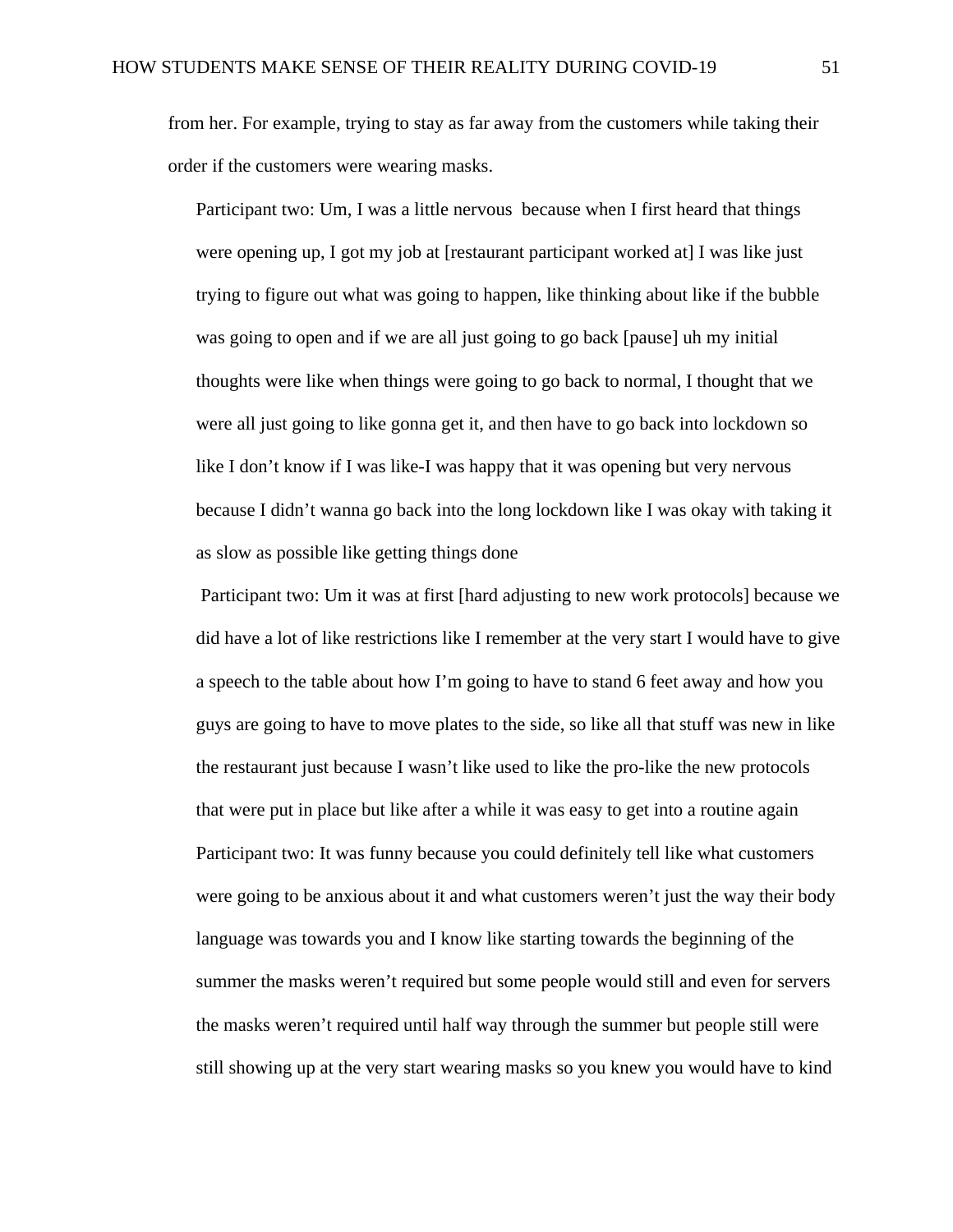of take your space like from them and stuff like that but then you also like when it got later at night at like 12 and stuff obviously like people- no one was real- and they're very young like customers who I would have at that time and like people weren't as anxious about it

Not only did this participant find herself trying to make her customers feel as comfortable and safe as possible during this time, but she felt as though her safety was not a priority when customers started to come close to her and hug her during her work hours. She felt uncomfortable because sometimes she did not know said people and did not want to break the rules and regulations set in place. However, she did say that these were the only moments she felt unsafe. Aside from that, she found that going to work during Covid-19 was a healthy decision because her coworkers were supportive, money was not something she had to worry about, and her shift went by fast.

> Participant two: Um, it was when I when I first started wearing the masks er even before even if I wasn't wearing a mask but they were I felt like maybe I should be wearing a mask because I was like maybe they feel uncomfortable and unsafe and they probably don't wanna be close to me so then I'd always probably like I guess like treat them differently than I should of like I'd always like far away I'd reach to give them their food instead of probably coming a little closer and then I'd try my like hardest not to touch as many things and then like I did feel myself backing like way up to talk to them and like trying not to like talk directly on them or something like that but as like things got further in, then when we started wearing a mask I guess I did feel more safe talking to tables because I did feel like wearing the mask I could stand a bit closer and serve and not have to like reach food [pause] but the biggest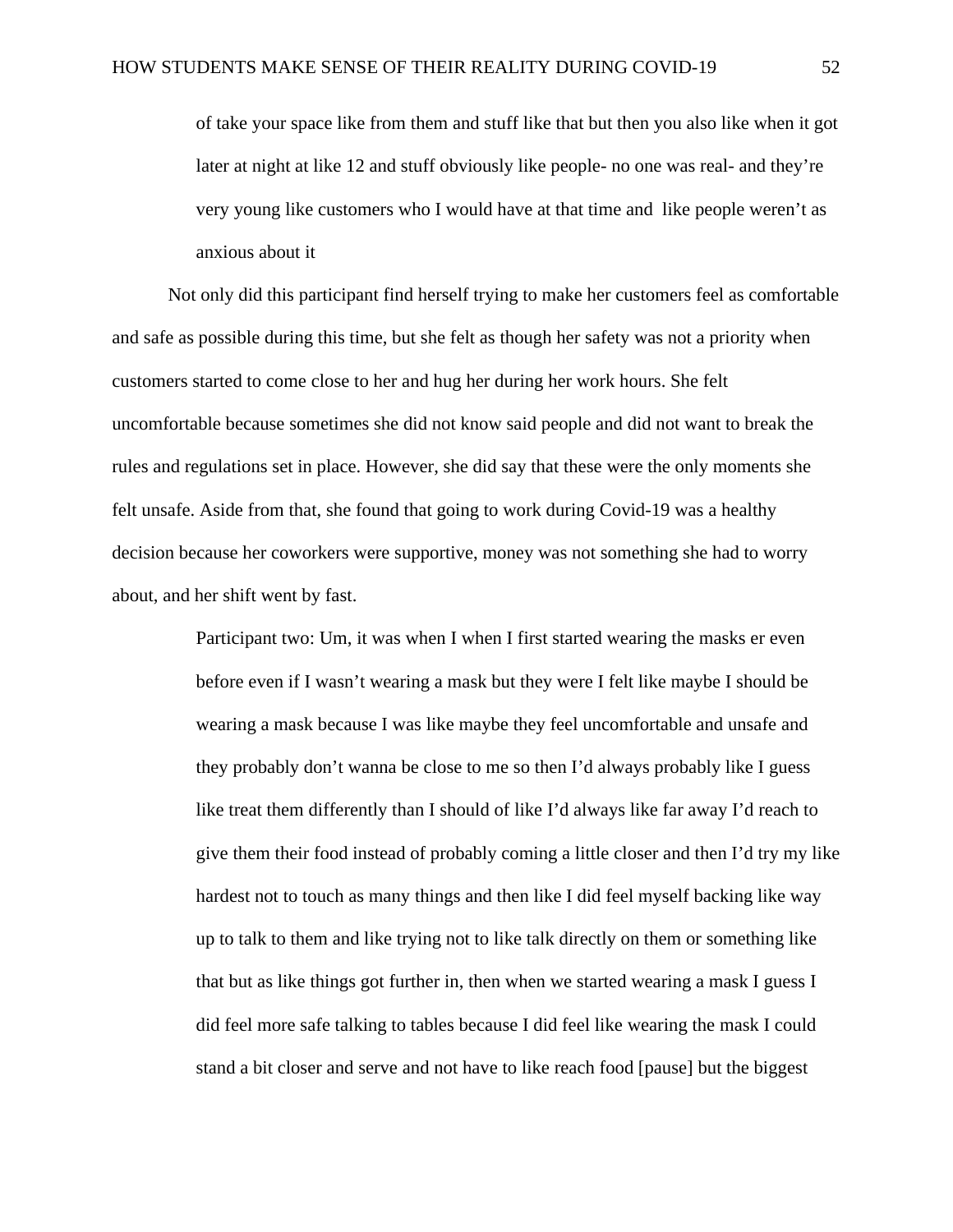problem I had over the summer was when it got to those like late nights, obviously [customers] don't really remember the protocols that were put in place so you couldn't go from table to table, and they'd be coming up to you and maybe they'd try to hug you and stuff like that and in those moments you feel kind of unsafe not just because you didn't want to get in trouble but sometimes you didn't even know these people and [they] could be from away and you're just questioning everything so just those were the only moments ever that I ever felt like unsafe like per say Participant two: Yeah it was definitely a healthy to go right from quarantine to [restaurant] I think that was like the best decision like not to go back to [old place of work] but to go back to [restaurant] because it was like a fast-paced job, your shifts went by pretty short, you could see money pretty easy, like easy money, and like the people were all great um I was outside like some of the time so I was like used to being outside but no I do think going to [restaurant] like work right after was a great transition and like healthy

Participant four: The hours I worked were kind of convenient for me to enjoy most of my days, so I was really grateful for that [pause] I mean was even, even when I was at work I didn't really feel like it was hard work because I was with people I knew so it was kind of, not fun, but like better than a lot of other jobs I did have in the past [pause] so it was a good post-Covid job to have I guess

In the research discussions, participants expressed their desire to begin work again in the summer. This desire was mainly because when they started work they were able to see other people outside of their family and be able to get into the routine of waking up and doing something they believed was productive. Many of the participants discussed how they enjoyed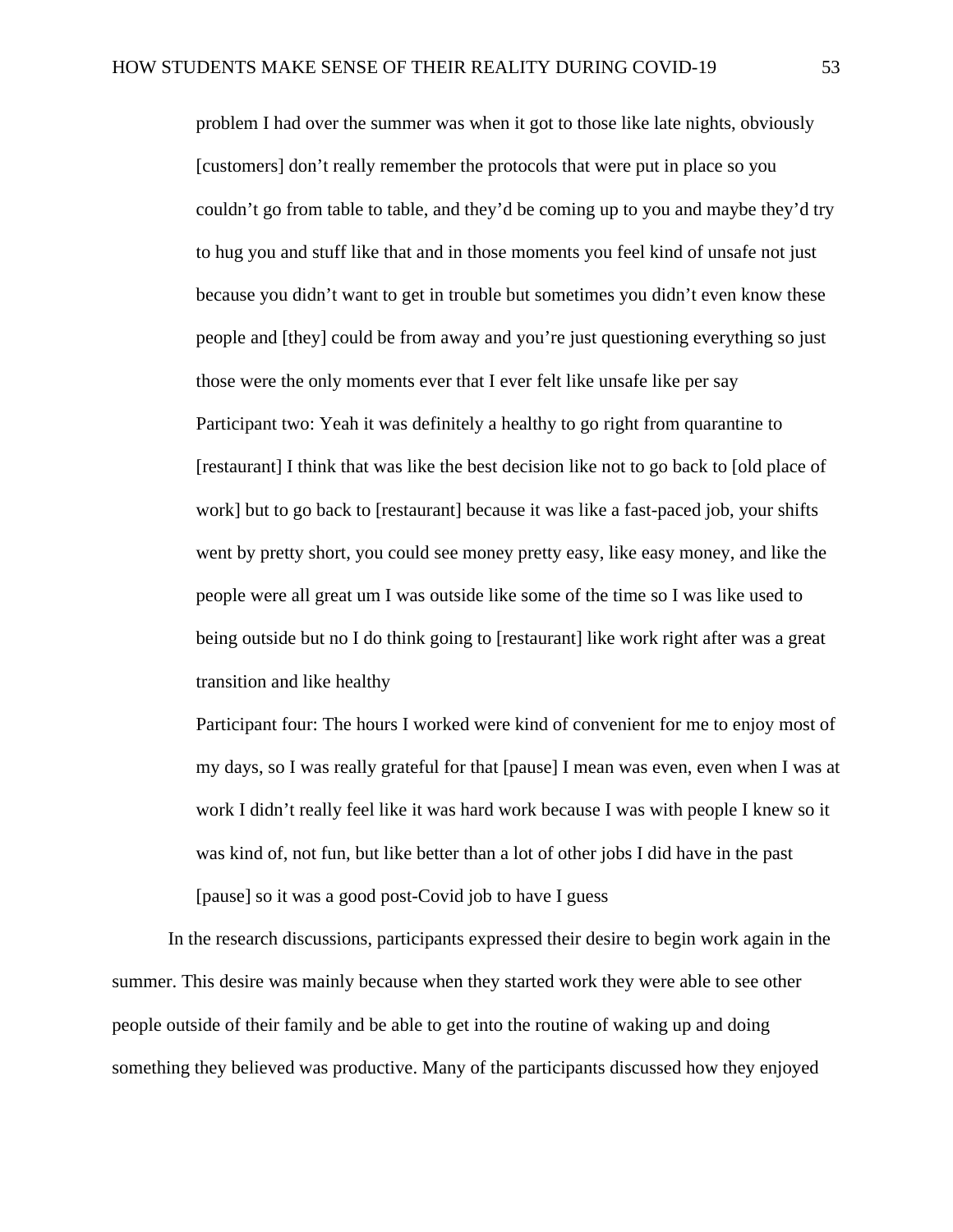working mainly because of the social piece of being able to work with others. Participants did find the Covid-19 protocols implemented into their workplace were difficult to remember at the beginning, but that it became more natural with experience.

 **Educational Experience.** Educational experiences were altered dramatically due to the Covid-19 pandemic this past year. University classes were mostly online, aside from labs and practicums. Although, there were diverse opinions on whether or not online learning was right for the participants; there was a lot of conversation surrounding how the participants were feeling while still participating in school at the beginning of the pandemic of March 2020 and when they started school again in September 2020. One participant mentioned how there was a lack of structure, but that they did not really mind the online courses. However, this participant was still able to go to a couple classes in-person. Therefore, she might have liked the variety that online and in-person classes gave her.

> Participant one: I feel like there is a lack of structure involved um that uh let me put it this way, when you have an in-person class you have to kind of plan your day around going to school and being there and stuff like that and people need that structure and some people really haven't prepared themselves to have something different Participant one: I like online stuff of course but uh generally I have become a lot uh I have been quite uh and since especially getting the ADHD I've been quite fascinated with uh that kind of thing making sure friends of mine who might be struggling have that strategies I have uh seeing the themes of like I have been through that whole stepping on that kind of question in my life and noticing other folks doing the same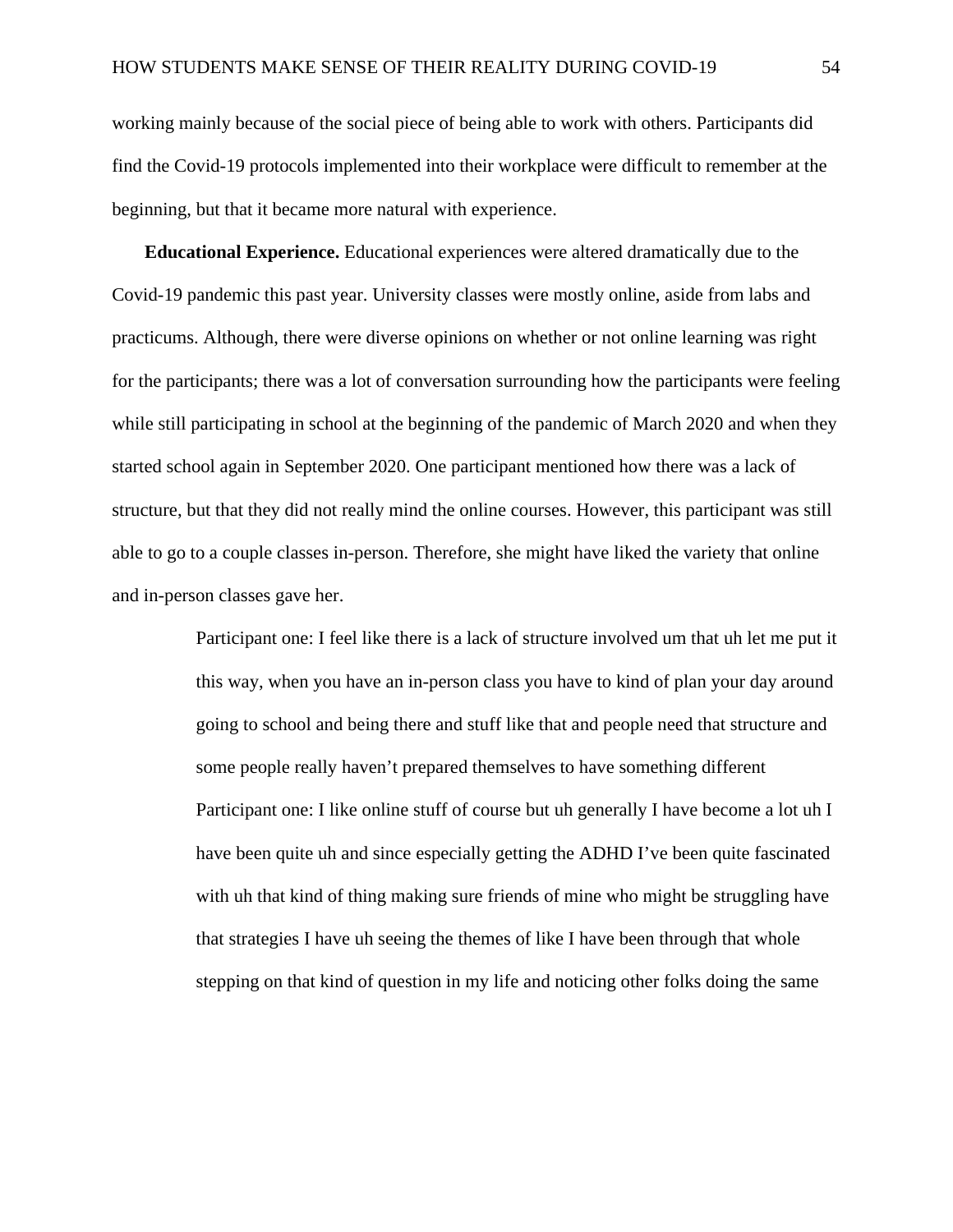Participant one: Uh, my experiences with online classes have been a little different than everyone else um honestly I have been one of the luckier ones because I've had an in-person class both this semester and last semester

Participant two mentioned how stressed she was with school when the pandemic just started. She believes she felt this way because exams were nearby and going into quarantine resulted in her mental health suffering. However, she now feels like she has developed some better coping strategies to handle the stress of school.

> Participant two: Yeah, um definitely, well um around that time it was like March so exams were about to start so I was pretty stressed and like again I wasn't like the healthiest I was so like mental health wise before like going into the lockdown was like not the best like pretty low but then the start of quarantine was obviously like everything was heightened cuz it just like wouldn't, the uncertainty of everything I guess sort of heightened like the stress and anxiety of it like with school but then like that shifted a lot like just when you learn to have more patience with it and stuff I think stress levels went way down and and anxiety levels went way down when you're spending more time outside and caring about what like you put in your body [pause] like obviously like you're going to see more positive realizations like about everything [pause] but then now that we are out of that I do find that my mental health is probably way better than it was like a year ago like yes still stressed about exams but in a way healthier way than I was a year ago

Participant two went on to say that when she went back to school in September, she actually liked the online classes. She found the online courses allowed you to create your own schedule. However, when she went back to school in January 2021, she had a different experience. She felt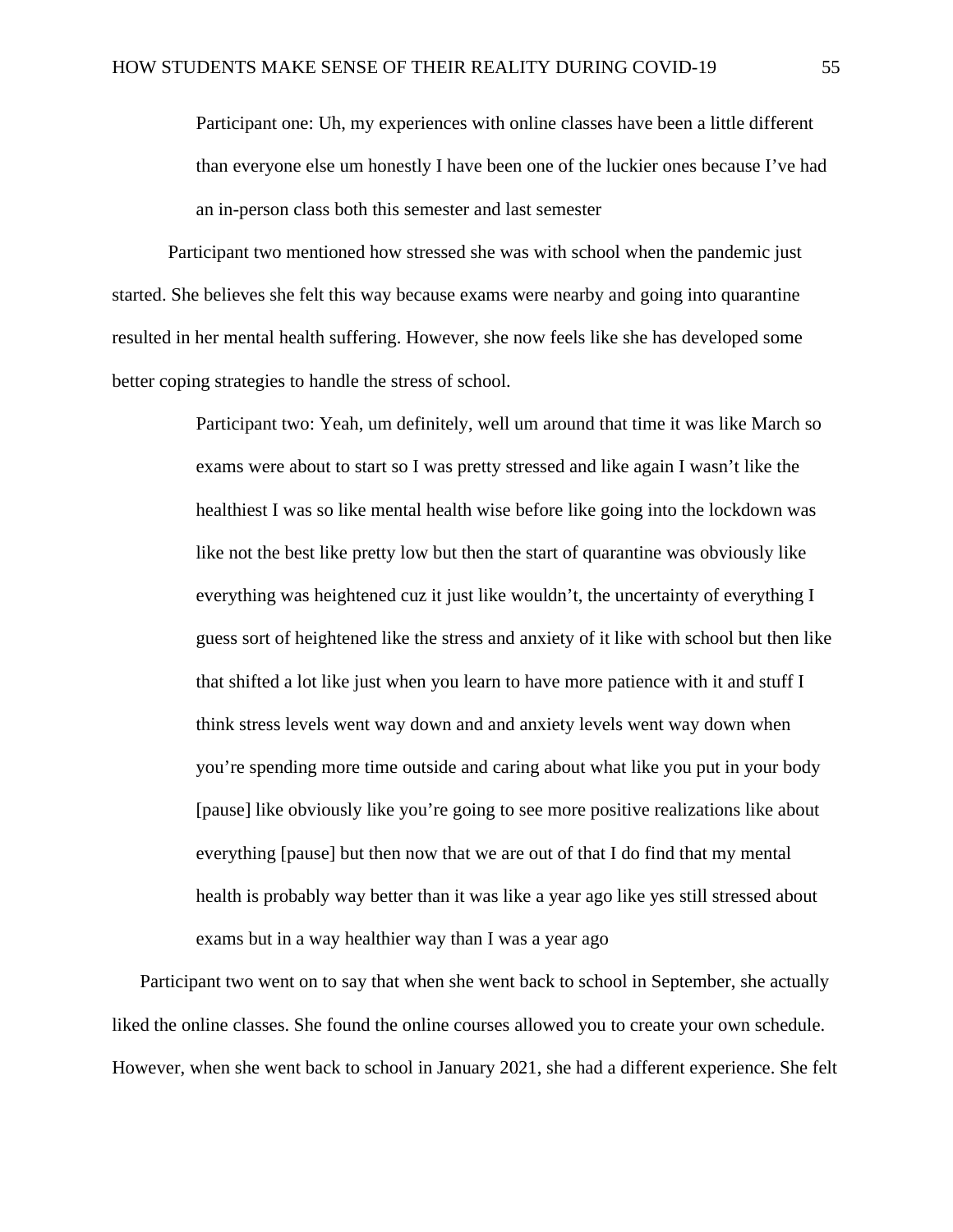like she was not absorbing as much information as she normally would and was unmotivated to go attend all of her classes. She expressed her learning experience is much more positive when she is on campus where the setting is academic.

> Participant one: Um at the start it's funny because at the start I actually really did like them like obviously it was a learning curve and a transition but I did really like them like I just found it easier to schedule and kind of do everything on your own but now that we're like in second semester I just feel myself like I don't think absorbing as much as the information as much as I would if I were in class like I see myself maybe like okay I can miss this lecture online because I can just watch the next one but then test rolls around and I'm like behind whereas if it was in person that wouldn't, would never happen and like you just absorb more when you're hearing it in person and seeing the prof talking so it's funny because I think for a lot of my friends, it was the opposite [pause] like they hated it at first and now are starting to like it but I think I'm like I started liking it but now I'm just really not liking it

> Participant two: I think so 100 percent [that her learning would improve with inperson classes] and I think like not being in the school like sometimes I will go to the library or will go to McDougall to study and I'm just like, oh my goodness how much I miss like just being in a facility of like learning because then you feel more motivated to learn because, like, when you're just in your own house you're like okay I can put this off and you're always looking for distractions and you're just not motivated to learn

Participant three liked online classes, but did not like online labs and clinical. She explained that transferring to online classes was a big change, especially when she was not in school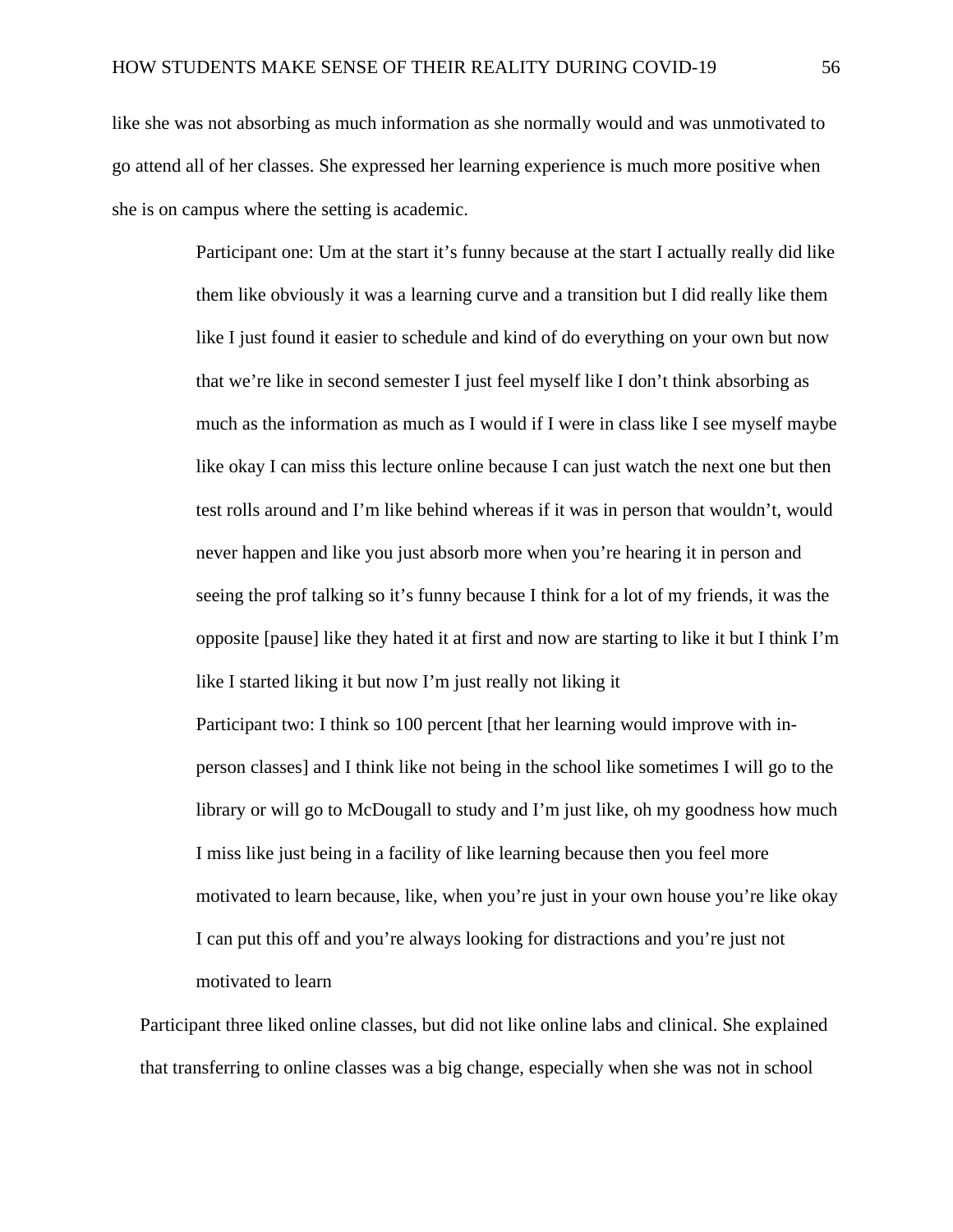since March when the pandemic started. This participant missed out on a few important opportunities in her nursing degree due to the Covid-19 pandemic.

 Participant three: Um, I feel okay about it depending on the class [pause] like um like class wise I'm okay with it being online and I'm okay with online learning but like in terms of labs and clinical and stuff I didn't enjoy that online I would have preferred if we were able to do that in person but classes I don't mind online

 Participant three: Yeah, yeah it was definitely a change [getting back into the routine of school] because it was between like March was the last time until September so it was a really long gap to like not be doing that stuff when normally I would have done it in May and June um so it was really long gap so it was kind of hard to get back into the swing of it um of doing that stuff in person but uh I think everyone adapted Participant three: Well it impacted my education because I was supposed to go on an international placement and I never got to go which would have been a good learning experience for me um so that was disappointing and also um it impacted me as a I was supposed to do like a community nursing placement um that I wasn't able to do like I had to do it online so it just wasn't as beneficial as being in the actual setting um as well um there were some like labs and stuff that I was supposed to do during Covid-19 that we never got the chance to do so I feel like we kind of missed out on some of that so it definitely did effect it but in the end it will all be okay Participant three: Um yes and no, like, like in our fourth year we learned about how to give blood administration, okay [verifying researcher understood] And so usually you would go and you would go to the lab at UPEI and you would like practice it but because of Covid we just learned about it in a lecture online and nobody actually got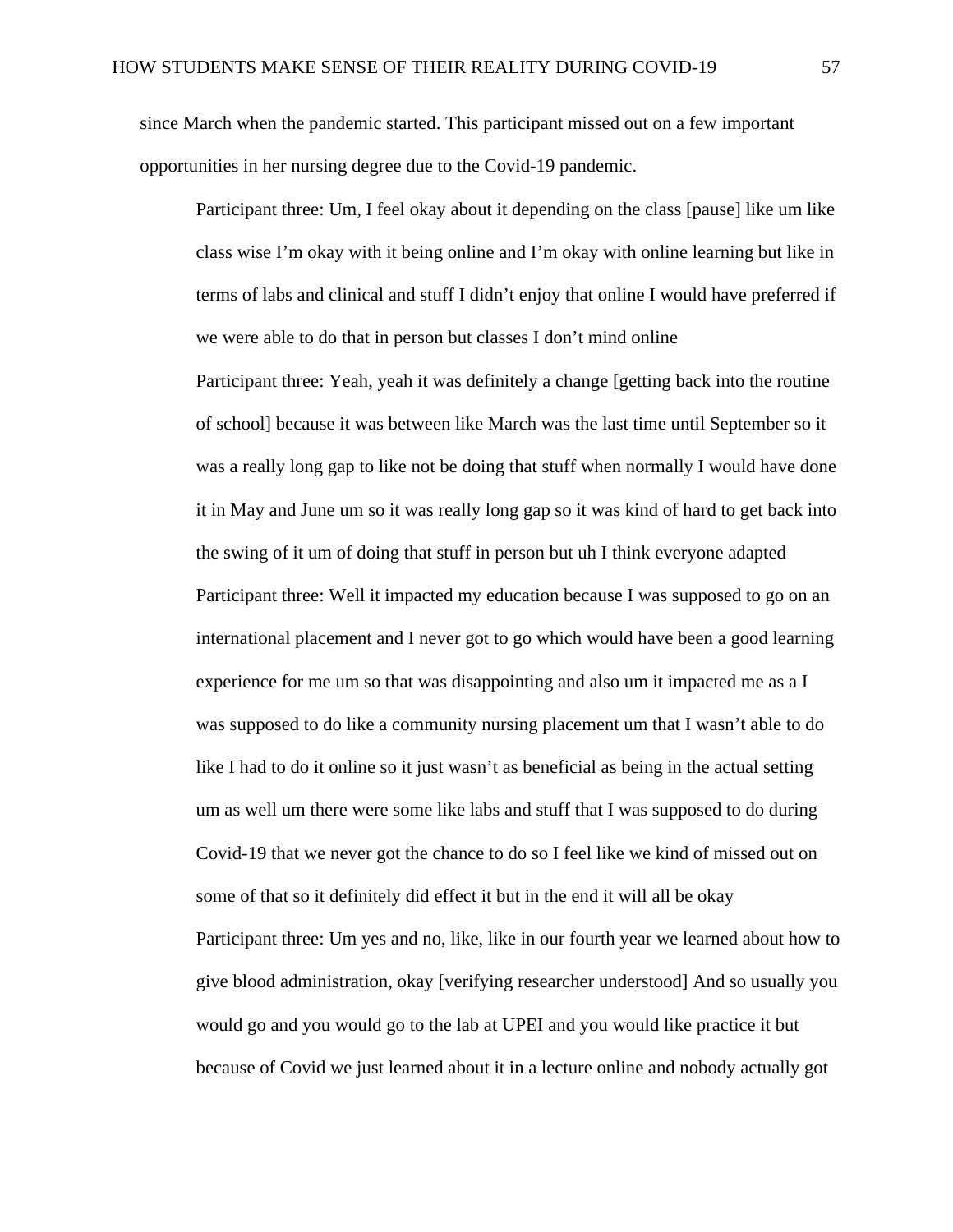to get hands on and like practice it so like things like that I think we missed out on and like there were things that they weren't able to replicate online

Participant four found online classes beneficial for her this past year. She explained that she was able to save money on gas and money, while being in the comfort of her home. Like participant three, she did go on to say that she does not appreciate online labs as much as online lectures.

> Participant four: Um, I actually really like them [pause] I feel like a lot of my friends would rather be in school [pause] but I don't live close to the school so it's nice being able to work from home, so when I don't have to pack a lunch, waste gas, and I can get everything done in the comfort of my home [pause] I don't love online labs because I don't really feel like I am learning all that much but I really don't find online classes bad at all [pause] I am nervous for the day where I have to write a test in person again though

Participant four discussed how she developed a good work ethic working on school on her own, however found it a little more difficult being involved in group work online.

> Participant four: Um yes probably [pause] I mean I feel like I have developed a pretty good work ethic this year but I don't know if this type of work ethic will only apply to online-learning or if it will also be beneficial for in-person learning too I guess we will see when the time comes

There is no doubt student's educational experience was impacted during the Covid-19 pandemic. Even though there was diverse input in regards to how good students grew accustomed to online learning; resilience was present with each viewpoint the participants held.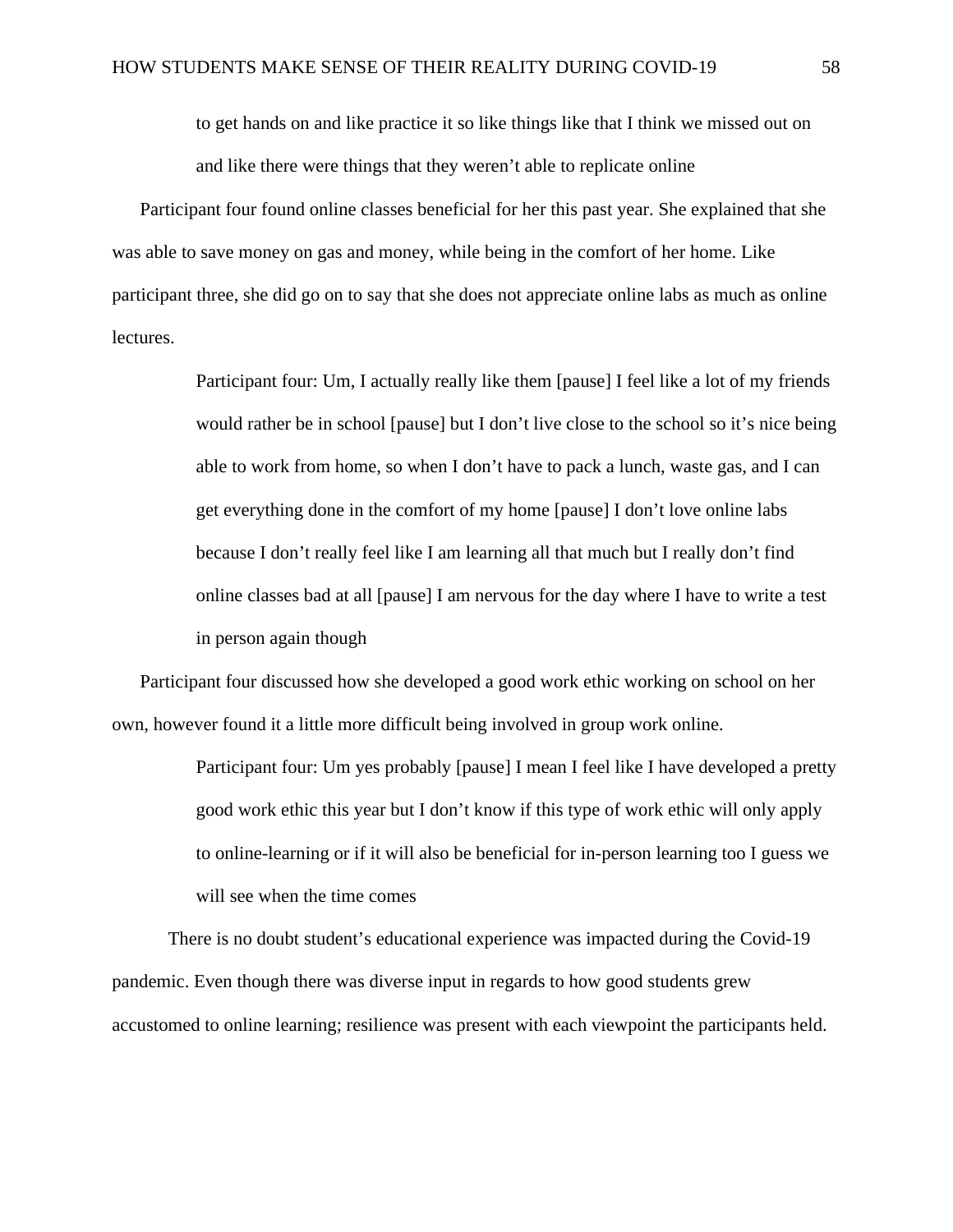In each research discussion held, every participant was willing to give online learning a try whether they believed it would be beneficial or not to them.

## **Discussion**

In this research, many participants were talked about the term "Resilience. I understand that the word resilience can have many meanings to different people. However, many people had the same understanding of the definition of resilience. Basically, resilience to the participants I talked with, is when people are able to overcome the struggles they are facing. As a researcher, I am curious because I know everyone has struggled with something in their life whether that struggle was considered big or small. Therefore, I asked participants whether or not they considered themselves resilient. It was surprising to me to discover how many people did not see themselves as truly resilient until they did more self-reflection. I feel like going over what the word meant to them in the beginning of our discussion allowed them to analyze their own life experiences and come to the realization that they were more resilient than they believed themselves to be.

The Covid-19 pandemic created havoc in the lives of all students. Educational institutions either transitioned to online learning or cancelled classes. Even with some classes cancelled, many teachers still sent students work they could do on their own time if they wished. As Covid-19 progressed, more innovative methods for teachers to deliver their curriculum were introduced. Although this technology is efficient and effective in carrying out information to students, there needs to be more attention placed on the overall wellbeing of the students while being placed in this atmosphere. Participants used their voice in the research to express how they made sense of their reality during Covid-19. Being introduced to such major life-altering changes has a significant impact on the overall wellbeing, education, and daily routine of students. These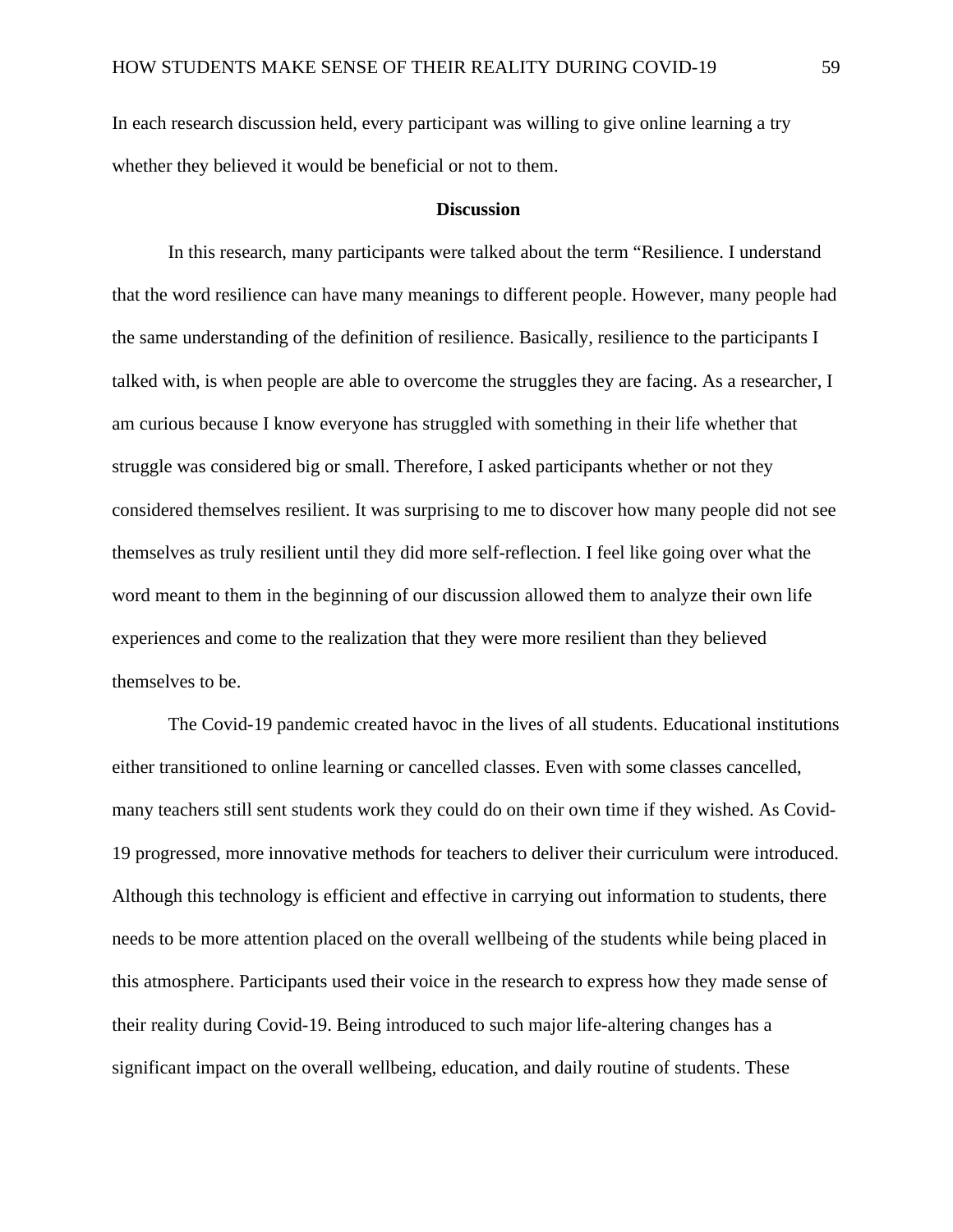impacts require individuals to practice resilience whether they are consciously addressing this skill or simply trying to survive. Research exploring what resilience is and how it can be practiced in everyday life were similar to what participants in this study illustrated. The discussion will describe the link between the experience of the participants through this research and the literature in ways that show how your research connects to what is already known to expand and challenge current knowledge or practices. When students were asked to explain their understanding of the word resilience, they all had very similar responses. Terms and sayings like overcome, strength, challenges, struggles, adversity, worked through, and bounced back were common among participants. The idea was the same. Resilience is about being prepared, keeping safe, and recovering from disturbances in an individual's lives (Wilson, 2020).

All participants who were a part of this study stated they were either already resilient, or could be resilient if they were placed in a challenging situation. These undergraduate students explained themselves by giving examples of how they believe they are resilient. They provided examples of physical injuries they endured, being cut from a team, surviving the pandemic, etc. All of these examples can relate to properties of the above definition of resilience. Students can get better by listening to their doctor, students can work harder to get a spot on the team, and students can work on their overall well-being during the state of the pandemic. Resilience is a learnable process where anyone can work to regain one's strength. One thing noticed by the researcher was that the participants seemed hesitant to talk about the challenges they faced in their lifetime. It was interpreted by the researcher that students did not want to talk about their struggles because they are aware there will always be someone who has gone through something that may be considered by others as more challenging.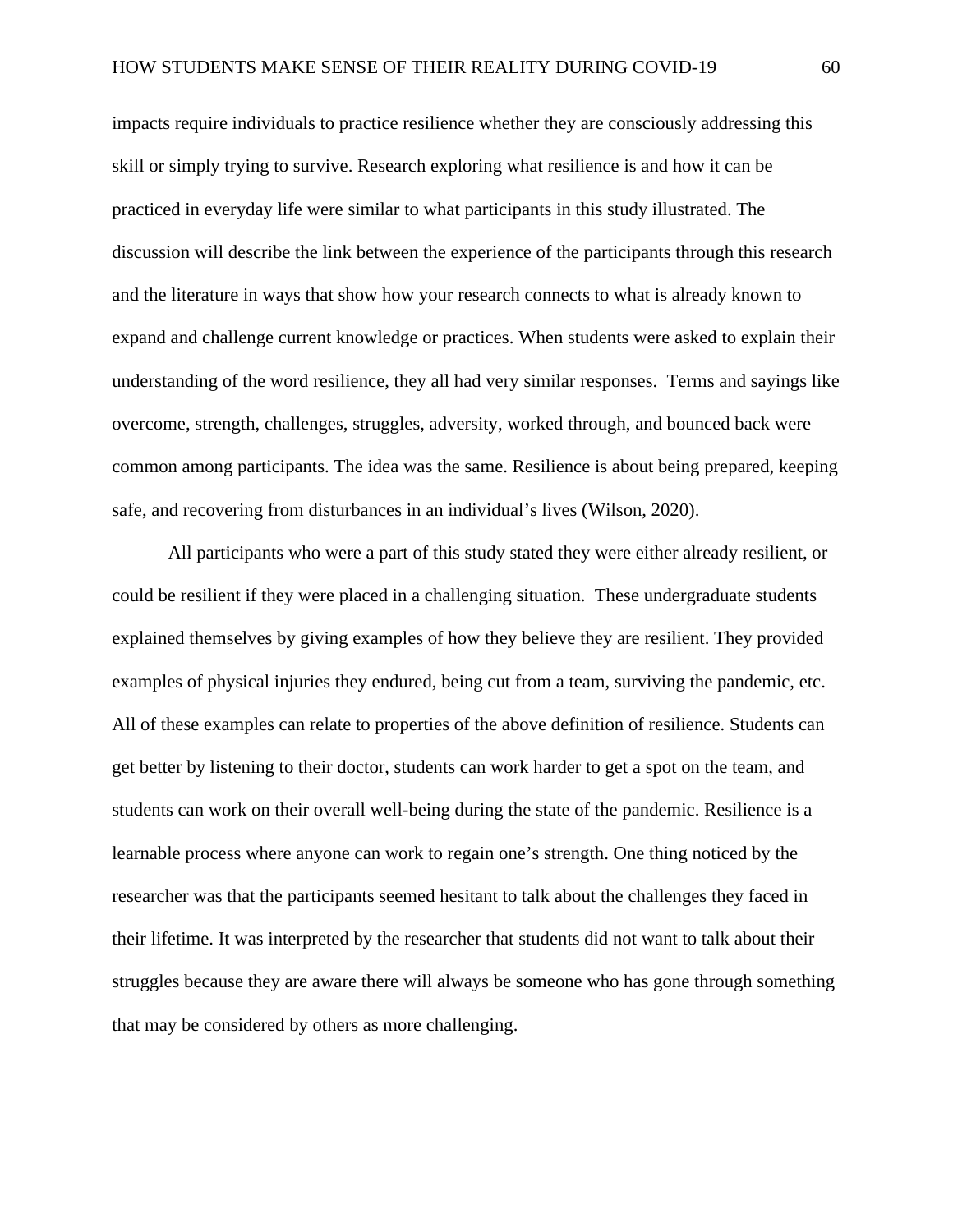Similarly, during the research discussion with participant three; she announced that she has not experienced anything she had to be resilient for, but still described herself as a resilient person. However, as she began to speak of her changes in plans with her educational opportunities; it was clear she had faced challenges that would have required some resiliency to move forward. It was interpreted that she was confident in her ability to be resilient because she already has been, she just did not recognize herself as such. This participant had to cancel her clinical that was supposed to take place outside of Canada, missed out on certain practicum, and was to do online labs in place of in person labs. This may not be a life altering experience as much as Covid-19 was, but she was definitely placed in a situation where she needed to recover quickly from the difficulties faced as her field of work is constantly hands-on. Missing out on practicums and watching labs online can create confusion in a line of work that is fast paced and does not leave much room for error. Given her circumstance she was able to make light of the situation and has enough confidence in her capabilities to thrive in her practice.

Although resilience has a pretty flexible definition, there are some individuals who only see resilience as a certain characteristic [e.g. strong]. One participant who is a trans woman, mentioned that her dad who works in the military "used" to use that word for her, but does not anymore. The participant did not blatantly say her father does not call her resilient anymore because of her gender. This may imply that resilience is defined differently in certain groups of people. This particular student is in the process of trying to live their life in the most meaningful way possible in order to make their life make sense to them. This participant went on to say that they are able to have a choice in ways that other people do not. The reasoning behind this could have a variety of layers. However, the reason that seems the most logical is that the participant is identifying their White privilege in a Western dominated culture which is predominantly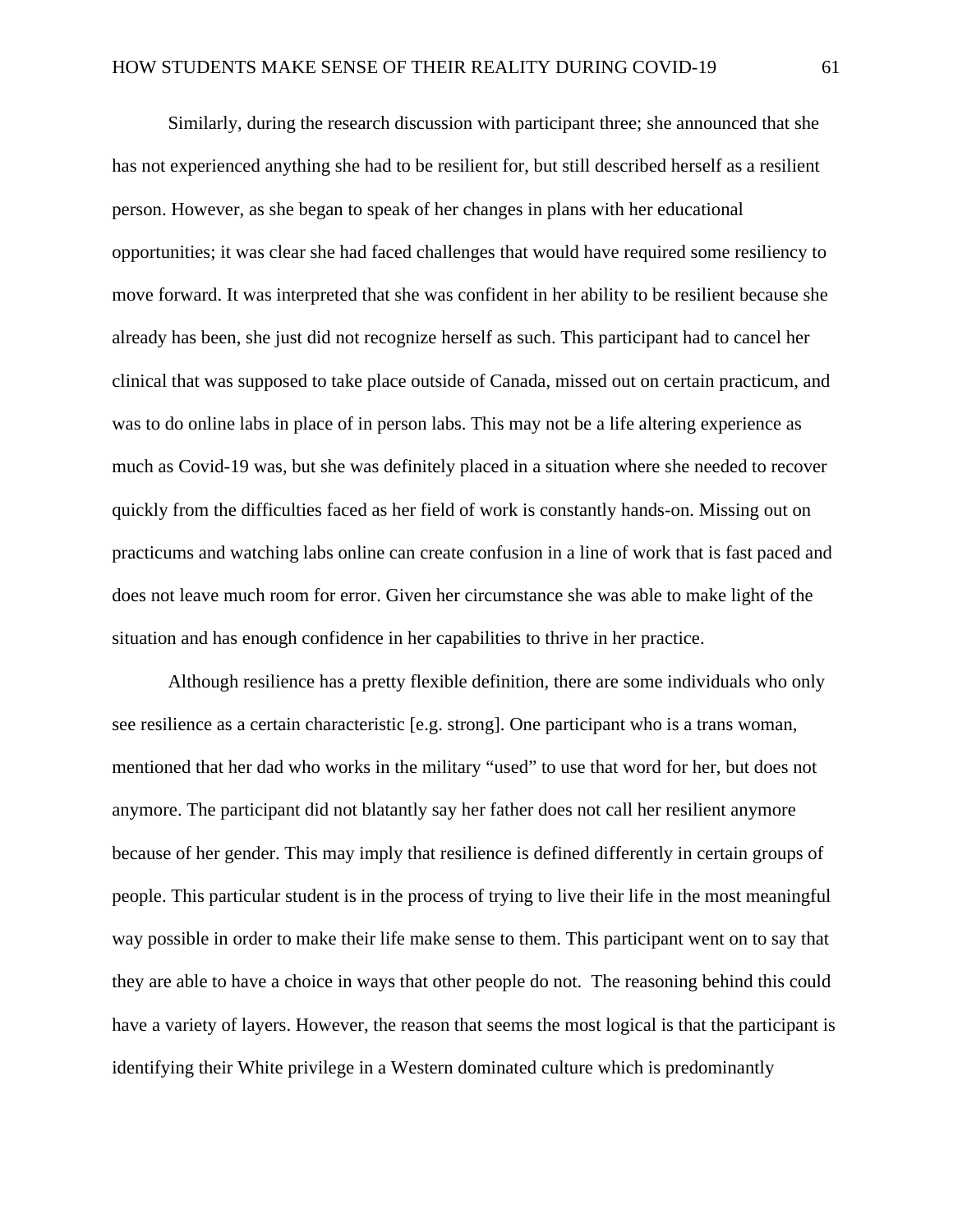individualistic. One thing to note is that she is hurting because others are not supporting her journey, but she is still choosing to try her very best; which is recognized in itself as resilient.

Prior to Covid-19 these participants were enrolled full-time in their undergraduate programs. Students were finishing up last minute assignments and would be potentially studying for upcoming exams that were coming up in April. During this time of year, it is not abnormal for students to abandon a few of the self-care practices a person would regularly try to incorporate into their day or week. Stress causes distraction, which is why the researcher believes it is worthwhile to take into consideration whether it was solely quarantine that enabled them to develop effective coping strategies. Quarantine played a major role in having students reflect on their lifestyle choices and choose to incorporate positive changes, however the researcher cannot help but wonder if quarantine started in September, if participants would feel the same experience of a high-stress lifestyle, to a stress-free lifestyle [excluding the anxieties of the virus itself]. Nonetheless, participants used coping strategies that were best suited for them during this time. They tried to take the adverse event and make the most of it. This resulted in some students creating boundaries for themselves and others; consisting of what they are willing and not willing to withstand. One student was able to connect with accessibility services to help her with her ADHD. Others focused more so on their physical health by cooking healthy recipes and incorporating more activity into their life than they normally would. Many participants mentioned the value of spending time with family and going outdoors. These coping strategies connected well with the literature that was done in the past after life altering events which caused individuals to go into quarantine because people reacted to their experiences very similarly by using coping strategies mentioned above to foster positive overall wellbeing.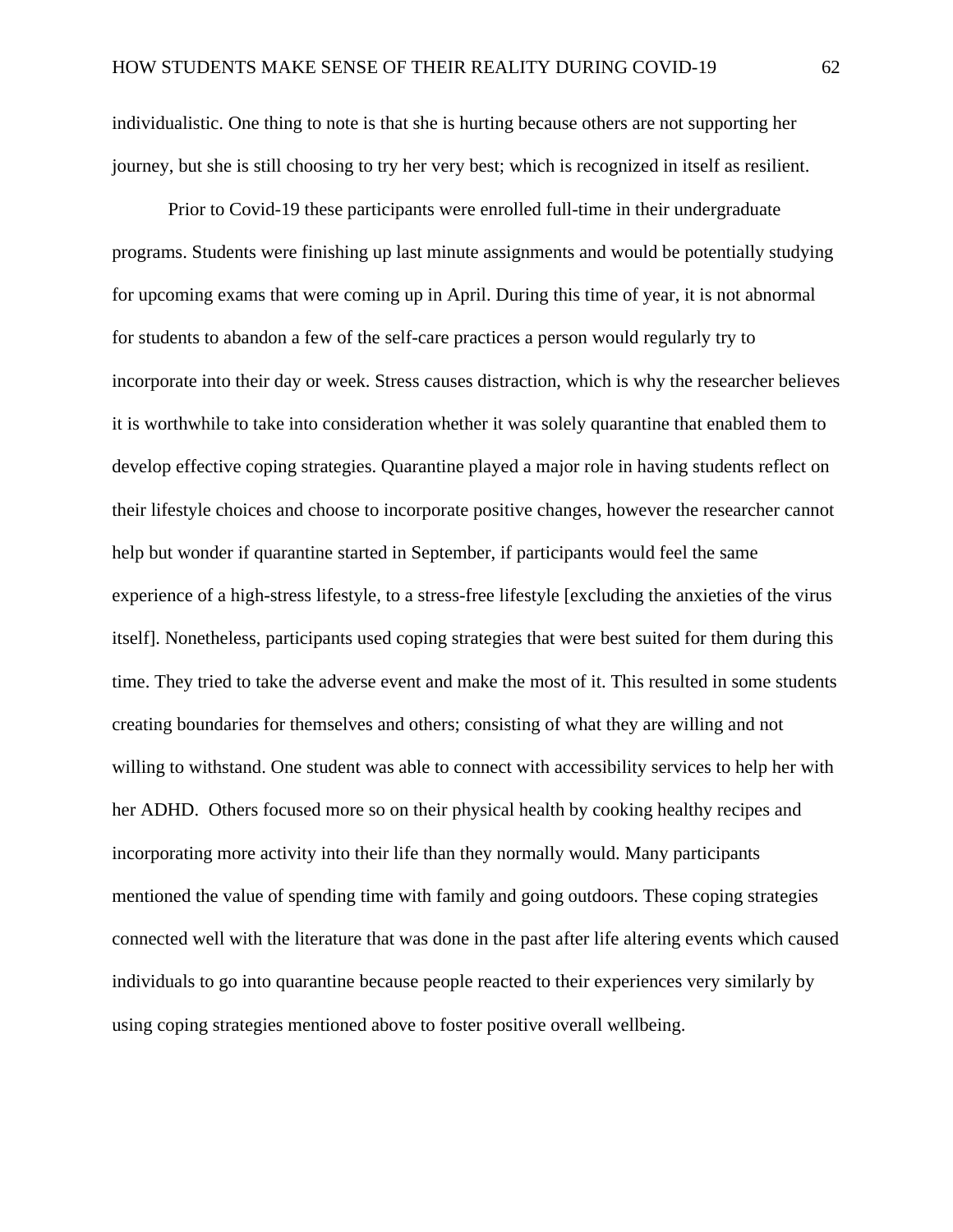During the research discussions, participants expressed their fear of the unknown. Many students noted how at the beginning of the pandemic, they did not know whether or not it would come to Canada, let alone how long it would last. Students mentioned that they controlled their emotions by not always expecting the worst and by being prepared for the unexpected. This fits in nicely with the literature as a major component of resilience is about being prepared for the unexpected (Wilson, 2020). Participants spoke of the fears they faced of themselves or someone they know catching the virus, others were concerned of whether or not they should look for work in the summer, while many were concerned about how they were going to finish the school semester. Since CERB (The Canada Emergency Response Benefit) was available in the 2020 summer, the researcher was surprised that only one participant mentioned using this financial aid. All participants mentioned that they liked structure and routine, which makes sense as to why all participants found employment for the summer. While the concerns students had because of the uncertainty are all valid, the researcher would like to put into perspective that these may be common concerns among students who are a part of racial, ethnic, or cultural minority groups. A limitation of this research is that all four participants were White adolescents, who were permanent residents of PEI. These participants most likely were never asked to abide by such strict rules and regulations by the government to stay at home, stay six feet away from anyone who does not live in their household, and to wear masks to any public facility. People who have immigrated to a different area, were most likely asked by the government to abide by strict rules and regulations at some point in their lives or their family members' lives. People who immigrate to Canada need to follow immigration rules and international rules for international students carefully, and either be able to find alternative sufficient programs as they are excluded from government programs; such as employment insurance, scholarships, and bursaries. In future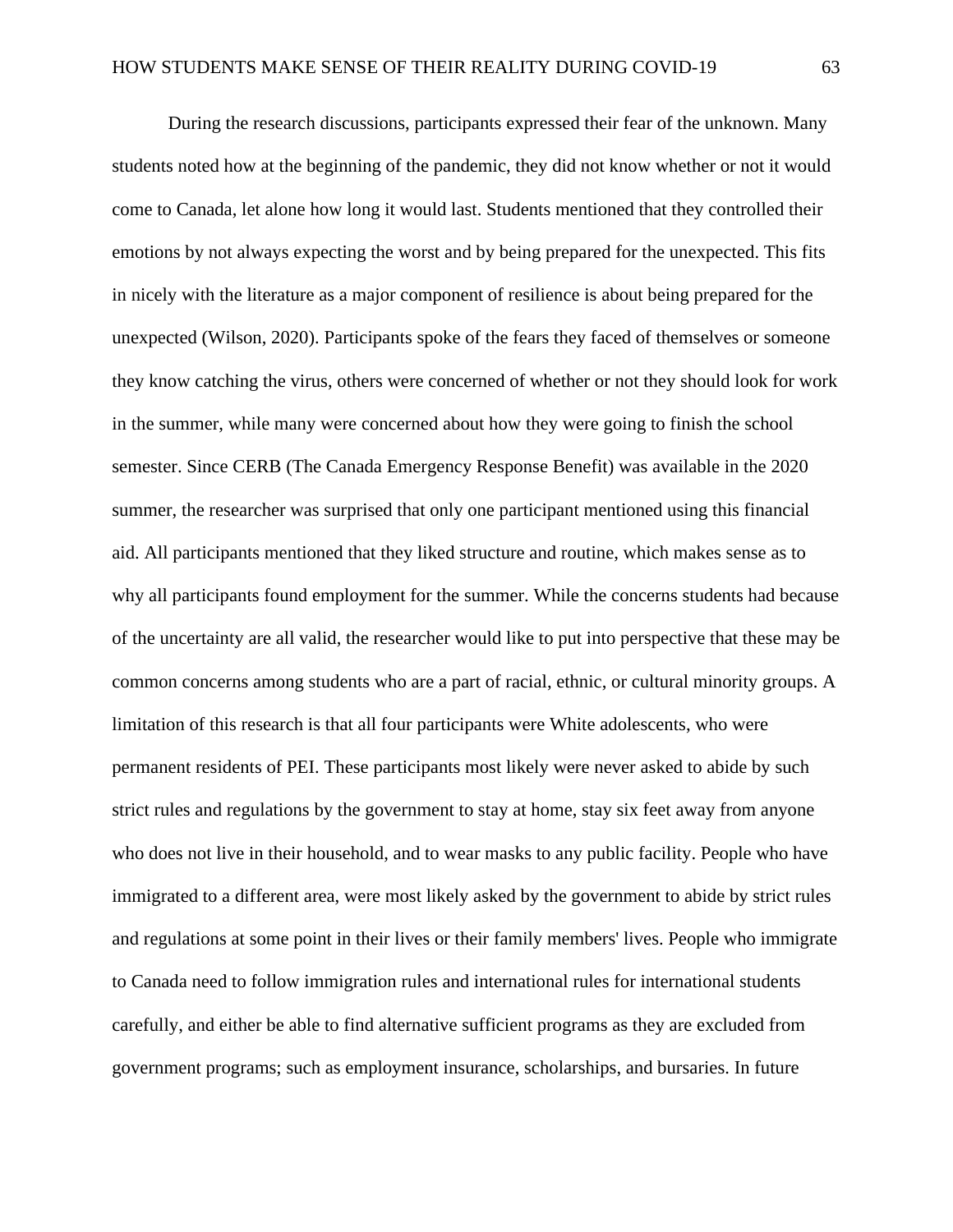research, it would be well-connected to see whether different racial, ethnic, or cultural groups adapted easier to the Covid-19 protocols compared to people who come from privileged backgrounds.

The number of participants who had created assumptions and expectations without knowing anything about the virus was astonishing for a group of university students who have learned to discern credible sources from less reliable ones. Students expressed their confusion based on the fact that they did not believe Covid-19 would even make its way into Canada, they did not believe the virus was any more harmful than the flu, and they thought it was going to last two weeks. These misconceptions of the seriousness of the disease were most likely influenced by false information found via the internet shared by people participants trusted. No one is at fault here. There was little to no peer reviewed research on Covid-19 even after three months of its existence. Journalists may base their information from politicians. Another possible reason why participants did not understand the severity of the virus is because they never experienced a pandemic that has succeeded in causing household quarantines and mandatory masks. Whereas Eastern Cultures have been wearing masks since the Spanish flu outbreak in 1918. They continued to wear masks for a variety of other reasons such as to hide their face when they are not wearing makeup, to give them a sense of security, and because of the air pollution (Reznik et al., 2020). People from Western cultures never really witnessed the effectiveness of wearing a mask while sick. Therefore, it is understandable that they could not imagine something like the coronavirus happening in their lifetime.

Participants had mixed emotions about their time before, during, and after quarantine. While most of the research discussion was surrounding the topic of changes connected to education and the work, participants did talk about the feelings they experienced while in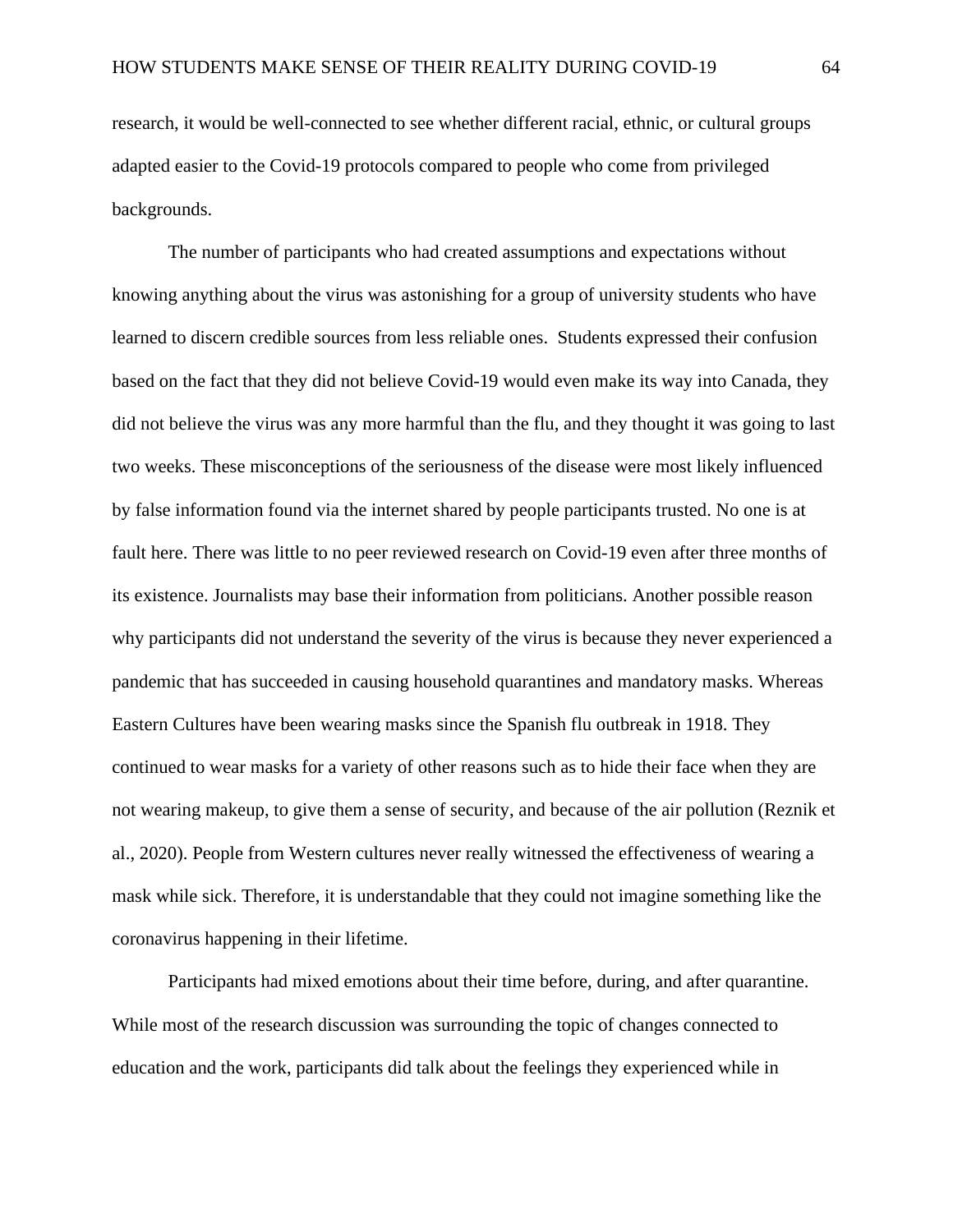quarantine. Participants wanted to be able to see their other friends and family and experienced feelings of isolation by not being able to see them. One participant discussed having a hard time communicating with parents about their personal life. They said they started to realize On the other hand, once the quarantine was over participants were unsure of how to react. There was a sense of relief because they were free to do what they wanted outside of their home, but they still felt like they should stay cautious since the pandemic itself was not over. One of the main concerns of the Covid-19 quarantine was that mental health would worsen because people would not be able to have the physical social support of friends and family who are outside of their home (Holmes et al., 2020). This connects to the realities of the students as they found it difficult not being able to see their friends and family during the quarantine. Participant one had difficulty talking to her parents about her personal life because she felt like they did not understand or agree with her about her choices.

One of the psychosocial implications for families during pandemics can include mental health problems (Psychosocial annex, 2017). The researcher interpreted from the participant that she loved her family, but did not feel comfortable sharing her true self with them because she feels they do not understand. This participant also was staying with her parents during quarantine, so having these experiences so often would make it hard to stay positive. Participant one is a part of the LGBTQ+ community and recognized that her friends who are also transgender friend have come to the realization that they were living their life in a way that was more for other people than it was for themselves.

The participant discussed how there were many positives for their transgender friends as quarantine gave them time to reflect on who they have been living their life for, which resulted in her reflecting on how she has been living her life for other people as well. This goes to show how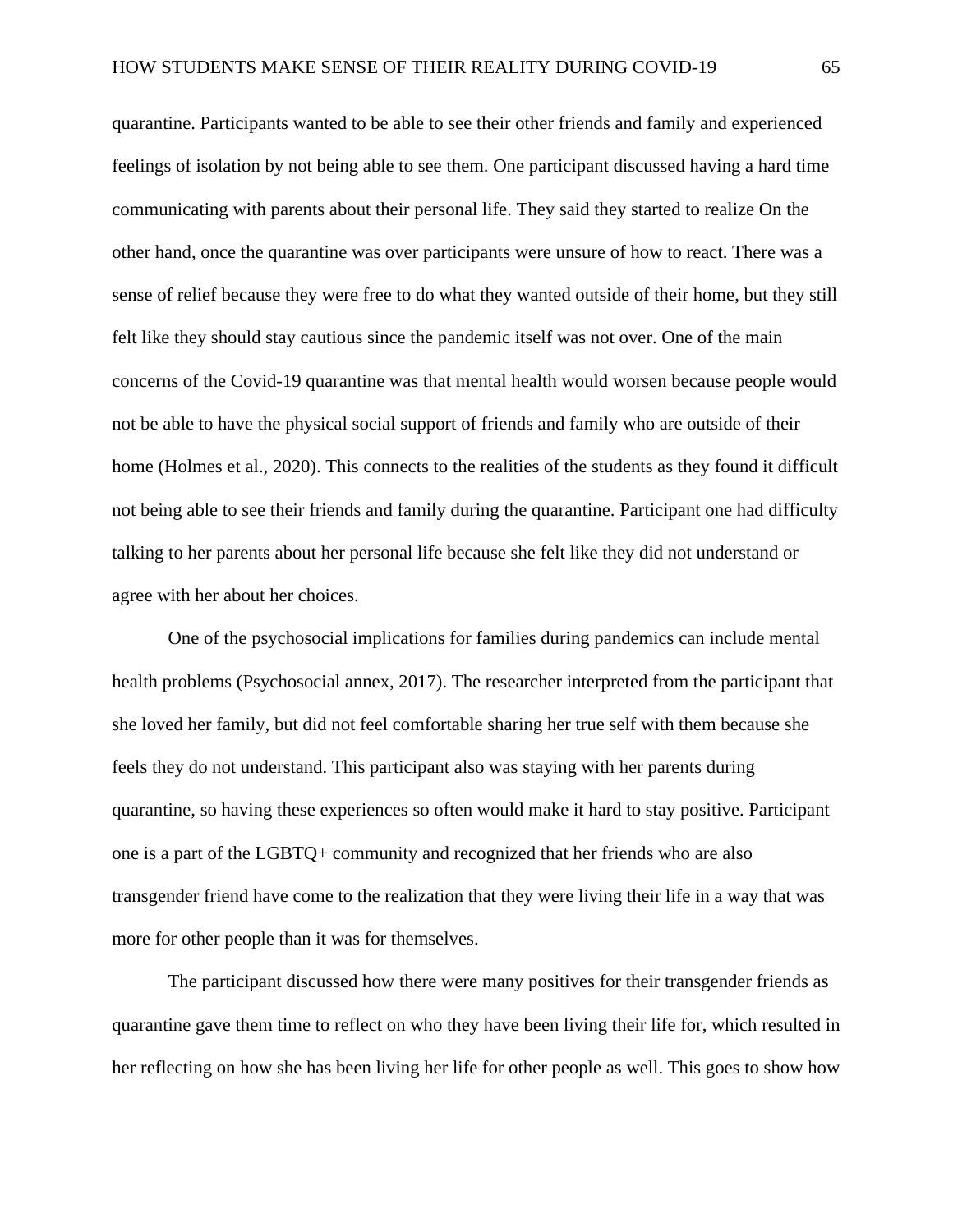resilience played such an important role in the pandemic this year. People are coming to more realizations about themselves and choosing their overall wellbeing to prioritize. They were able to come to these realizations during a time where many were facing uncertainty, fear, and anxiety. The researcher would have liked to dive a little deeper into these realizations with participants. Questions as simple as, what was the driving force to becoming the person they are now? Why did it take a global pandemic for participants to start choosing their path to happiness now? How do they continue to take care of themselves now that quarantine is over?

The researcher would like to acknowledge the limitations of her study. The participants in this research consisted of three cis gender White women and one transgender White woman. This is a small number of participants, who are the same ethnicity and gender. It is important to recognize that these results may not be transferable to other groups of contexts and might only be relevant to students who are White on PEI. Future research would benefit by having research discussions with a more diverse group of people. Culture and gender is a major part of human's identity and ultimately influences how they perceive the world. Therefore, understanding in greater depth how they may have experienced Covid-19 could enrich the results by noticing the advantages and disadvantages some may have. It would be interesting to see how more collectivistic cultures found their experience in quarantine while living with their family.

By looking back on the history of pandemics, it is important to use the information that worked in the past into future pandemics and to try to create new strategies for the factors that did not work in the past. It is important to start thinking about implementing these strategies before a new pandemic arises, so society can recover quicker than they have in the past. It is a simple concept to grasp, if a person is more resilient they will be able to cope with the reality they are facing better than a person who is not resilient. However, in a society that uses social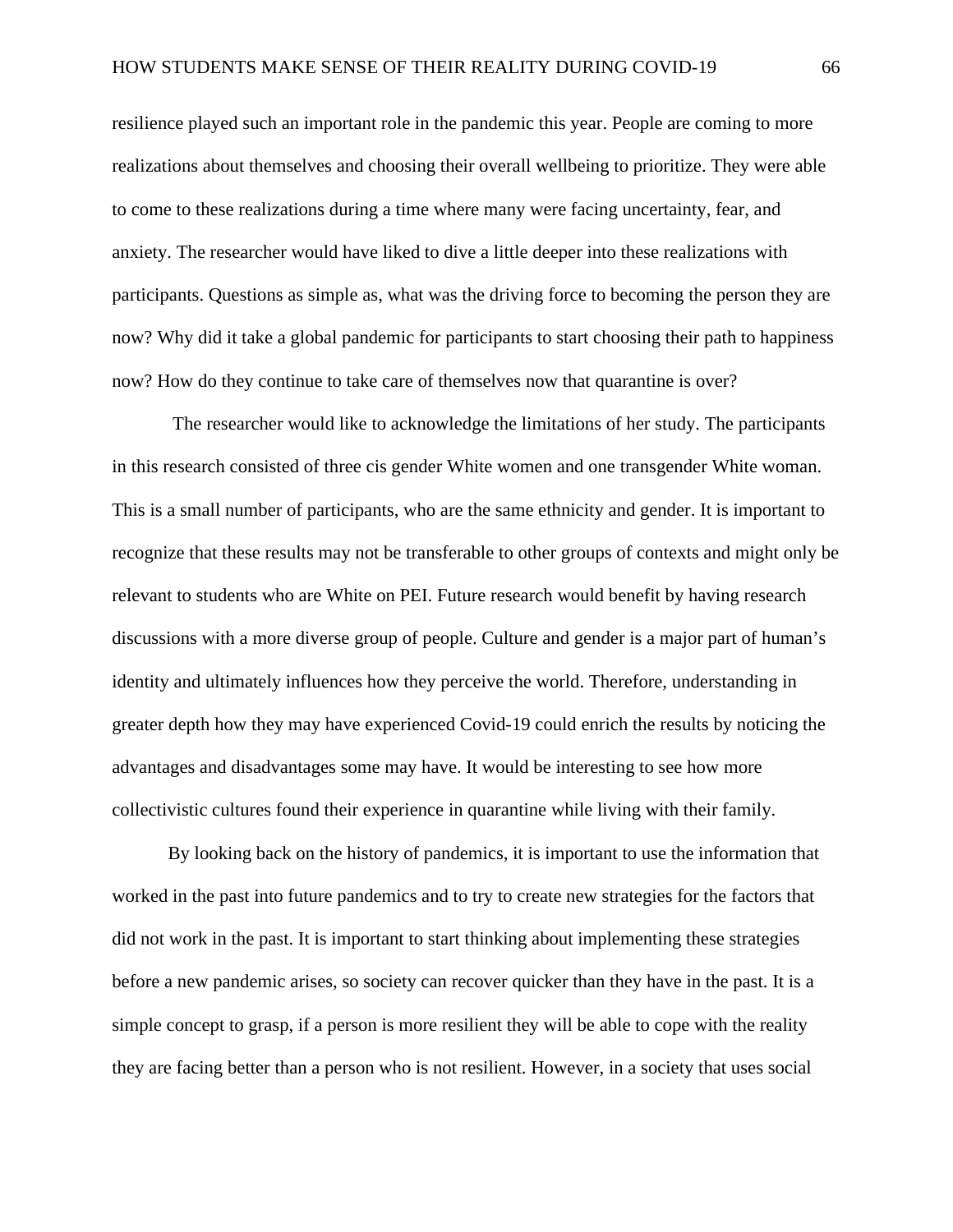support as a source of self-worth and self-love, this can become difficult when they are no longer allowed to be in physical contact with those supports. Being resilient naturally has a lot to do with what type of environment an individual was raised in. However, that does not mean that a person cannot practice resilience as a skill to have when faced with life challenges. Anyone has the ability to strengthen their resiliency. The time is now. Coronavirus has limited society's ability to be together physically; but by respecting the rules and regulations set to give us more freedom in the future, people can unite to become a stronger and more united society than ever before.

When using an IPA approach, it was difficult not to interpret another person's experience while ignoring one's own experiences. Throughout this study, I reflected on my own experience as a student during Covid-19 while also learning how others' described their experiences. I chose to study resilience among UPEI students during Covid-19 because I had personally struggled with the isolation while committing to my academic work and wanted to know what others were experiencing.

I think the Covid-19 pandemic was a unique experience for me because I have always loved having people around me at all times. I loved having people to lean on for support and being that support for others. In March 2020, when quarantine started, I was scared. I did not know the number of weeks, months, or years that we were expected to live like this. I did not know whether my friends and I were going to be able to keep in contact through Zoom calls for much longer. I also did not know how much longer I could do the same yoga routine, walking route, and countless drives; until I made those activities boring routines as well. Something that resonated with me while having research discussions with participants is that we were all stressed about the unknown. We felt like if we knew the severity of the pandemic, knew the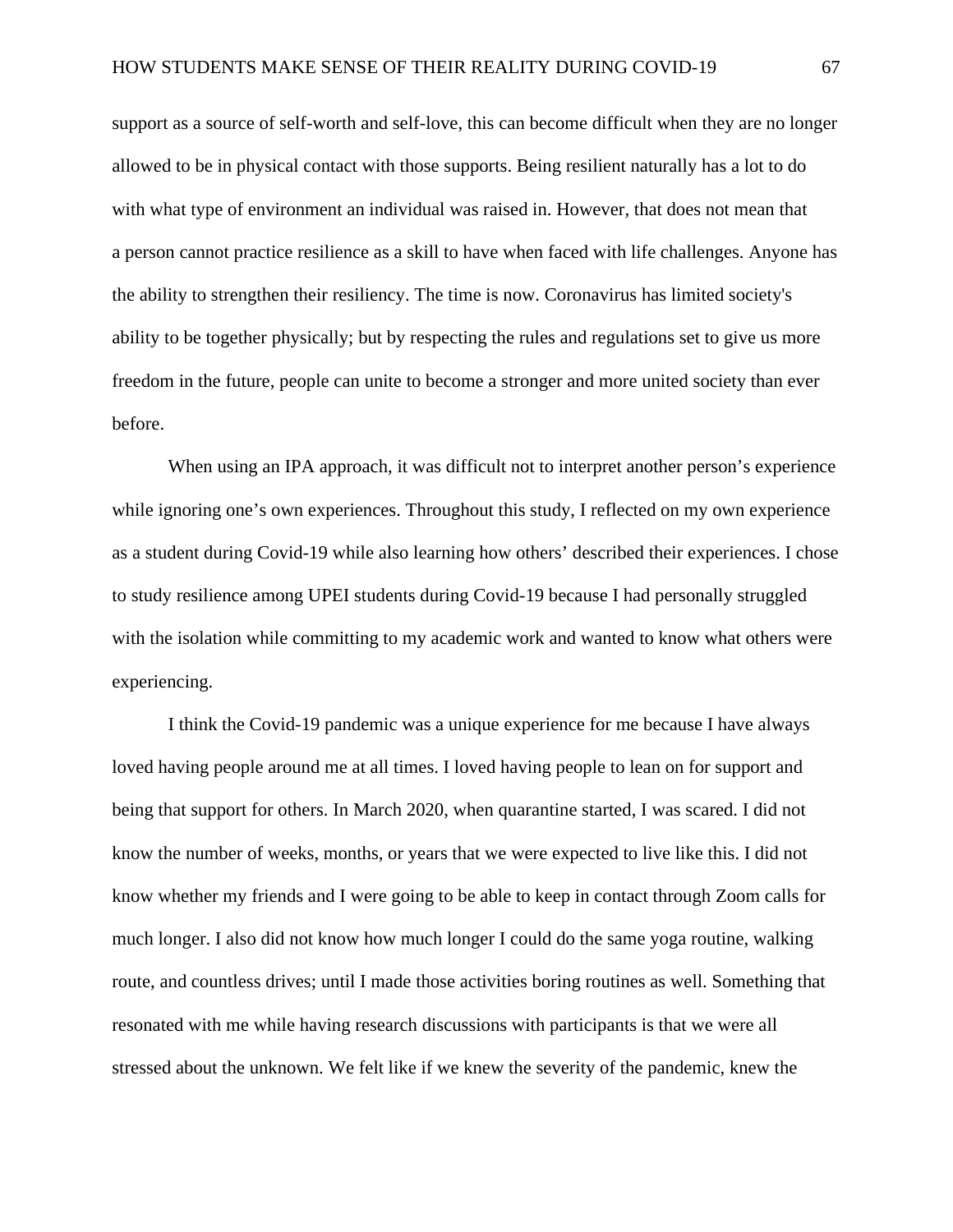number of days we would be in quarantine, and knew what risks to worry about; we would have felt more prepared or more understanding. However, I do not know whether or not in reality that would be the case. If we knew everything that was going to happen throughout the past year and a bit, I am sure there would have been some disadvantages that could have talked about the would have led this research down different path. I also related with other researchers by trying to find other coping strategies. I definitely tried to make out a schedule for my days to avoid staying in bed which for the most part worked. However, by the end of week two I was exhausted. I think being able to study how people react to uncertainties, rules, and regulations in times of stress is something that really influenced me as a researcher. I think this research persuaded me to be more self-aware of the reasons behind why I am feeling specific emotions. The weight of helplessness over our shoulders was something I never really considered until I recognized that the participants and myself are privileged to live a life that is not heavily influenced by authority figures which is something I think could be worth studying in the future.

Prior to Covid-19, I had the intent to study post-traumatic growth. I wanted to study this concept of post-traumatic growth as I am a big believer in being able to change your outlook or perspective on a traumatic event with the proper support and willingness to accept said support. I think this comes from personal experiences, while also witnessing it happen to others in settings I have worked and volunteered in. However, even though my study was not focused on this concept, I can see a great connection between resilience during the Covid-19 pandemic and posttraumatic growth which is the ability to be able to look from a more positive perspective after a traumatic event.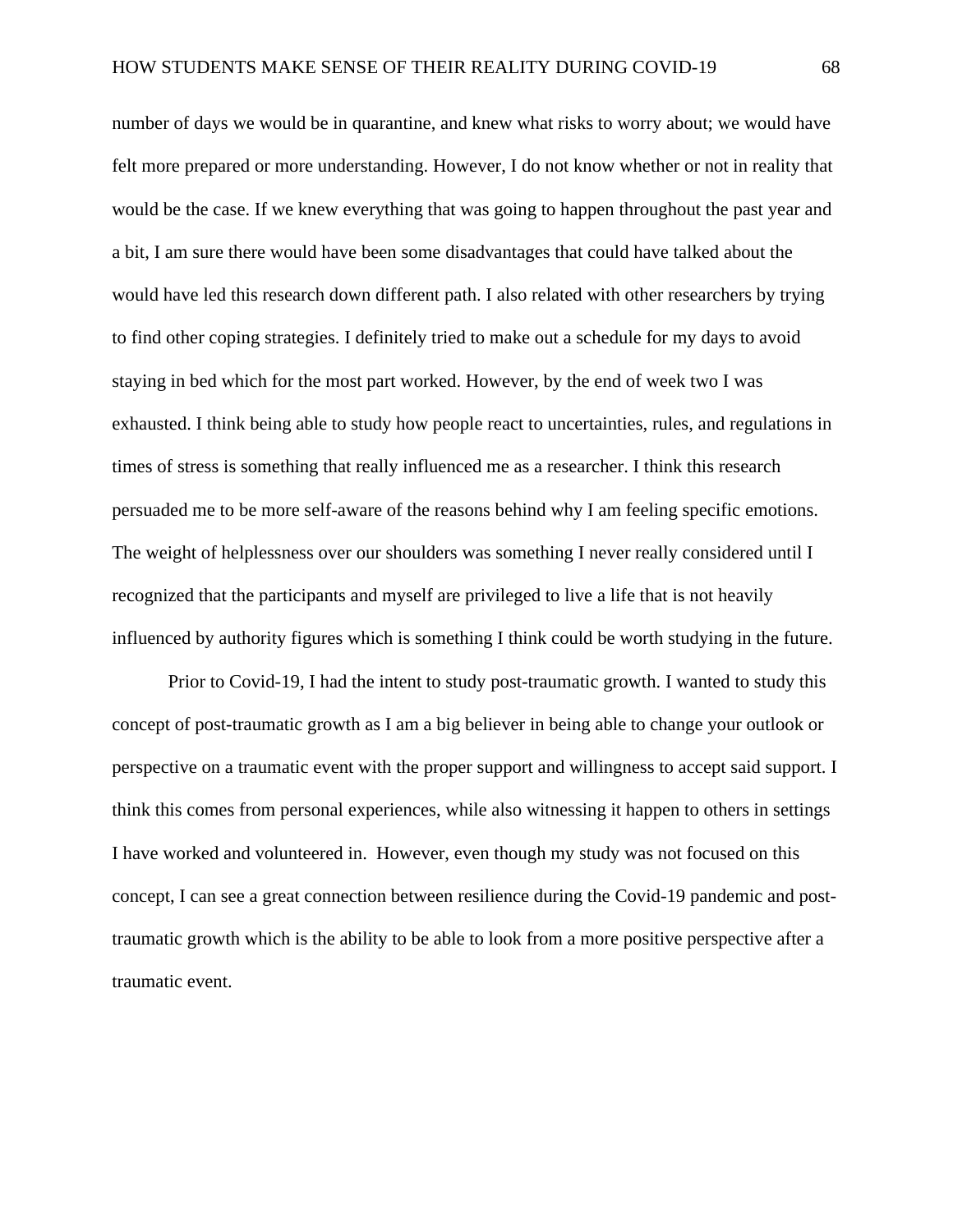### **References**

Banerjee, A. K. (2020). "Stop scaring the children": A call for resilient and tenacious optimism.

*Journal of Clinical Investigation, 130*(6), 2733-2737. doi:10.1172/JCI139537

Black Death. (2010). Retrieved from<https://www.history.com/topics/middle-ages/black-death>

# Blore, D. (2011, September). *AN INTERPRETATIVE PHENOMENOLOGICAL ANALYSIS (IPA)*. INVESTIGATION OF POSITIVE PSYCHOLOGICAL CHANGE (PPC), INCLUDING POST TRAUMATIC GROWTH (PTG). Retrieved October 29, 2021, from https://etheses.bham.ac.uk/id/eprint/3328/1/Blore\_12\_PhD.pdf.

- Bohlkken, J., Scomig, F., Pumberger, M., & Riedel-Heller, S. (2020, May). *Commonly reported problems and coping strategies during the COVID-19 crisis: A survey of graduate and professional students*. Frontiers in psychology. Retrieved September 10, 2021, from https://pubmed.ncbi.nlm.nih.gov/33716864/.
- Burack, J. A., Gurr, E., Stubbert, E., & Weva, V. (2019). Personality development among indigenous youth in canada: Weaving together universal and community-specific perspectives. *New Ideas in Psychology, 53*, 67. doi[:https://doi.org/10.1016/j.newideapsych.2018.04.002"](https://doi.org/10.1016/j.newideapsych.2018.04.002)
- Bohlken, J., Schömig, F., Lemke, M. R., Pumberger, M., & Riedel-Heller, S. (2020). COVID-

19-pandemie: Belastungen des medizinischen personals: Ein kurzer aktueller review =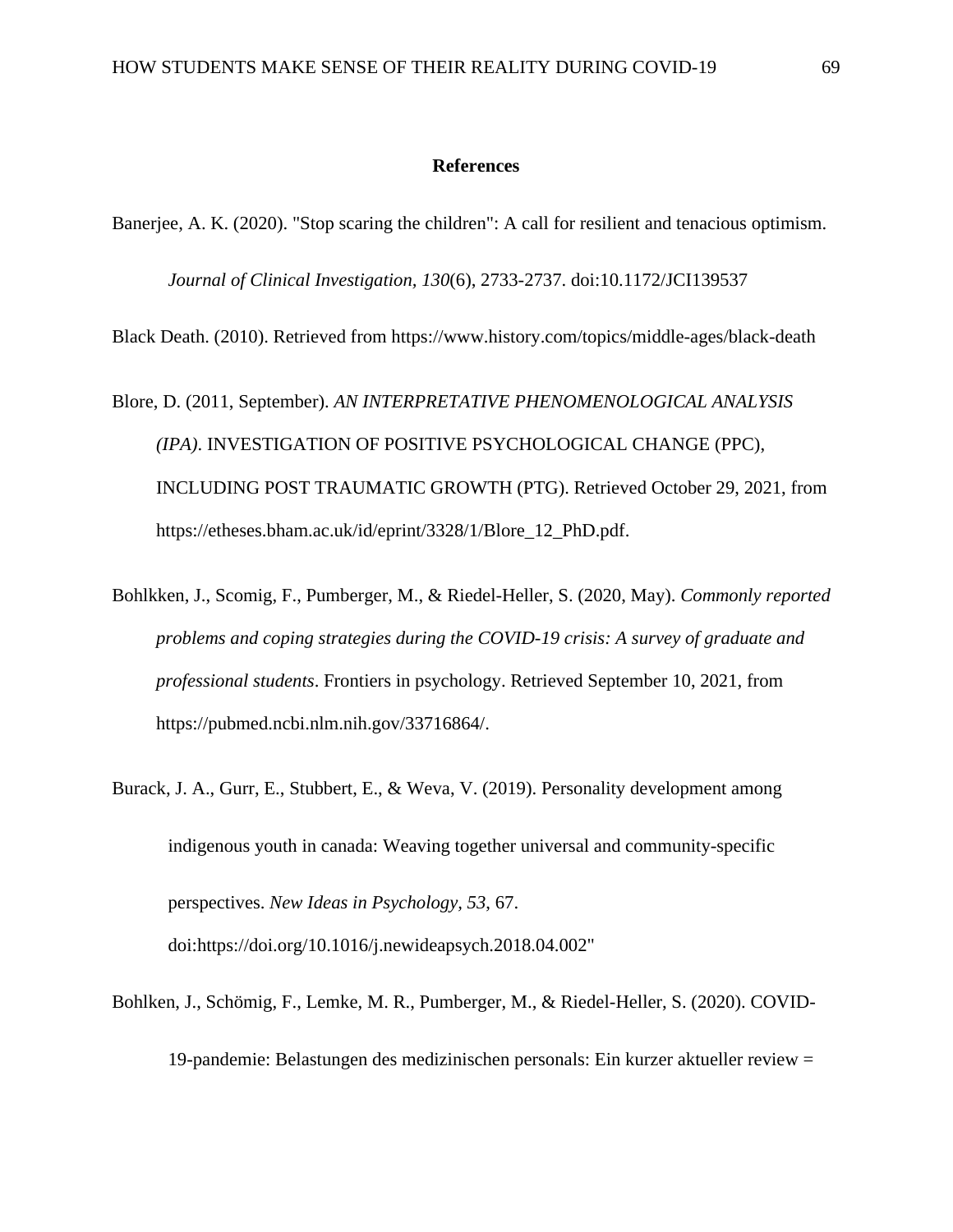COVID-19 pandemic: Stress experience of healthcare workers: A short current review.

*Psychiatrische Praxis, 47*(4), 190-197. Retrieved from

[https://proxy.library.upei.ca/login?qurl=http%3a%2f%2fsearch.ebscohost.com%2flogin.a](https://proxy.library.upei.ca/login?qurl=http%3a%2f%2fsearch.ebscohost.com%2flogin.aspx%3fdirect%3dtrue%26db%3dpsyh%26AN%3d2020-35955-002%26site%3dehost-live%26scope%3dsite%26profile%3Dehost) [spx%3fdirect%3dtrue%26db%3dpsyh%26AN%3d2020-35955-002%26site%3dehost](https://proxy.library.upei.ca/login?qurl=http%3a%2f%2fsearch.ebscohost.com%2flogin.aspx%3fdirect%3dtrue%26db%3dpsyh%26AN%3d2020-35955-002%26site%3dehost-live%26scope%3dsite%26profile%3Dehost)[live%26scope%3dsite%26profile%3Dehost](https://proxy.library.upei.ca/login?qurl=http%3a%2f%2fsearch.ebscohost.com%2flogin.aspx%3fdirect%3dtrue%26db%3dpsyh%26AN%3d2020-35955-002%26site%3dehost-live%26scope%3dsite%26profile%3Dehost)

- Centre for Corporate Health. (2020, March 16). *Covid-19: Psychosocial risks your workplace should be addressing*. Centre for Corporate Health. Retrieved September 11, 2021, from https://cfch.com.au/2020/03/16/covid19-psychosocial-risks-workplace/.
- Chesak, S. S., Perlman, A. I., Gill, P. R., & Bhagra, A. (2020). Strategies for resiliency of medical staff during COVID-19. *Mayo Clinic Proceedings, 95*(9), S56-S59. doi:10.1016/j.mayocp.2020.07.002
- Dawson, J. (2020). Reassurance and resilience. *Canada's History, 100*(3), 64-65. Retrieved from [https://proxy.library.upei.ca/login?qurl=http%3a%2f%2fsearch.ebscohost.com%2flogin.a](https://proxy.library.upei.ca/login?qurl=http%3a%2f%2fsearch.ebscohost.com%2flogin.aspx%3fdirect%3dtrue%26db%3da9h%26AN%3d143239681%26site%3deds-live%26scope%3dsite%26profile%3Deds) [spx%3fdirect%3dtrue%26db%3da9h%26AN%3d143239681%26site%3deds](https://proxy.library.upei.ca/login?qurl=http%3a%2f%2fsearch.ebscohost.com%2flogin.aspx%3fdirect%3dtrue%26db%3da9h%26AN%3d143239681%26site%3deds-live%26scope%3dsite%26profile%3Deds)[live%26scope%3dsite%26profile%3Deds](https://proxy.library.upei.ca/login?qurl=http%3a%2f%2fsearch.ebscohost.com%2flogin.aspx%3fdirect%3dtrue%26db%3da9h%26AN%3d143239681%26site%3deds-live%26scope%3dsite%26profile%3Deds)

Doshi, D., Karunakar, P., Sukhabogi, J. R., Prasanna, J. S., & Mahajan, S. V. (2020). Assessing coronavirus fear in indian population using the fear of covid-19 scale. *International Journal of Mental Health and Addiction,* doi:10.1007/s11469-020-00332-x

Dumas, T. M., Ellis, W., & Litt, D. M. (2020). What does adolescent substance use look like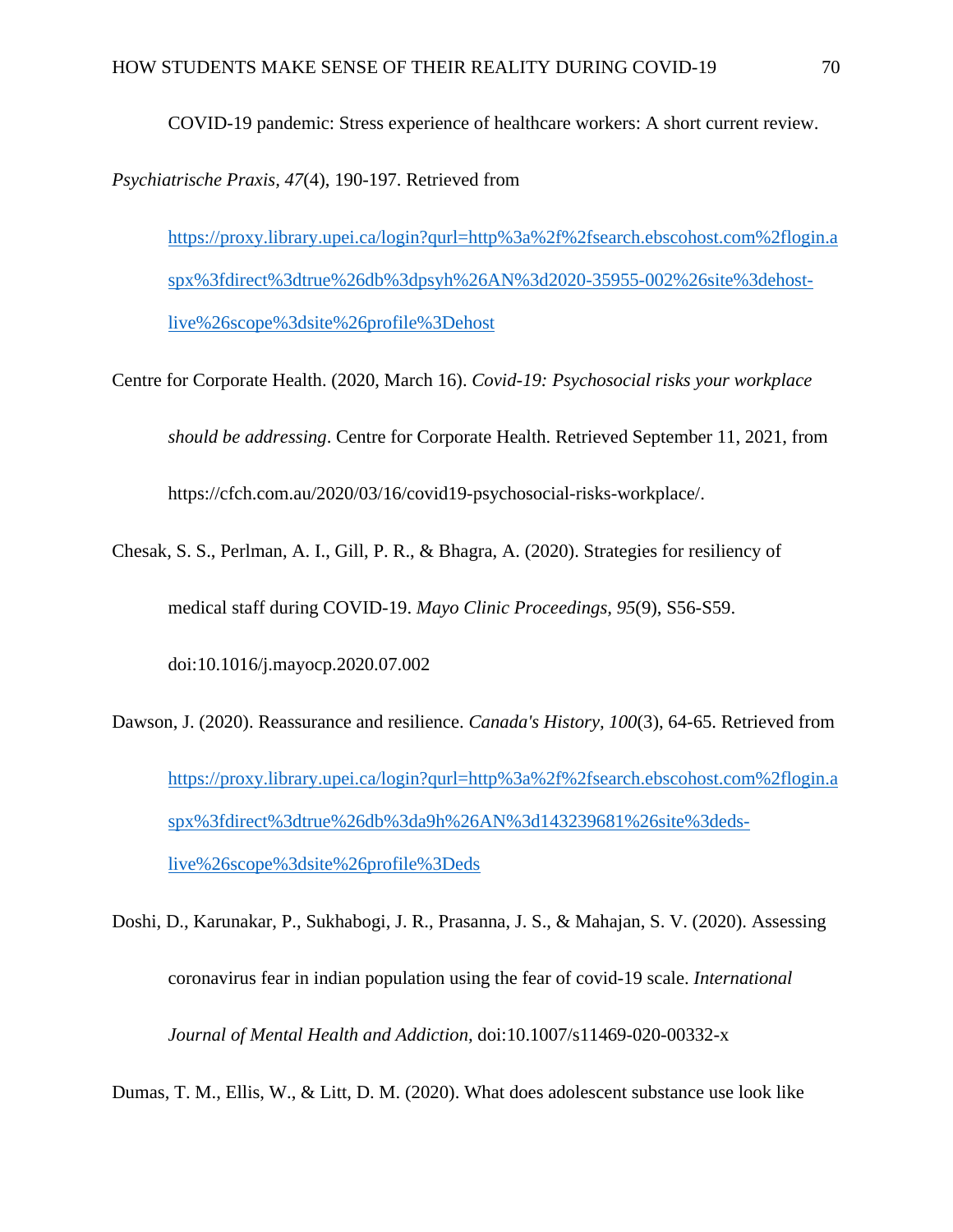during the covid-19 pandemic? examining changes in frequency, social contexts, and pandemic-related predictors. *Journal of Adolescent Health,* 

doi:10.1016/j.jadohealth.2020.06.018

Ellis, G. (2020). In the midst of COVID-19, chemical industry executives voice optimism, look to path forward. *Chemical Engineering Progress, 116*(6), 53-54. Retrieved from [https://proxy.library.upei.ca/login?qurl=http%3a%2f%2fsearch.ebscohost.com%2flogin.a](https://proxy.library.upei.ca/login?qurl=http%3a%2f%2fsearch.ebscohost.com%2flogin.aspx%3fdirect%3dtrue%26db%3dedo%26AN%3d144368713%26site%3deds-live%26scope%3dsite%26profile%3Deds) [spx%3fdirect%3dtrue%26db%3dedo%26AN%3d144368713%26site%3deds](https://proxy.library.upei.ca/login?qurl=http%3a%2f%2fsearch.ebscohost.com%2flogin.aspx%3fdirect%3dtrue%26db%3dedo%26AN%3d144368713%26site%3deds-live%26scope%3dsite%26profile%3Deds)[live%26scope%3dsite%26profile%3Deds](https://proxy.library.upei.ca/login?qurl=http%3a%2f%2fsearch.ebscohost.com%2flogin.aspx%3fdirect%3dtrue%26db%3dedo%26AN%3d144368713%26site%3deds-live%26scope%3dsite%26profile%3Deds)

Folayan, M., & Brown, B. (2015). Ebola and the limited effectiveness of travel restrictions.

*Disaster Medicine and Public Health Preparedness, 9*(1), 92. doi:10.1017/dmp.2015.1

*Gurvich, C., Thomas, N., Kulkarni, J., Sharp, G., Arunogiri, S., Isaacs, A., Sutton , K.,* 

*Fabiatos , K., Sood, L., Hudaib, A. R., & Thomas , E. (2020, October 4). Coping styles and mental health in response to societal changes during the COVID-19 pandemic. SAGE Journals.* 

*[https://journals.sagepub.com/doi/10.1177/0020764020961790?url\\_ver=Z39.88-](https://journals.sagepub.com/doi/10.1177/0020764020961790?url_ver=Z39.88-2003&rfr_id=ori%3Arid%3Acrossref.org&rfr_dat=cr_pub%2B%2B0pubmed&) [2003&rfr\\_id=ori%3Arid%3Acrossref.org&rfr\\_dat=cr\\_pub%2B%2B0pubmed&.](https://journals.sagepub.com/doi/10.1177/0020764020961790?url_ver=Z39.88-2003&rfr_id=ori%3Arid%3Acrossref.org&rfr_dat=cr_pub%2B%2B0pubmed&)* 

Government of Canada, S. C. (2021, September 27). *Survey on covid-19 and mental health,* 

*February to May 2021*. The Daily - . Retrieved September 27, 2021, from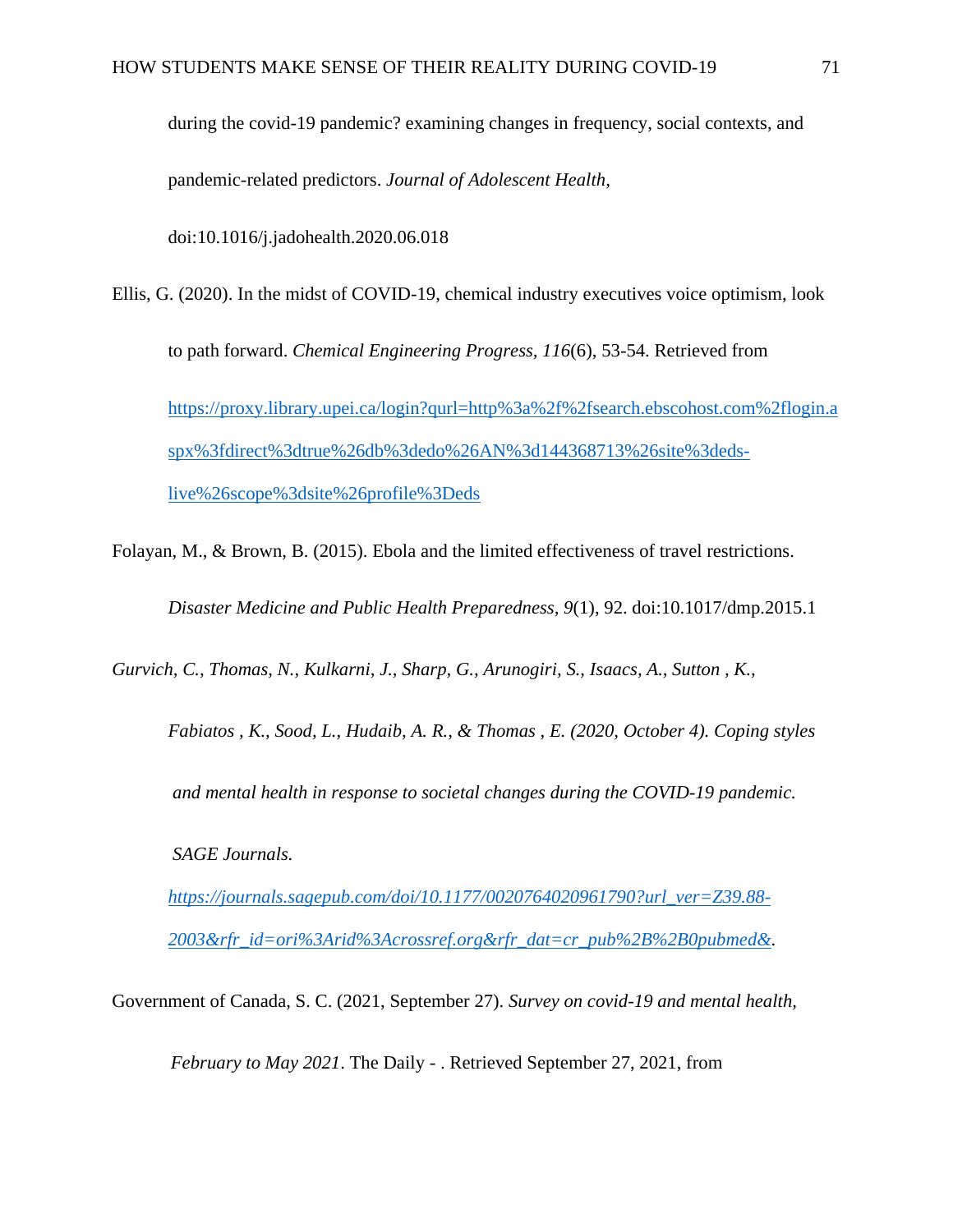https://www150.statcan.gc.ca/n1/daily-quotidien/210927/dq210927a-eng.htm.

Government of Canada, S. C. (2021, September 23). *Employment Insurance, July 2021*. The Daily. Retrieved September 27, 2021, from [https://www150.statcan.gc.ca/n1/daily](https://www150.statcan.gc.ca/n1/daily-)quotidien/210923/dq210923a-eng.htm.

Hill, R., Butnoris, M., Dowling, H., Macolino, K., Patel, B., Simpson, T., & Trevillian, S.

(2020). Reflection on our leadership during COVID‐19: Challenging our resilience.

*Journal of Pharmacy Practice & Research, 50*(4), 294-296. doi:10.1002/jppr.1681

Holmes, E. A., O'Connor, R.,C., Perry, V. H., Tracey, I., Wessely, S., Arseneault, L., ...

Bullmore, E. (2020). Multidisciplinary research priorities for the COVID-19 pandemic: A call for action for mental health science. *The Lancet Psychiatry, 7*(6), 547-560. doi:10.1016/S2215-0366(20)30168-1

- Innocenti, P., Puzella, A., Mogavero, M. P., Bruni, O., & Ferri, R. (2020). Letter to editor: COVID-19 pandemic and sleep disorders—A web survey in italy. *Neurological Sciences, 41*(8), 2021-2022. doi:10.1007/s10072-020-04523-1
- Karampampas, P. (2020). Partying at times of crises and pandemics: Solidarity, resilience and coping with the measures against COVID‐19. *Social Anthropology/Anthropologie Sociale, 28*(2), 292-293. doi:10.1111/1469-8676.12887
- Killgore, W. D. S., Taylor, E. C., Cloonan, S. A., & Dailey, N. S. (2020). Psychological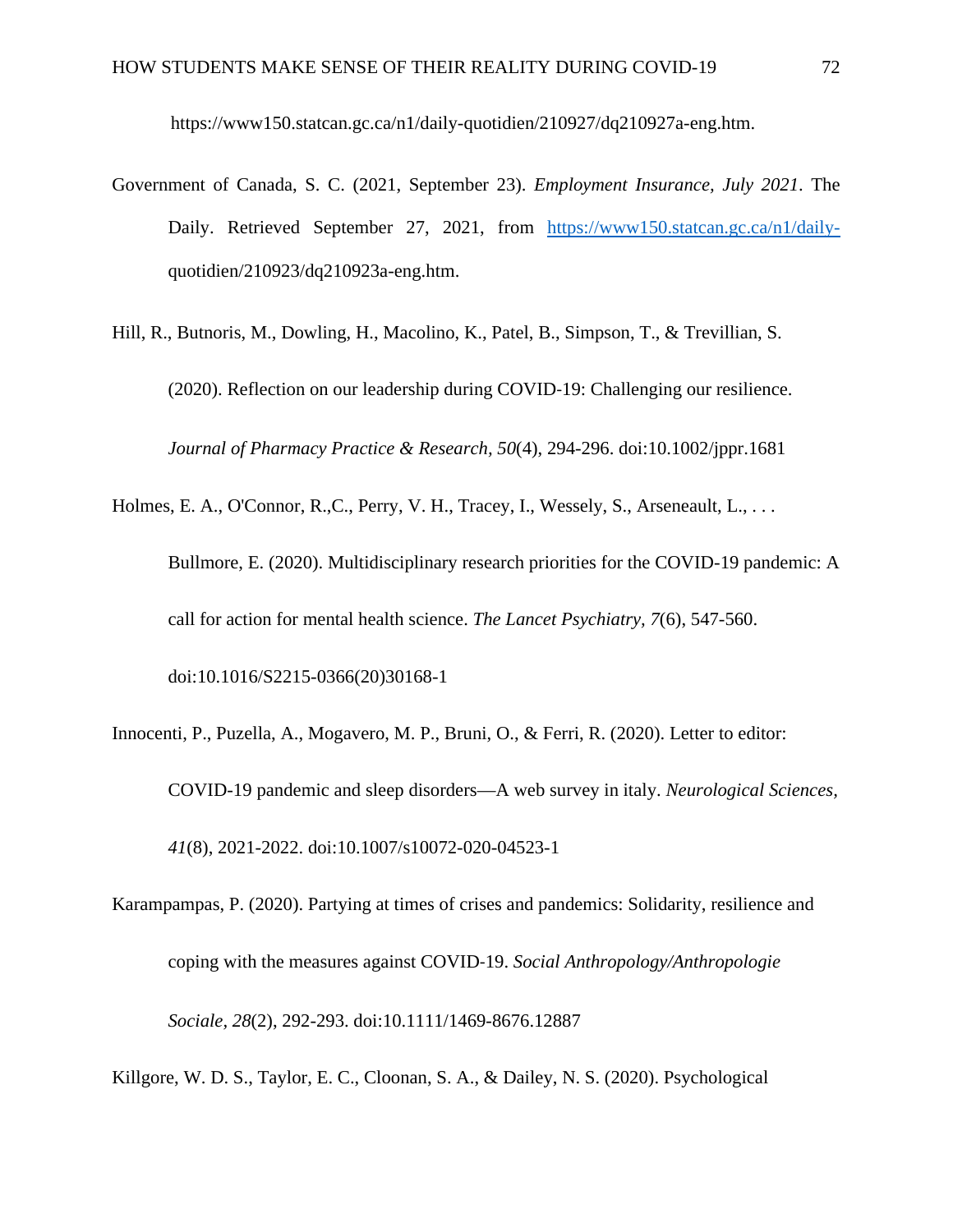resilience during the COVID-19 lockdown. *Psychiatry Research, 291*, N.PAG.

doi:10.1016/j.psychres.2020.113216

- LaHue, S. C., James, T. C., Newman, J. C., Esmaili, A. M., Ormseth, C. H., & Ely, E. W. (2020). Collaborative delirium prevention in the age of COVID‐19. *Journal of the American Geriatrics Society, 68*(5), 947-949. doi:10.1111/jgs.16480
- Landi, G., Pakenham, K. I., Boccolini, G., Grandi, S., & Tossani, E. (2020). Health anxiety and mental health outcome during COVID-19 lockdown in italy: The mediating and moderating roles of psychological flexibility. *Frontiers in Psychology*, NA. Retrieved from [https://link-gale](https://link-gale-com.proxy.library.upei.ca/apps/doc/A634038865/PPPC?u=otta0998&sid=PPPC&xid=96d3658a)[com.proxy.library.upei.ca/apps/doc/A634038865/PPPC?u=otta0998&sid=PPPC&xid=96](https://link-gale-com.proxy.library.upei.ca/apps/doc/A634038865/PPPC?u=otta0998&sid=PPPC&xid=96d3658a) [d3658a](https://link-gale-com.proxy.library.upei.ca/apps/doc/A634038865/PPPC?u=otta0998&sid=PPPC&xid=96d3658a)
- Leigh, J., Bolton, M., Cain, K., Harrison, N., Bolton, N. Y., & Ratcliffe, S. (2020a). Student experiences of nursing on the front line during the COVID-19 pandemic. *British Journal of Nursing, 29*(13), 788-789. doi:10.12968/bjon.2020.29.13.788
- Leigh, J., Bolton, M., Cain, K., Harrison, N., Bolton, N. Y., & Ratcliffe, S. (2020b). Student experiences of nursing on the front line during the COVID-19 pandemic. *British Journal of Nursing, 29*(13), 788-789. doi:10.12968/bjon.2020.29.13.788

Liang, X., Zhu, Y., & Fang, Y. (2020). COVID-19 and post-traumatic stress disorder: A vicious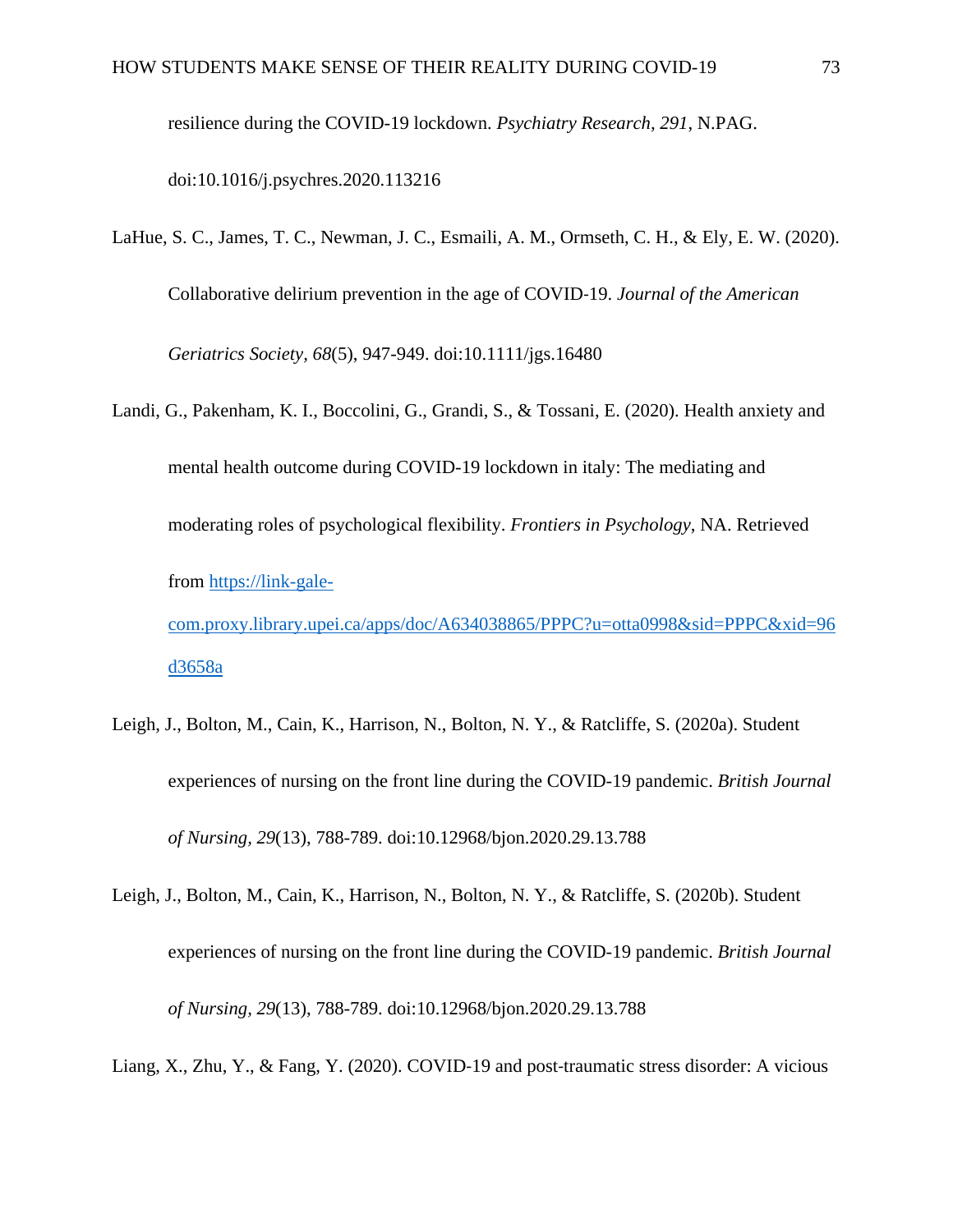circle involving immunosuppression. *CNS Neuroscience & Therapeutics, 26*(8), 876-878. doi:10.1111/cns.13431

Liu, N., Zhang, F., Wei, C., Jia, Y., Shang, Z., Sun, L., . . . Liu, W. (2020). Prevalence and predictors of PTSS during COVID-19 outbreak in china hardest-hit areas: Gender differences matter. *Psychiatry Research, 287*, 112921.

doi[:https://doi.org/10.1016/j.psychres.2020.112921](https://doi.org/10.1016/j.psychres.2020.112921)

- *Lovett R. (2017) Indigenous Children's Resilience: The Role of Demographics, Relationships, Achievement and Culture. In: Walter M., Martin K., Bodkin-Andrews G. (eds) Indigenous*
- *Children Growing Up Strong. Palgrave Macmillan, London.<https://doi.org/10.1057/978-1-137-> 53435-4\_13*
- Munk, A. J. L., Schmidt, N. M., Alexander, N., Henkel, K., & Hennig, J. (2020). Covid-19-

beyond virology: Potentials for maintaining mental health during lockdown. *PLoS ONE,* 

*15*, e0236688. Retrieved from [https://link-gale-](https://link-gale-com.proxy.library.upei.ca/apps/doc/A631557024/PPPC?u=otta0998&sid=PPPC&xid=443ae0c5)

[com.proxy.library.upei.ca/apps/doc/A631557024/PPPC?u=otta0998&sid=PPPC&xid=44](https://link-gale-com.proxy.library.upei.ca/apps/doc/A631557024/PPPC?u=otta0998&sid=PPPC&xid=443ae0c5) [3ae0c5](https://link-gale-com.proxy.library.upei.ca/apps/doc/A631557024/PPPC?u=otta0998&sid=PPPC&xid=443ae0c5)

Navarro, J. A., Kohl, K. S., Cetron, M. S., & Markel, H. (2016). A tale of many cities: A contemporary historical study of the implementation of school closures during the 2009 pA(H1N1) influenza pandemic. *Journal of Health Politics, Policy and Law, 41*(3), 393- 421. doi:10.1215/03616878-3523958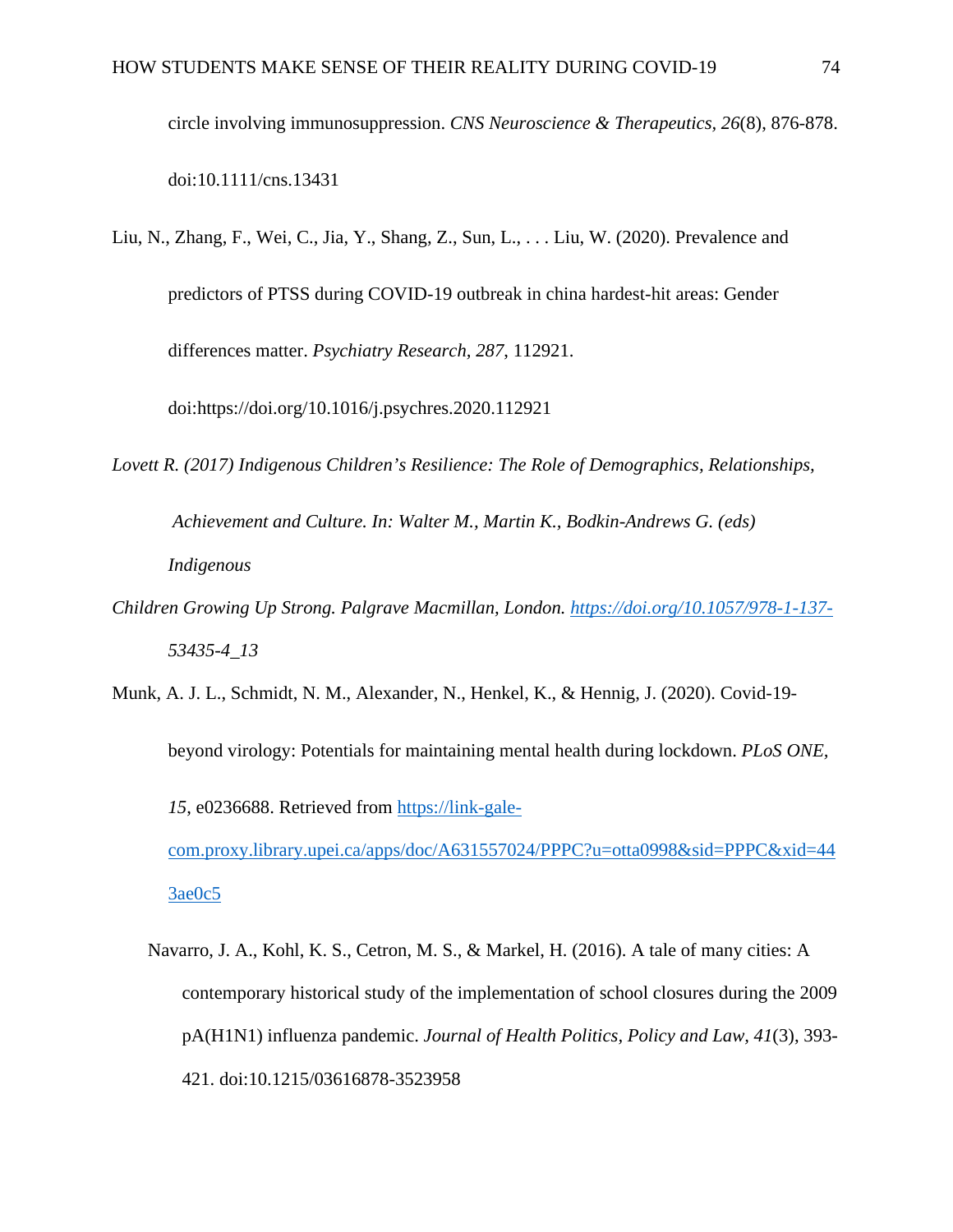Newhagen, J. E., & Bucy, E. P. (2021, February 6). *Overcoming resistance to COVID-19* 

*vaccine adoption: How affective dispositions shape views of science and Medicine: HKS Misinformation Review*. Misinformation Review. Retrieved September 10, 2021, from [https://misinforeview.hks.harvard.edu/article/overcoming-resistance-to-covid-19](https://misinforeview.hks.harvard.edu/article/overcoming-resistance-to-covid-19-vaccine-adoption-how-affective-dispositions-shape-views-of-science-and-medicine/) [vaccine-adoption-how-affective-dispositions-shape-views-of-science-and-medicine/.](https://misinforeview.hks.harvard.edu/article/overcoming-resistance-to-covid-19-vaccine-adoption-how-affective-dispositions-shape-views-of-science-and-medicine/)

- Nissen, L. (2020). Social work and the future in a post-covid 19 world: A foresight lens and a call to action for the profession. *Journal of Technology in Human Services,*  doi:10.1080/15228835.2020.1796892
- Peiris, J. S., Cowling, B. J., Wu, J. T., Feng, L., Guan, Y., Yu, H., & Leung, G. M. (2016). Interventions to reduce zoonotic and pandemic risks from avian influenza in asia. *The Lancet.Infectious Diseases, 16*(2), 252-258. doi:S1473-3099(15)00502-2 [pii]
- Pelly, F. E., Wiesmayr‐Freeman, T., & Tweedie, J. (2020a). Student placement adaptability during COVID‐19: Lessons learnt in 2020. *Nutrition & Dietetics, 77*(4), 481-483. doi:10.1111/1747-0080.12625
- Pelly, F. E., Wiesmayr‐Freeman, T., & Tweedie, J. (2020b). Student placement adaptability during COVID‐19: Lessons learnt in 2020. *Nutrition & Dietetics, 77*(4), 481-483. doi:10.1111/1747-0080.12625

Resilience in a time of crisis. (2020). *Nursing, 50*(6), 49-51.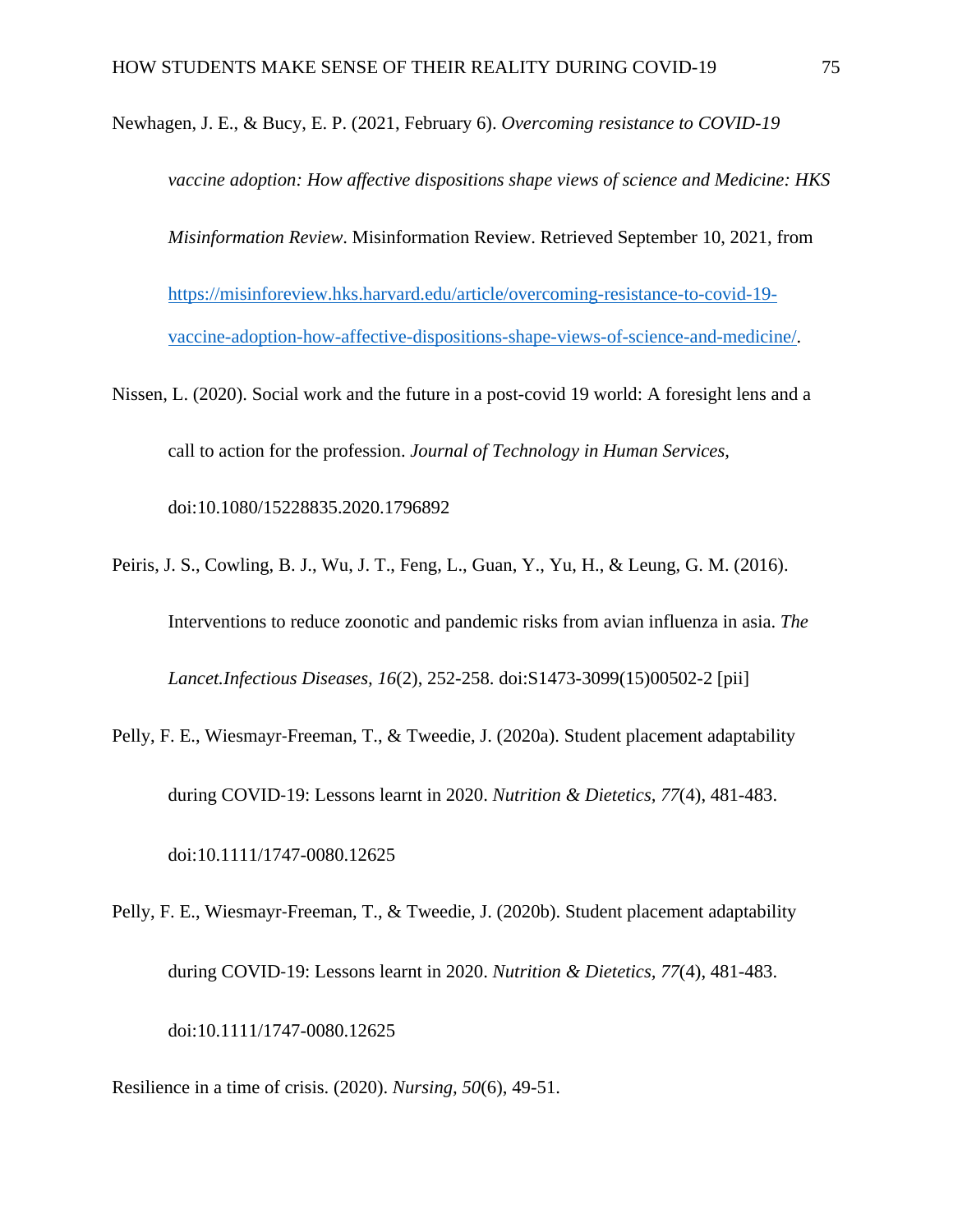doi:10.1097/01.NURSE.0000669240.74723.b7

- Reznik, A., Gritsenko, V., Konstantinov, V., Khamenka, N., & Isralowitz, R. (2020). Covid-19 fear in eastern europe: Validation of the fear of covid-19 scale. *International Journal of Mental Health and Addiction,* doi:10.1007/s11469-020-00283-3
- Preti, E., Di Mattei, V., Perego, G., Ferrari, F., Mazzetti, M., Taranto, P., Calati, R. (2020). The psychological impact of epidemic and pandemic outbreaks on healthcare workers: Rapid review of the evidence. *Current Psychiatry Reports, 22*(8), 43.

doi:10.1007/s11920-020-01166-z

- Psychosocial annex: Canadian pandemic influenza preparedness: Planning guidance for the health sector. (2017). Retrieved from [https://www.canada.ca/en/public](https://www.canada.ca/en/public-health/services/flu-influenza/canadian-pandemic-influenza-preparedness-planning-guidance-health-sector/pandemic-influenza-psychosocial-annex.html)[health/services/flu-influenza/canadian-pandemic-influenza-preparedness-planning](https://www.canada.ca/en/public-health/services/flu-influenza/canadian-pandemic-influenza-preparedness-planning-guidance-health-sector/pandemic-influenza-psychosocial-annex.html)[guidance-health-sector/pandemic-influenza-psychosocial-annex.html](https://www.canada.ca/en/public-health/services/flu-influenza/canadian-pandemic-influenza-preparedness-planning-guidance-health-sector/pandemic-influenza-psychosocial-annex.html)
- Qiu, W., Rutherford, S., Mao A., & Chu, C. (2017). The pandemic and its impacts . *Health, Culture, and Society,* , 3-9. doi[:https://doi.org/10.5195/hcs.2017.221](https://doi.org/10.5195/hcs.2017.221)

Rich, G. (2020, May 13). *During the 1918 flu pandemic, at-home learning meant little* 

*schoolwork*. The Washington Post. [https://www.washingtonpost.com/lifestyle/kidspost/school-during-the-1918-spanish-flu](https://www.washingtonpost.com/lifestyle/kidspost/school-during-the-1918-spanish-flu-pa)[pa](https://www.washingtonpost.com/lifestyle/kidspost/school-during-the-1918-spanish-flu-pa)

ndemic/2020/05/12/7d606c90-7f32-11ea-9040-68981f488eed\_story.html.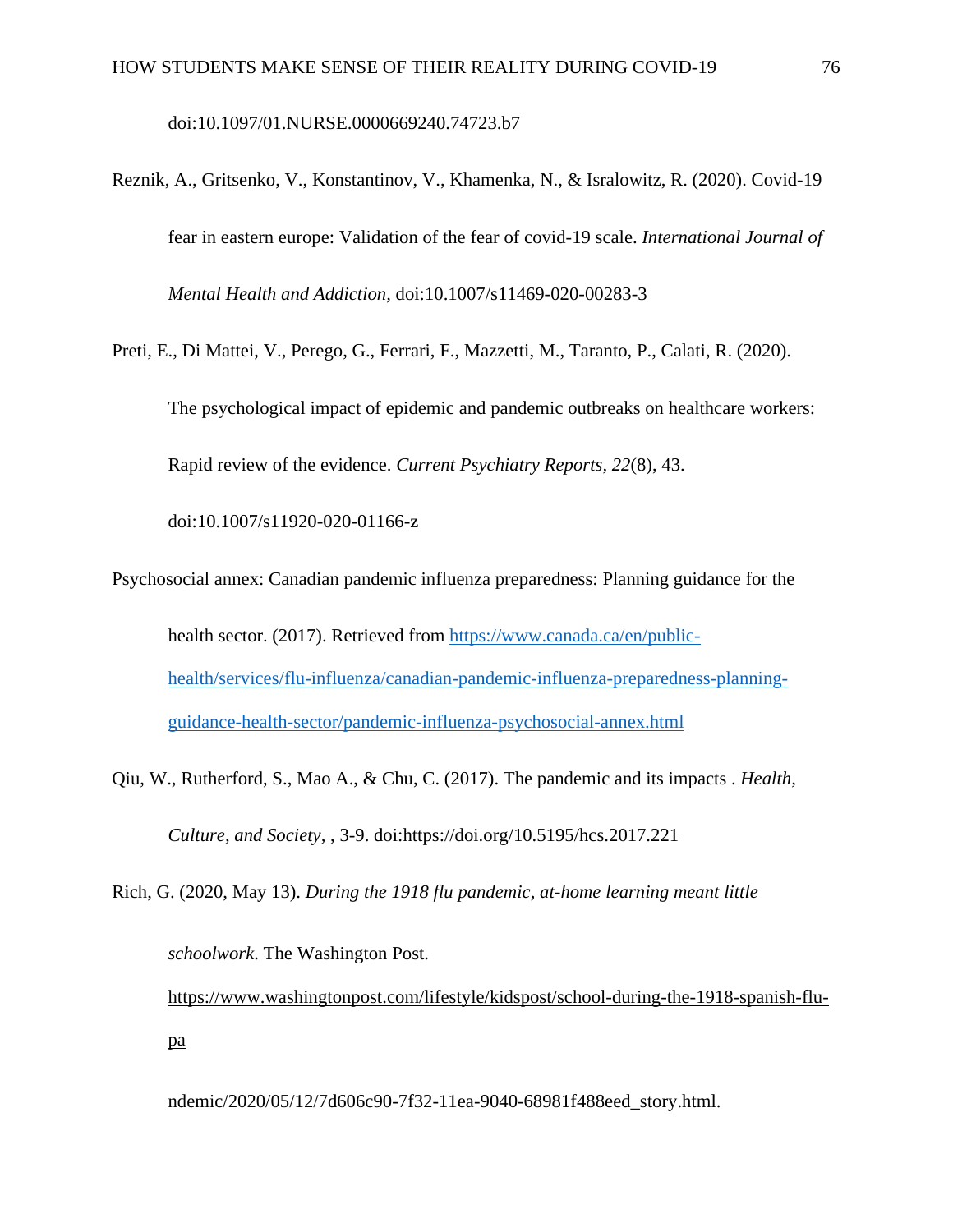Ryan T., M., Priti, G., Robert, U., Sara B., M., Charles D., K., Aaron, I., . . . David K., C. (2020). Modification to neurology residency training: The toronto neurology COVID-19 pandemic experience. *Neurology: Clinical Practice,* 

doi:10.1212/CPJ.0000000000000894

- Saltzman, L. Y., Hansel, T. C., & Bordnick, P. S. (2020). Loneliness, isolation, and social support factors in post-COVID-19 mental health. *Psychological Trauma: Theory, Research, Practice, and Policy, 12*, S55-S57. doi:10.1037/tra0000703
- Shader, R. I. (2020). COVID-19 and depression. *Clinical Therapeutics, 42*(6), 962-963. doi[:https://doi-org.proxy.library.upei.ca/10.1016/j.clinthera.2020.04.010](https://doi-org.proxy.library.upei.ca/10.1016/j.clinthera.2020.04.010)
- Stogner, J., Miller, B. L., & McLean, K. (2020). Police stress, mental health, and resiliency during the COVID-19 pandemic. *American Journal of Criminal Justice, 45*(4), 718-730. doi:10.1007/s12103-020-09548-y
- Sussex Publishers. (n.d.). *Resilience*. Psychology Today.

https://www.psychologytoday.com/us/basics/resilience.

Talevi, D., Socci, V., Carai, M., Carnaghi, G., Faleri, S., Trebbi, E., . . . Pacitti, F. (2020). Mental health outcomes of the CoViD-19 pandemic. *Rivista Di Psichiatria, 55*(3), 137-144. Retrieved from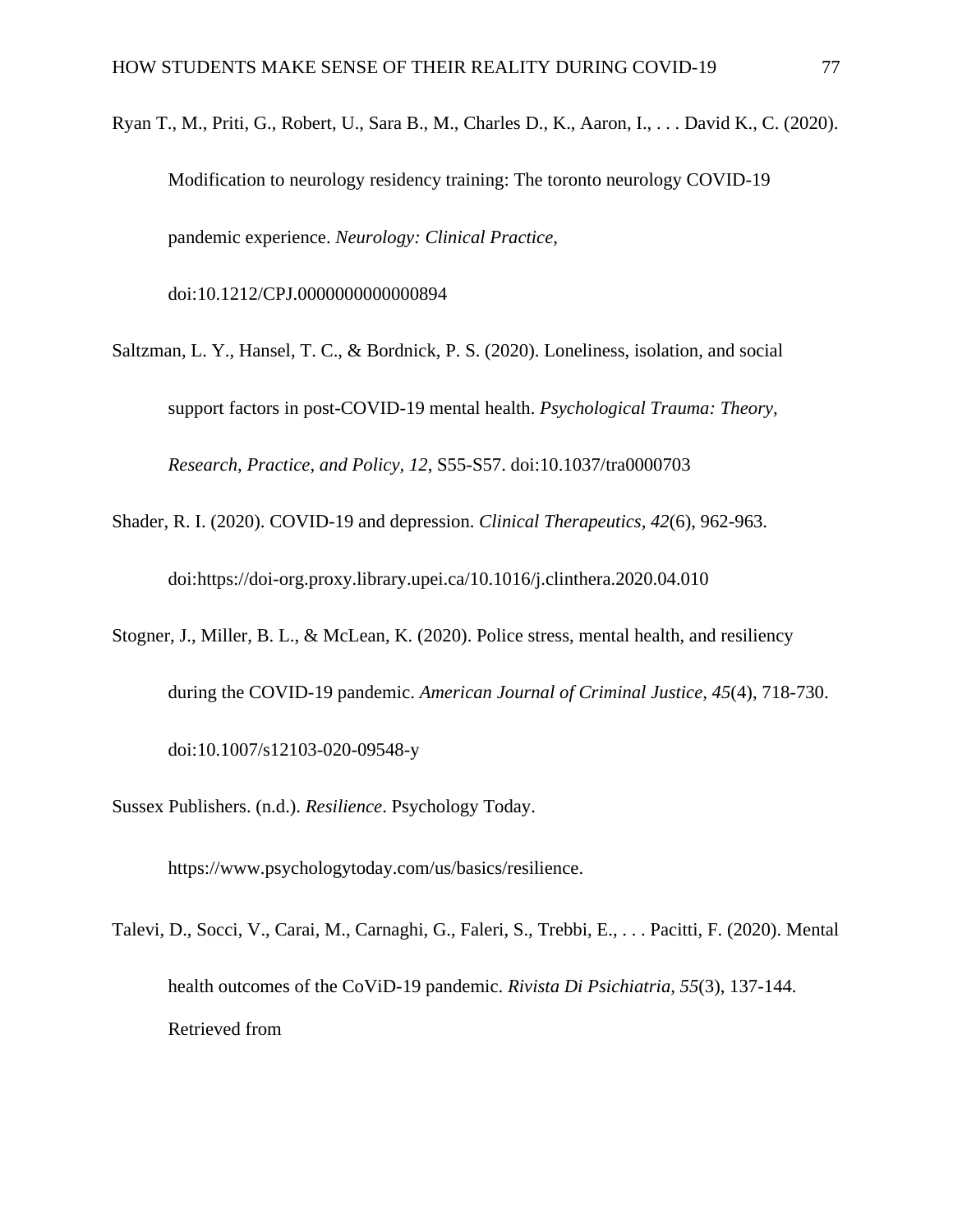[https://proxy.library.upei.ca/login?qurl=http%3a%2f%2fsearch.ebscohost.com%2flogin.a](https://proxy.library.upei.ca/login?qurl=http%3a%2f%2fsearch.ebscohost.com%2flogin.aspx%3fdirect%3dtrue%26db%3dpsyh%26AN%3d2020-46657-001%26site%3dehost-live%26scope%3dsite%26profile%3Dehost) [spx%3fdirect%3dtrue%26db%3dpsyh%26AN%3d2020-46657-001%26site%3dehost](https://proxy.library.upei.ca/login?qurl=http%3a%2f%2fsearch.ebscohost.com%2flogin.aspx%3fdirect%3dtrue%26db%3dpsyh%26AN%3d2020-46657-001%26site%3dehost-live%26scope%3dsite%26profile%3Dehost)[live%26scope%3dsite%26profile%3Dehost](https://proxy.library.upei.ca/login?qurl=http%3a%2f%2fsearch.ebscohost.com%2flogin.aspx%3fdirect%3dtrue%26db%3dpsyh%26AN%3d2020-46657-001%26site%3dehost-live%26scope%3dsite%26profile%3Dehost)

- Wang, W. (2020, December 2). *Politics, science, COVID-19: Where does it all intersect?* CSPC. Retrieved September 10, 2021, from<https://sciencepolicy.ca/posts/politics-science-covid->19-where-does-it-all-intersect/.
- *Wasil, A. R., Franzen, R. E., Gillespie, S., Steinberg, J. S., Malhotra, T., & DeRubeis, R. J. (2021, February 25). Commonly Reported Problems and Coping Strategies During the COVID-19 Crisis: A Survey of Graduate and Professional Students. Frontiers in psychology. https://www.ncbi.nlm.nih.gov/pmc/articles/PMC7947789/.*
- Wilson, A. (2020, March 16). *Resilience in a Pandemic*. Resilient Design Institute.

https://www.resilientdesign.org/resilience-in-a-pandemic/.

Wong, G. W. K., & Leung, T. F. (2007). Bird flu: Lessons from SARS. *Paediatric Respiratory*

*Reviews, 8*(2), 171-176. doi[:https://doi.org/10.1016/j.prrv.2007.04.003](https://doi.org/10.1016/j.prrv.2007.04.003)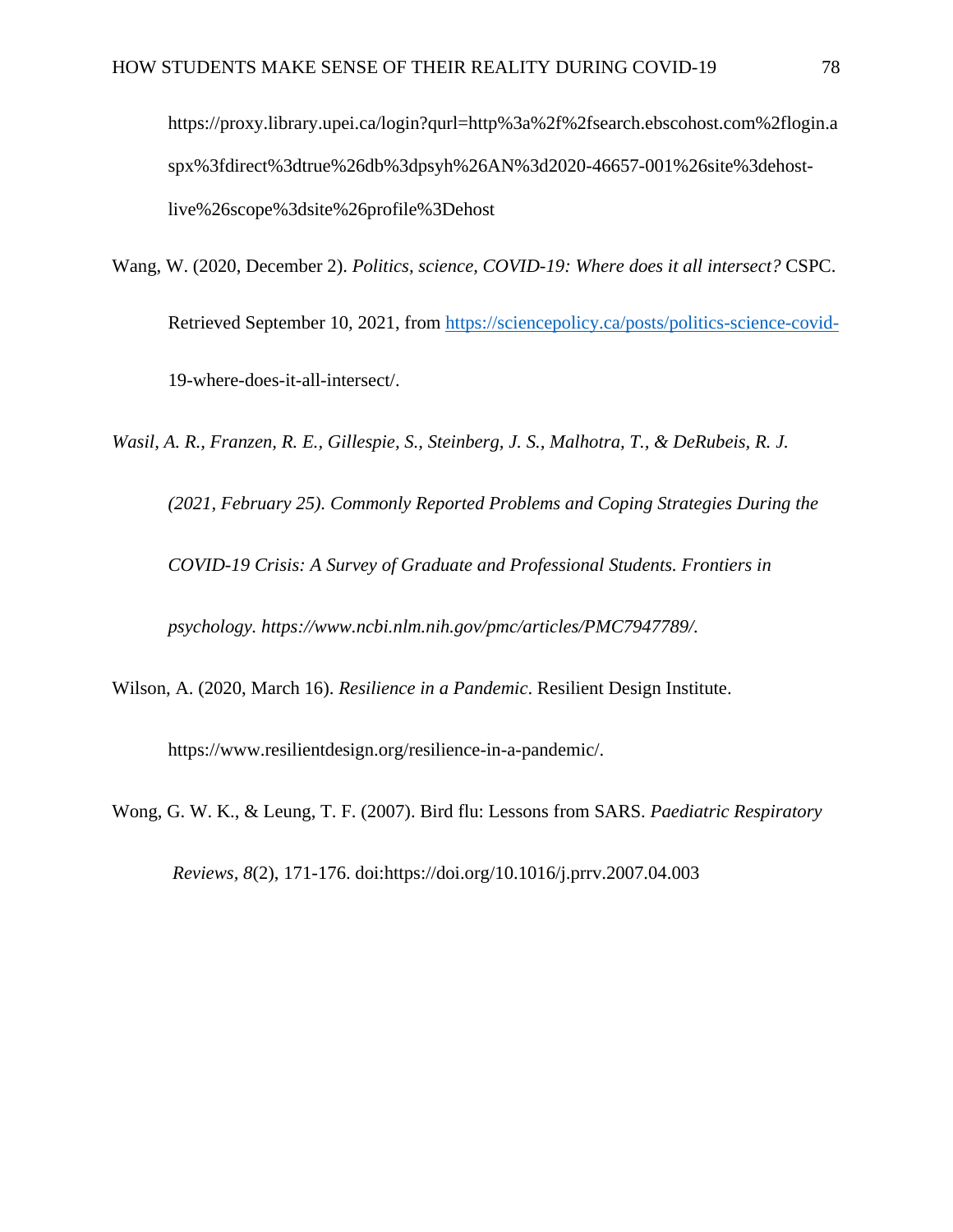#### **Appendix A: Mental Health Supports**

#### **Mental Health Supports Available on PEI**

Canadian Mental Health Association PEI Division: 566-3034 E. Prince: 436-7399 W. Prince: 853-4180 Kings: 838-4180 Indiv., Family & Peer Supports: 628-1648 Suicide Prevention (Non-crisis): 628-3669 Fitzroy Centre: 566-5111 Hope Centre: 853-3871 Notre Dame place: 888-2237 Toll Free (non-crisis): 1-800-682-1648 Crisis Help Toll Free/24hr Island Helpline: 1-800-218-2885 Canada Suicide Prevention Service: 1-833-456-4566 First Nations & Inuit Helpline: 1-855-242-3310 Trans Lifeline Can: 1-800-218-2885 Walk-In Clinics Abegweit Wellness Centre: 676-3007 Ch-town (Boardwalk Ctr): 367-4444 Ch'town (Parkdale Med Ctr): 892-2111 Ch'town (Sherwood Med Ctr): 628-8900 Lennox Island Health Centre: 831-2711 Stratford Medical Centre: 892-2111 Community Mental Health services: 1-866-833-5443 Abegweit: 676-3007 Alberton: 853-8670 Evangeline: 854-7259 Lennox Island: 831-2711 McGill Centre: 368-4911 Richmond Centre: 368-4430 Send a list of resources supports anytime talking to them UPEI Supports UPEI Student Services: 902-566-0488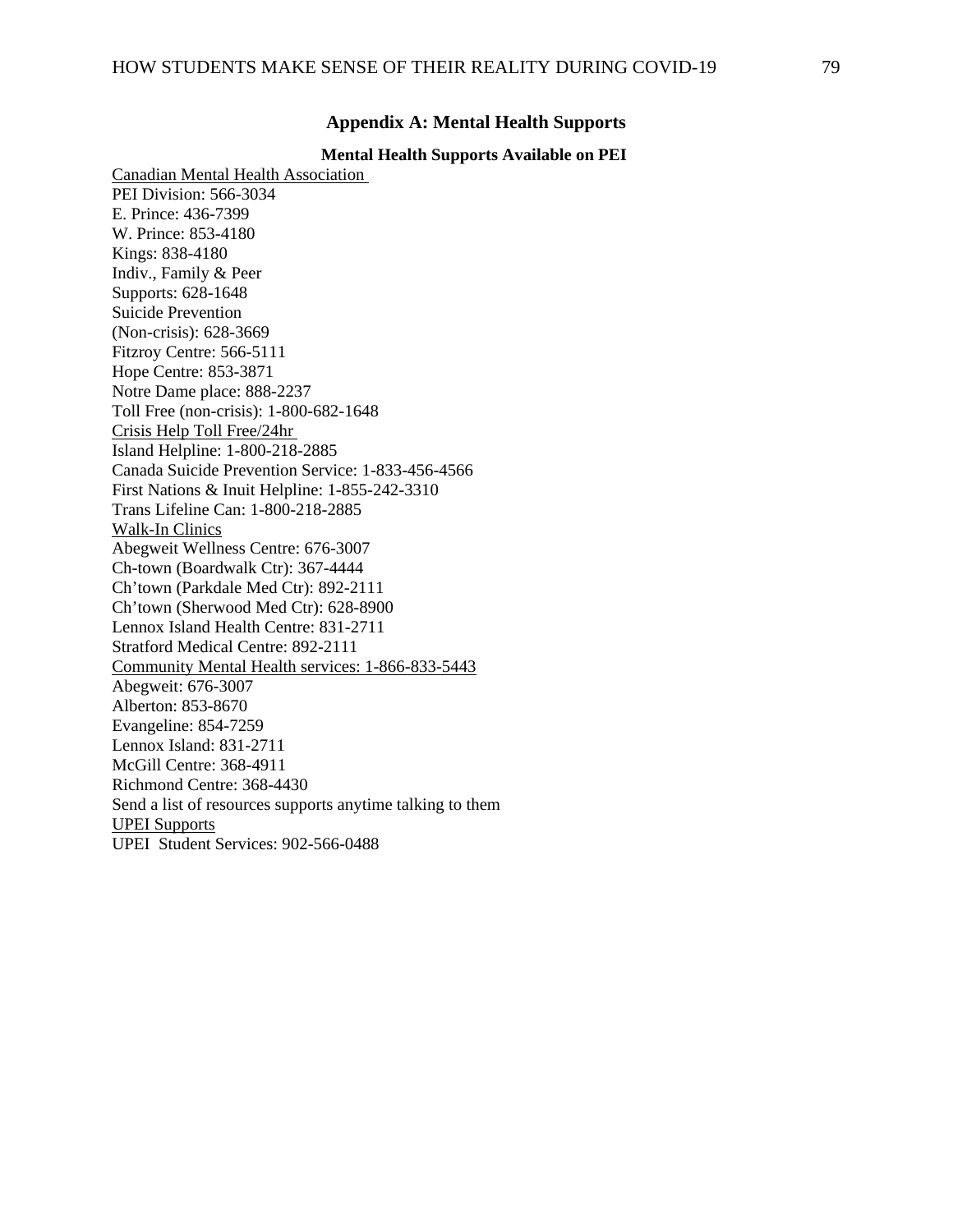#### **Appendix B: Poster Advertisement**

Resilience and Challenges Faced for University Students during Covid-19

# **Looking for UPEI Undergraduate Student Participants!**

Where? That can be up to you! This research discussion will take place online on the social media platform, Zoom.

Time required of participants? The research conversation will take about 60 minutes.

Who with? Lauren Kelly, whose Honours research is focused on resilience during Covid-19.



# **Inclusion Criteria:**

- UPEI student in progress of completing their undergraduate degree
- Speaks English
- Lived in a region that advised against public gatherings during Covid or lived or is living in a region that experienced Covid-19 restrictions on public gatherings.

# **Exclusion Criteria:**

- · Students other than UPEI
- · Graduate students
- Students who have lived in an area that did not enforce quarantine or restrictions during the pandemic.

# **Interested in Participating?**

- Contact laukelly@upei.ca or (902)-388-5727 for more information
- 2 She will send:
	- o participant information letter
	- o research questions
	- o consent form to read and sign prior to the Zoom call.

# **Not Interested?**

Tell friends or family members who you think might be interested and who meet the inclusion criteria!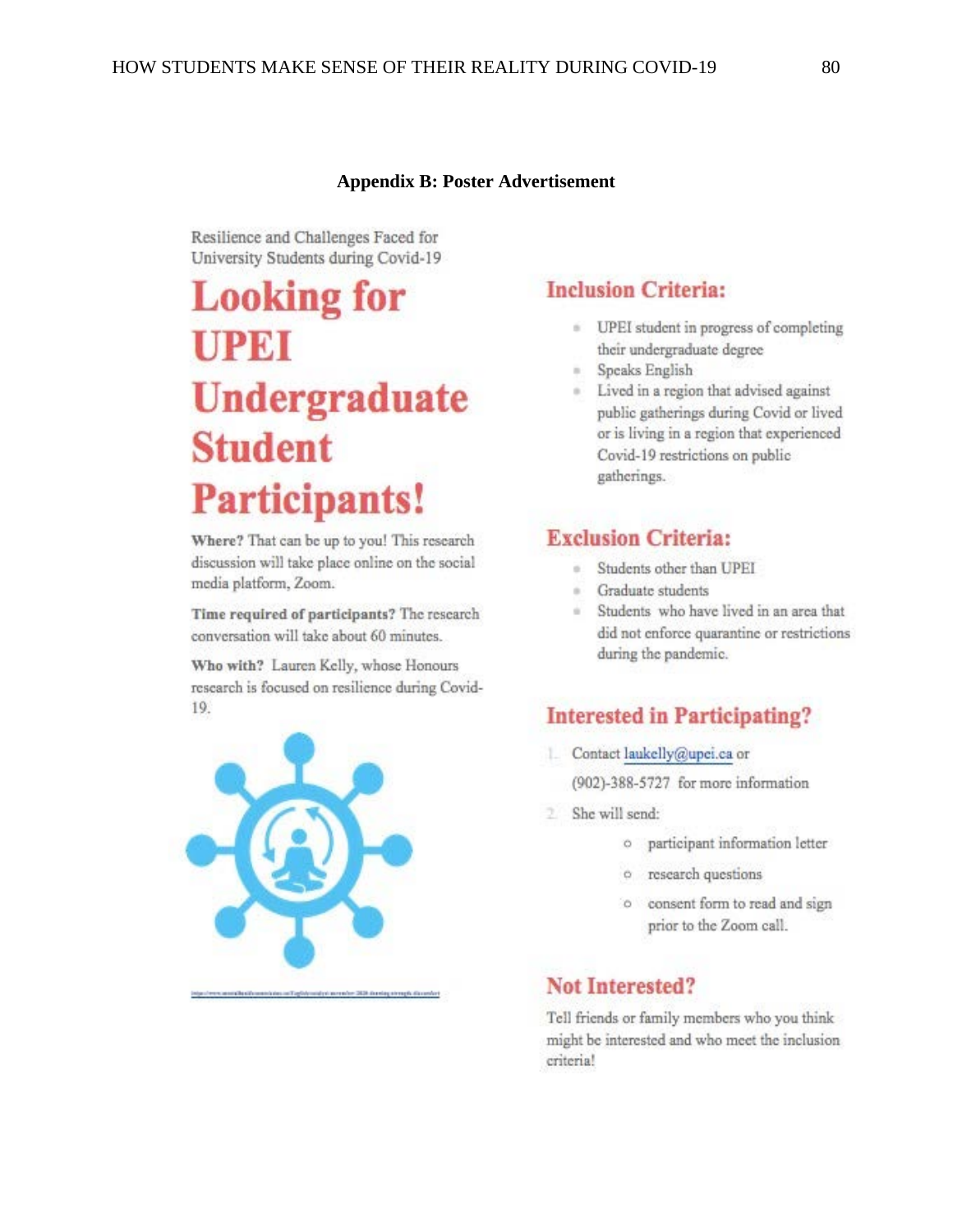# **Appendix C: Facebook Advertisement**

Hi guys! I am looking for volunteer participants to help out with my honors research! I am looking for 10 UPEI students who are willing to take an hour out of their day to talk about their experience of struggles or challenges faced during Covid-19 as a UPEI student. If you are unable to for any reason but know someone who may be interested, feel free to pass on this

information<sup>c</sup>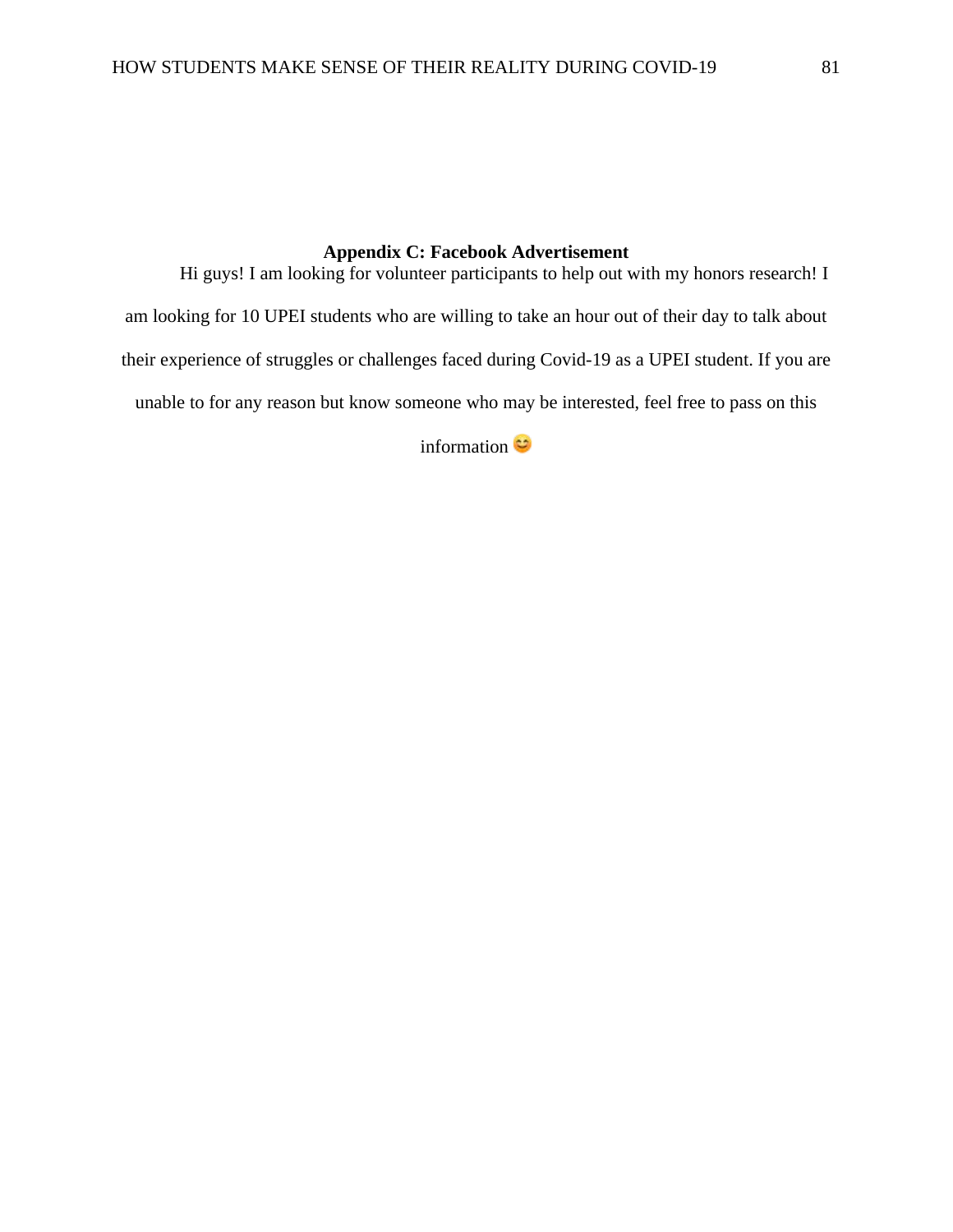# **Appendix D: Research Conversation Guide**

Interview Questions

This is a template for you as the participant to know what to expect during the conversation with the researcher.

- 1. When you think about the term resilience-what do you think that means?
- Do you think of yourself as a person who is resilient and why or why not?
- 2. What were your initial thoughts on the Covid-19 pandemic?
- 3. What were your initial thoughts on the Covid-19 quarantine?
- 4. How did you find this life change impacted your outlook on life?

5. Is there anything you can think of that is a positive outcome for your personal wellbeing during the covid-19 quarantine and/or restrictions?

6. Did you find you used your time more so for pleasure, work, or self-improvement? Did you find using your time in this way was beneficial or detrimental to your mental well-being?

7. Did you find there was any difference in your mental-wellbeing before, during, and after quarantine?

8. When Covid-19 restrictions were loosened on May 22nd, what was your initial reaction?

- Did you have any anxieties about going into public?
- If you were called back to work-did you find it hard to get back into your routine?

9. Were you able to work during the covid-19 pandemic? Was work a healthy or unhealthy distraction for you during this way and how?

10. How do you feel about online classes being the new normal at UPEI?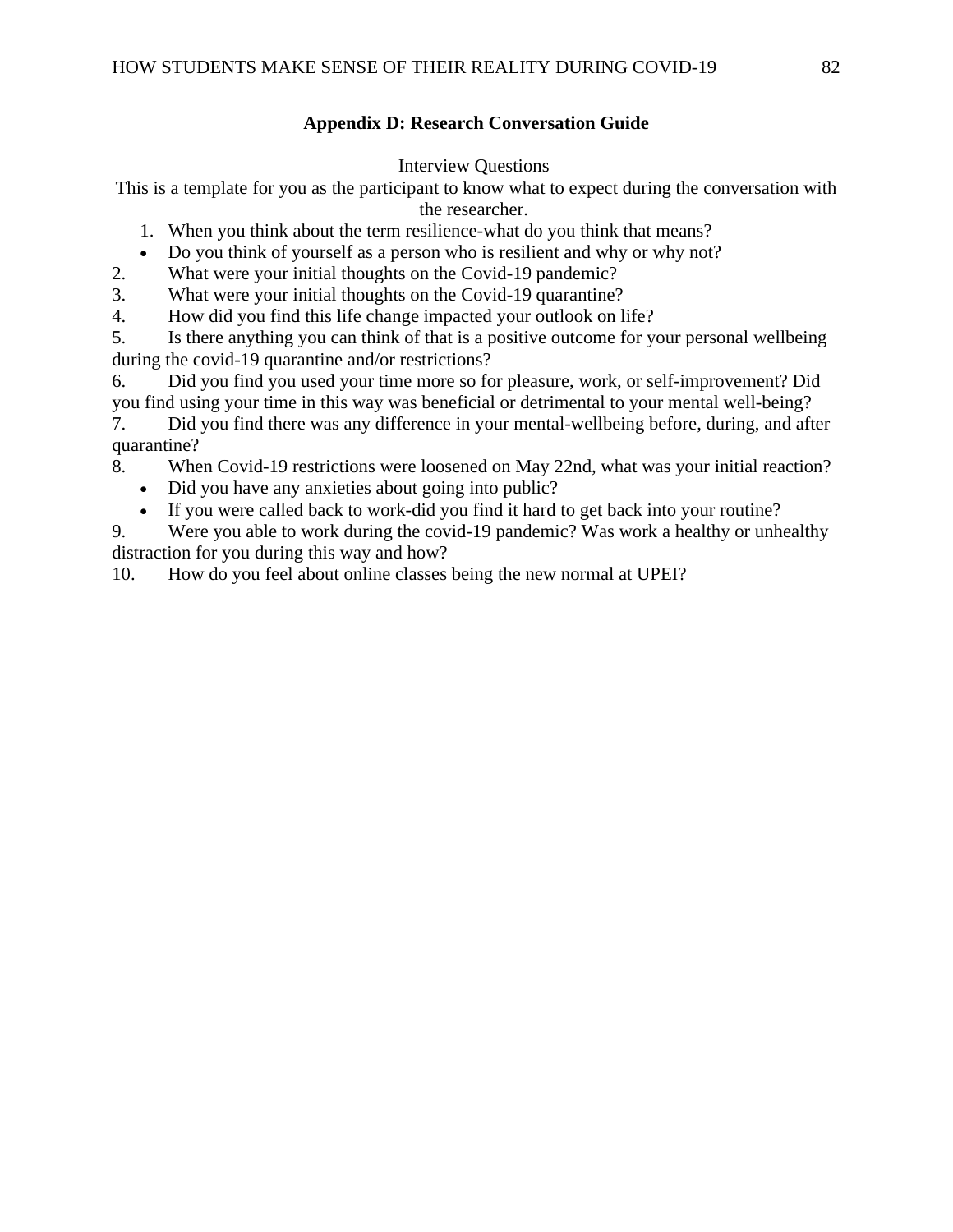## **Appendix E: Demographics Form**

Demographics Sheet

# **Please do not write your name on this sheet. This information will allow us to provide an accurate description of the sample involved in the research. For the following items, write whatever is most descriptive of you as the participant.**

Gender: Age: Major in school: Year of study: Ethnicity: Do you have adequate internet access at home? (good, fair, not good): Are you working full-time or part-time during school? (yes-PT, FT or no- unemployed, EI, looking): Do you have health care insurance? If you do, does your insurance cover mental health counseling services? Income Sufficient? (Yes/No):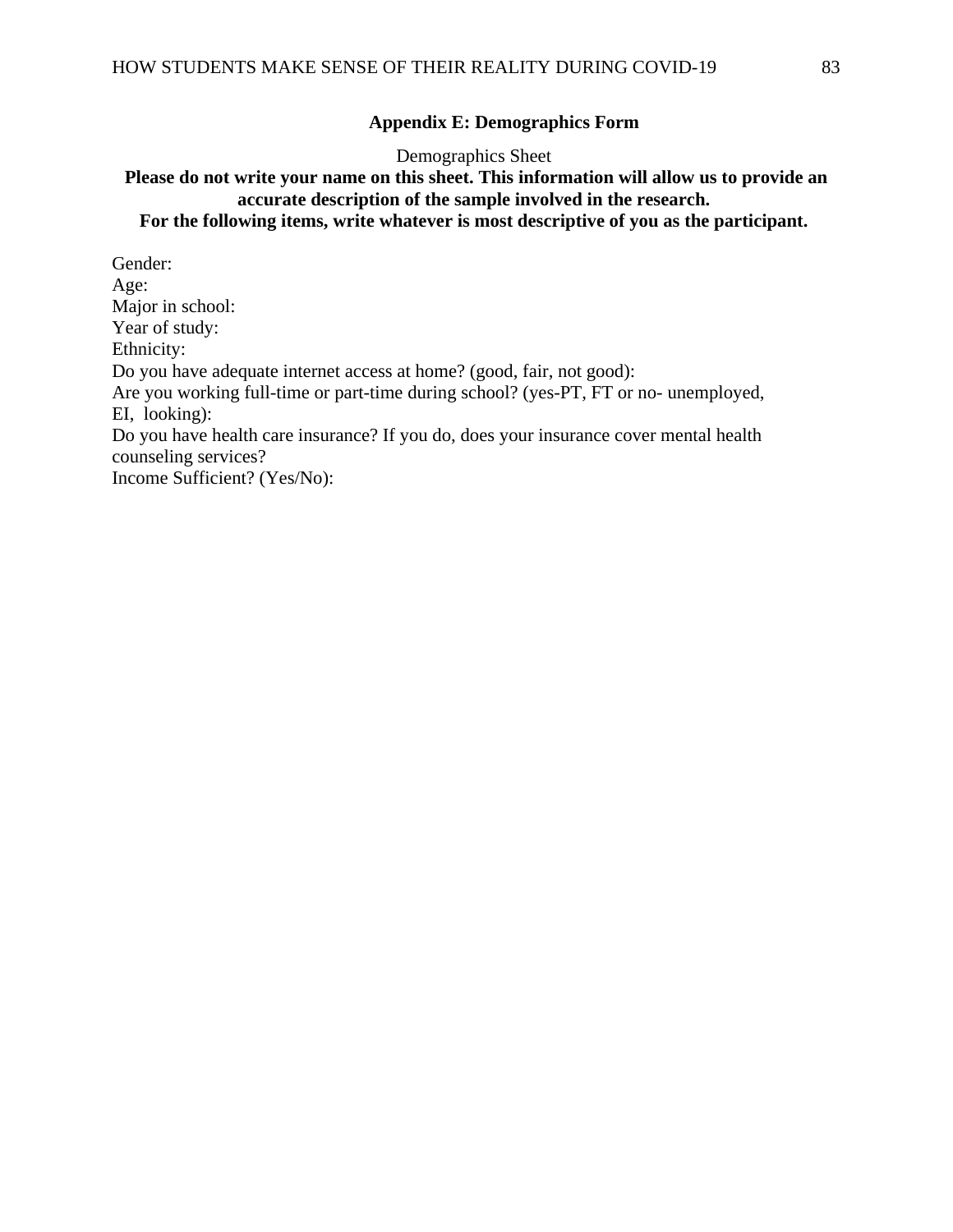#### **Appendix F: Participant Information Letter**

## **PARTICIPANT INFORMATION LETTER** Resiliency and Challenges Faced for University Students During Covid-19

Hi, my name is Lauren Kelly. I am asking students to talk with me about their experiences over the last several months with the Covid-19 restrictions. This study is being conducted to fulfill the requirements of my Honours degree under the supervision of Dr. Colleen MacQuarrie, Department of Psychology, University of Prince Edward Island.

Our project is interested in gathering your reflections on how the Covid-19 pandemic has influenced your life. We will talk one-on-one about how your student life has been impacted as well as other aspects of your life that you feel has been influenced in both positive and negative ways. The research will be on-line through a zoom link. Our research conversation will take approximately 60 minutes. Your participation is voluntary. You can skip questions you do not wish to answer. There is no penalty or consequence to your decision to participate as much or as little as you wish. The online interview is being administered by Zoom©, which is an American software company. It is important to understand the data can be accessed by Homeland security as per the US Patriot Act so data confidentiality cannot be guaranteed. The risks associated with participation are minimal, however, and similar to those associated with many e-mail programs, such as Hotmail© and social utilities spaces, such as Facebook© and MySpace©.

If you wish to participate, contact me, Lauren Kelly, 902-388-5727, [laukelly@upei.ca.](mailto:laukelly@upei.ca) I will answer any questions you have and include information for you to look over before we start the research. You will receive another copy of this participant letter, the informed consent form, a short demographics form, and a list of guiding questions for our conversation. If you wish to continue in the research, we will set up a time and I will send you the link for our online conversation. When we meet on line, I will answer any questions you have, go over your participant rights and the informed consent which I will ask you to sign electronically or give your verbal consent if an electronic signature is not possible. I will ask your permission to record our conversation. I will ask you to repeat your verbal consent for participation. I will then ask you to complete the demographics form or send it to me if you have already filled it out. You will be one of ten participants involved in the study.

All UPEI students are eligible to participate. Participants should have lived in a region that experienced Covid-19 restrictions on public gatherings. Your participation in the research study will pose no harm to you. Your participation in this research study is governed by your decision about what to include in the discussion during the interview. You can withdraw participation at any time without consequence. The researchers have no conflict of interest.

The information collected in this study will be used in an honors thesis to create an understanding of how students experience the pandemic. You will receive a participant number and create a pseudonym, so you are not identified in the research. Any identifying information will be altered to protect your anonymity. The researchers agree to keep the data they have control over to be confidential. The audio recording of the interview will be destroyed after it has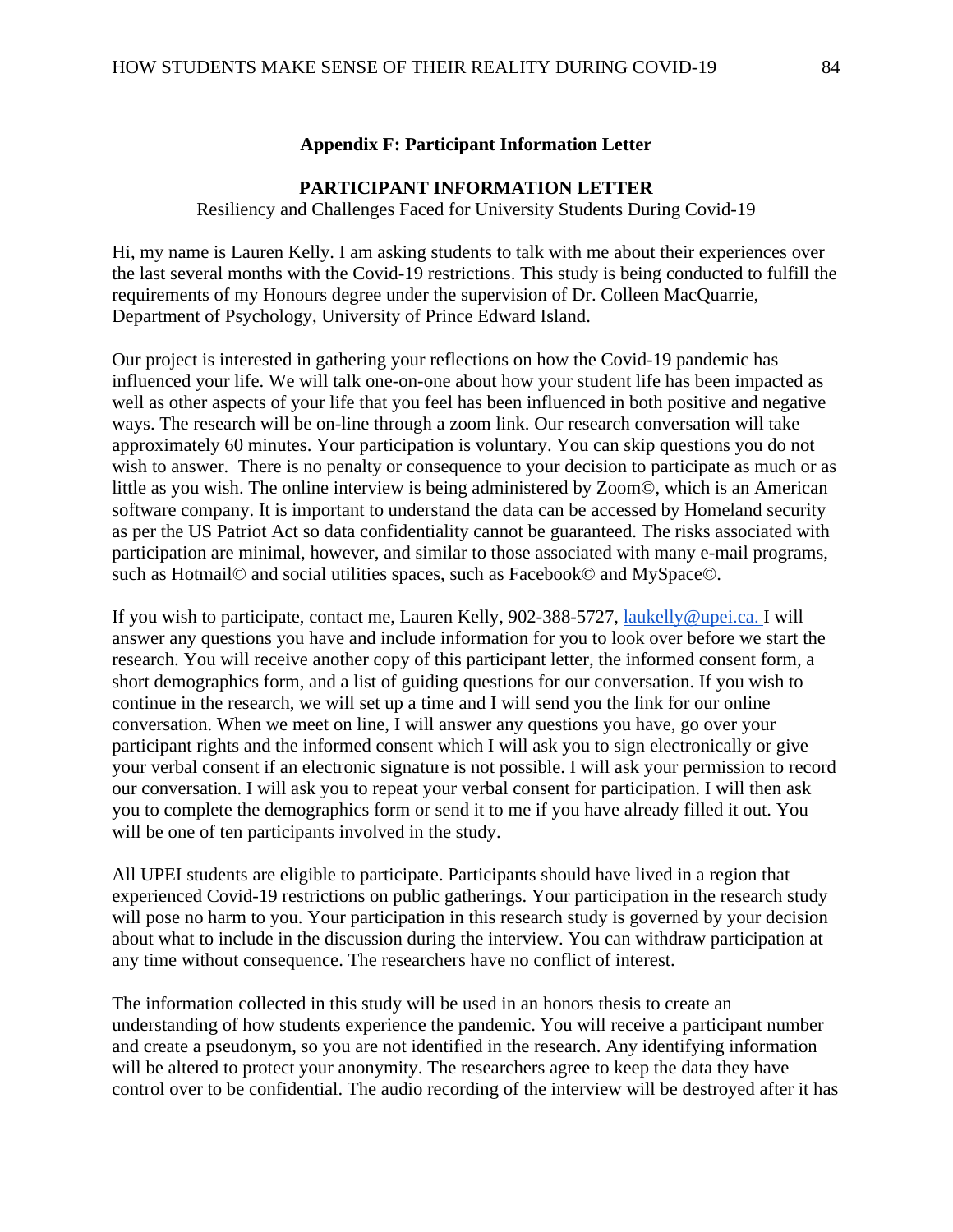been transcribed. If you wish to review this transcript, let the co-investigator know and they will send a copy to your private E-mail for your review within a specified time frame. The email list with participant numbers will be kept separate from the transcripts in a secured folder. Only Lauren Kelly and Dr. Colleen MacQuarrie will have access to the data resulting from this research study.

All participants will receive an email letting them know the link for the thesis in the Robertson Library Database. Anyone with access to the Robertson Library will be able to find the results from the research.

If you have any questions or concerns about this research study, you may consult with Dr. Colleen MacQuarrie, [cmacquarrie@upei.ca](mailto:cmacquarrie@upei.ca) or Lauren Kelly, 902-388-5727, [laukelly@upei.ca](mailto:laukelly@upei.ca) I understand that I can contact the UPEI Research Ethics Board at (902)-620-5104, or by email at researcherportal@upei.ca

if I have any concerns about the ethical conduct of this study.

\_\_\_\_\_\_\_\_\_\_\_\_.

This research has been approved UPEI REB # \_\_\_\_\_\_\_\_\_\_\_\_\_\_\_\_\_\_\_ effective date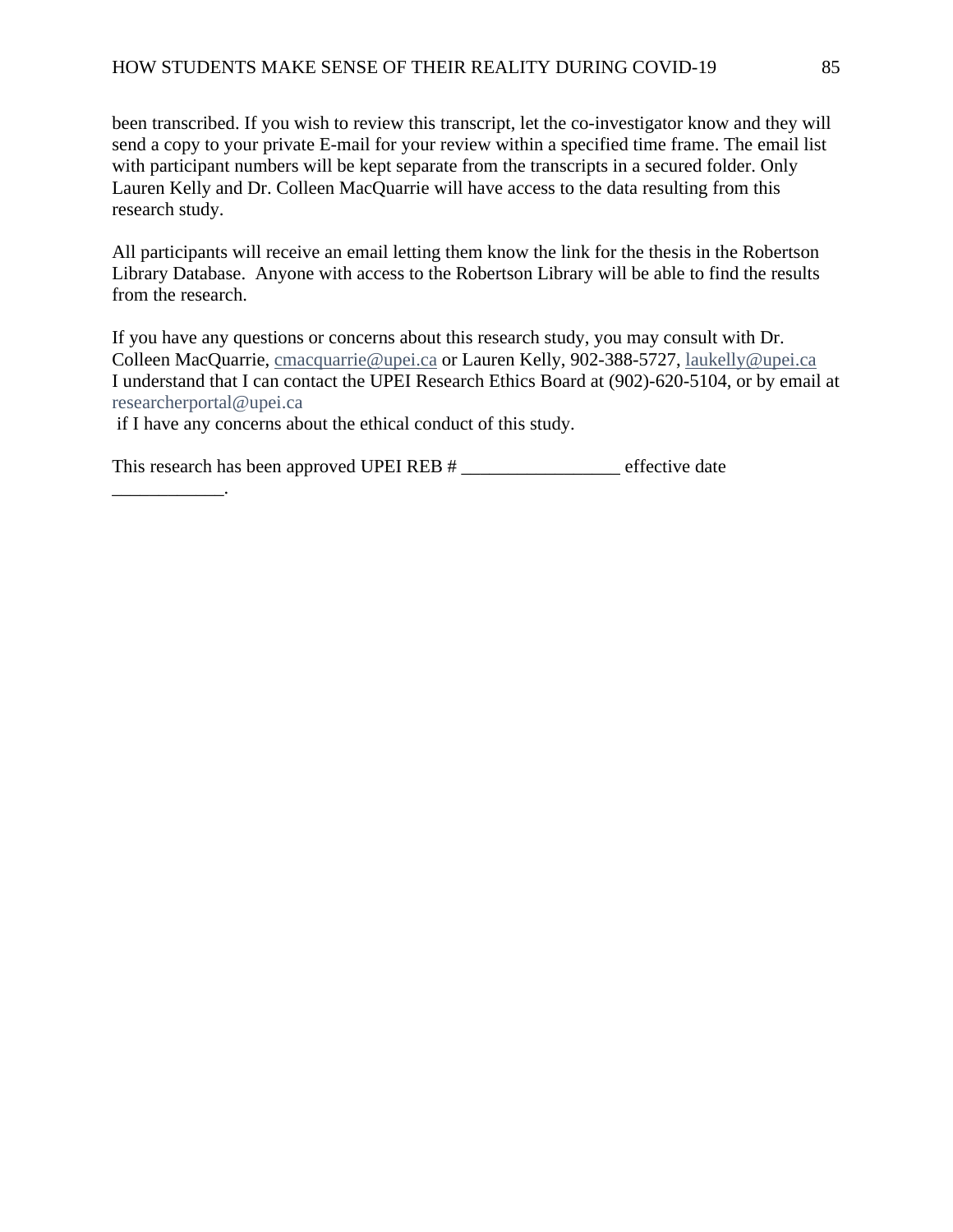# **Appendix G: Participant Consent Form**

# **Participation Consent Form**

I have read and understood the material about this study in the Information Letter. I consent to participating in research on: Resiliency and Challenges Faced for University Students During Covid-19

I understand that my participation involves:

Reading the information participant letter and consent letter prior to meeting

- Voluntariness and right to withdraw without repercussions
- Meeting online for the one-on-one interview via a Zoom link sent by the researcher.
- On-line discussion with researcher for approximately one hour
- Having notes taken by the researcher
- An audio-recording taping the discussion
- Having my participation transcribed with a pseudonym
- Data retrieved from the one-on-one interview will be transcribed so study may involve quotations with pseudonyms to ensure confidentiality and anonymity.

# I understand that:

- My participation in the study is limited to what I choose to disclose during the interview
- My responses will be part of an honors thesis
- Benefits associated with this participation could be gaining understanding of how this experience impacted me. There are no real risks or conflict of interests in this research
- If after conversation I feel in need of support, I can contact UPEI counselling services at (902)-566-0488 or studentserv@upei.ca
- I have the freedom to withdraw at any time and/or not answer any questions without penalty or prejudice
- The information will be kept confidential within the limits of the law
- My participation in the interview will be recorded and analyzed
- I can keep a copy of the signed and dated consent form
- No waiver of rights is sought
- The online interview is being administered by Zoom©, which is an American software company. The data can be accessed by Homeland security as per the US Patriot Act so data confidentiality cannot be guaranteed. The risks associated with participation are minimal, however, and similar to those associated with many e-mail programs, such as Hotmail© and social utilities spaces, such as Facebook© and MySpace©.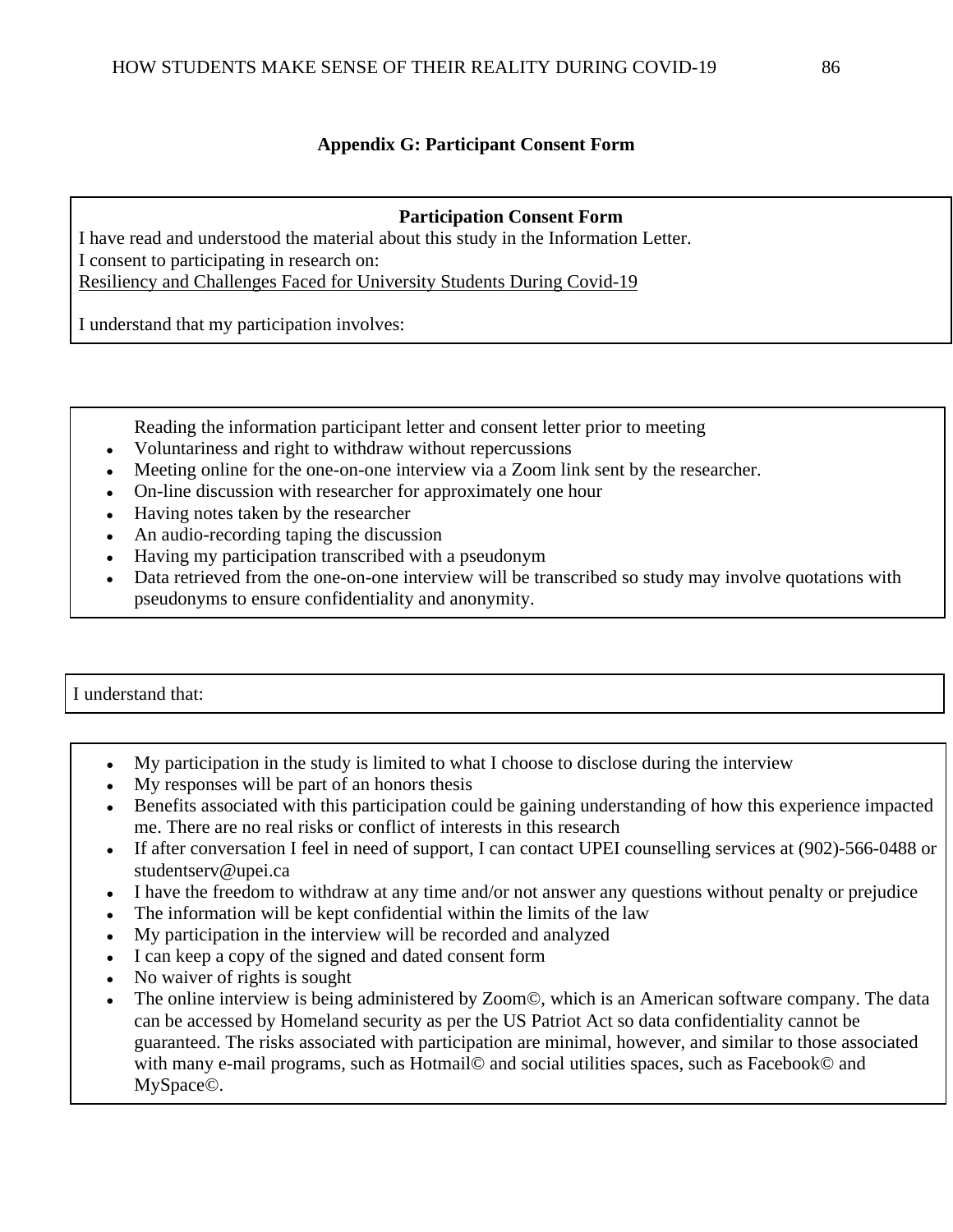• I can contact the UPEI Research Ethics Board at (902)-620-5104, or by email at [researcherportal@upei.ca](mailto:researcherportal@upei.ca) if I have any concerns about the ethical conduct of this study

This research is being conducted by an honors student enrolled in psychology 4900 (Honors Thesis) under the supervision of Dr. Colleen MacQuarrie, the principal investigator of this research, in the Department of Psychology at UPEI. Any questions or concerns about this study can be directed to Dr. Colleen MacQuarrie, 566 0617, [cmacquarrie@upei.ca](mailto:cmacquarrie@upei.ca) or by Lauren Kelly (honours student), 388.5727, [laukelly@upei.ca](mailto:laukelly@upei.ca)

> Signature of participant \_\_\_\_\_\_\_\_\_\_\_\_\_\_\_\_\_\_\_\_\_\_\_\_\_ Signature of witness \_\_\_\_\_\_\_\_\_\_\_\_\_\_\_\_\_\_\_\_\_\_\_\_\_\_\_\_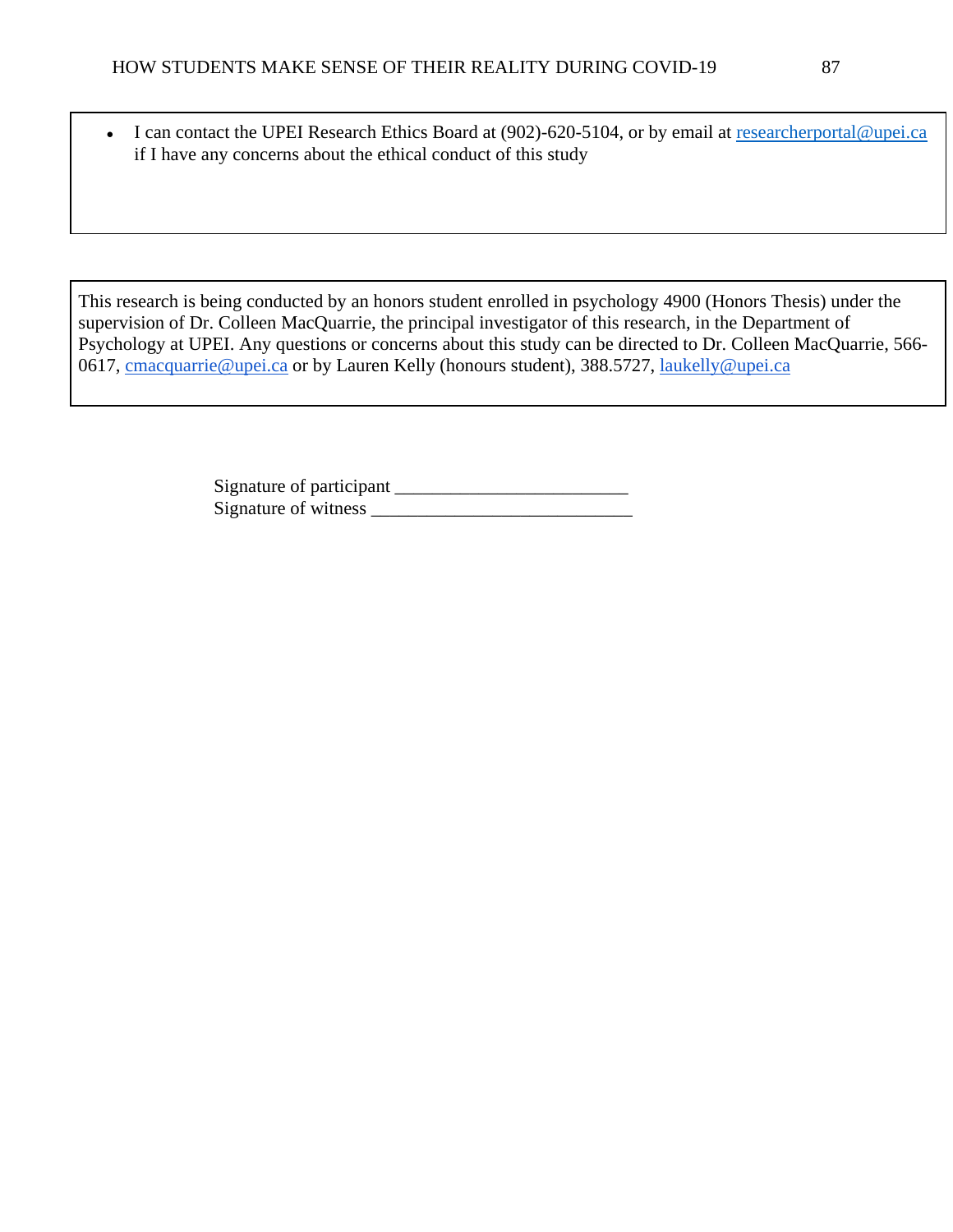

#### **Appendix H: Participant one's Themes**

Figure two: Figure presents the consecutive overarching theme, two secondary themes, and three sub-themes of participant one's transcript.

#### *"I am Resilient"*

Participant has supported herself in a manner throughout the interview discussion which created a narrative of the journey to becoming their true self. The participant explained what struggles she had faced, what measures she took to overcome those struggles, and what her relationship with the term resilience meant to her. She placed emphasis on how far she has come in the past year and that she believes that she is, in fact, resilient. In detail, the participant describes her trials and tribulations she faced by coming to terms with who she is and was difficulties she had in her life. She gives a lot of thanks to those who helped her stay resilient throughout her struggles; such as friends, coworkers, her psychiatrist, and the accessibility services at UPEI. She does not deny she had known that her father may have a different perspective on what the word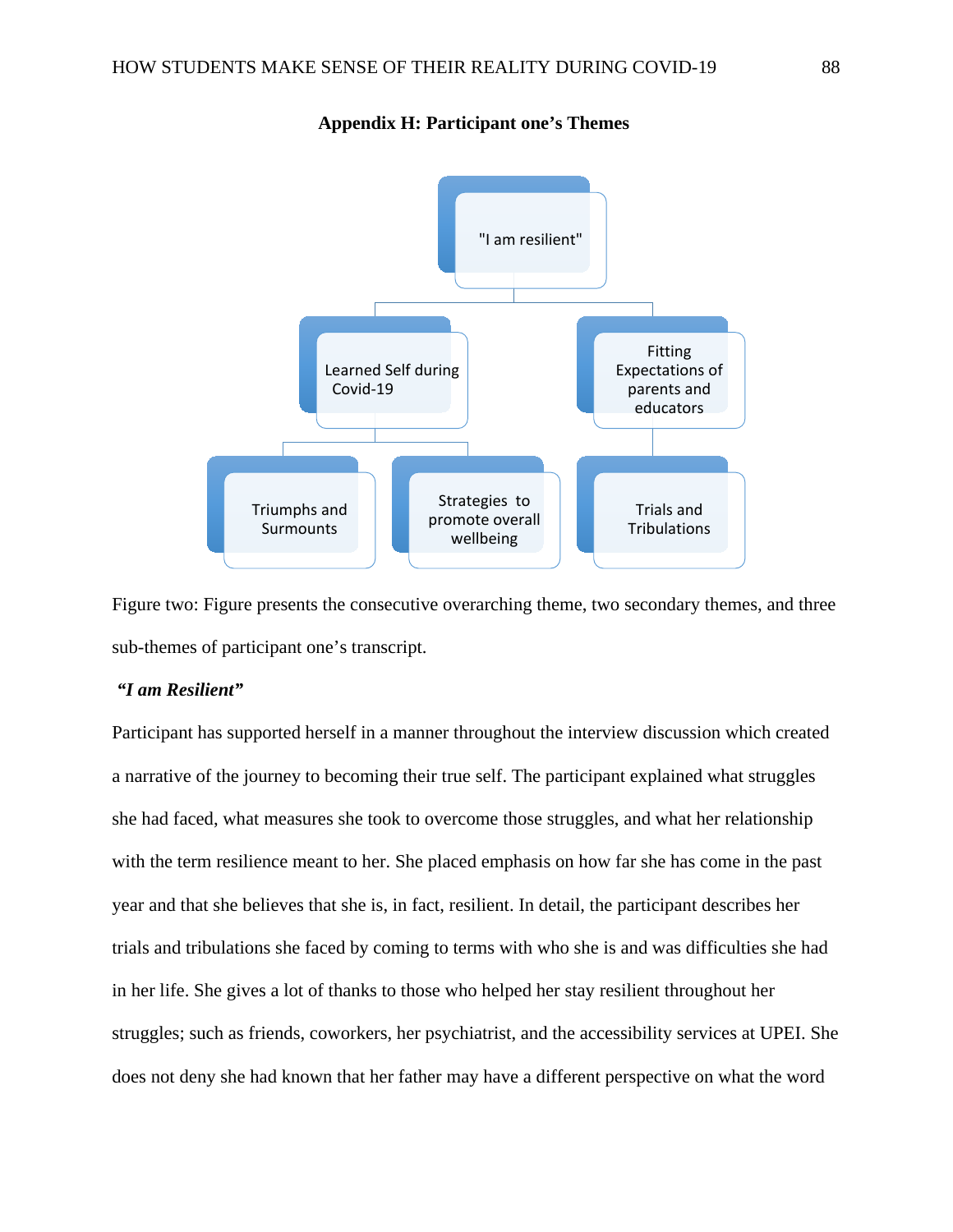resilient means. She felt as if she tried to fit into the person her dad wanted her to be but realized that is not what is best for her. She had to come to terms with recognizing her trauma as trauma to have closure from those events. The participant did note that she is privileged compared to many of the other LGBTQ friends who may not have the same supports that she had. Regardless of the hardships faced by this participant, she had a very optimistic view of how every experience will lead them to a greater good and a better outcome than before.

#### **Supporting quotations from the discussion**

Oh my goodness [pause] uh, I have such a complicated relationship with that specific word [resilience]

Uh I feel like my experience with it is so engrained with that personal relationship. I mean I know it through my dad because being the the military himself he would throw that word a lot and he used to like use that word for me and never fully really understood what it meant but I tried very hard to fit within that paradigm [pause] and uh- I almost feel like by actually being resilient, was defining it for myself and sadly it was by doing so that I strayed from his definition of resilience

Um I do believe I am a resilient person - I mean I've been so invested, in finally making my life make sense and part of that is I actually have a choice in ways that others don't

I've been so invested in finally making my life make sense and part of that is I actually have a choice in ways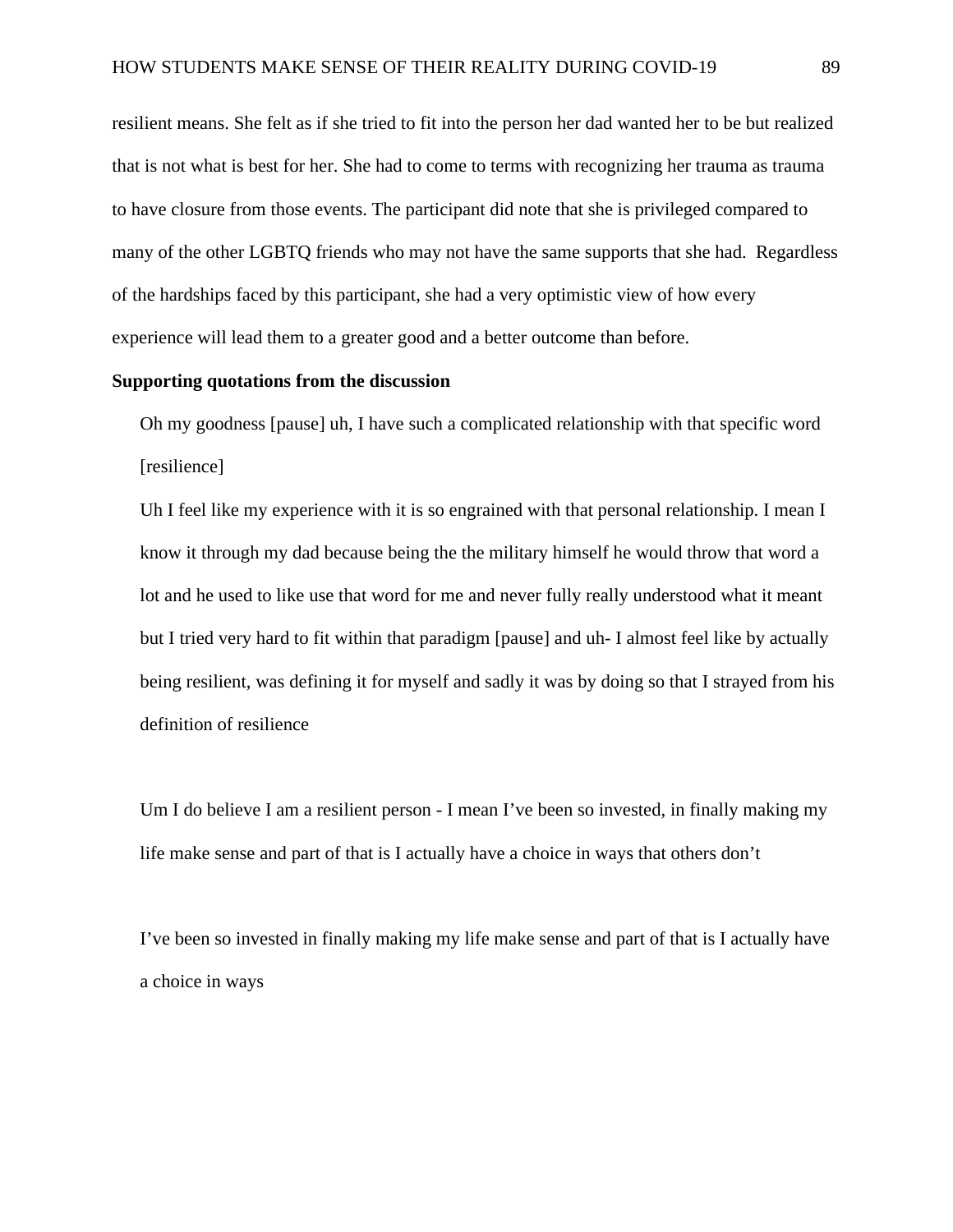Trauma that I am recognizing in my life so far and only allowing myself to even call trauma, trauma like in the past year

Meaning of life is either being as happy as you can or figuring out what the meaning of life is for yourself

We're getting there [friends and family knowing about their gender identity]

I'm usually a big believer in success isn't a straight line kind of thinking and sometimes falling upwards is what you need um generally I'm making a lot of progress forward [pause] I wish it was a little more easy going

So I feel like essentially maybe there are different sides to the word and I've been always kind of devoted to trying my best with things

#### **Secondary Theme**

#### **Learned Self During Covid-19**

Participant has gone through many obstacles this year but has committed to focusing on her journey to learn more about herself. Her ultimate goal in life is to be happy and to find her purpose. In her post-secondary education, she studied music but took many other art courses as well. Before the interview discussion started, she informed the research assistant she goes by she/they pronouns and that she said she just started going by them this year. She emphasized that in this past year she had made a lot of progress with respect to her gender identity. She also told the research assistant that she was just recently diagnosed with ADHD. This knowledge was also new to the participant. She discusses how she has always been devoted to trying her best and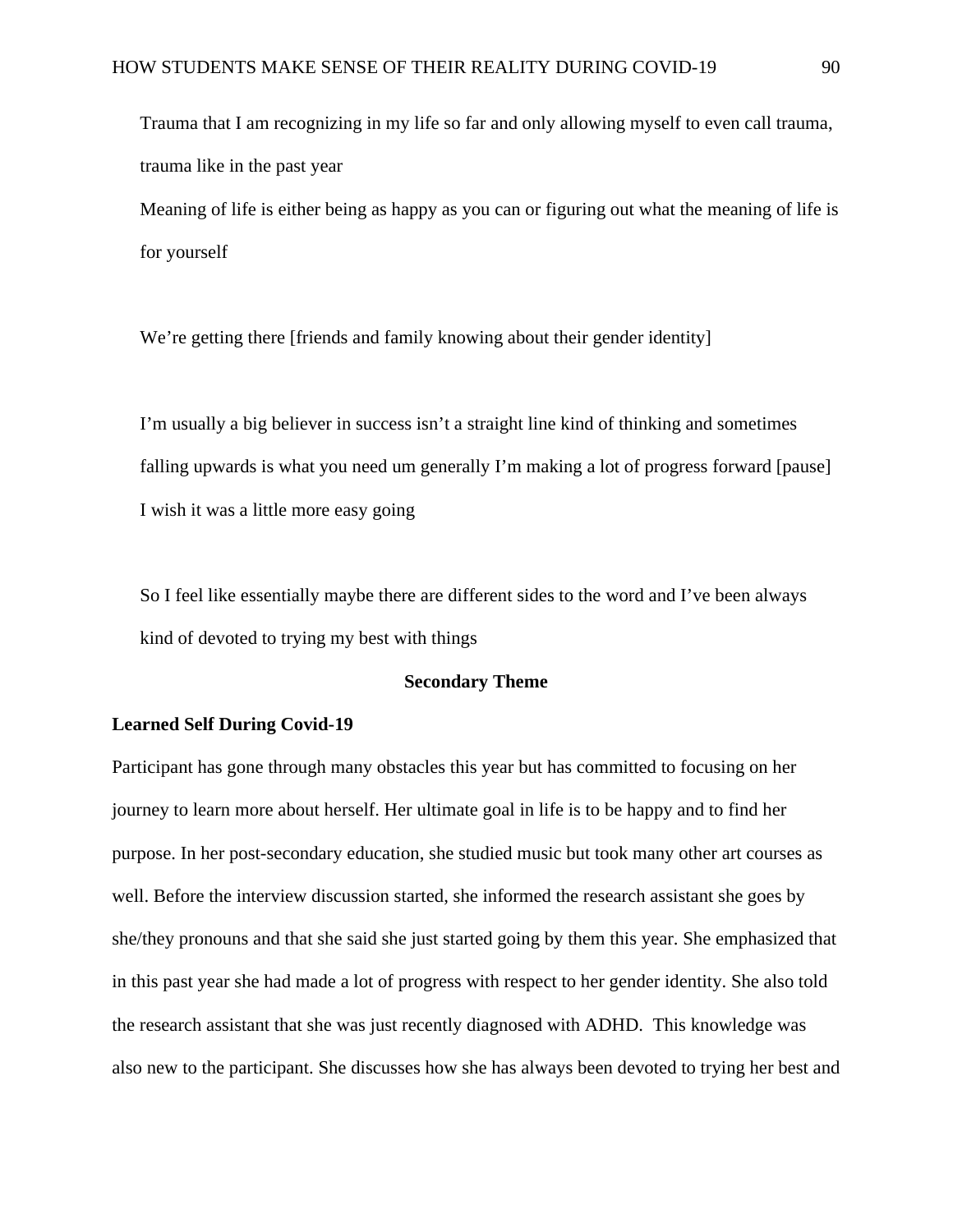listening to her body at the moment. She recognizes that in the past she continued to push herself until she was exhausted emotionally, so she is trying to be easier on herself. As long as she feels good on her medication, she feels like that is what is important. She considered career paths such as becoming a counsellor or working at veteran's affairs as outreach for those who may be in a similar place she was in as a child who identifies as queer with a military father. When she reflects on her motivation and the progress she has made in her life, she is very self-aware of what kind of person she is and what her motives and values are in life. She is confident she is a caring and supportive person, who enjoys making connections with others.

#### **Supporting quotations from the discussion**

"There is the like the gender identity part where like I am using the name [name she was born with] now, instead of [chosen name] um

I learned so much about myself. Like even in the past year, and it's a little dis-seeing, but all for the greater good, right

I'm trying to live my life the most meaningfully and fully for myself as possible and any moments in which that hasn't occurred for me, I don't know necessarily see that as failing at resilience in itself either

I've been always kind of devoted to trying my best with things and even if trying my best is listening to my body telling me your best is listening to your body right now um yeah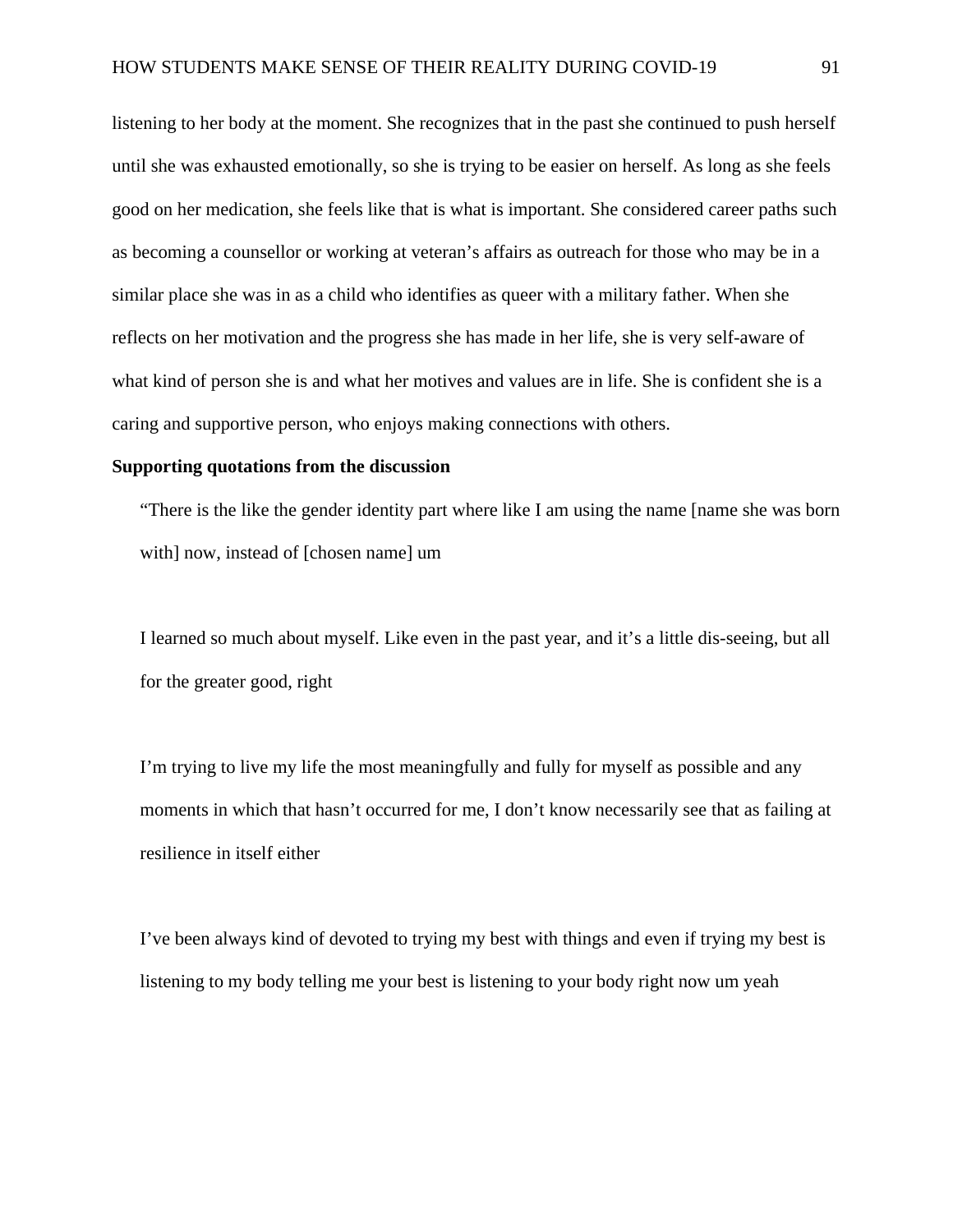I've had some progress in that respect I guess but I imagine that would have happened just in general

I'm making a lot of progress forward I wish it was a little more easy going

Aw man, I'm-I'm so glad I'm actually like have the resources now to and it's-it's-it's so much better

I'm looking into veteran affairs now and uh I think it would be a good fit for me just cause because of my military family experience particularly uh there's not enough outreach for uh kids growing up and like how confusing that is

I really don't want to keep pushing, pushing, and pushing myself it's just not healthy for me and I did it for so long it hurt me

I uh have always enjoyed caring and listening and all that stuff and my mind seems to love making connections between things

The meaning of life is either being as happy as you can or figuring out what the meaning of life is for yourself

It seems like if I'm feeling good like meds wise and everything too that's-that's generally the part that's what I'm missing currently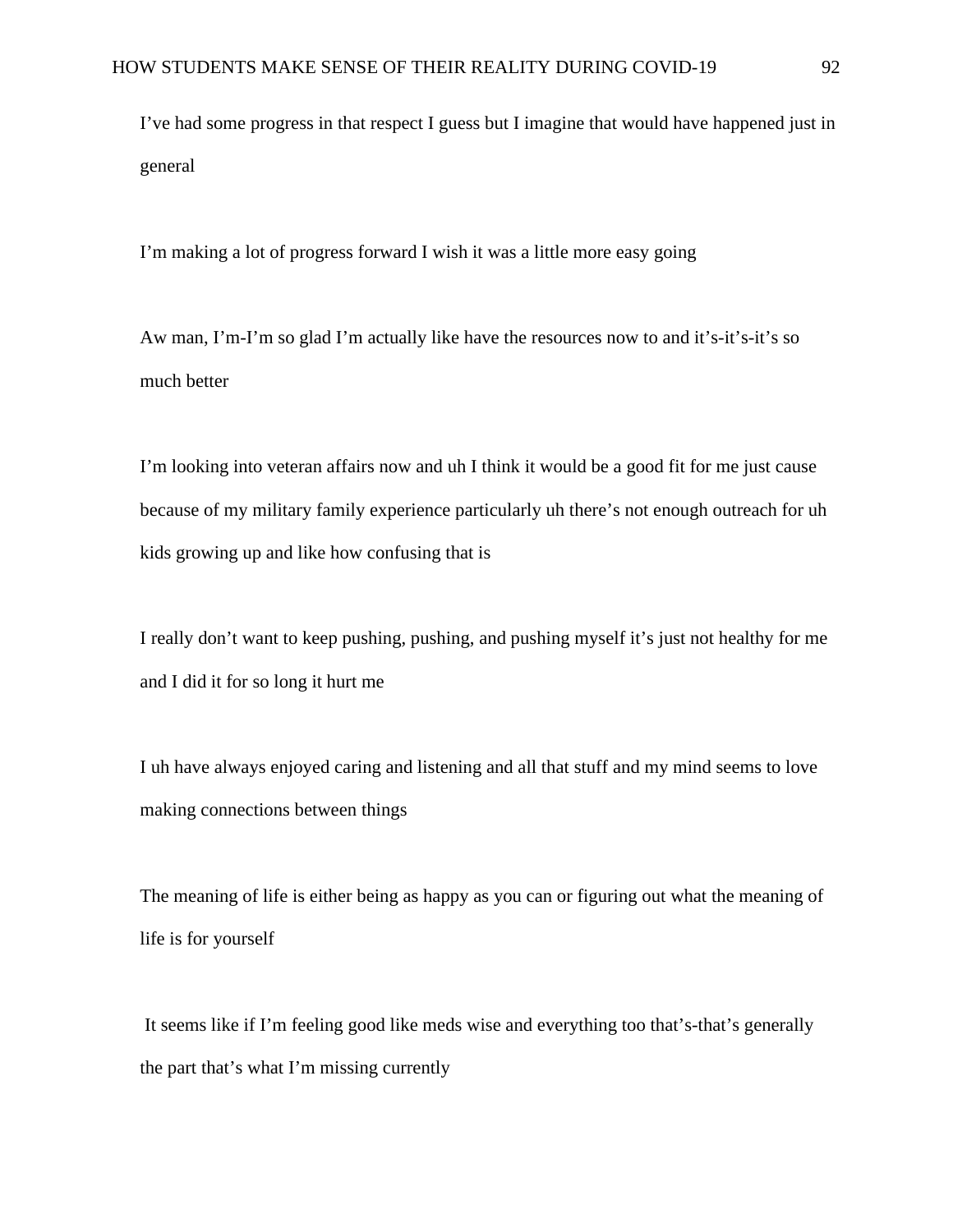#### **Subthemes of Learned Self During Covid-19**

#### **Triumphs and Surmounts**

This participant has an abundance of triumphs and surmounts spoken of during this interview. This semester she will be graduating from UPEI after studying music. She hopes to have a career in either counselling or as an outreach at veteran affairs. She has been looking over her resume to apply for a job within this year or next, depending on whether she wants to begin work right after school or not. She has come far by coming out with her gender identity and learning how to cope with her difficulties that come with her diagnosis of ADHD. She has also found a positive support system through the UPEI accessibility services who have helped him with his diagnoses to offer strategies to cope with the symptoms of ADHD. and has a community of friends who also are in the LGBTQ+ community. She was thankful to work at Peers Alliance during the summertime so she could have more routine back to her schedule. She also believed that working helped her to build more autonomy and connections with new people. The participant found this job fit well with her personality and allowed her to look more critically at herself to incorporate breaks and to be herself rather than pretending to be someone she was not.

#### **Supporting quotations from the discussion**

I have been wondering about being life a counsellor myself

I afterwards was doing some resumes and stuff and ultimately decided just to take it easy and it definitely was the right course of action

Uh, pronouns being like she slash they, kind of like whatever, kind of use both interchangeably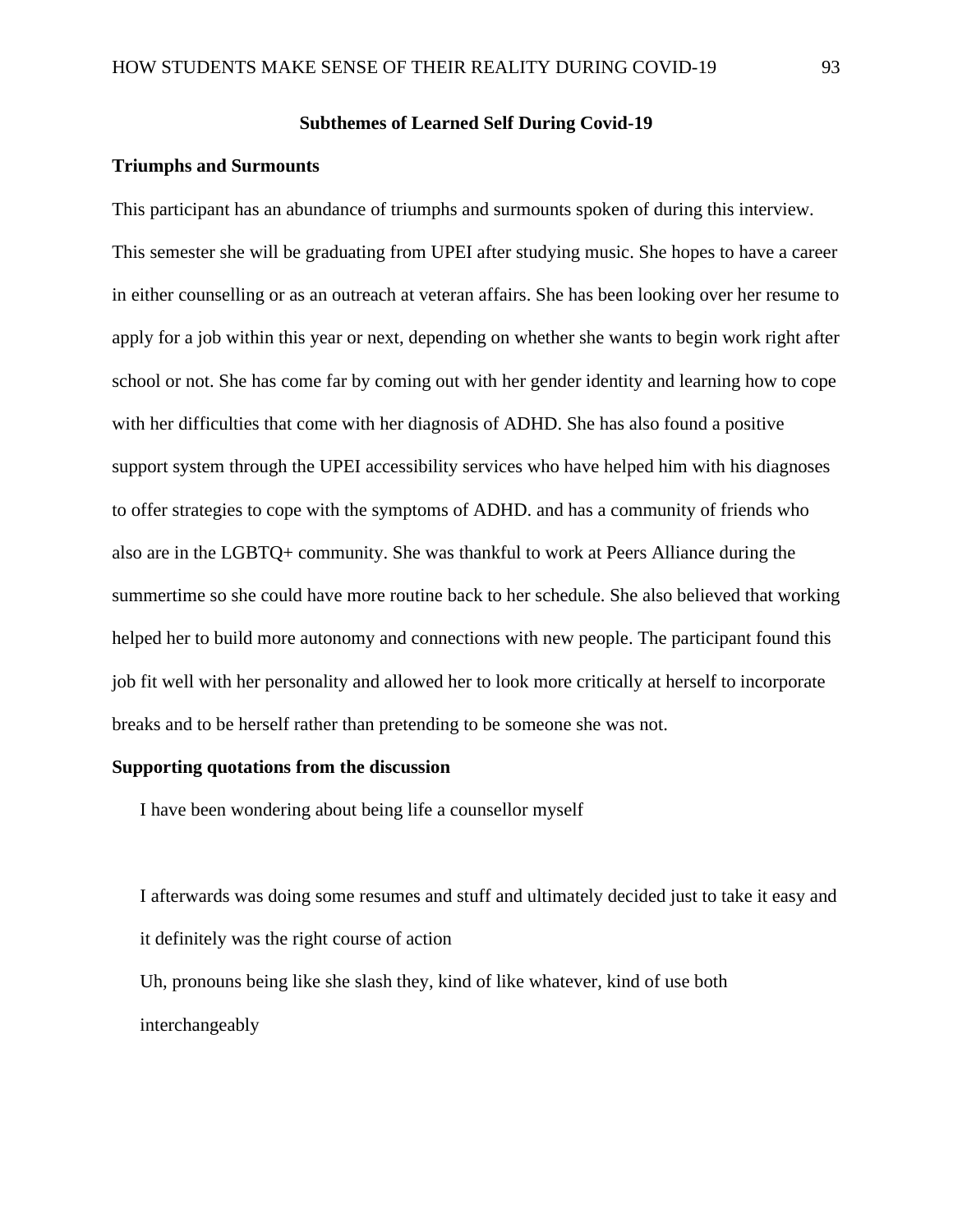Uh and also to you like I have ADHD [pause] oh my god [pause] we didn't know that and it's I don't know how I've done it [pause] yeah so there might be, I might be coloring a bit

Uh I almost feel like by actually being resilient, was defining it for myself

I mean it is nice to be in this apartment rather than upstairs and to have a place with [participant's brother] because he actually lives in town now um so that-that was a happy coincidence

I mean there has been a lot of positives for other people like um a lot of trans friends specifically like being in quarantine and realizing holy shit I've been living so much for other people and now I'm like oh god [pause] now it like holds up a mirror to everything right [pause] so it's that positive for some people [pause] I have had some progress in that respect I guess but I imagine that would have happened just in general, so yeah

Aw man, I'm-I'm so glad I actually like have the resources now to and it's-it's-it's so much better

I'm looking into veteran affairs now and uh I think it would be a good experience particularly uh there's not enough outreach for uh kids growing up and like how confusing that is when uh what if you're queer and military dad is like you know part of that culture

Um I did manage to find some stuff with Peers Alliance actually which was wonderful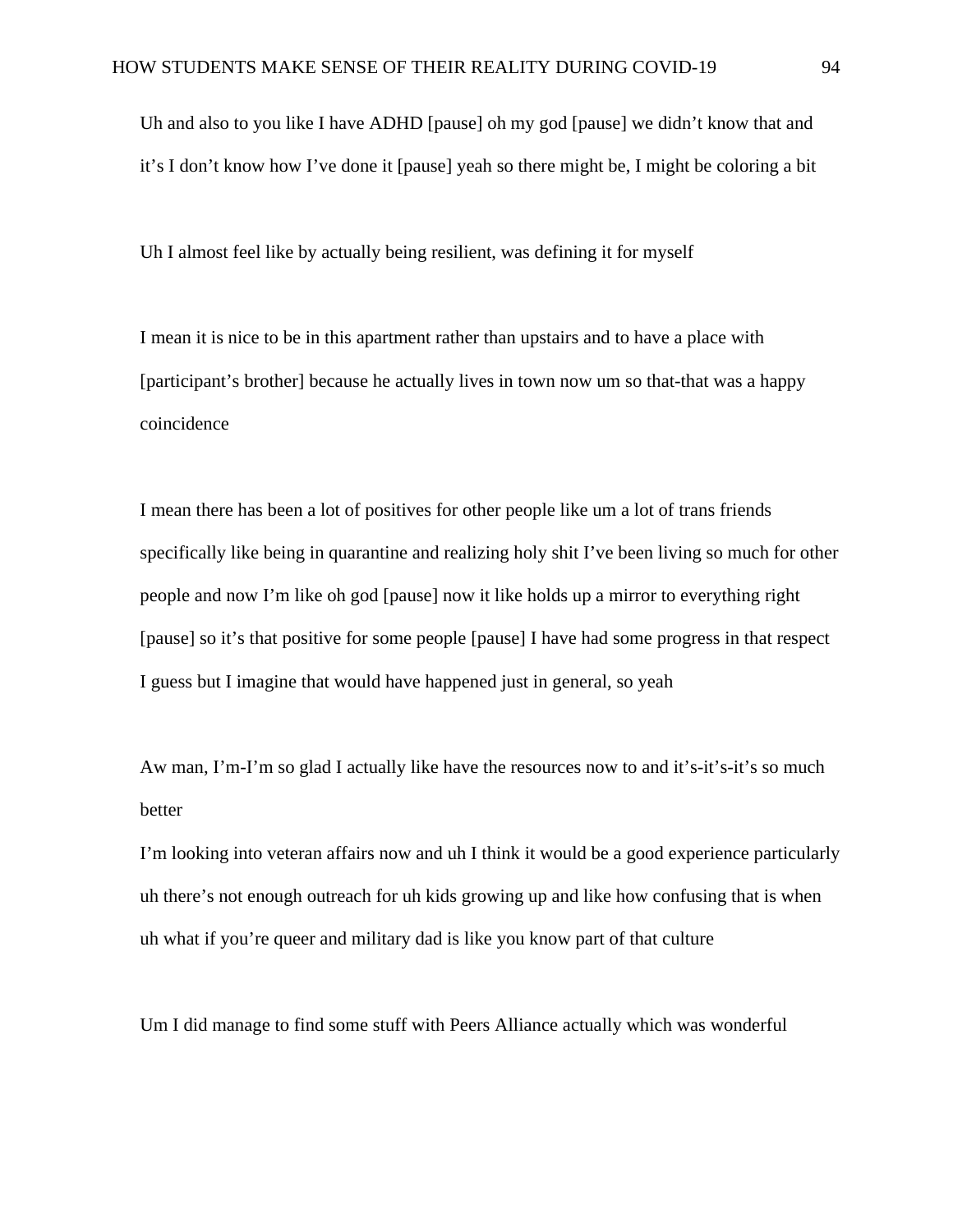I think it gave me structure that helped. I feel some elements of structure probably important for me and some are it's not I have to be kind of tweaking

So um that gave me some sallus to have a little bit more autonomy and to learn that [girl she works with] also has ADHD that was also pretty useful um like some of the most understanding folks you'll meet

I think of all those ways I painted myself in the past and ugh to be someone completely different and try to keep everyone happy and impress them or impress a past version of myself and-and all that it's just like ugh it's exhausting and also not healthy and not sustainable

#### **Strategies to Promote Overall Well-being**

The participant was dedicated to practicing strategies that would help her with the characteristics ADHD presents. Her goal in life is to be as happy as possible and to find her purpose in her life. The way in which the participant promotes overall well-being presents how the proper resources can aid in teaching people how to be the best version of themselves. In the research discussion, the participant shows interest in continuing to stay mentally fit and wanting to create the same attitude among others who may have been in her situation in the past.

#### **Supporting quotations from the discussion**

Uh and also to you like I have ADHD [pause] oh my god [pause] we didn't know that and it's I don't know how I've done it. Yeah so there might be, I might be coloring a bit

Just to keep my hands going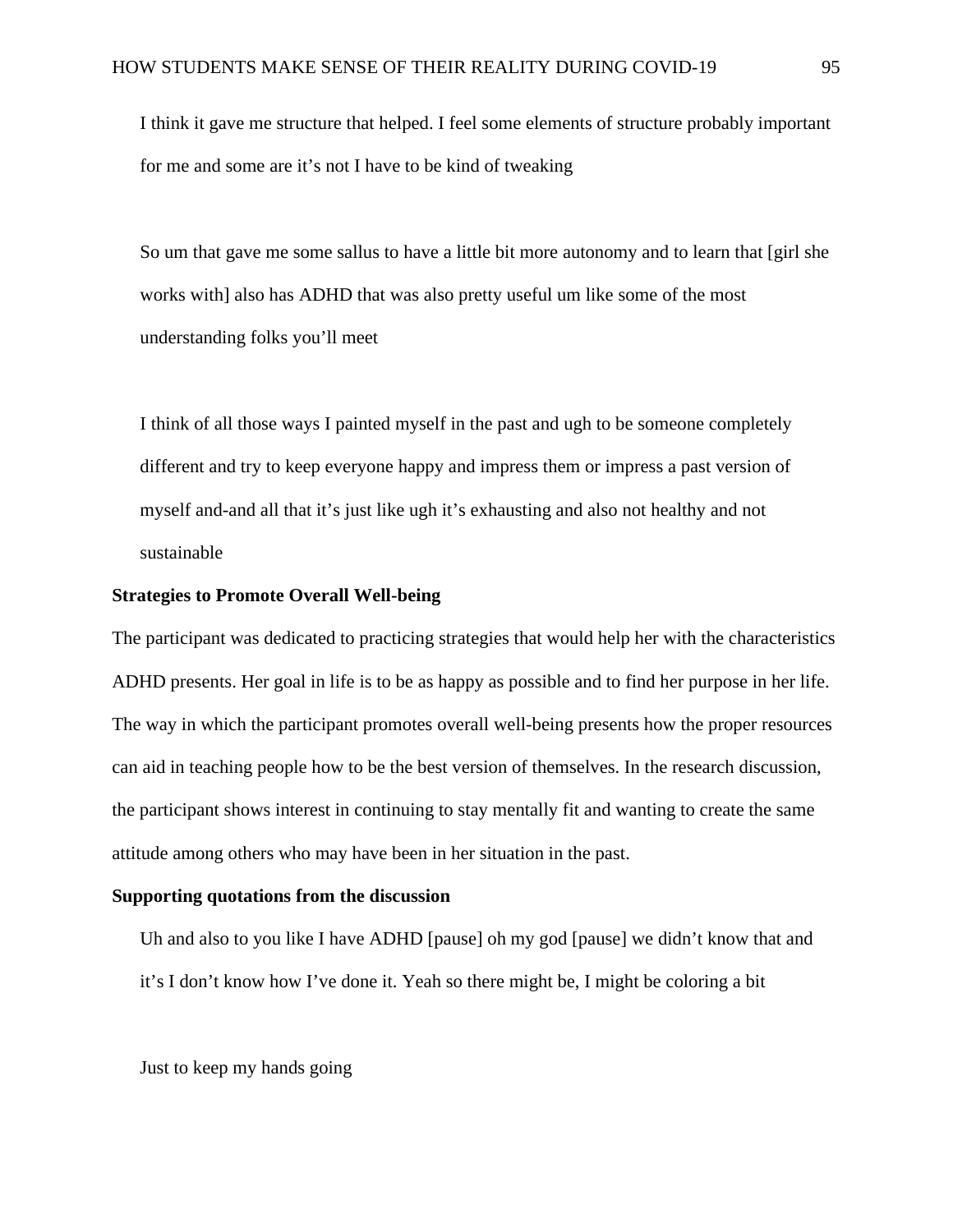Uh-I almost feel like by actually being resilient, was defining it for myself and sadly it was by doing so that I strayed from his (participant's father) definition of resilience

I've been always kind of devoted to trying my best is listening to my body telling me your best is listening to your body right now um yeah

I was already trying to figure out my ADHD stuff and to a large degree I didn't have a diagnosis until this September um so I was trying my best not to take the news too hard and continue to do my work but I couldn't do that anymore

I mean there has been positives-positives in my life but to link it immediately with quarantine um like as the thing that made it the case um I mean it is nice to be in this apartment rather than upstairs and to have a place with [participant's brother] because he actually lives in town now um so that-that was a happy coincidence

I think in general my life is a balance of all three of those things, recently, at least, and as far as progressing my mental health goes, I'm usually a big believer in a success isn't in a straight line kind of thinking and sometimes falling upwards is what you need um generally I'm making a lot of progress forward I wish it was a little more easy going...Um some days are trickier than others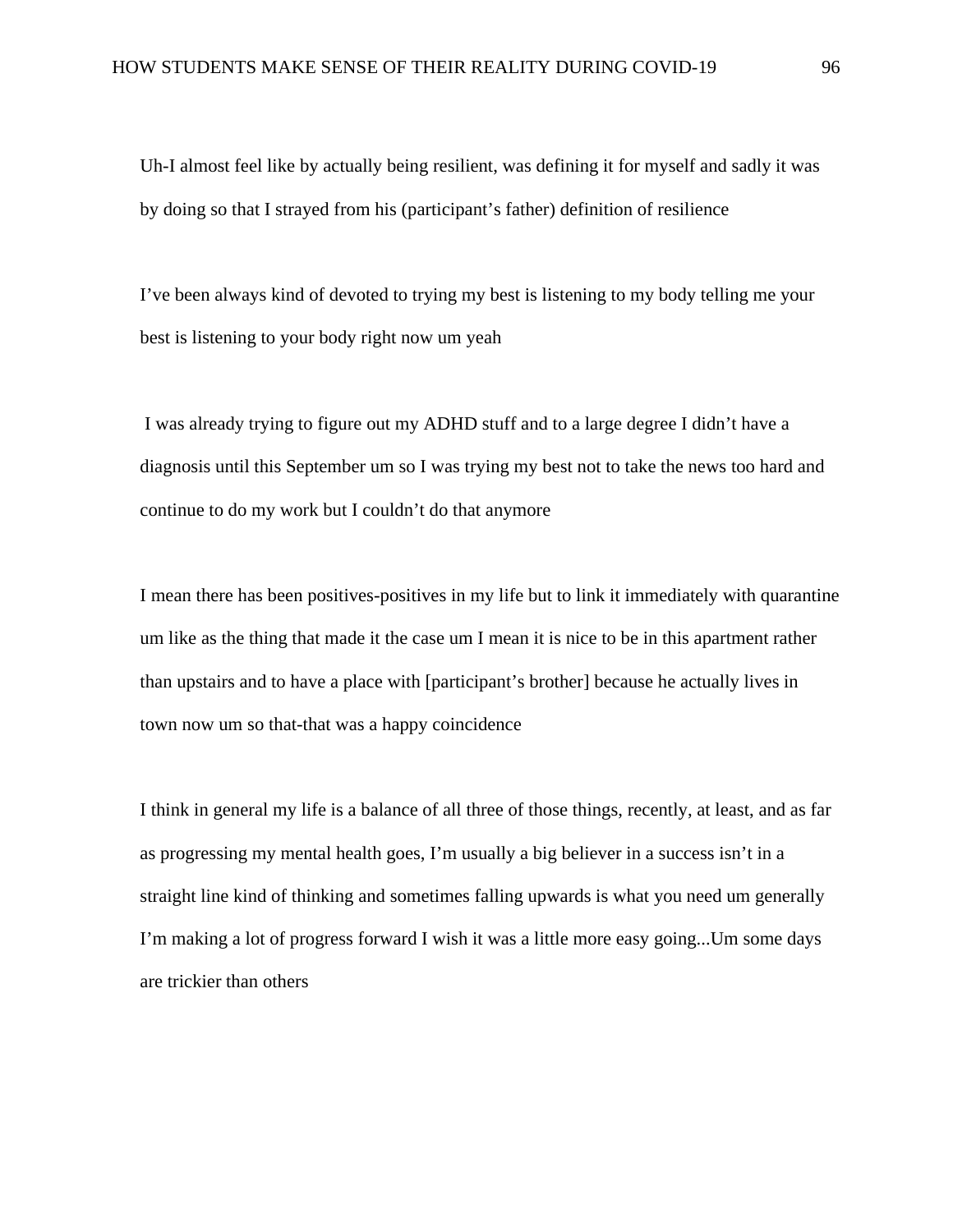I was talking to my dad and was like [laughs] you don't need sleeping meds like come on you need to just exercise and I do [sighs] ugh oh my god I get wound up about this kind of stuff right [pause] and so that self-improvement and all those other things trying to be a successful person, and to communicate that to parents sometimes that-that's when the mental health gets a little discouraging and all that stuff, right

Aw man-I'm so glad I'm actually like have the resources now to and it's-it's-it's so much better

It does make me feel better about having nights in and that though which is awesome [discussion about quarantine]

I was taking some thought into like maybe doing it next years instead of this summer uh just cause I-I really don't want to just keep on pushing, pushing, and pushing myself it's just not healthy for me and I did it for so long it hurt me

I'm keeping in mind that generally it seems like if I'm feeling good like meds wise and everything too that's that's generally the part that's what I'm missing currently

It allowed me even to set breaks even after works

It's uh there's still some question marks I would say but um generally being on my ADHD meds and also Zoloft uh that's helped a lot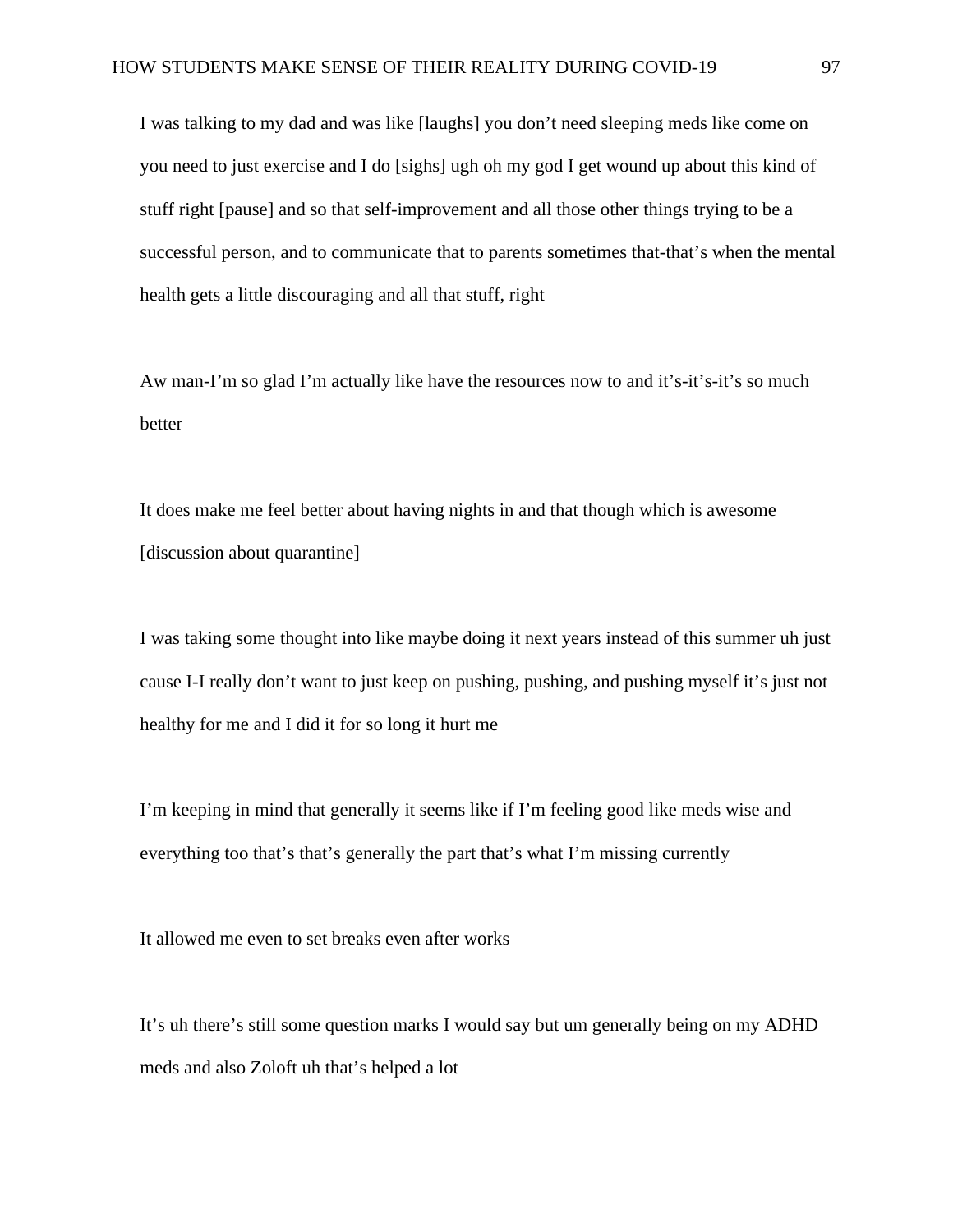I just wish there was more outreach as far as like I know a lot of people that struggle just having that and I feel like it might speak to a larger portion of folks that don't realize that they might have ADHD or other things that they struggle with AD they don't have the proper things to fulfill that and I think in general I would really appreciate the university to be pushing their accessibility services a bit more because there's so many students who say oh well like I'm doing fine enough like my grades are good like like I can't I just like my grades are great but also I was so unhappy and I feel like I'm completely broken If I can put music in my ears or like a podcast I'm doing so much better doing what I do um knowing how to do those actually works for me and what to-do lists don't work for me I have to answer a question or ask my own question just cause that's important for my own learning

#### **Secondary Theme**

#### **Fitting Expectations of Parents and Educators**

The participant was comfortable discussing her difficulty achieving her parent's expectations because those expectations were not who she felt she was meant to be. She described her experience of having a dad in the military and a mother who most likely has ADHD as well and how she felt like she had to pretend she was someone she was not just to feel accepted. She talks about how it can be difficult identifying as queer with a father in the military who may have a different perspective on the transgender community because of the social norms in his community. She can become frustrated when talking to her father about her struggles because his solution is exercise when that is not the sole remedy for issues such as sleeping. The participant feels like her mom exhibits ADHD characteristics and believes her mom throws her own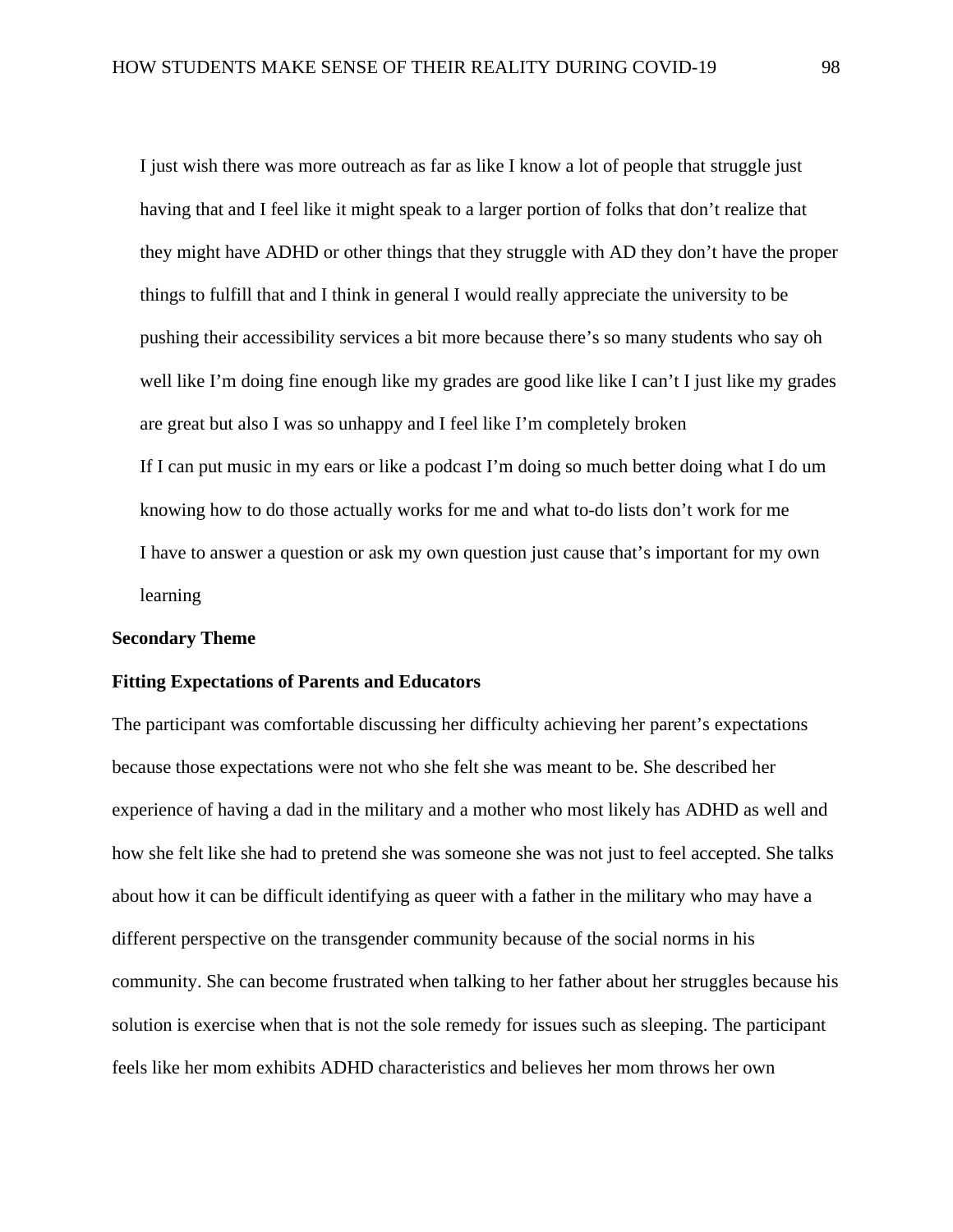misfortunes onto her for not getting the helpful resources the participant has received. Besides trying to act as a male for so long while feeling like a female and trying to get a career straight out of university, the participant also mentions the struggle of fitting in with educators. She mentions that asking and answering questions in school was her best learning strategy and that teachers have actually told her that she talking too much in front of the class which resulted in her feeling invalidated and anxious. She felt her talking was a burden on every teacher she had and that she did not receive enough attention in her elementary school years when she felt like teachers did not help even when they noticed she was struggling. From then on, she felt discouraged from asking for help again.

#### **Supporting quotations from the discussion**

I know it [resilience] thorough my dad because being in the military himself he would throw that word a lot and he used to like use that word for me and never fully really understood what it meant but I tried very hard to fit within that paradigm

I know there's been a lot of positives for other people like um a lot of trans friends specifically like being in quarantine and realizing holy shit I've been loving so much for other people and now I'm like oh god [pause] now it like holds up a mirror to everything right [pause] so it's that positive for some people [pause] I have had some progress in that respect I guess but I imagine that would have happened just in general

Some days the ADHD wins, sometimes I have phone calls with my parents where like you guys just don't understand slash you mom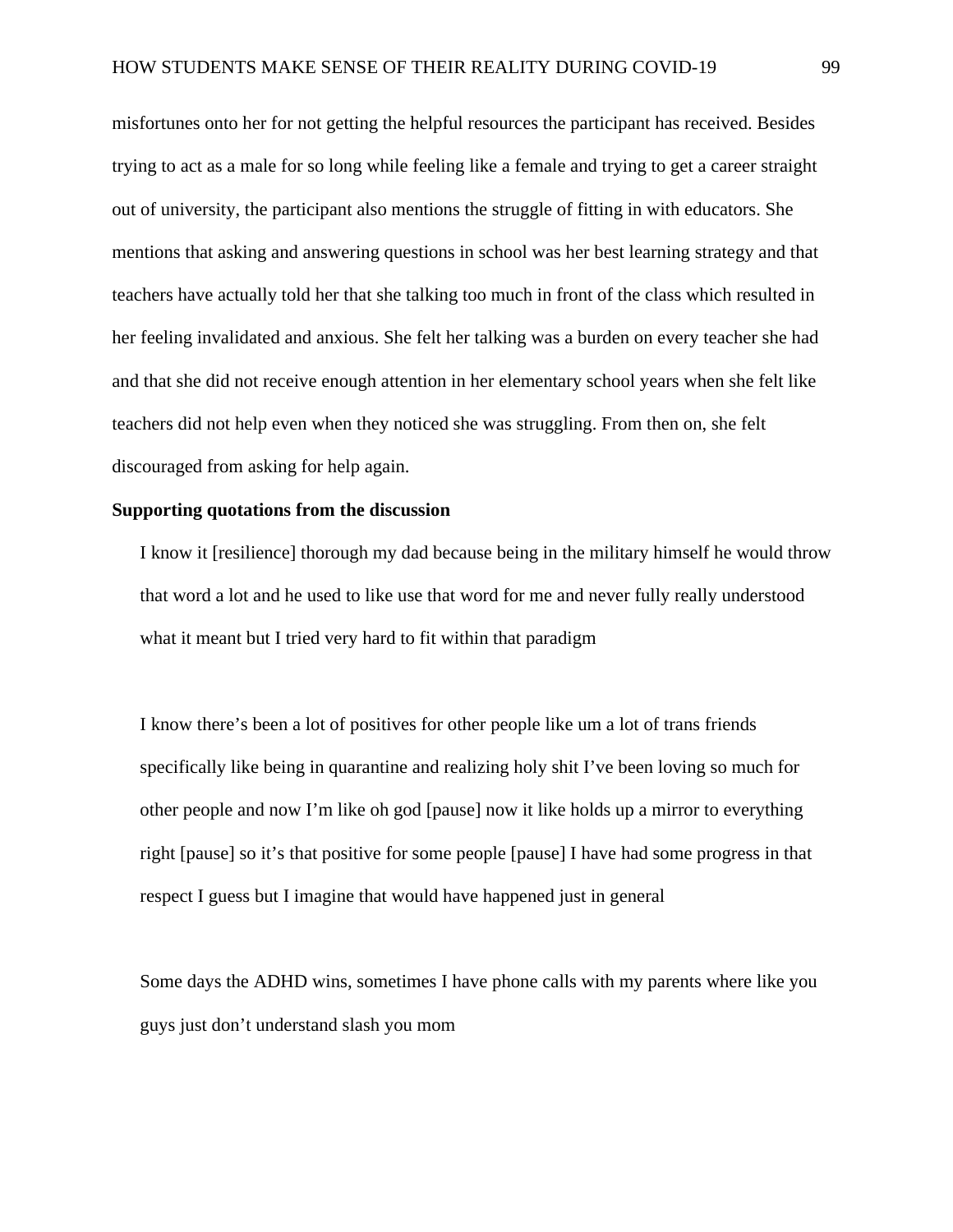I have worse sleeping issues that her and I was talking to my dad and was like [laughs] you don't need meds like come on you need to just exercise and I do [sigh] ugh oh my god so I get wound up about this kind of stuff, right [pause] it's maybe not directly my dad saying you're making this up. But I mean when he's saying that, isn't that just like you can't separate that thought from what he just told me

Oh my god it's kind of a trip living as long as you are, in that boy phase and feeling like you got to hold your tongue the entire time

I'm looking into veteran affairs now and uh I think it would be a good fit for me just cause because of my military family experience particularly uh there's not enough outreach for uh kids growing up and like how confusing that is when uh what if you're queer and military dad is like you know part of that culture, he's generally okay but like all parents are generally okay with like all of those knives and stuff right? Those words that hurt and stuff

It's hard growing up in a family when you realize what you always told yourself was just completely normal and okay but um yeah, it's uh a little hard but yeah that answers the question

I have my parents expectations way too high on my list-it's hard to, anyway

Ugh it's such a strength but also the bane of every teacher I've ever met [about giving detailed answers]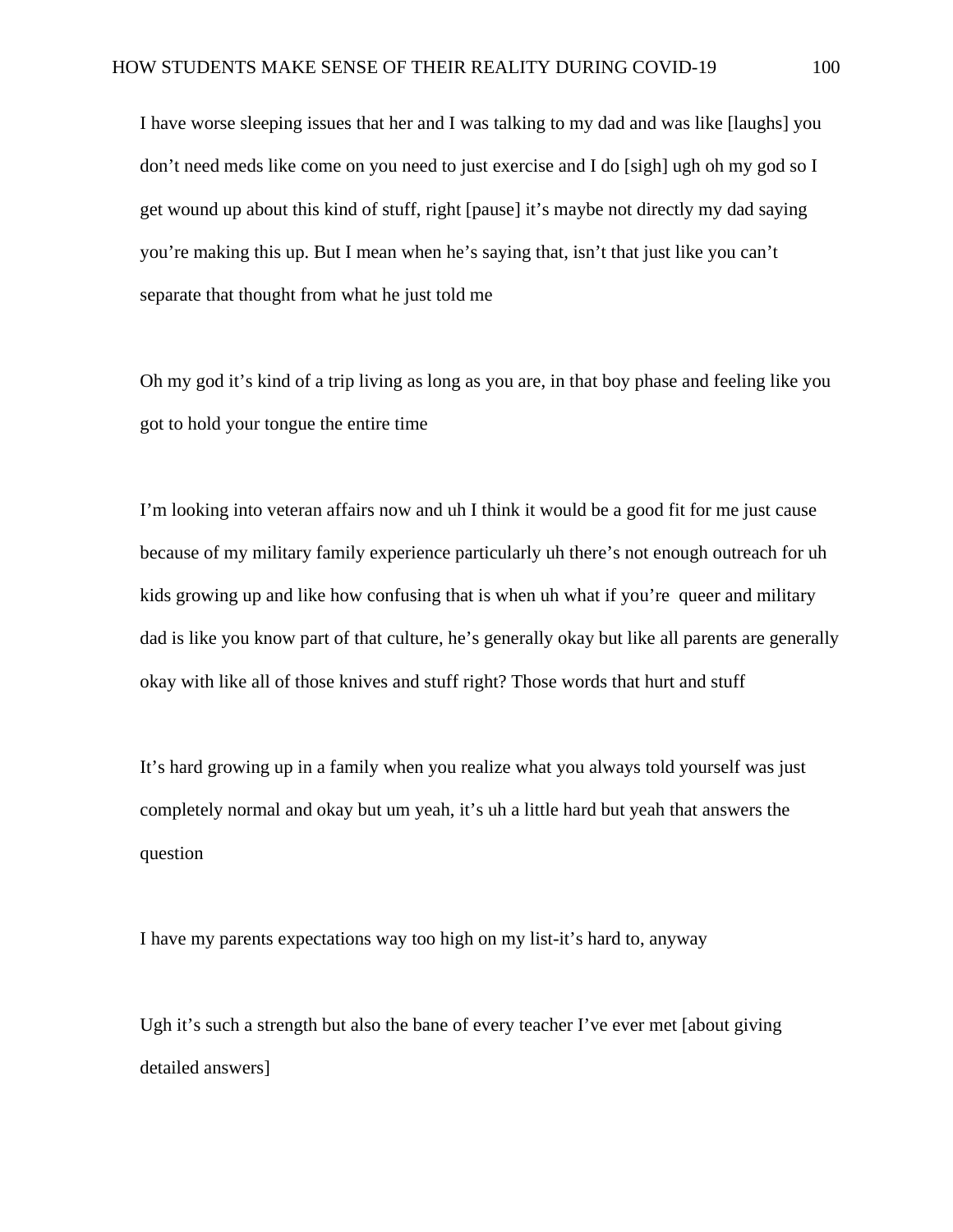Oh my god [pause] and ugh, I have so many stories with like one of my professors just saying you talk too much and saying that in front of the whole class and just like so invalidating and like

It gives me a whole like every time I have to answer a question or ask my own question just cause that's important for my own learning, oh my god. Now I have immense anxiety about that. Now of course it's based on past stuff too but like

When I talked to my parents about it I almost feel like I'm getting distracted and failing on their version of success and like who cares, I'm 22, I'm going to be 23 soon

#### **Subtheme**

#### **Trials and Tribulations**

The participant discusses the trials and tribulations faced that are very well interconnected with previous themes and subthemes mentioned above. The participant speaks of being put on hold by the Island Helpline for hours when she was in need of their service and not receiving decent respect from past professors and teachers. This experience has a lot to say about the mental health services we have readily available for islanders who are struggling with their mental health. She struggled with feelings of inferiority coming out to her parents as transgender and had a hard time branching from their idea of what success and resilience meant to them and finally defining it for herself. The participant mentioned how tiring it was trying to manage her symptoms related to ADHD when she did not have a diagnosis or the support to help her manage her disability. She mentions how moving out of her apartment and moving back home was the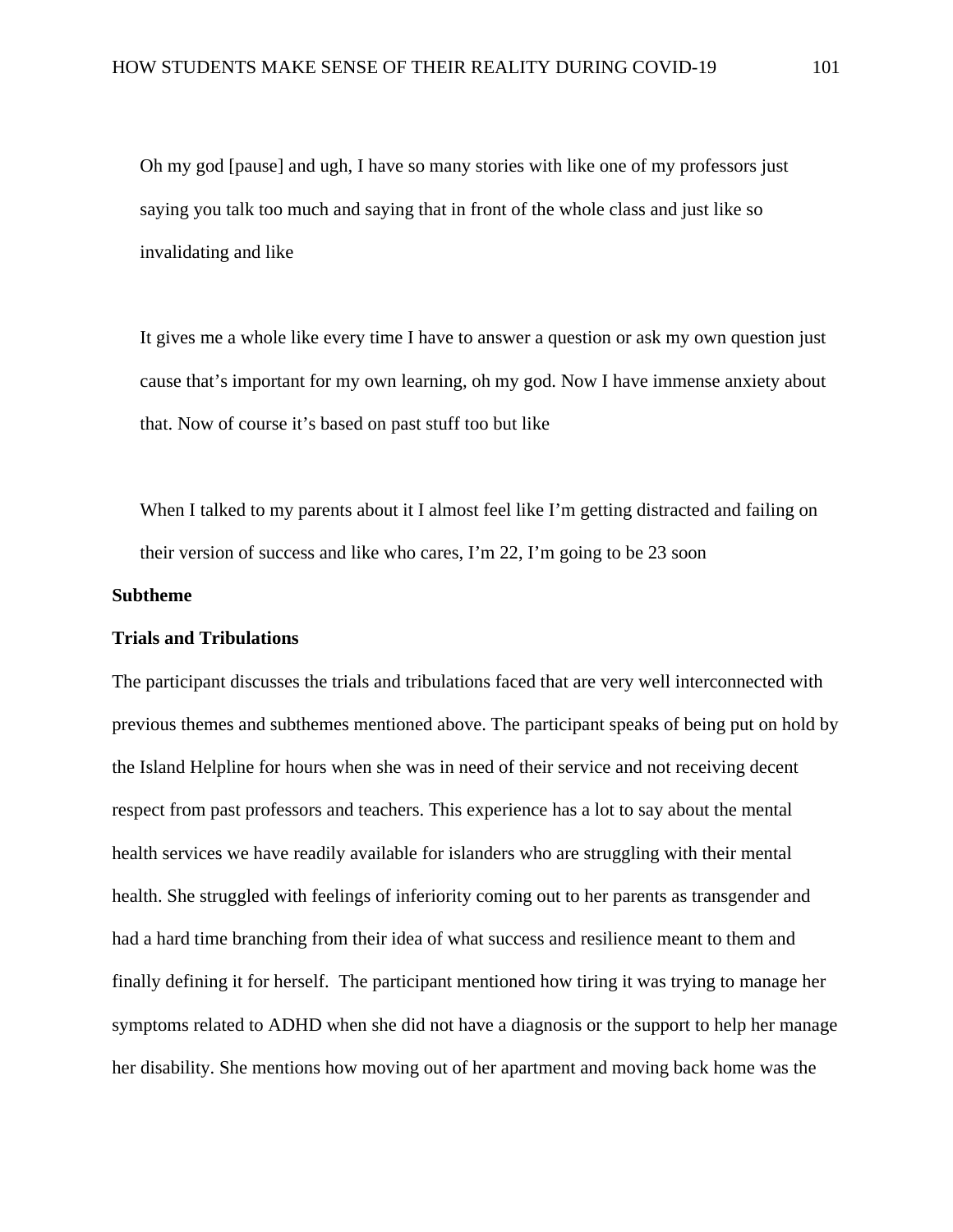best decision for her during the Covid-19 quarantine, however found it tricky and complicated when her roommate decided she wanted to live on her own even after the quarantine. This resulted in the participant being able to live with her brother, which ended on a positive note. She did mention how sleeping can be really hard for her and how communicating this struggle can be difficult. The participant also mentioned struggles directly related to Covid-19. She found it hard to trust that loosening the restrictions would be what was best for islanders as well as adjusting to the masks because of her sensory issues. Some struggles she has also recognized was that when applying to government jobs it is hard to identify as anything between the binary and not does not seem ADHD accommodating.

## **Supporting quotations from the discussion**

I've had some like scuffles with the island helpline putting me on hold for two hours-ugly [pause] but um anyways yes [pause] good, thanks for putting that out there in your recording for everyone who may need that

When everything hit the fan uh it was very tricky [pause] not just between me and her we're good but like uh it was decided that I was going to move back home for a bit just to keep things simple and then essentially there was uh her realizing that loving alone was what's best for me so that was a bit complicated

I was at the stage where I was already trying to figure out my ADHD stuff and to a large degree I didn't have a diagnosis until September um so I was dealing with like executive dysfunction and other things that I didn't really have solutions at that rate so I was trying my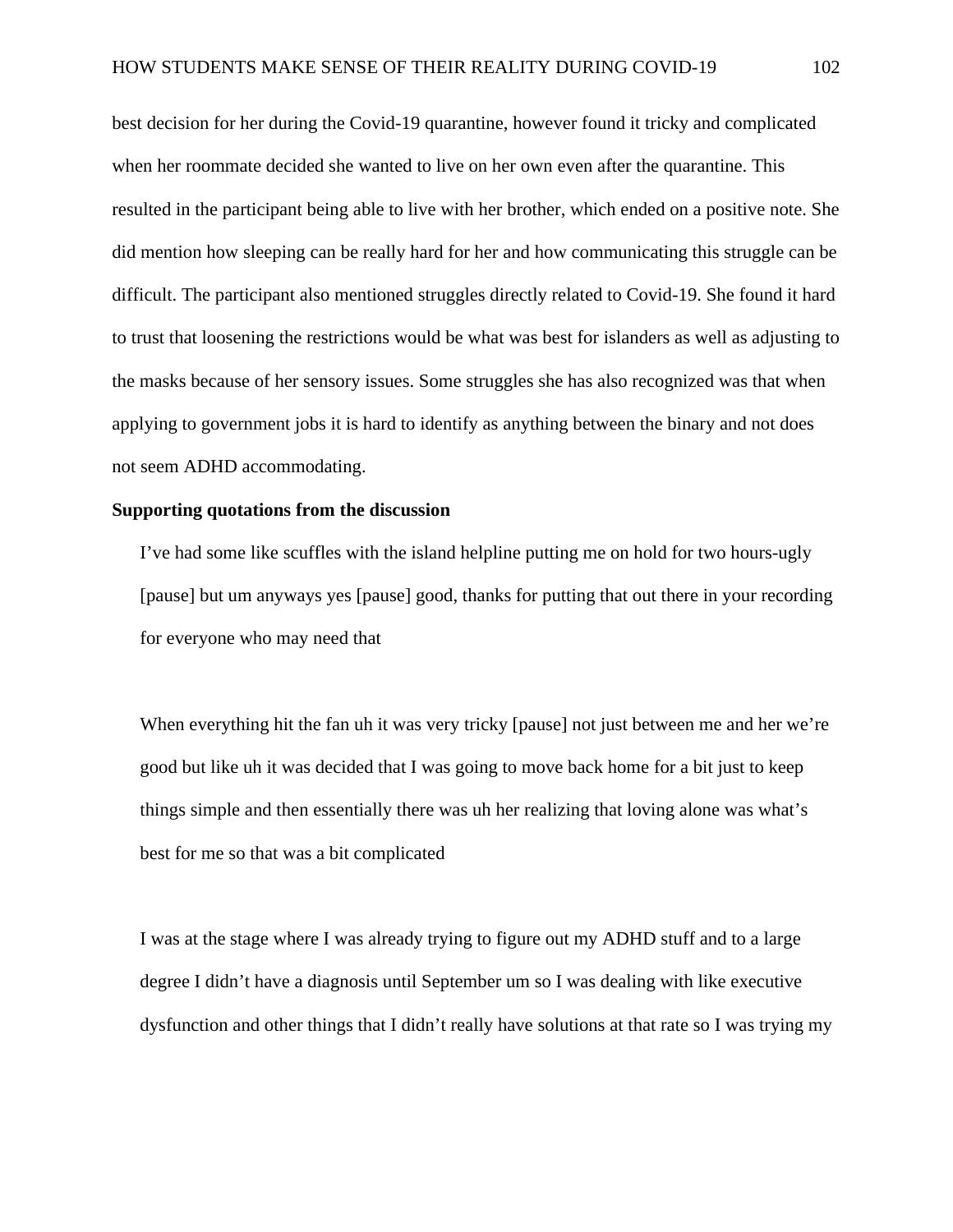best not to take the news too hard and continue to do my work but I couldn't do that anymore and honestly I mean it's a god damn pandemic like it didn't really matter anyway

Like I am terrible at sleeping, sleeping is so hard for me, I literally have insomnia and [laughs]

And to communicate that to parents sometimes that-that's when the mental health gets a little discouraging and all that stuff, right

Oh my god I'm so scared they shouldn't do this I'm pretty sure [pause] that's generally been my reaction like all the time like this circuit breaker we're currently in is literally like I am I have the same schedule again like I still have in person classes and like there have been cases on the literal bus I was on [pause] I was also a close contact once which was icky

Like I have sensory issues and unfortunately I have to be quite cognizant of that and like oh my god he masks just like ugh [pause] I come home and my nose is just like pressed down and my teeth are like this [clenches teeth] all day

Being able to self-declare as like a woman or as like someone with disabilities and stuff, like there's no way for me to do anything in terms of between the binary and like it's it's so anti-ADHD friendly too it's just like ugh so, I don't know where the question was [laughs]

I am a little self-conscious about how much I talk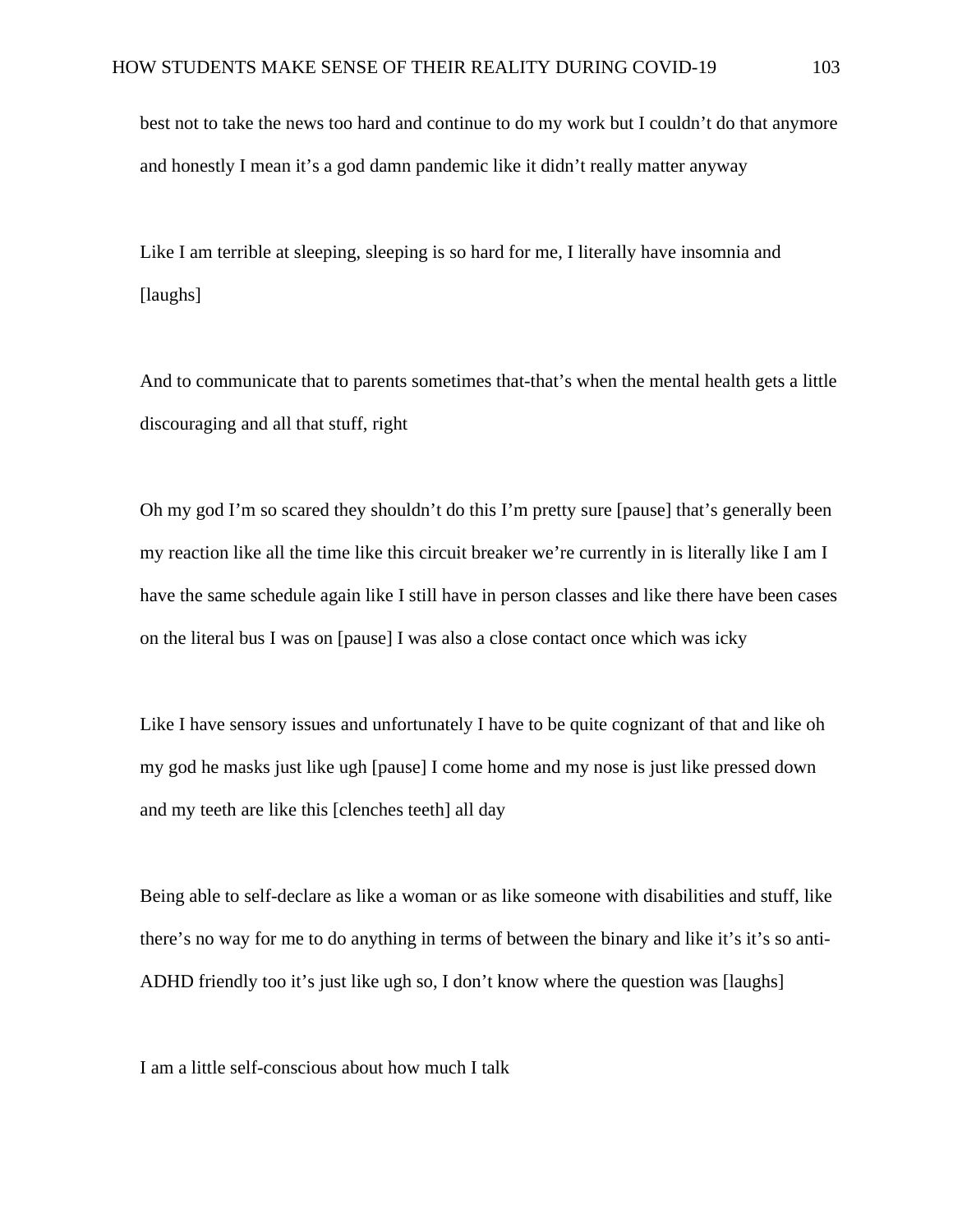Reading always been difficult for me too um but um what else could I say [pause] it's uh there's still some question marks I would say but um generally being on my ADHD meds and also Zoloft uh that's helped that's helped a lot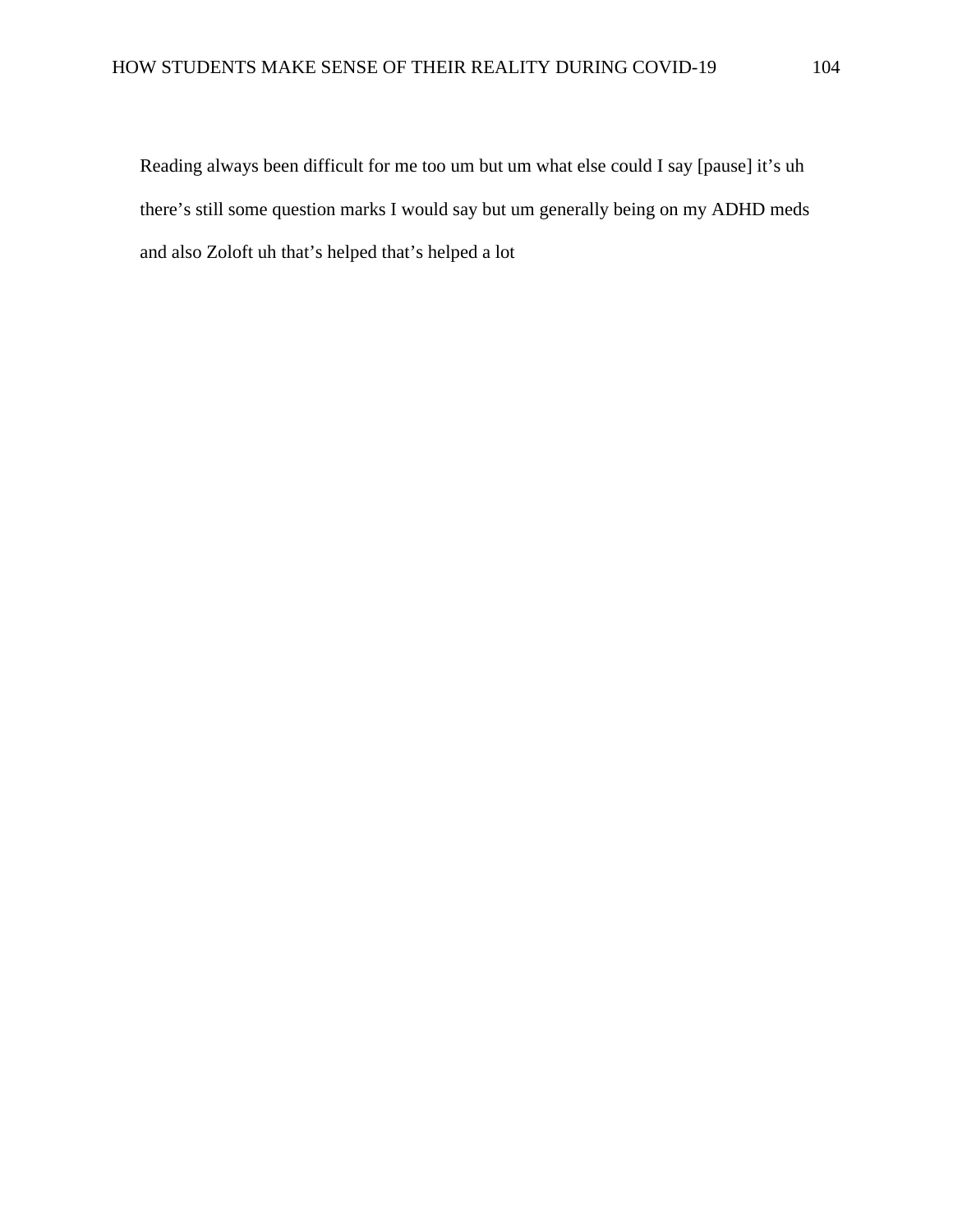

#### **Appendix I: Participant two's Themes**

**Figure three:** Figure represents the constitutive overarching theme, three secondary themes, and four sub-themes of participant two's transcript.

#### **Overall Mental and Physical Well-being**

Participant two was open about her past and experience during the Covid-19 pandemic. She discussed how she neglected taking care of her physical and mental health before Covid-19 quarantine. For her, quarantine provided time for her to cook healthier meals and to really care about what she was putting into her body. To waste some of the extra time she had, she began physical activity. She turned these changes into healthy lifestyle habits that were a result of quarantine. The participant also mentions learning more about herself, learning to be more patient, and learned how to be okay with not knowing everything that is going on. By practicing all of these new skills, she said she had a much more positive mindset on the later bit of quarantine than she did at the beginning. She was positive in saying that her mental health is way better than it was a year ago.

## **Supported quotations from the discussion**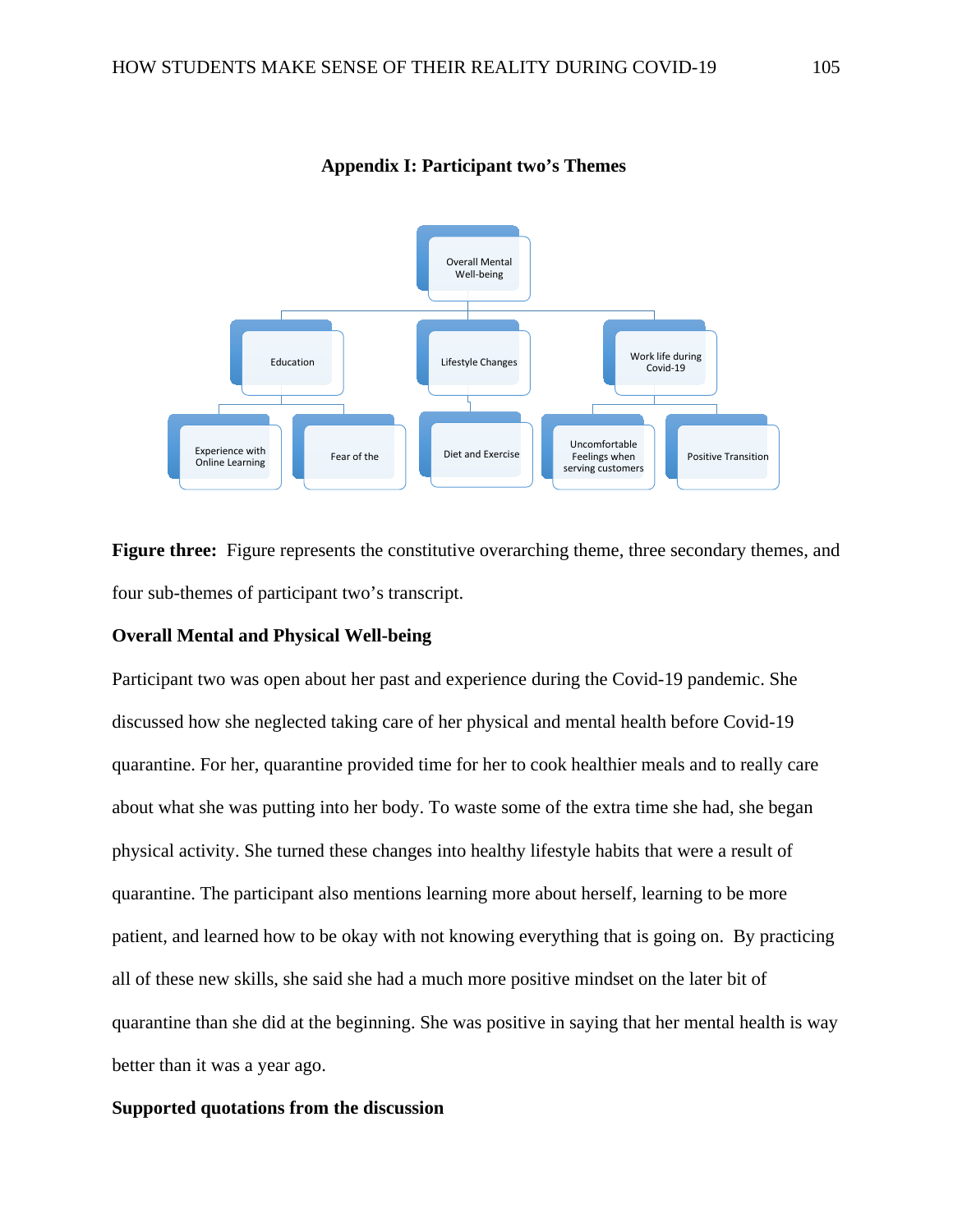As school stopped we still had more time to ourselves until like May [pause] so it felt like more maybe I had chances to do something else for a while [pause] it was like maybe starting to work out more, then focusing on food so then I actually did see more positive mindset towards the end of quarantine then I did at the start

I did learn to be more like, patient and I did learn like, more about myself. Like I literally look back and go wow all of the things I learned during that time. Um but I think just um expecting like not the worst which is just being prepared for what can happen and not like being okay with like, not knowing

before like going into quarantine I was not didn't really like stopped working out didn't really care about like what I was eating and stuff like I just ate what was fastest and then obviously once we were in quarantine we had so much more time so I think a lot of people focused more on like what they were cooking and like cause that's basically all we had to do is like look forward to new meals coming that day like I tried healthier meals and cared more about what was going into my body and like took notice to like what I was eating. And then tried to do some activity every day just to kind of, like waste the time but no I do think I've gained some healthier habits because of quarantine

I think stress levels went way down and anxiety levels went way down when you're spending more time outside and caring about what like you put in your body [pause] like, obviously like you're going to see more positive realizations like about everything but then, now that we are out of that I do find that my mental health is probably way better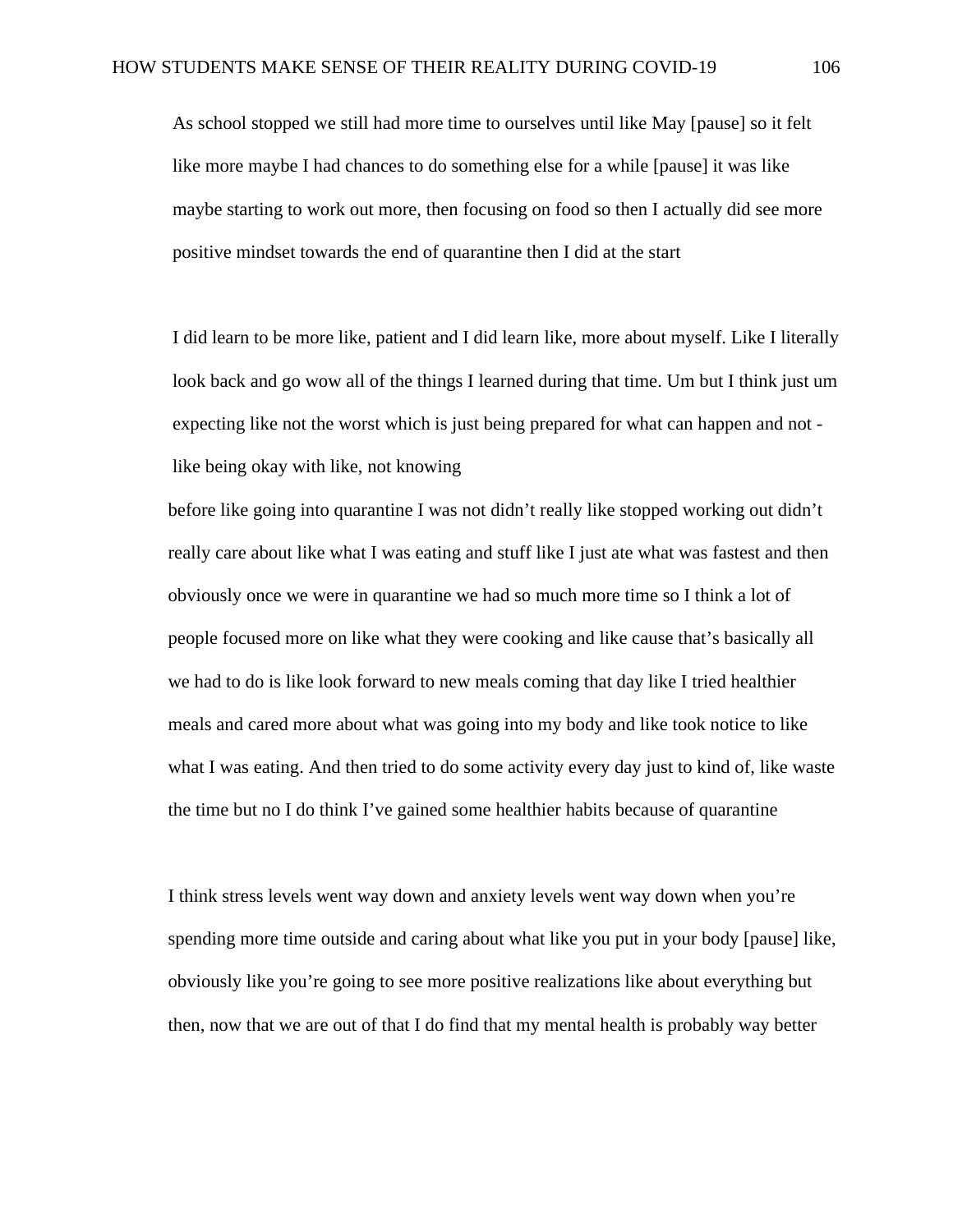than it was like a year ago like yes, still stressed about exams but in a way healthier way than I was a year ago

#### **Secondary Theme**

## **Education**

When Covid-19 started to come to Canada, the participant remembers being nervous when she was noticing that students from McGill were playing against the UPEI hockey team after hearing Quebec was impacted by Covid. She notes that she was more nervous about not knowing how she was going to finish the semester than she was of Covid-19. She also did not believe that quarantine was going to last any longer than two weeks. The participant did not feel adequately prepared for her education to be online. In March 2020, she was nervous about how the semester was going to end and was living with her family who all had to access the internet as well, therefore making the connection poorer. She felt very overwhelmed, stuck, and stressed during that time because exams were right around the corner. She says this year she still feels the stress of exams, but in a much healthier way. The participant expressed enjoying online classes when they first started in September, but is now struggling to find motivation to sign into lectures and absorb the information from home. She feels as though she would do much better if her classes were in person because she would be in a facility where they encourage learning, not in the comfort of her own home. The participant finds her friends are having a different experience, where they did not enjoy online classes at first, but now do enjoy the online classes.

#### **Supporting quotations from the discussion**

Once we started getting cases in um Canada like in Quebec, Ottawa uh I was really nervous because I literally remember being at school and like all of the national girls were at the school like walking around like McGill and all those schools were walking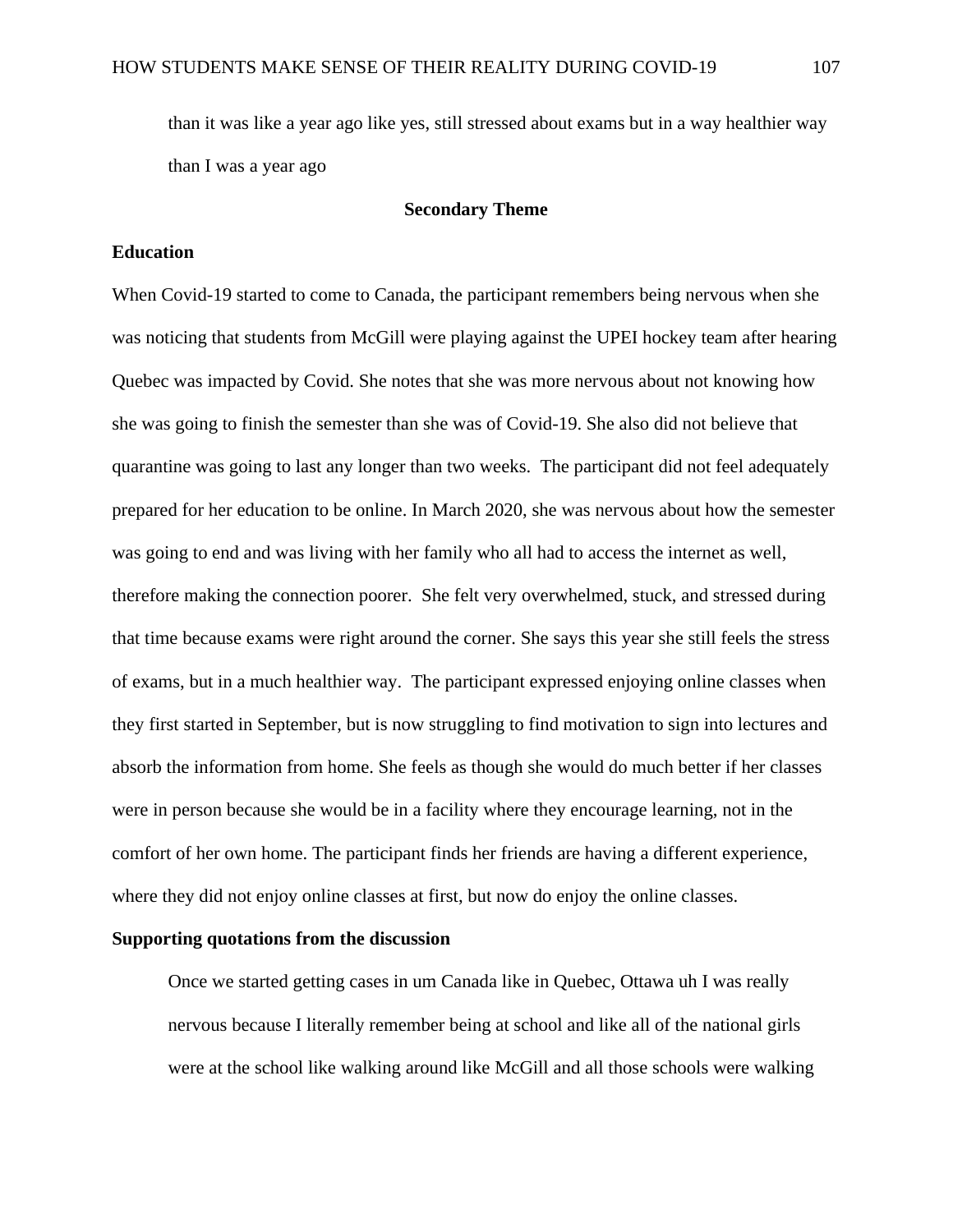around so I was just like scared [pause] like oh my goodness like we're going to get it, we're going to get it here [pause] um but then I was nervous for school [pause] I didn't know what was going to happen with, like how we were going to finish off our semester [pause] and that's probably what I was most nervous about [pause] like I don't think I was even that nervous about getting Covid, I was more nervous about how we were going to finish the semester

I thought we were just going to have two weeks off and then we were going to go right back to normal

Um it felt like stuck-Okay so like it was weird because during the start of it like quarantine I felt very like stuck like I couldn't go anywheres because we did have to proceed with the rest of the semester so I felt stuck, I couldn't go anywhere, I was forced to study and obviously my house in [location participant lives] does not have good Wi-Fi and [brother 1] was on it, [brother 2] came back, and my parents were on it so Wi-Fi was not good at all like I just felt very very overwhelmed

Yeah, um definitely, well um around that time it was like March so exams were about to start so I was pretty stressed and like again I wasn't like the healthiest I was so like mental health wise before like going into the lockdown was like not the best like pretty low but then the start of quarantine was obviously like everything was heightened cuz it just like wouldn't, the uncertainty of everything I guess sort of heightened like the stress and anxiety of it like with school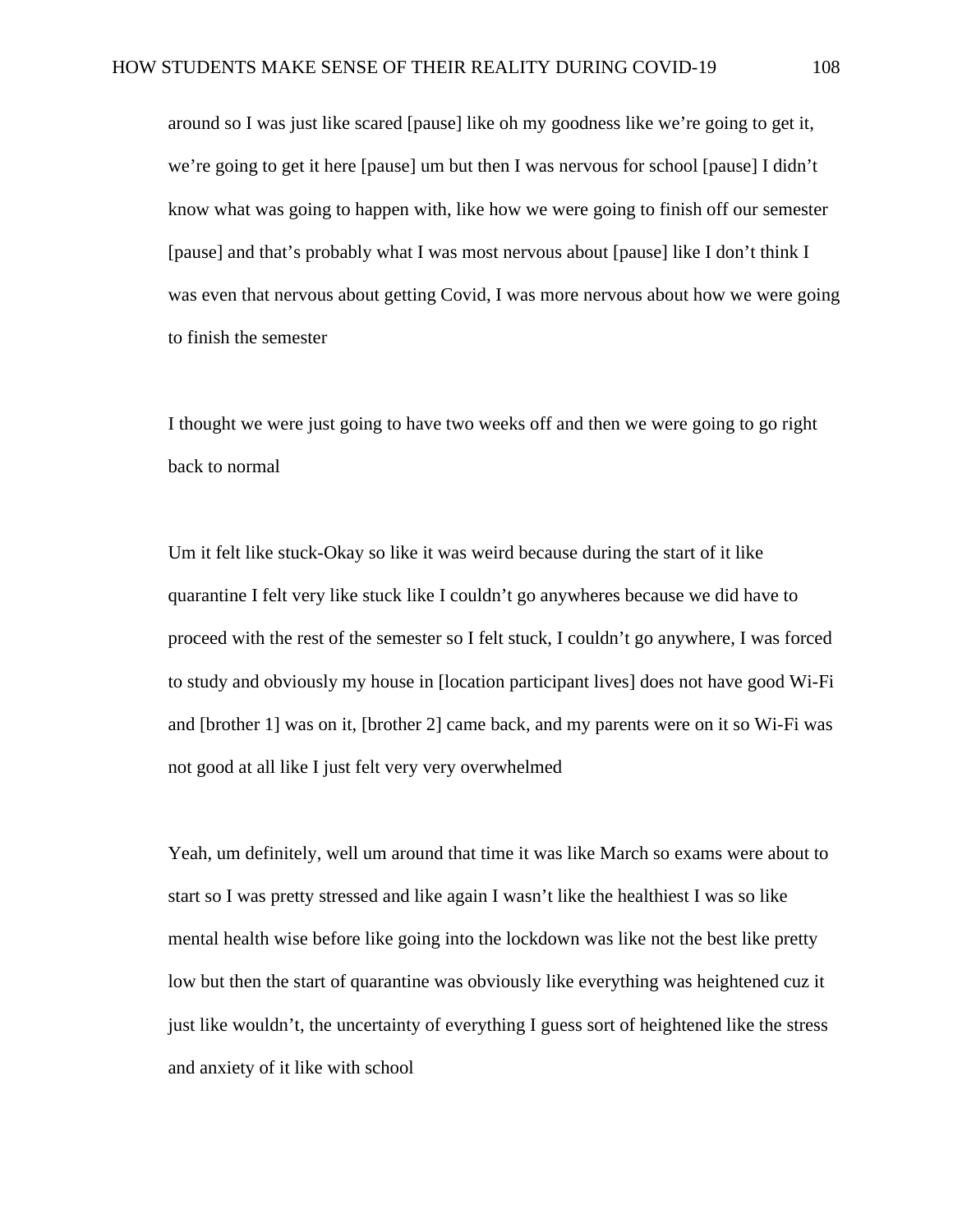Um at the start it's funny because at the start I actually really did like them like obviously it was a learning curve and a transition but I did really like them like I just found it easier to schedule and kind of do everything on your own but now that we're like in second semester I just feel myself like I don't think absorbing as much as the information as much as I would if I were in class like I see myself maybe like okay I can miss this lecture online because I can just watch the next one but then test rolls around and I'm like behind whereas if it was in person that wouldn't, would never happen and like you just absorb more when you're hearing it in person and seeing the prof talking so it's funny because I think for a lot of my friends, it was the opposite [pause] like they hated it at first and now are starting to like it but I think I'm like I started liking it but now I'm just really not liking it

I think like not being in the school like sometimes I will go to the library or will go to McDougall to study and I'm just like oh my goodness how much I miss like just being in a facility of like learning because then you feel more motivated to learn because like when you're just in your own house you're like okay I can put this off and you're always looking for distractions and you're just not motivated to learn

#### **Subthemes of Education**

#### **Experience with Online Learning**

As previously mentioned above, the participant talked of her struggles with online learning and how she had feelings of being stuck. She felt this way because she could not go anywhere, was forced to stay in her family home, and felt overwhelmed trying to study when her internet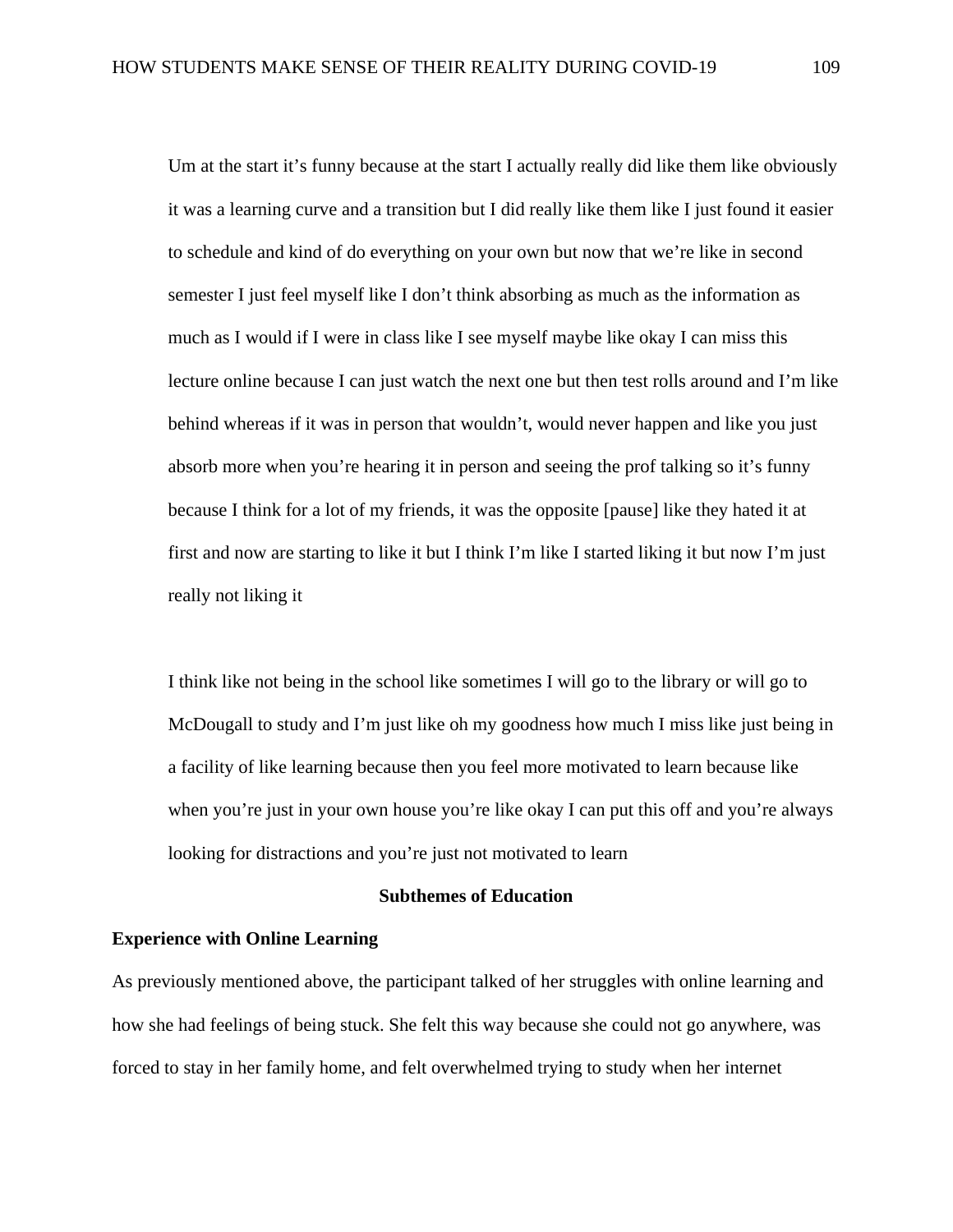connection was not working well because of all of the users using it. She said that it was funny because at the beginning of the fall semester she did enjoy the online courses even though it was a learning curve because they were more flexible with her schedule, but now that she is in the winter semester she is finding that she does not absorb as much information as she would if it was in-person. The participant explained this by saying that she would miss one lecture online and then say to herself that she could just watch the next one, but then a test would come up and she would be unprepared. She feels like being in a facility where people are encouraging learning, where you can hear and see you professor, and be able to take out that time to physically go to class would help her absorb more of the information than she would online.

# **Supporting quotations from the discussion**

Um it felt like stuck-Okay so like it was weird because during the start of it like quarantine I felt very like stuck like I couldn't go anywheres because we did have to proceed with the rest of the semester so I felt stuck, I couldn't go anywhere, I was forced to study and obviously my house in [Location participant lives] does not have good Wi-Fi and [brother 1]was on it, [brother 2] came back, and my parents were on it so Wi-Fi was not good at all like I just felt very very overwhelmed

Start of quarantine was obviously like everything was heightened cuz it just like wouldn't, the uncertainty of everything I guess sort of heightened like the stress and anxiety of it like with school

Um at the start it's funny because at the start I actually really did like them like obviously it was a learning curve and a transition but I did really like them like I just found it easier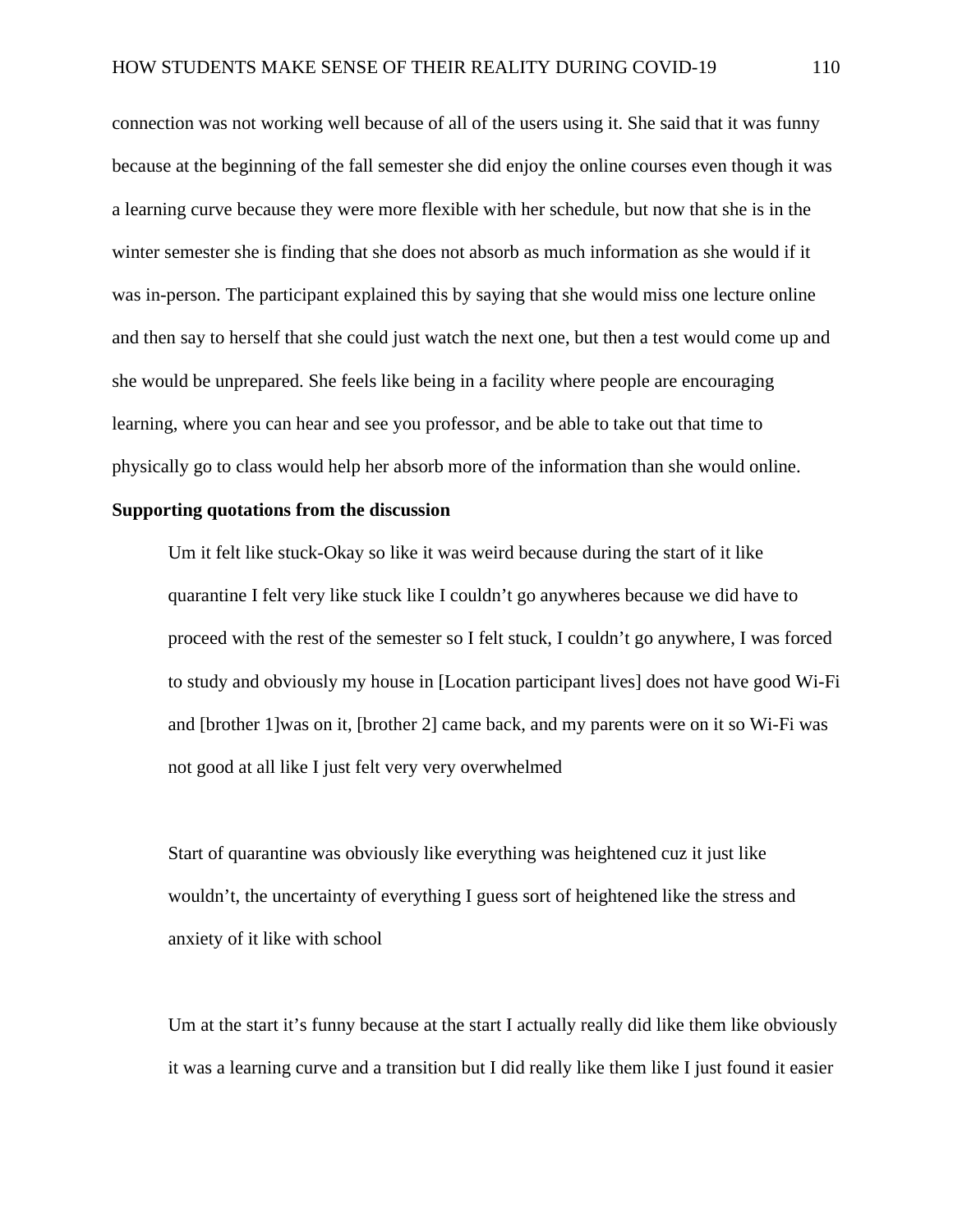to schedule and kind of do everything on your own but now that we're like in second semester I just feel myself like I don't think absorbing as much as the information as much as I would if I were in class like I see myself maybe like okay I can miss this lecture online because I can just watch the next one but then test rolls around and I'm like behind whereas if it was in person that wouldn't, would never happen and like you just absorb more when you're hearing it in person and seeing the prof talking so it's funny because I think for a lot of my friends, it was the opposite [pause] like they hated it at first and now are starting to like it but I think I'm like I started liking it but now I'm just really not liking it

I think like not being in the school like sometimes I will go to the library or will go to McDougall to study and I'm just like oh my goodness how much I miss like just being in a facility of like learning because then you feel more motivated to learn because like when you're just in your own house you're like okay I can put this off and you're always looking for distractions and you're just not motivated to learn

# **Fear of the Unknown**

A commonality found within this discussion is the participant being anxious about not knowing what could possibly happen in the future, but trying to be okay with not knowing at the same time. She mentioned that she didn't know what to expect when she was hearing of cases in the US, started to become scared when there were cases in Canada, and then worrying about the spread of Covid-19 when the girls hockey team from Quebec was on PEI. However, what this participant was most particularly nervous about was how the school semester was going to end. Originally, she believed the quarantine was only going to last a couple of weeks and then they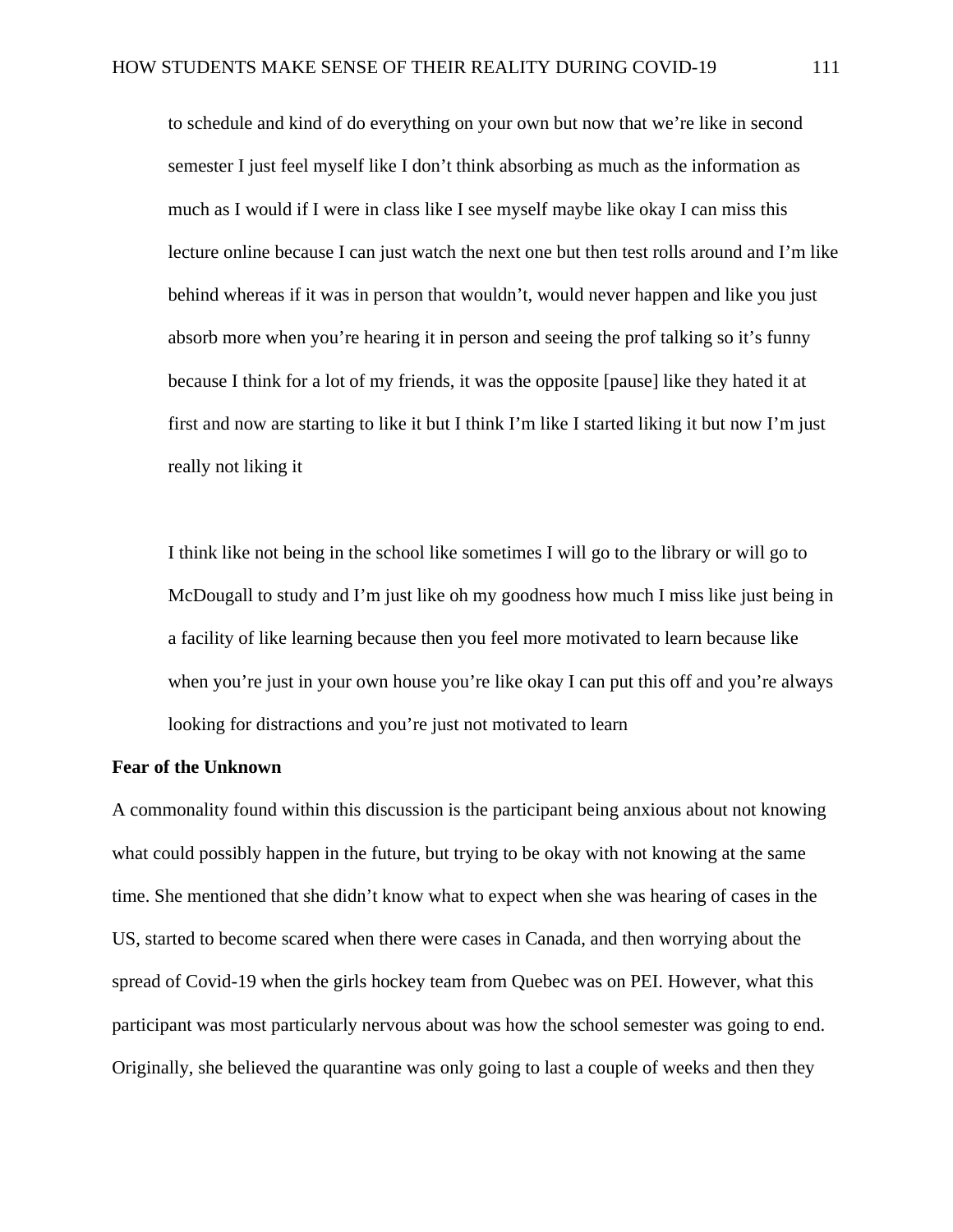would go back to normal. So when that was not the case, she felt stuck. She mentioned how it was a good strategy for her to be prepared for what can happen, but also being okay with not knowing everything.

#### **Supporting quotations from the discussions**

Um I didn't really know what to exp-I actually never thought it was going to come to Canada. Like when it was still talk in like early Mar- Well like late February, or like early February I never thought it would come to Canada and then when it came to the US then I started getting more scared and then once we started getting cases in um Canada like in Quebec, Ottawa uh I was really nervous because I literally remember being at school and like all of the national girls were at the school like walking around like McGill and all those schools were walking around so I was just like scared [pause] like oh my goodness like we're going to get it, we're going to get it here [pause] um but then I was nervous for school [pause] I didn't know what was going to happen with, like how we were going to finish off our semester [pause] and that's probably what I was most nervous about [pause] like I don't think I was even that nervous about getting Covid, I was more nervous about how we were going to finish the semester

I thought we were just going to have two weeks off and then we were going to go right back to normal

But I think just um expecting like not the worst which is just being prepared for what can happen and not - like being okay with like, not knowing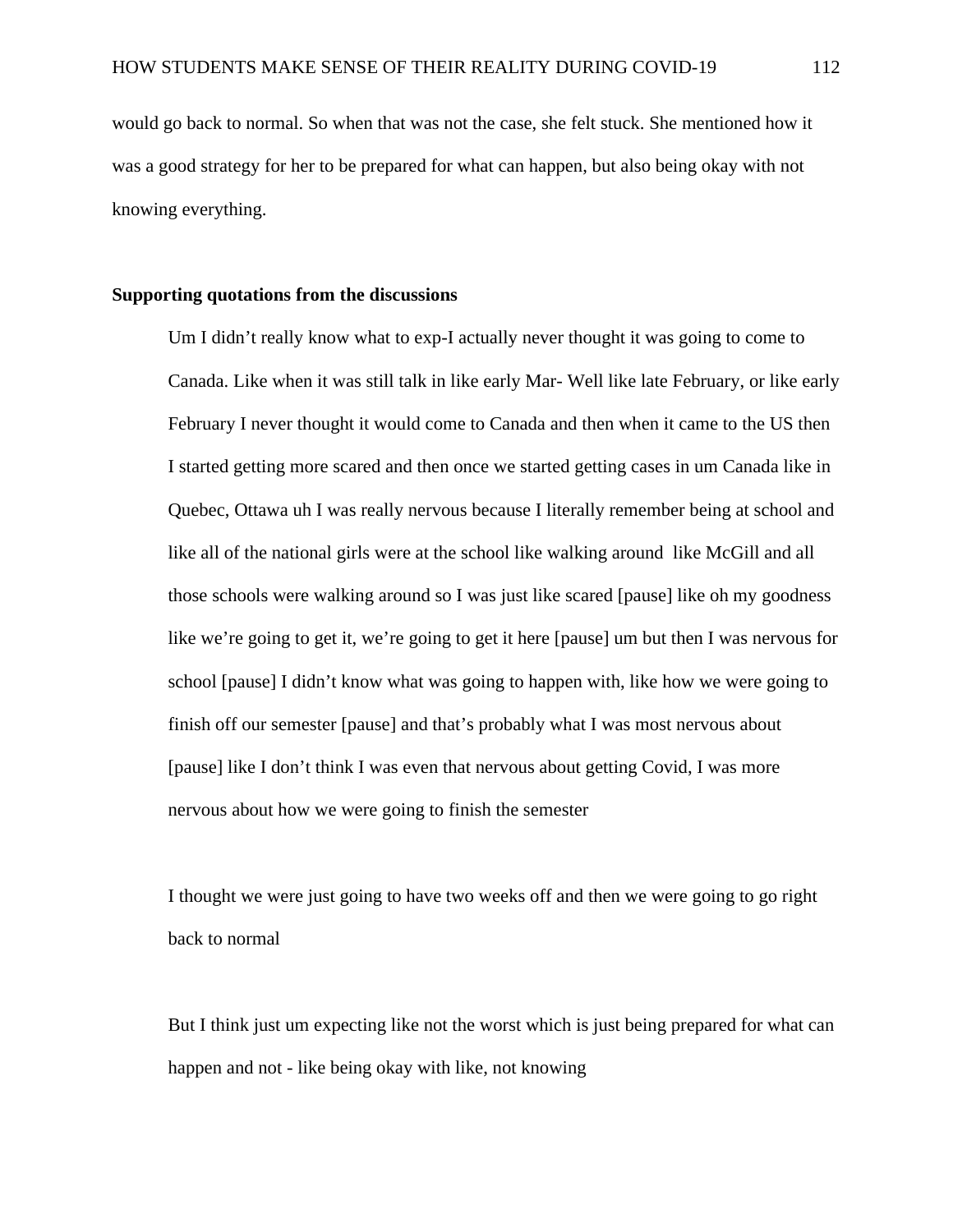## **Secondary Theme**

## **Lifestyle Changes**

Participant 2 believed the Covid-19 quarantine was beneficial to her mental and physical wellbeing because she was able to take the time to cook healthy meals, therefore caring more about what kind of food was going into her body. She also started exercising more than she was before Covid-19. Reflecting on her lifestyle before Covid, she realizes she was not living a healthy lifestyle; and sees now that she is living a much healthier lifestyle. She also mentioned that she became more patient and understanding because of the Covid-19 quarantine. She believes that her overall mental health has improved as she mentioned how this time last year, she was much more stressed and had a lower mood than she does currently.

# **Supporting quotations from the discussion**

Um I did-do feel like during quarantine I did learn to be more like, patient and I did learn like, more about myself [pause] like I literally look back and go wow all of the things I learned during that time

Right before like going into quarantine I was not didn't really like stopped working out didn't really care about like what I was eating and stuff like I just ate what was fastest and then obviously once we were in quarantine we had so much more time so I think a lot of people focused more on like what they were cooking and like cause that's basically all we had to do is like look forward to new meals coming that day like I tried healthier meals and cared more about what was going into my body and like took notice to like what I was eating [pause] and then tried to do some activity every day just to kind of, like waste the time but no I do think I've gained some healthier habits because of quarantine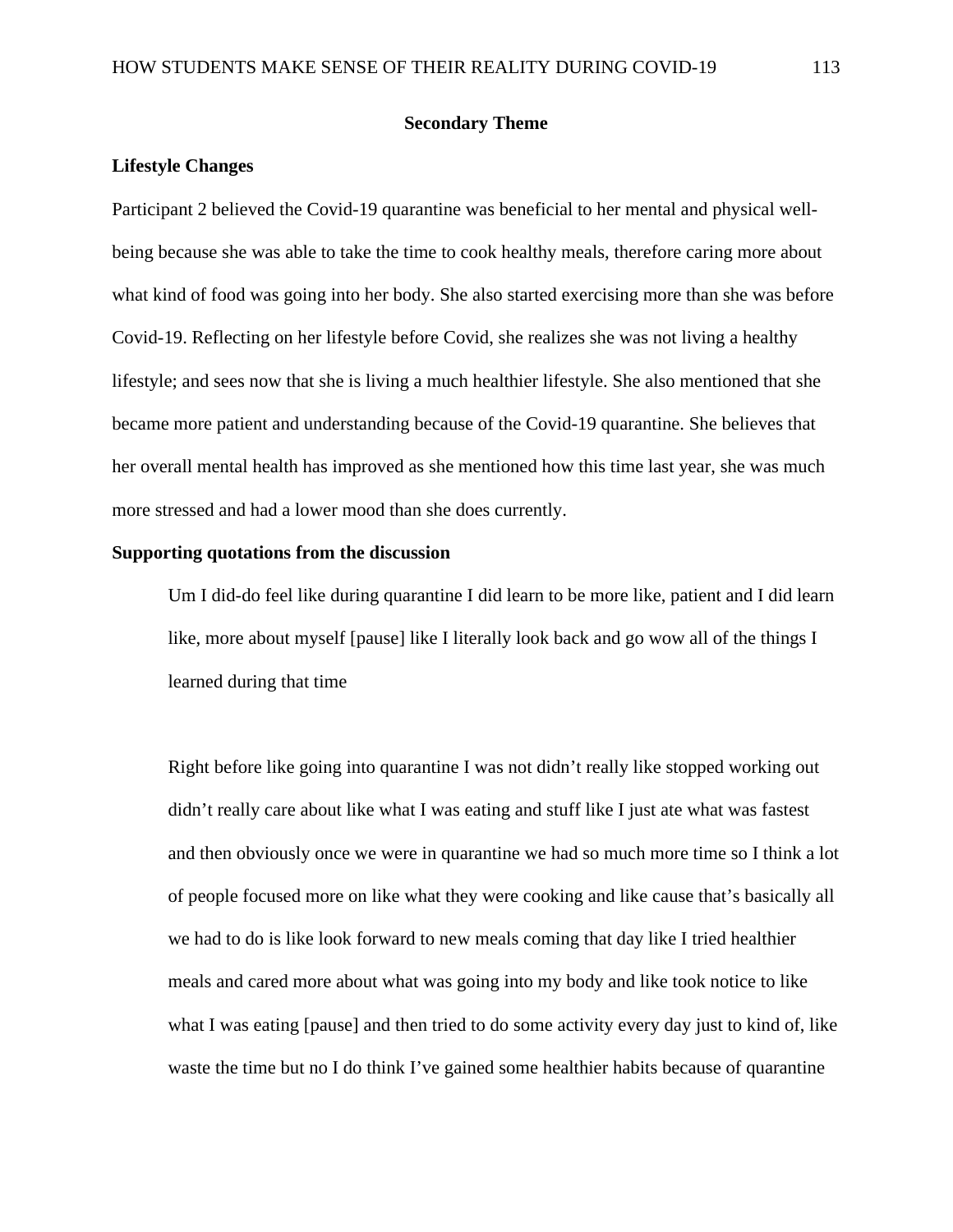I actually do think I learned a lot about myself like during quarantine like I think it was in all of the most positive way possible like for pleasure like Netflix and that stuff but I do think a lot of positive things came from that

Around that time it was like March so exams were about to start so I was pretty stressed and like again I wasn't like the healthiest I was so like mental health wise before like going into the lockdown was like not the best like pretty low but then the start of quarantine was obviously like everything was heightened cuz it just like wouldn't, the uncertainty of everything I guess sort of heightened like the stress and anxiety of it like with school but then like that shifted a lot like just when you learn to have more patience with it and stuff I think stress levels went way down and and anxiety levels went way down when you're spending more time outside and caring about what like you put in your body [pause] like, obviously like you're going to see more positive realizations like about everything [pause] but then, now that we are out of that I do find that my mental health is probably way better than it was like a year ago like yes, still stressed about exams but in a way healthier way than I was a year ago

# **Subtheme of Lifestyle Changes**

## **Diet and Exercise**

Although the participant discussed a lot about how she became healthier mentally and physically due to quarantine, there were specific changes in her life that she felt made the most significant difference. Diet and exercise were mentioned many times throughout the conversation with this participant. She mentioned how she wasn't caring what she put into her body and stopped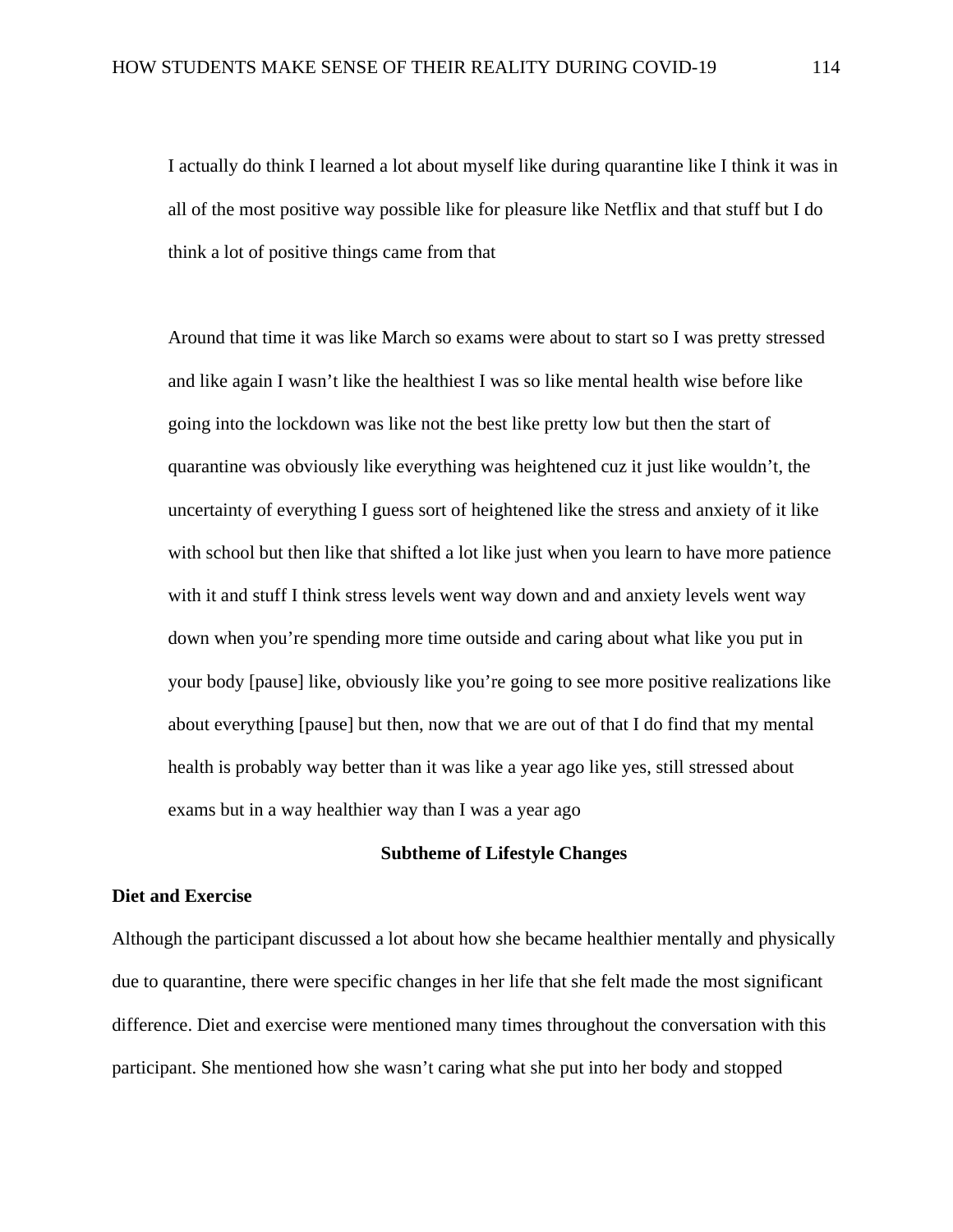working out right before she went into quarantine. Quarantine gave her time to start cooking her own meals and working out just to pass the time. However, she mentioned that these strategies turned into habits which ultimately bettered her physical health during and after the Covid-19 quarantine.

#### **Supporting quotations from the discussion**

Yeah so like during that time like I think right before like going into quarantine I was not didn't really like stopped working out didn't really care about like what I was eating and stuff like I just ate what was fastest and then obviously once we were in quarantine we had so much more time so I think a lot of people focused more on like what they were cooking and like cause that's basically all we had to do is like look forward to new meals coming that day like I tried healthier meals and cared more about what was going into my body and like took notice to like what I was eating. And then tried to do some activity every day just to kind of, like waste the time but no I do think I've gained some healthier habits because of quarantine

I think stress levels went way down and and anxiety levels went way down when you're spending more time outside and caring about what like you put in your body [pause] like, obviously like you're going to see more positive realizations like about everything

As school stopped we still had more time to ourselves until like May [pause] so it felt like more maybe I had chances to do something else for a while [pause] it was like maybe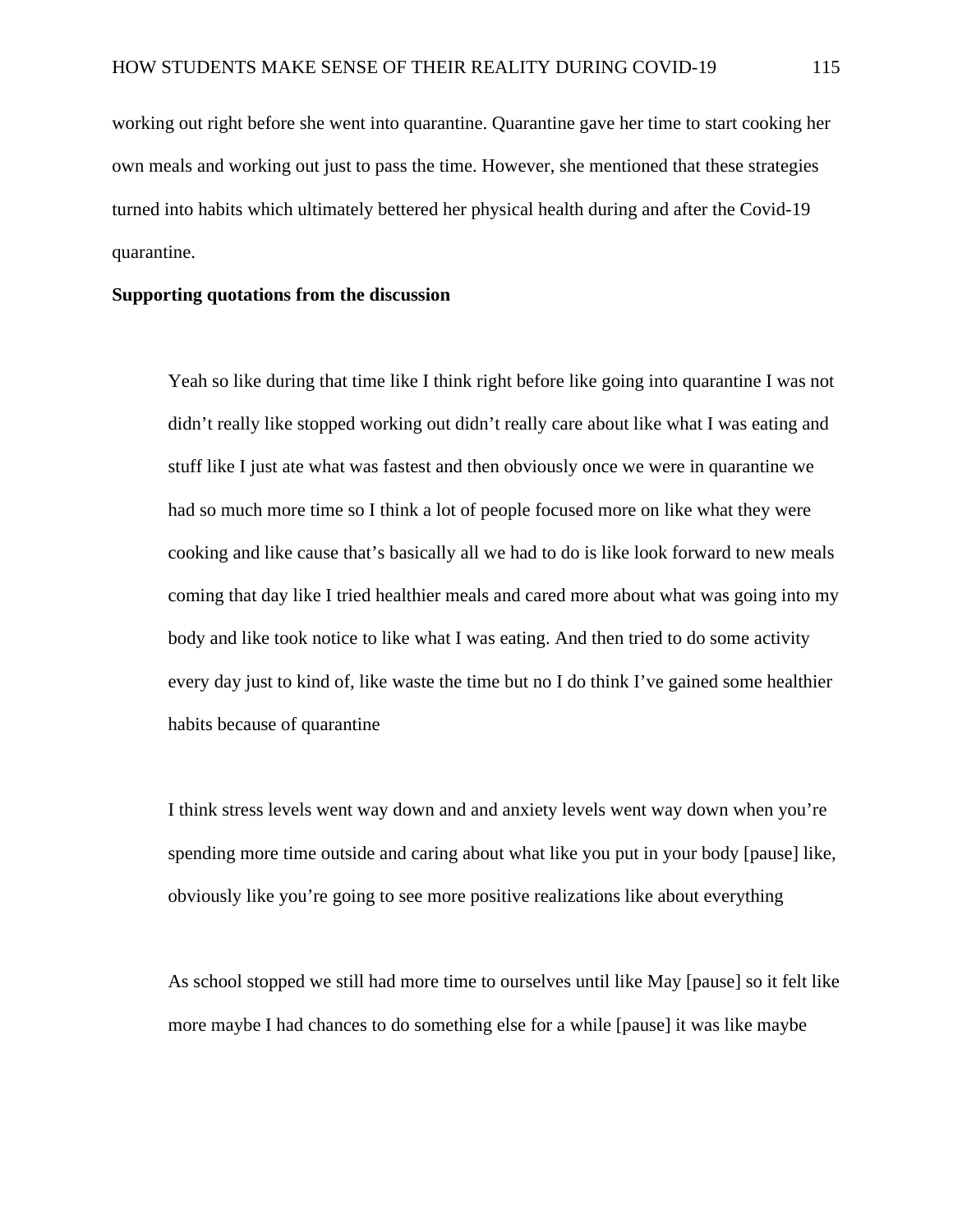starting to work out more, then focusing on food so then I actually did see more positive mindset towards the end of quarantine then I did at the start

# **Secondary Theme**

#### **Work Life During Covid-19**

The participant talks about how she was nervous when she heard that things were opening because she just started her summer job at a very popular restaurant in PEI and wanted to know what was going to happen. She remembers being fearful of the bubble opening in case they would need to go back into quarantine again, but happy to have the restrictions loosened as well. She found adjusting to the changes set in place at her work were difficult because she would have to give a speech, stand far enough away from the customers, and reach for plates and water glasses in a way that was safe; however she said it was easy to get into that routine after a while. She found work as a positive and healthy transition for her because the shifts went by fast for her, money was nice to have, and she was able to be outside. She mentioned how she could tell when customers were anxious about being out in the public during Covid and how she would treat them differently than customers who did not seem as anxious. The participant also mentioned her struggle to enforce some of the different protocols that were being broken by customers at the restaurant she worked at. She said this made her feel unsafe in some situations.

# **Supporting quotations from the discussion**

Um, I was a little nervous. Because I was like when I first heard that things were opening up like I got my job at [restaurant] I was like just trying to figure out what was going to happen like thinking about like the bubble was going to open and like if we are all just going to go back uh my initial thoughts were like when things were going to go back to normal I thought that we were all just going to like gonna get it and then have to go back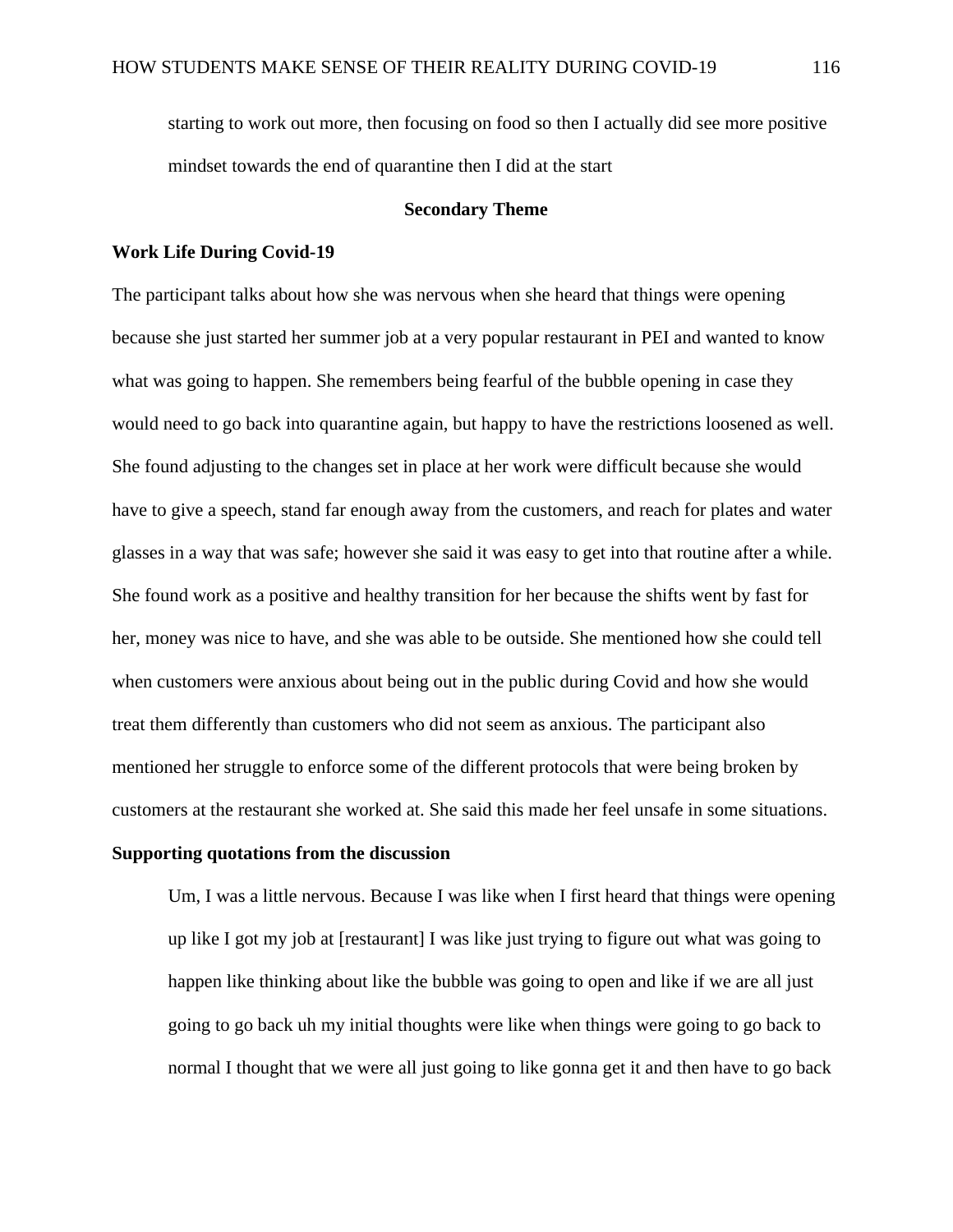into lockdown so like I don't know if I was like I was happy that it was opening but very nervous because I didn't wanna go back into the long lockdown like I was okay with taking it as slow as possible like getting things done

Um it was at first because we did also have a lot of like restrictions like I remember at the very start I would have to like give a speech to the table about how I'm going to have to stand 6 feet away and how you guys are going to have to move plates to the side so like all that stuff was new in like the restaurant just because I wasn't like used to like the prolike the new protocols that were put in place but like after a while it was easy to get into a routine again

It was funny because you could definitely tell like what customers were going to be anxious about it and what customers weren't just the way their body language was towards you and I know like starting towards the beginning of the summer the masks weren't required but some people would still and even for servers the masks weren't required until half way through the summer but people still were still showing up at the very start wearing masks so you knew you would have to kind of take your space like from them and stuff like that but then you also like when it got later at night at like 12 and stuff obviously like people- no one was real- and they're very young like customers who I would have at that time and like people weren't as anxious about it

Um, it was when I when I first started wearing the masks er even before even if I wasn't wearing a mask but they were I felt like maybe I should be wearing a mask because I was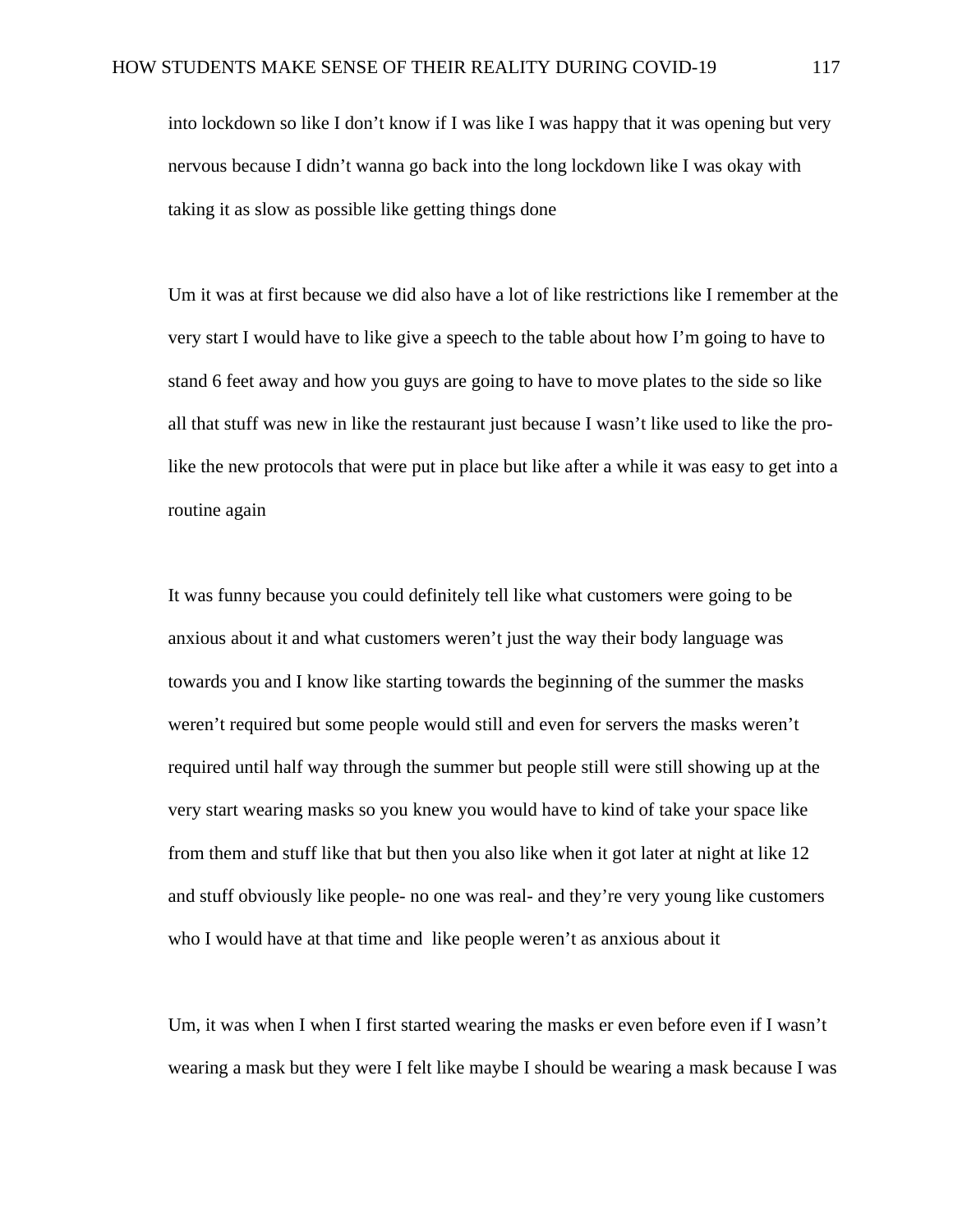like maybe they feel uncomfortable and unsafe and they probably don't wanna be close to me so then I'd always probably like I guess like treat them differently than I should of like I'd always like far away I'd reach to give them their food instead of probably coming a little closer and then I'd try my like hardest not to touch as much many things and then like I did feel myself backing like way up to talk to them and like trying not to like talk directly on them or something like that but as like things got further in than when we started wearing a mask I guess I did feel more safe talking to tables because I like did um I just did I did feel like wearing the mask I could stand a bit closer and serve and not have to like reach food but the biggest problem I had over the summer was when it got to those like late nights obviously like don't really remember the protocols that were put in place so like you couldn't go from table to table and like they'd be coming up to you and like maybe they'd try to hug you and stuff like that and in those moments you feel kind of unsafe like not just cause like you didn't want to get in trouble but sometimes you didn't even know these people and like could be from away and you're just questioning everything so just those were the only moments ever that I ever felt like unsafe like per say

Yeah it was definitely a healthy to go right from quarantine to [restaurant] I think that was like the best decision like not to go back to [old job] but to go back to [restaurant she worked at last summer] because it was like a fast-paced job your shifts went by pretty short, you could see money pretty easy, like easy money and like the people were all great um I was outside like some of the time so I was like used to being outside but no I do think going to [restaurant] like work right after was a great transition and like healthy

**Subthemes of Work life during Covid-19**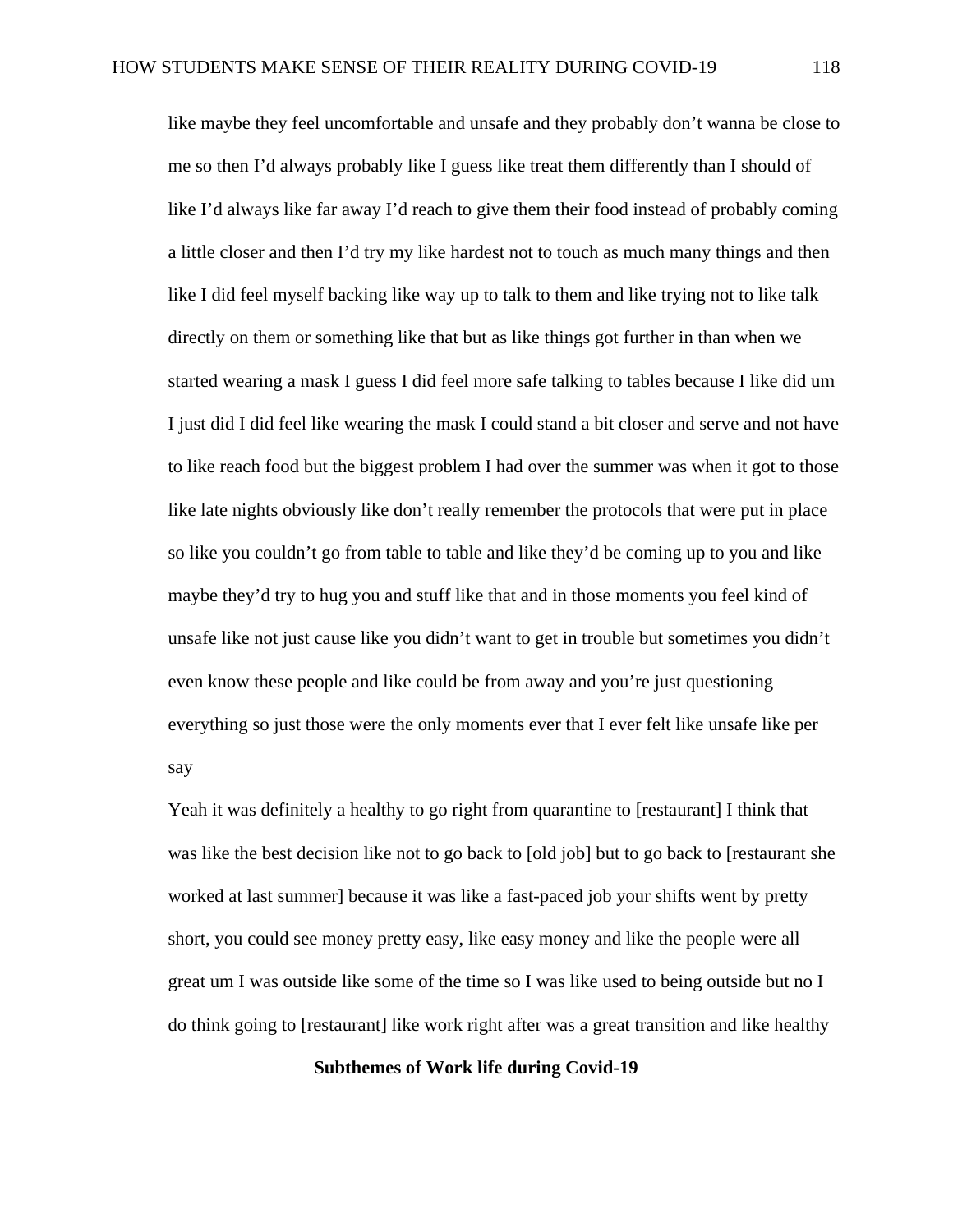## **Uncomfortable Feelings when Serving Customers**

The participant spoke of some experiences she had while working as a server at a very popular restaurant/bar on PEI during the summertime. Although, she enjoyed her time there and found it to be a great decision to work during the summer; there were some instances where she felt that she was trying to make assumptions about people based on whether they were wearing a mask or not when there was no mandatory mask rule. She remembers seeing people wearing masks and treating them differently than she would someone who was not wearing a mask. She may have treated them differently by maybe standing further away from those customers or reaching and trying to not touch as many of their things. While reflecting on this, she decided that she probably should have treated everyone the same. When the mask rule wasn't mandatory for servers, she felt as though she should put one on for customers who were wearing one so they would feel more comfortable and safe. Aside from her own assumptions, she faced some other difficult situations. She found that at night time people would tend to forget the rules and regulations put in place and would be travelling from their table to another and at some points would even come up to her and hug her which made her feel unsafe.

#### **Supporting quotations from the discussion**

It was funny because you could definitely tell like what customers were going to be anxious about it and what customers weren't just the way their body language was towards you and I know like starting towards the beginning of the summer the masks weren't required but some people would still and even for servers the masks weren't required until half way through the summer but people still were still showing up at the very start wearing masks so you knew you would have to kind of take your space like from them and stuff like that but then you also like when it got later at night at like 12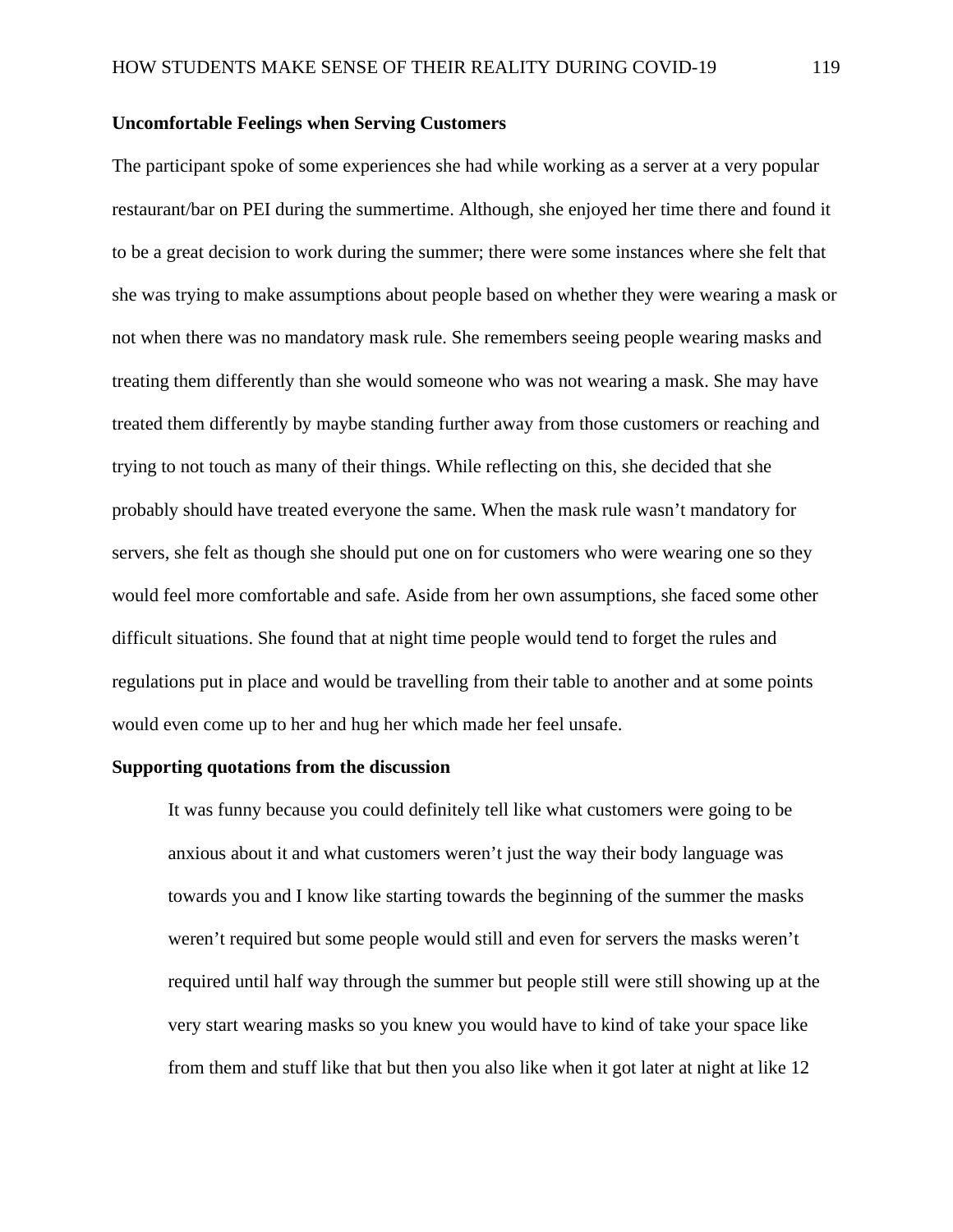and stuff obviously like people- no one was real- and they're very young like customers who I would have at that time and like people weren't as anxious about it

Um, it was when I when I first started wearing the masks er even before even if I wasn't wearing a mask but they were I felt like maybe I should be wearing a mask because I was like maybe they feel uncomfortable and unsafe and they probably don't wanna be close to me so then I'd always probably like I guess like treat them differently than I should of like I'd always like far away I'd reach to give them their food instead of probably coming a little closer and then I'd try my like hardest not to touch as much many things and then like I did feel myself backing like way up to talk to them and like trying not to like talk directly on them or something like that but as like things got further in than when we started wearing a mask I guess I did feel more safe talking to tables because I like did um I just did I did feel like wearing the mask I could stand a bit closer and serve and not have to like reach food but the biggest problem I had over the summer was when it got to those like late nights obviously like don't really remember the protocols that were put in place so like you couldn't go from table to table and like they'd be coming up to you and like maybe they'd try to hug you and stuff like that and in those moments you feel kind of unsafe like not just cause like you didn't want to get in trouble but sometimes you didn't even know these people and like could be from away and you're just questioning everything so just those were the only moments ever that I ever felt like unsafe like per say

## **Positive Transition**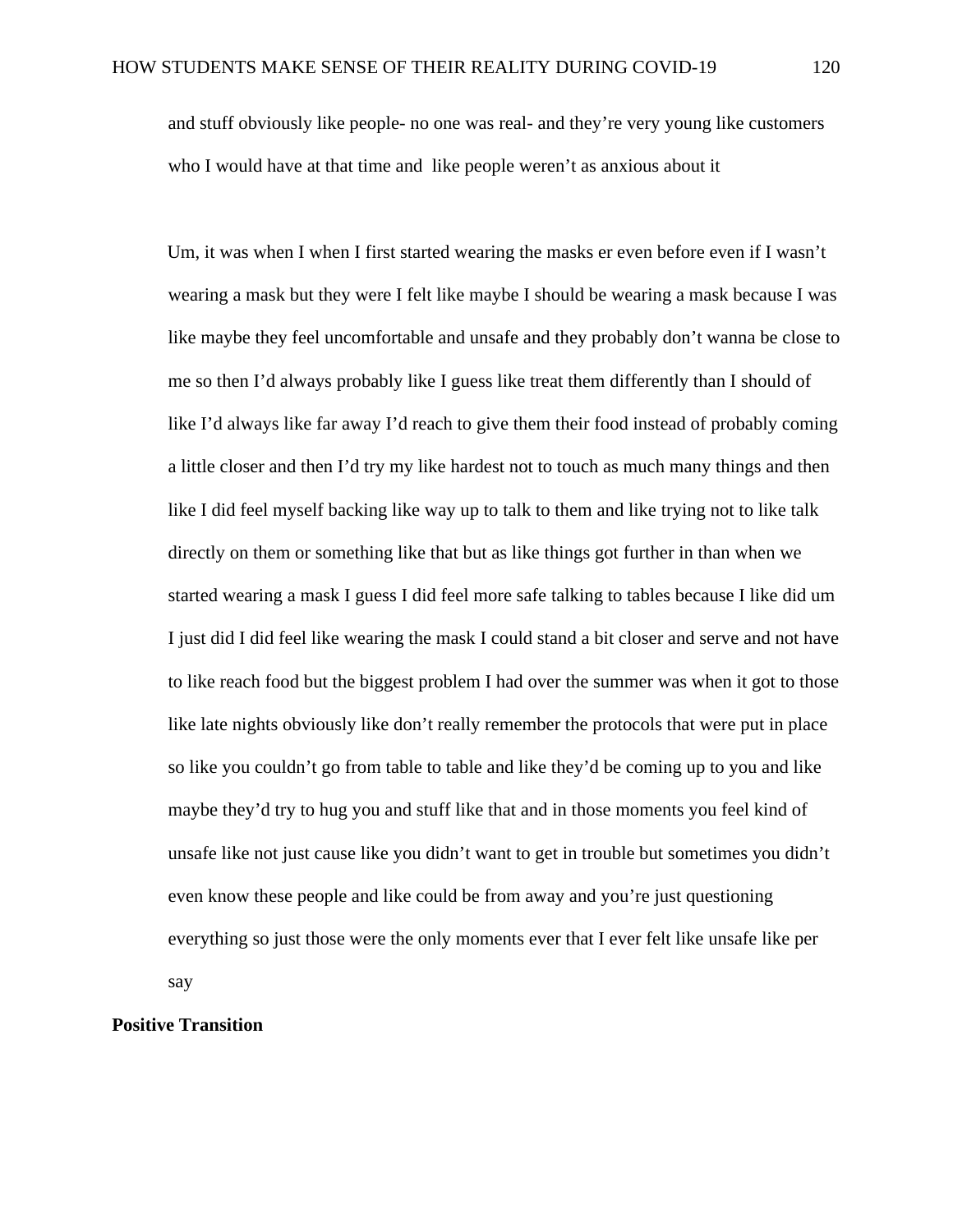The participant was positive that she made the right choice choosing to work during the first summer of Covid-19. She felt as though working during the summer was a positive and healthy transition. The fact that she was able to be in a fast-paced environment, the shorts went by quick, was able to see money easily, and was outside; were all attractive to her as a summer job. The participant also mentioned that it was fairly easy to get back into the work routine again after getting used to the new protocols that were put in place. She found the masks made her feel safer talking to tables because she could stand closer to customers and not have to reach as much.

## **Supporting quotations from the discussion**

Yeah it was definitely a healthy to go right from quarantine to [restaurant she works at]I think that was like the best decision like not to go back to [restaurant participant used to work at] but to go back to [restaurant she works at]because it was like a fast-paced job your shifts went by pretty short, you could see money pretty easy, like easy money and like the people were all great um I was outside like some of the time so I was like used to being outside but no I do think going to [restaurant she works at] like right after was a great transition and like healthy

when we started wearing a mask I guess I did feel more safe talking to tables because I like did um I just did I did feel like wearing the mask I could stand a bit closer and serve and not have to like reach food

I wasn't like used to like the pro-like the new protocols that were put in place but like after a while it was easy to get into a routine again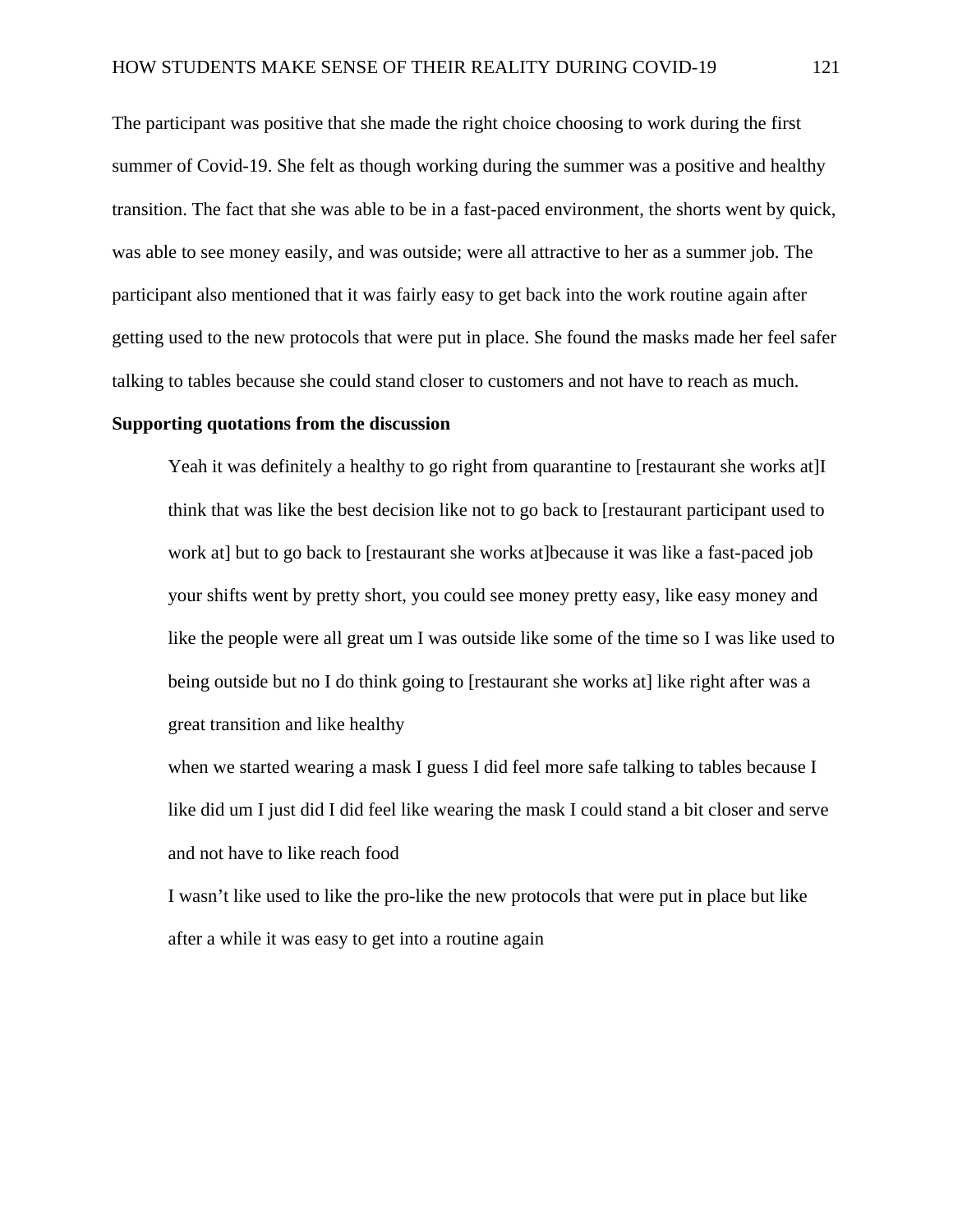

#### **Appendix J: Participant three's Themes**

Figure four: Figure presents the consecutive overarching theme, two secondary themes, and three sub-themes of participant one's transcript.

# **New Perspectives raised from Covid-19**

Participant three discussed with the research assistant how she started to have a different philosophy on life when Covid-19 began to impact PEI. She said that when quarantine started, she realized how quickly things can change. She said for people to do things when they can rather than waiting for the perfect moment because you never know what might happen that might make it impossible to do those things. The participant also mentioned that being in quarantine was kind of nice in a way because she was able to slow everything down. The research assistant believes the participant was talking about slowing down the things in life that can cause stress as the participant was just talking about how it was nice to be able to have a break from school. The participant also discussed how there were difficulties accommodating her nursing degree as many of the important elements of her education are labs, clinical, and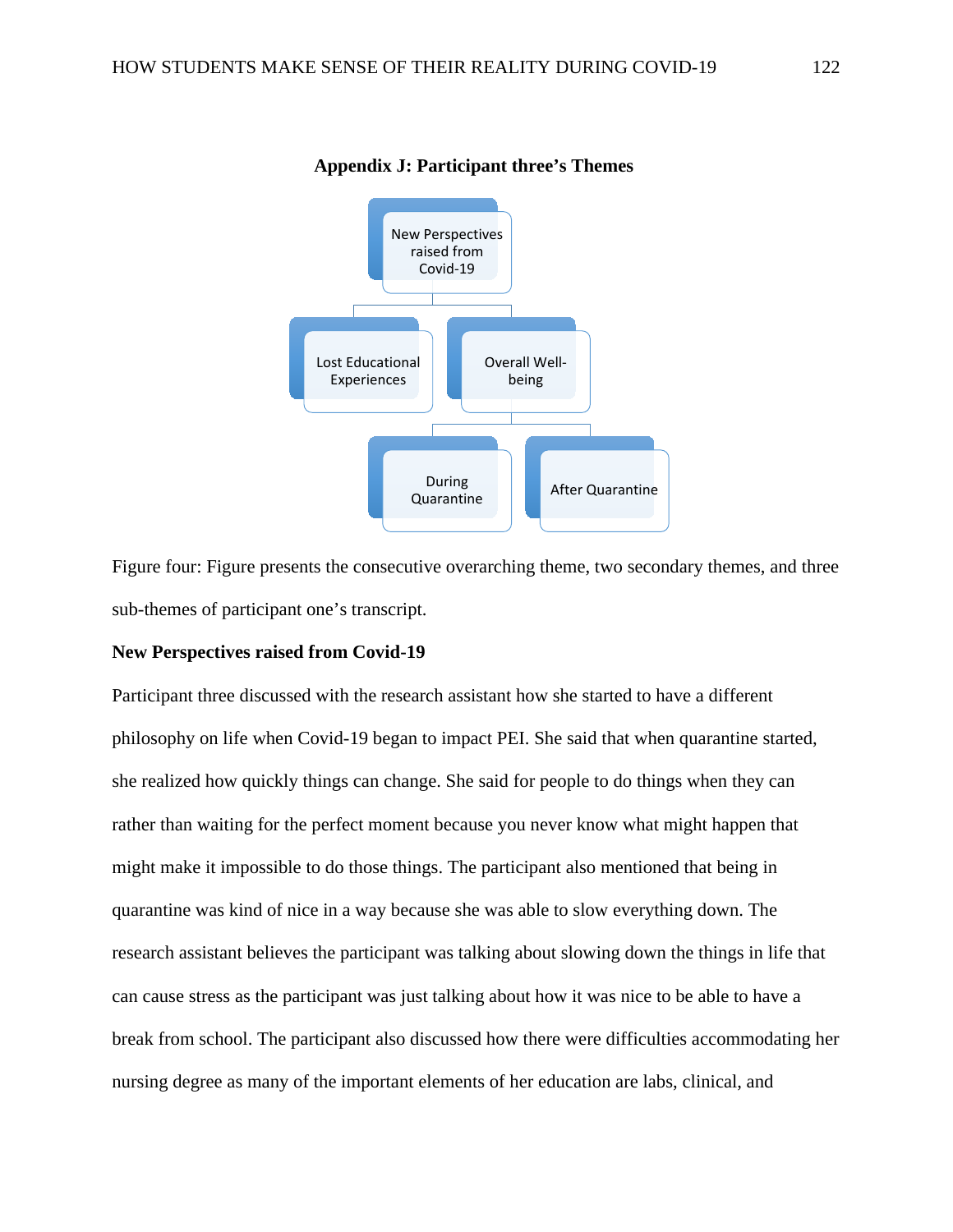placements. However, the participant seemed to have a positive attitude that everything in the end would be okay. The theme for this participant seemed to be an overall appreciation for information regarding the Covid-19 pandemic. Her anxieties on the matter seemed to ease when she learned more.

# **Supported quotations from the discussion**

Um it was scary at first because nobody knew what was happening or how long it was going to last [pause] um or how it was going to affect our lives um but as it went on and we learned more about it and it kind of became a little less scary but ya I think that it made me think that things can change really quickly like I had a lot of plans that didn't happen because of Covid-19 so um just learning to do things when you can and have the opportunity because you never know what might happen that might make it impossible to do those things kinda doing the things that you want to do when you want to do them [laughs]

So yeah I think there were positive to it and just like kinda time to slow it all like, everything down was nice and beneficial

So I feel like we kind of missed out on some of that so it definitely did affect it [education] but in the end it will all be okay

#### **Secondary Theme**

# **Lost Educational Experiences**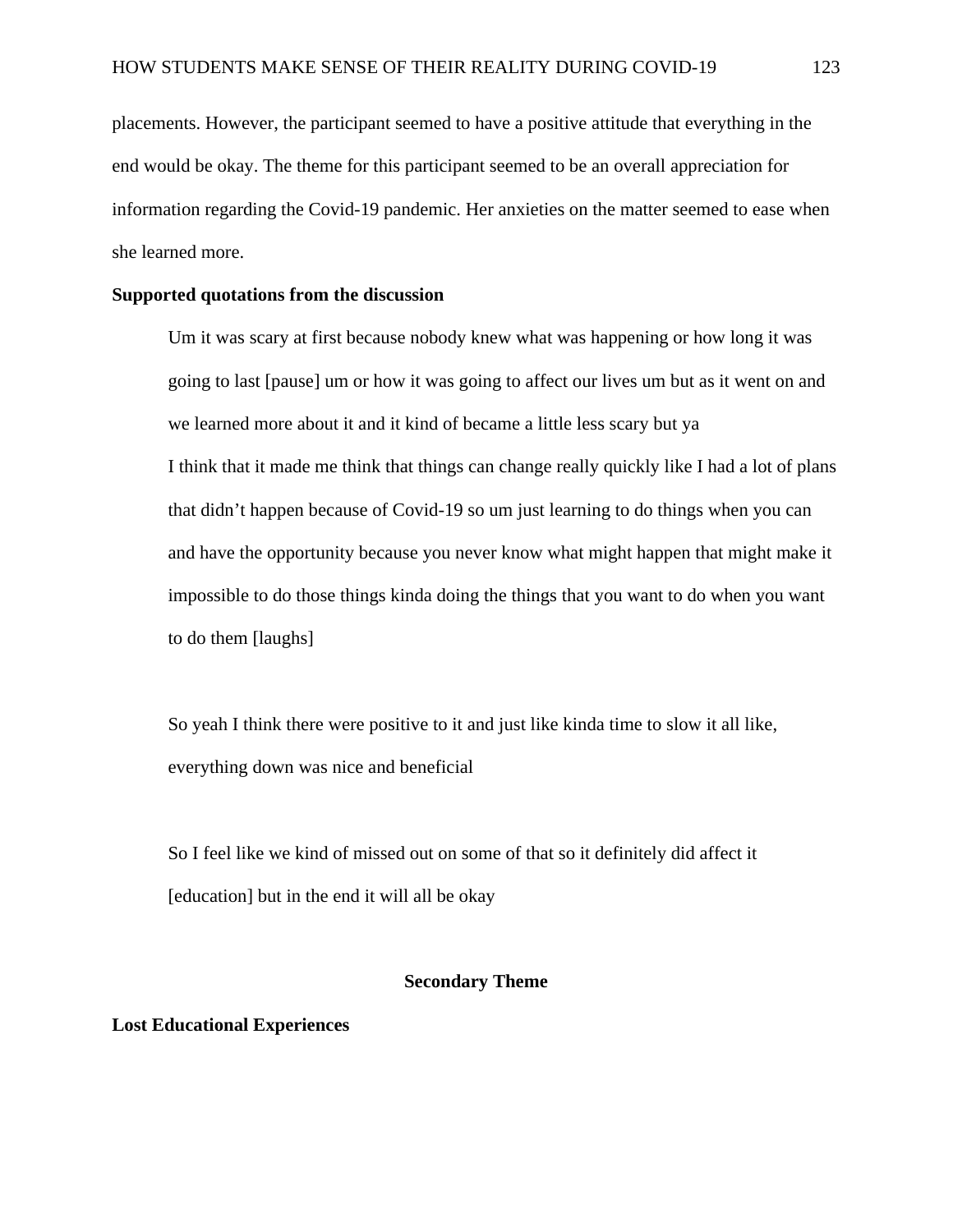The participant discussed missing out on educational opportunities that would normally be a part of her degree, but were cancelled because of the Covid-19 pandemic. She acknowledged that these things could not happen because it was in everyone's health's best interest. However, she was disappointed she did not experience more hands on work as the career she will have after she graduates is primarily hands-on. Her perspective was that even though she does not think that she received the ideal education she wanted to receive, she was able to make do with what resources she was given, and believes everything will work out in the end.

## **Supported quotations from the discussion**

Um, I feel okay about it depending on the class [pause] like um like class wise I'm okay with it being online and I'm okay with online learning but like in terms of labs and clinical and stuff I didn't enjoy that online I would have preferred if we were able to do that in person but classes I don't mind online

Yeah, yeah it was definitely a change because it was between like March was the last time until September so it was a really long gap to like not be doing that stuff when normally I would have done it in May and June um so it was really long gap so it was kind of hard to get back into the swing of it um of doing that stuff in person but uh I think everyone adapted

Well it impacted my education because I was supposed to go on an international placement and I never got to go which would have been a good learning experience for me um so that was disappointing and also um it impacted me as a I was supposed to do like a community nursing placement um that I wasn't able to do like I had to do it online so it just wasn't as beneficial as being in the actual setting um as well um there were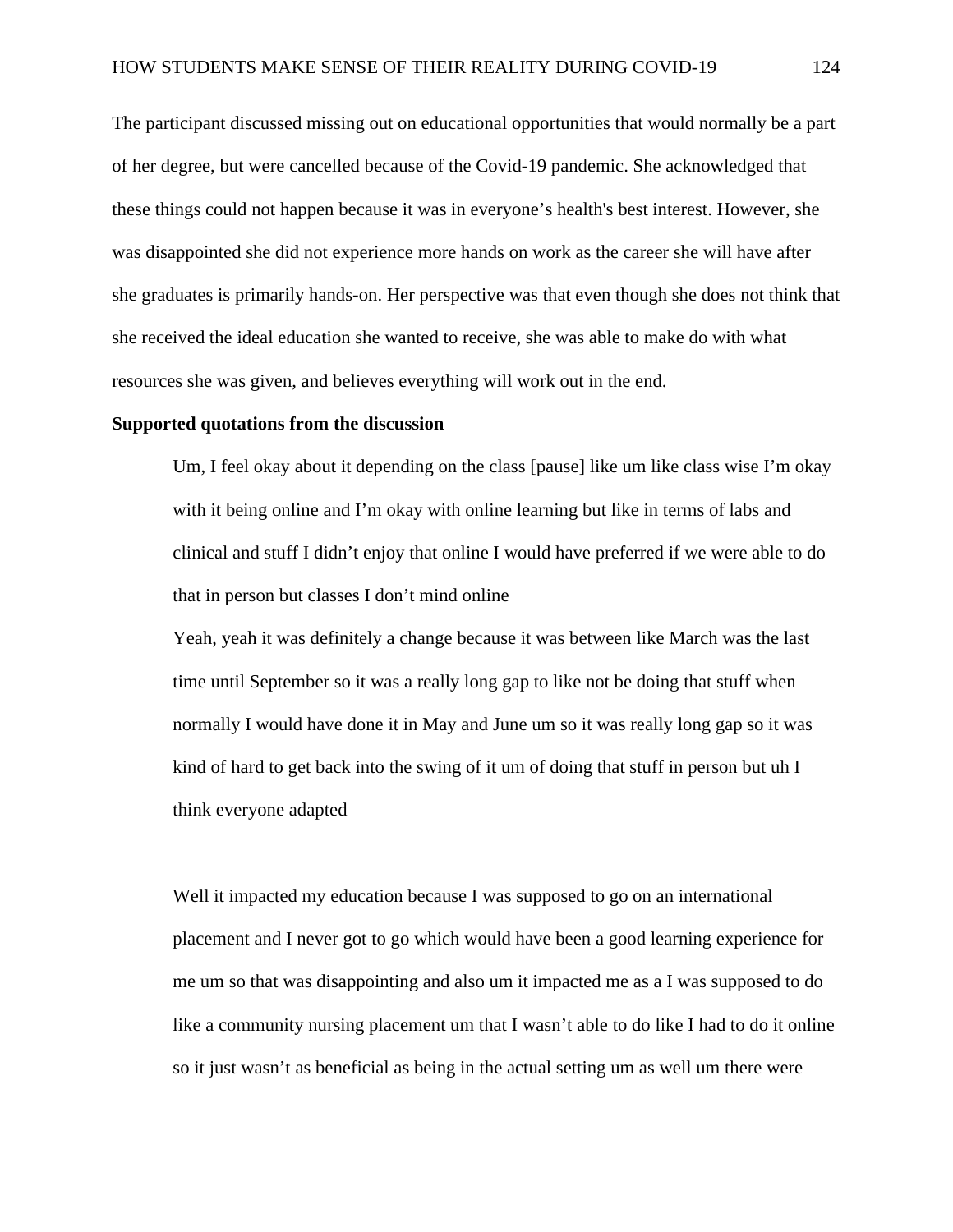some like labs and stuff that I was supposed to do during Covid-19 that we never got the chance to do so I feel like we kind of missed out on some of that so it definitely did effect it but in the end it will all be okay

Um yes and no, like, like in our fourth year we learned about how to give blood administration, okay [pause] and so usually you would go and you would go to the lab at UPEI and you would like practice it but because of Covid we just learned about it in a lecture online and nobody actually got to get hands on and like practice it so like things like that I think we missed out on and like there were things that they weren't able to replicate online

#### **Secondary Theme**

## **Overall Well-Being**

During the research discussion, the participant discussed how her well-being was before and after the quarantine. The participant talks about her feelings regarding being isolated from her friends and other family members and how she managed those feelings. She also discussed how she felt when the restrictions were eased and she could finally see people outside her immediate family. The participant showed her resilience through the difficulties faced through the year of the pandemic by the way she chose to overcome different challenges and her mindset towards said challenges.

# **Supporting quotations from the discussion**

Um, yeah, but I haven't experienced many things where I had to be resilient from I guess but I think if the time came I would be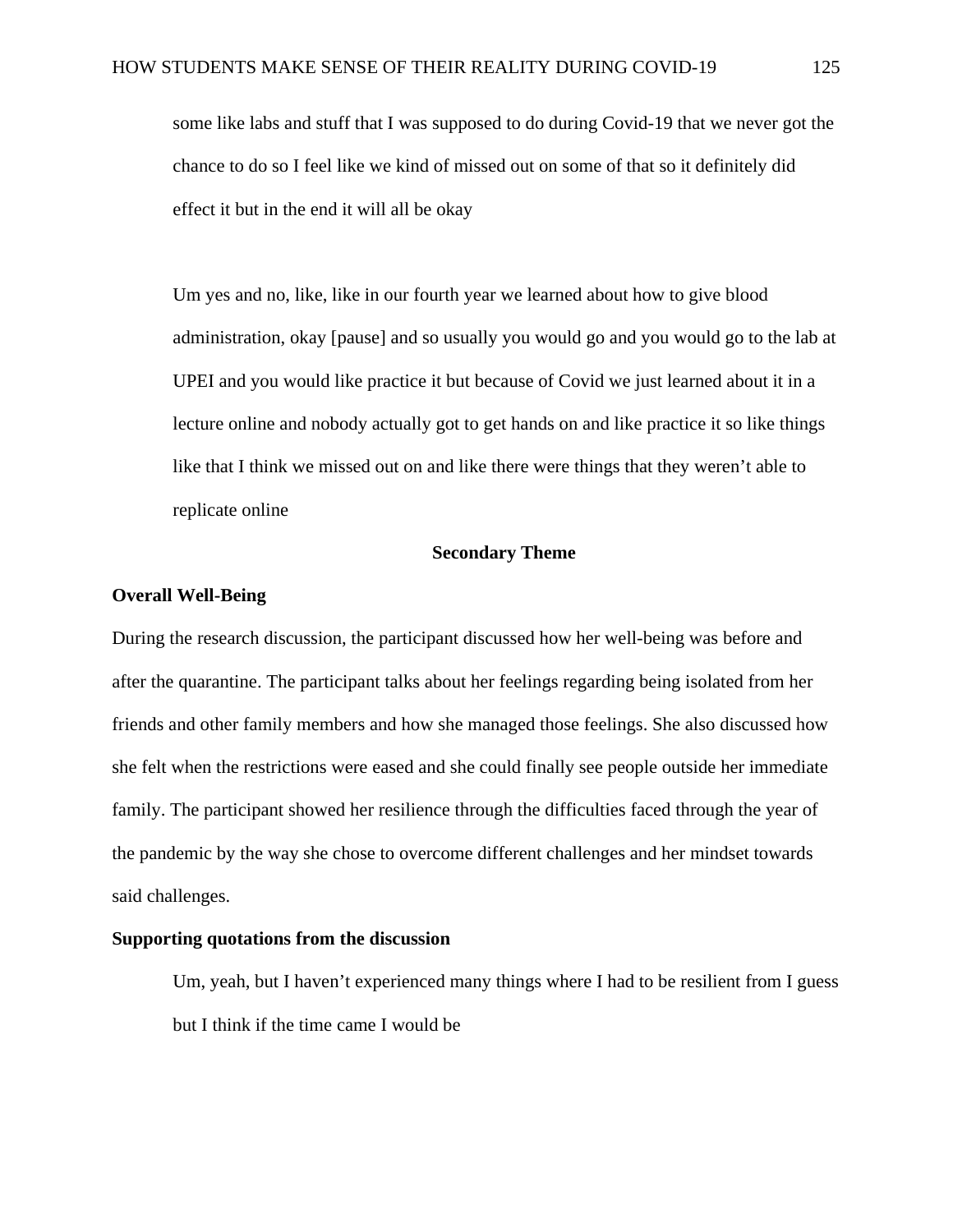It was like hard just not being able to do normal life [pause] like just not being able to go to the grocery store or anything so it was definitely isolating that way um and just different cuz we like we never been told we can't do those normal things before

So yeah I think there were positive to it and just like kinda time to slow it all like everything down was nice and beneficial

I think it was beneficial because at the time I didn't have any other commitments so it was nice to take that time to just do what I wanted to do

#### **Subtheme of Overall Well-Being**

## **During Quarantine**

During quarantine the participant talks about her overall well-being during the Covid-19 quarantine At the beginning of quarantine she found her experience being stressful and fearful because she felt like she did not know what was going on. She was nervous that she could have Covid or that someone else would get Covid that would set off an outbreak on PEI. She concluded that once PEI seemed to have all their protocols under control, she felt a lot better and said that knowing that PEI's measures seemed to be working improved her mental well-being. The participant also mentions how quarantine was beneficial to her mental well-being because she did not have anything to commit to and could do what she wanted to do. She used this time to go on walks, read, and spent time with family.

# **Supporting quotations during this discussion**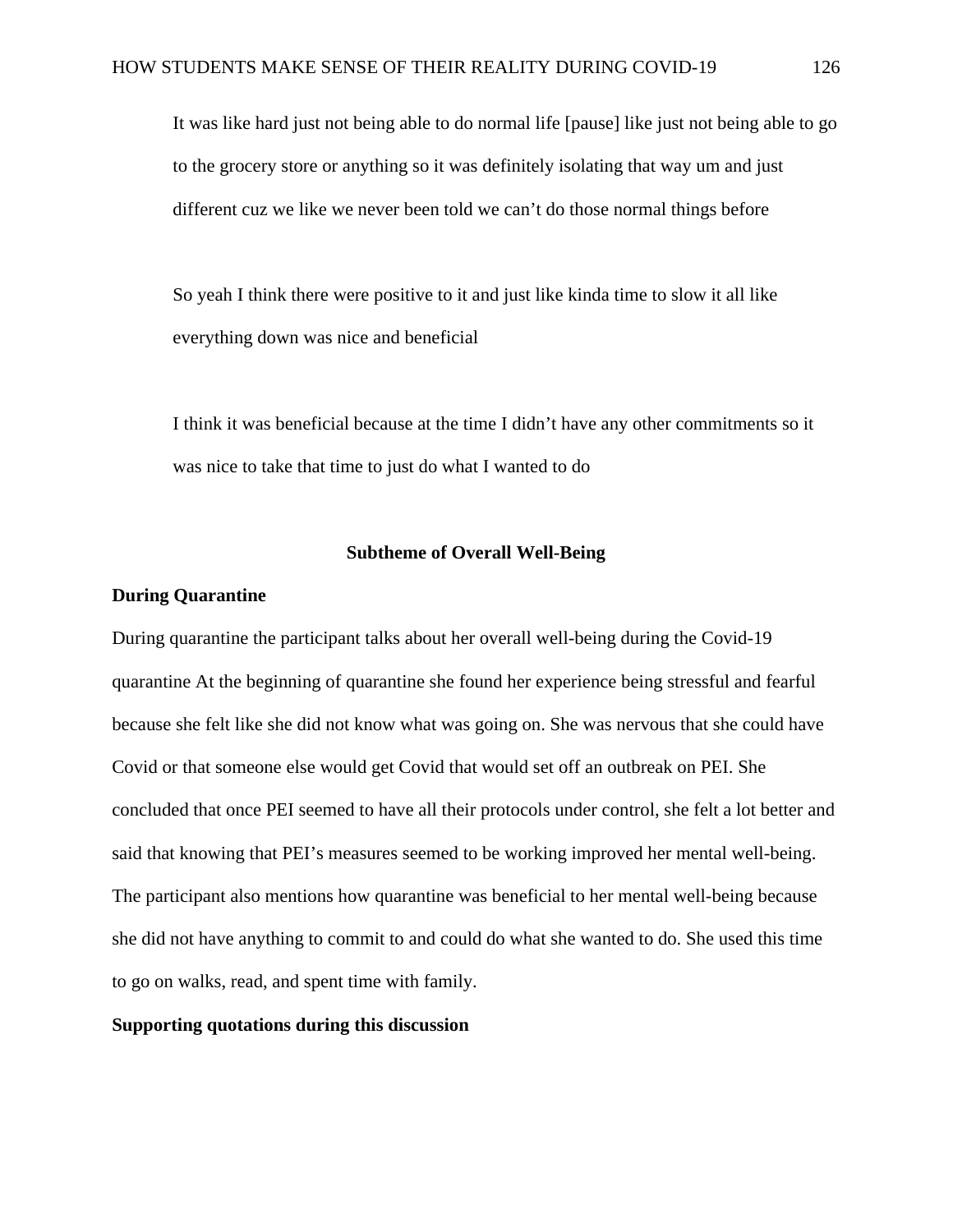Um, it was scary at first because nobody knew what was happening or how long it was going to last [pause] um or how it was going to affect our lives um but as it went on and we learned more about it and it kind of became a little less scary but ya It was like hard just not being able to do normal life [pause] like just not being able to go to the grocery store or anything so it was definitely isolating that way um and just different cuz we like we never been told we can't do those normal things before um but it was a good chance to spend time with family and do other things that I normally wouldn't have time to do

Um I spent a lot of time outside too like going for walks um which was good mentally and physically um and even just like having time whenever there was the break from school like even just trying to read which was nice for like my mental well-being so yeah I think there were positive to it and just like kinda time to slow it all like everything down was nice and beneficial

I think it was beneficial because at the time I didn't have any other commitments so it was nice to take that time to just do what I wanted to do

Um at the beginning of quarantine I was definitely stressed just because I didn't know what was happening and just living in the fear of someone getting Covid or myself getting Covid or there being an outbreak on PEI um and that lasted I guess for most of the quarantine, but coming on the end it was kind of um seemed like we have everything under control and the measures were working so I was feeling a lot better about it then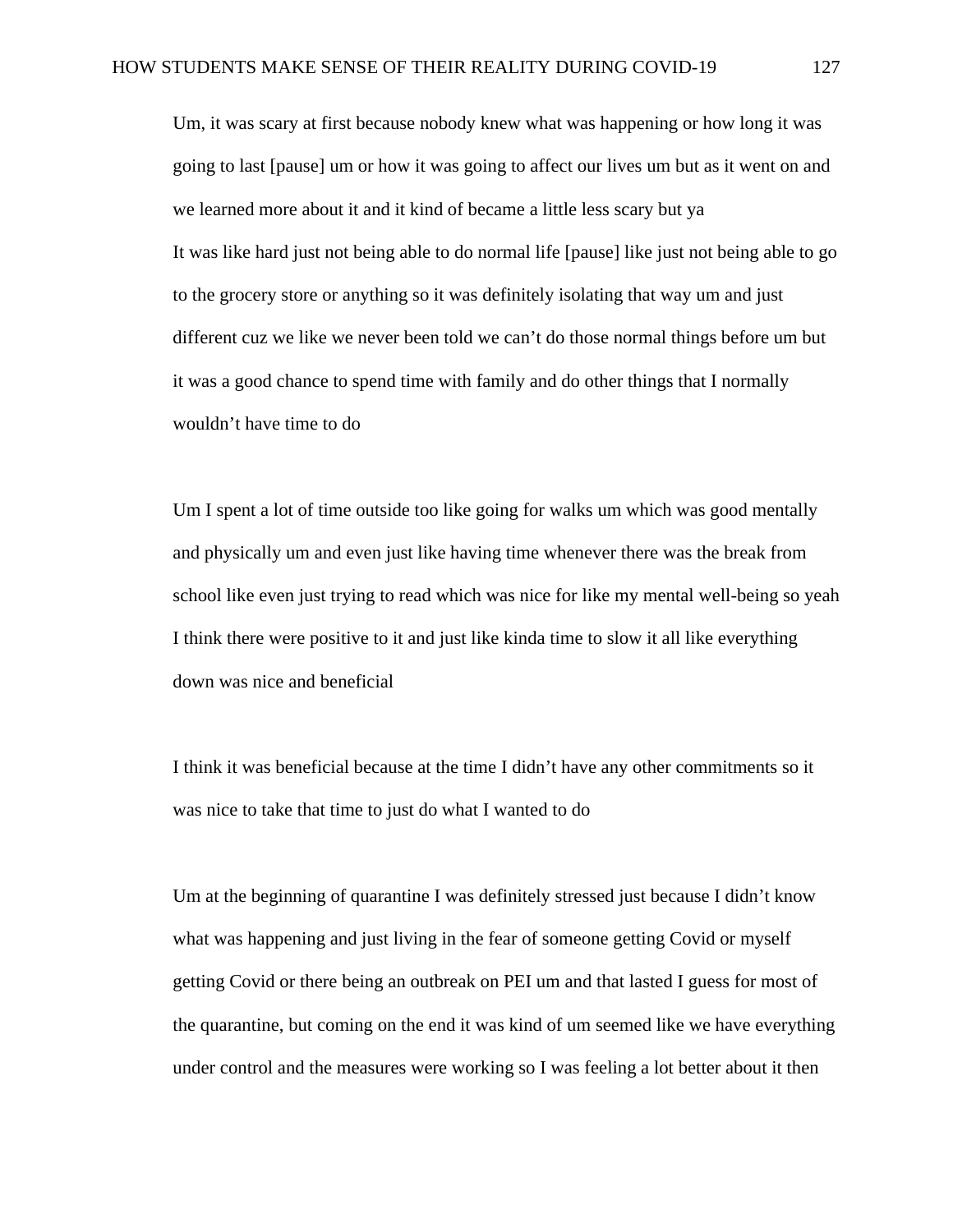and then afterwards I think I felt better just being able to interact with people who I haven't seen in a month or so um that was better for my mental well-being

# **After Quarantine**

The participant addressed how her wellbeing was after PEI loosened their restrictions and were allowing small gatherings. She remembers feeling anxious about going into stores or restaurants at first, but also felt excited to be able to see friends and family that she was not able to see during the quarantine; therefore, having mixed emotions about the decision. She found it was a little different getting used to working and committing to that set schedule, but found that it was good to be able to get back into that routine again. She found work to be a healthy distraction after quarantine and gave her more motivation to get up and do something. Like mentioned above, she did find it hard to adjust to online classes but does not mind them as much as she does online labs. She was disappointed that she missed out on learning opportunities but did realize that there were not many safe options for her to be able to practice while living in the pandemic.

# **Supporting quotations from the discussion**

Um yeah I was excited to be able to interact with my friends, but I did still have some anxiety about going into stores or restaurants or anything [pause] um I didn't do that for the first little bit when the restrictions eased but um so I was nervous about that but I was excited at the same time to be able to see my friends and other family members that I wasn't able to see so it was kind of mixed emotions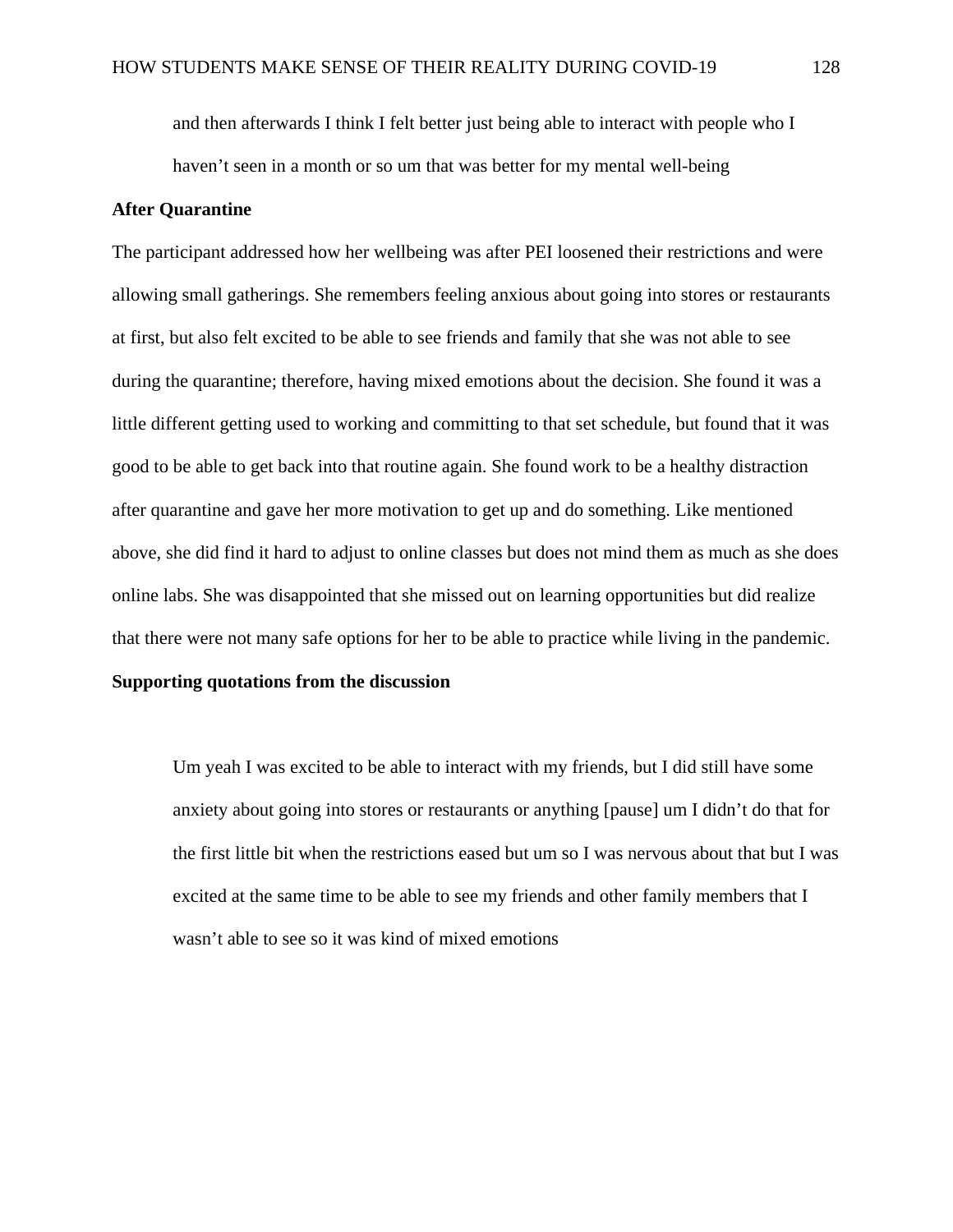Um yeah I did [pause] cuz I was off for quite a long time with Covid so just getting back into actually committing to something was different but um but it was good to get back into a routine

It was a healthy distraction cause it meant I wasn't um just at home every day it gave me like the motivation to like get up and do something when I didn't want to so it was a healthy distraction I think it was a good choice um to work

Um, I feel okay about it depending on the class [pause] like um like class wise I'm okay with it being online and I'm okay with online learning but like in terms of labs and clinical and stuff I didn't enjoy that online I would have preferred if we were able to do that in person but classes I don't mind online

Yeah, yeah it was definitely a change because it was between like March was the last time until September so it was a really long gap to like not be doing that stuff when normally I would have done it in May and June um so it was really long gap so it was kind of hard to get back into the swing of it um of doing that stuff in person but uh I think everyone adapted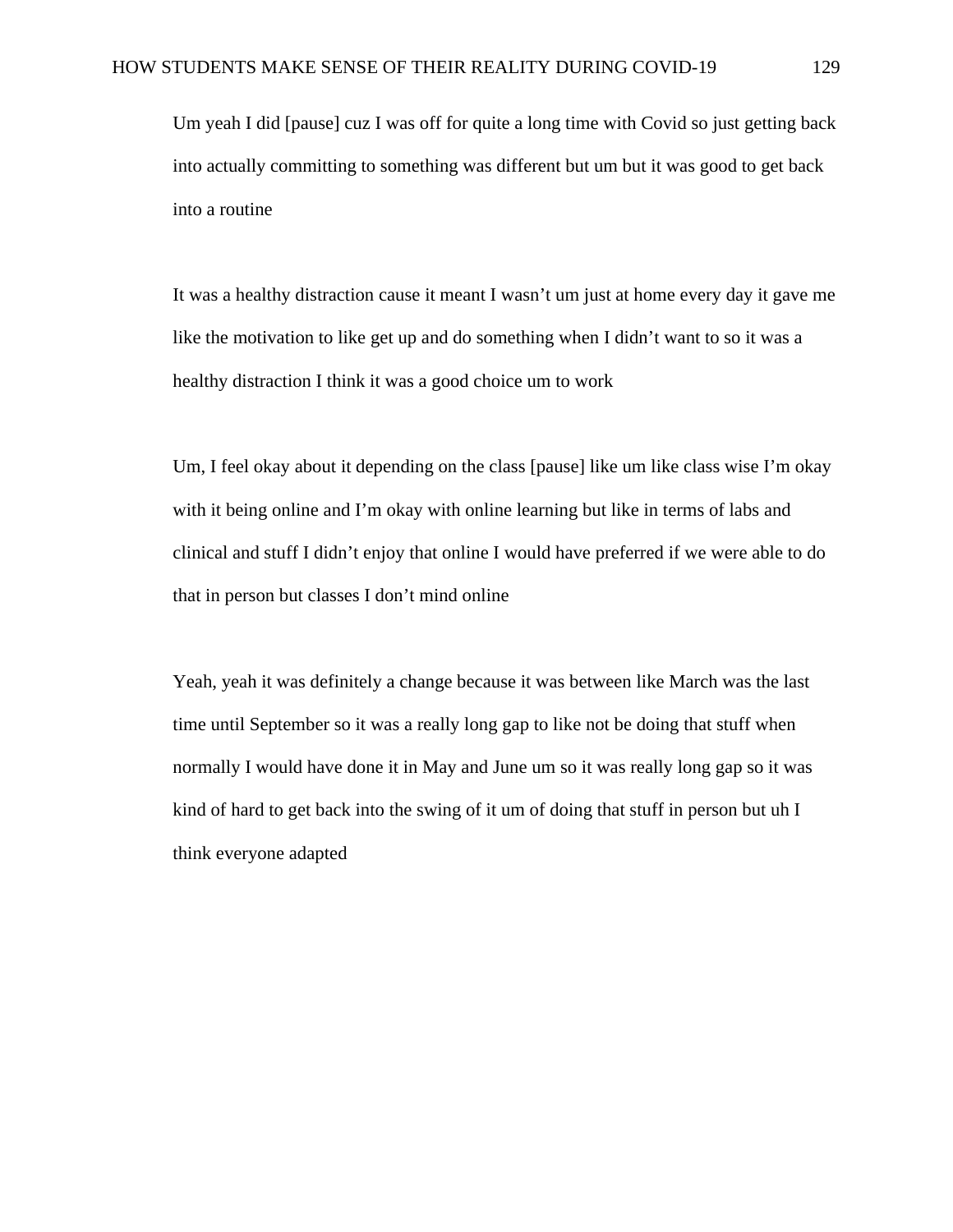

**Appendix K: Participant four's Themes**

Figure five: Figure represents the overarching constitutive theme, along with the four secondary themes, and 8 subthemes that portray the participants overall experience with Covid-19 and the assumptions made of others while the rules and regulations were being put in place.

# **Realizations of Resilience**

Participant four did not see her resilience in the beginning of the research discussion. She was not sure whether her challenges were hard enough and did not know if she could give reasons to defend why she was resilient. She went on to dive into the hardships she has faced in her life which resulted in her feeling a bit more comfortable with identifying as resilient. Throughout the rest of the interview, she talks about different hobbies she took up during quarantine that benefited her overall wellbeing as well as the positive experiences she has encountered during Covid-19. The strategies she used to stay mentally and physically healthy during a difficult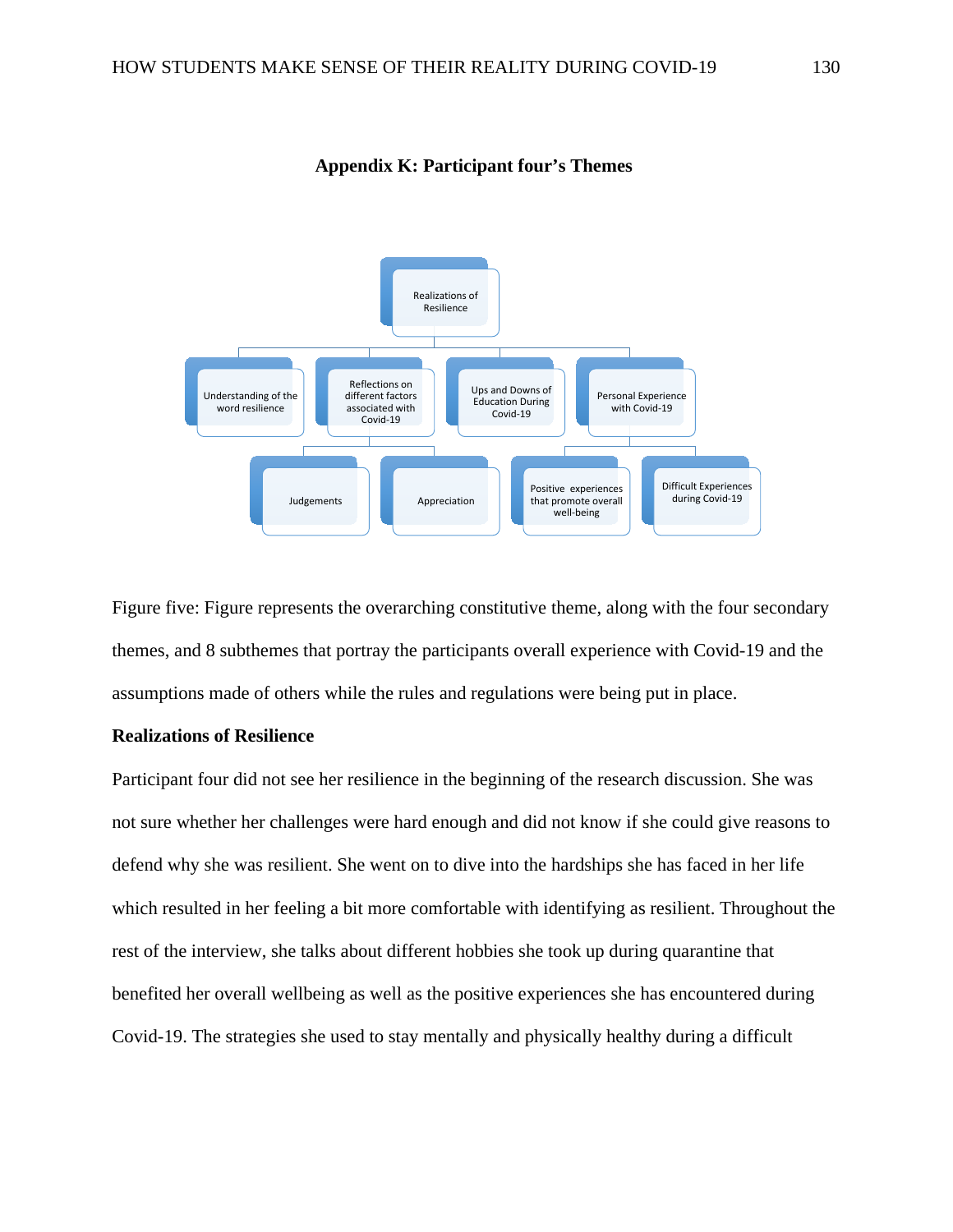experience can demonstrate how resilient she was without regarding her mindset and behavior as resilient.

Supported quotations from the discussion

I want to say yes [in response the question, "do you think you are a resilient person"] because I think everyone could be resilient in their own way but I think but I don't think I have a reason where I uh, could back it up

Well um I just-I don't know if they would be considered challenges or not [pause] but like a couple of years ago there were a few deaths in the family [pause] like my poppy and my great aunts [pause] that was hard because after my poppy it felt like we didn't get to properly grieve the other deaths [pause] but um I feel like dealing with death which is really the only thing in life that is [inaudible] so early in my life has happened to me recover from maybe when I start to see death more often in my adult life [pause] it's hard to say [pause] um I am not sure if that has made me more resilient or just good at adapting [pause] I think maybe an easier thing I could think of is whenever I was in grade 12 I had a bad concussion where I needed quite a bit of time to recover from [pause] after the recovery time, I found it a lot harder to study and to focus on really anything [pause] this experience kind of made me try to adapt to, like my situation which really sucked and work harder to see the same or similar results um I had before the concussion [pause] I think that could maybe be an example of how I am a resilient person [pause] um not to mention, so many of us were able to survive a pandemic [pause] which I would say is pretty resilient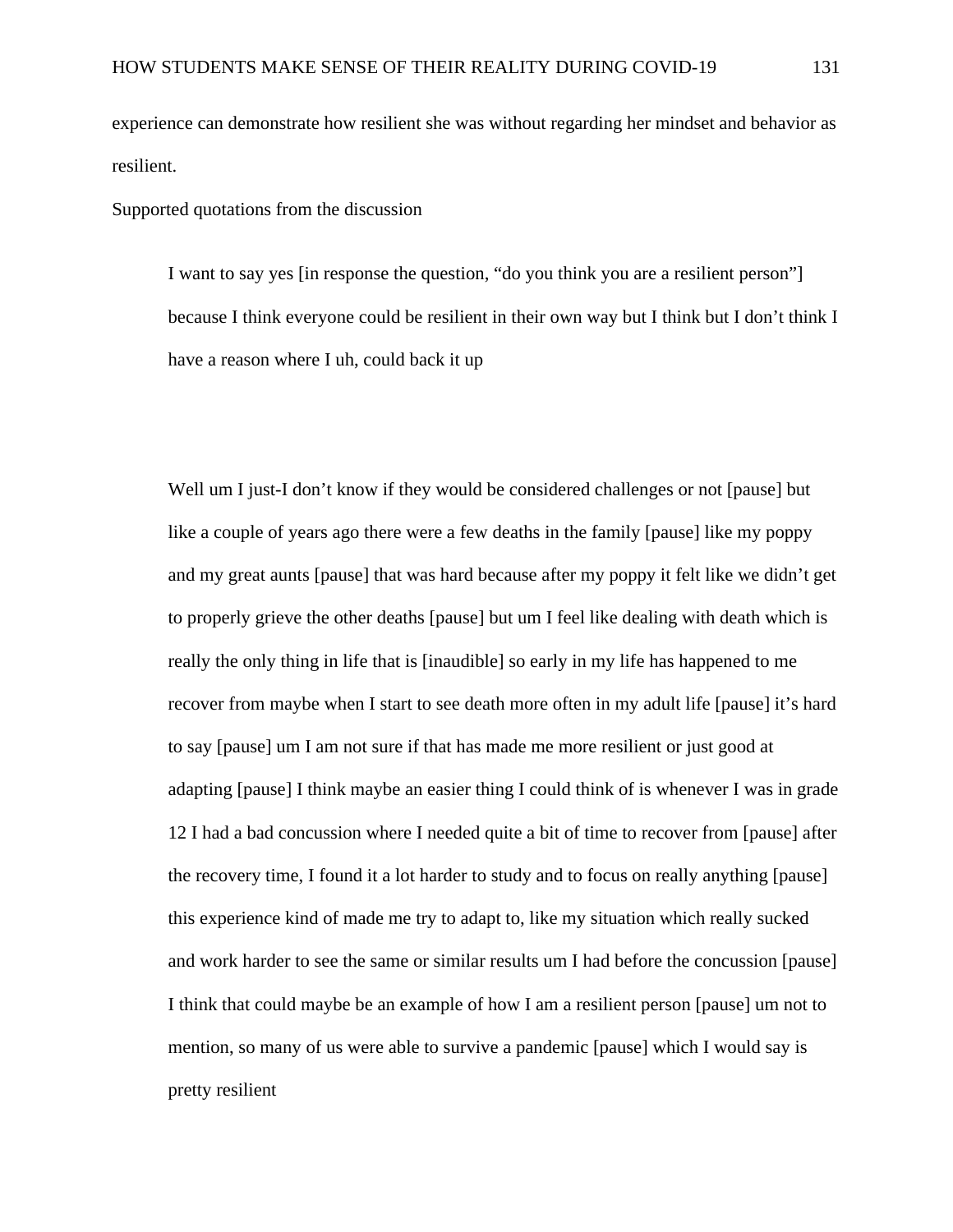I think my mental health generally stayed pretty stable throughout the whole quarantine [pause] I was stressed and had low moods, but for the most part I was understanding [pause] when the restrictions were loosened a bit I felt a little more free

I found myself doing more things which for um more things for myself which was kind of interesting [laughs]. I guess we had no one else really to do anything with

## **Secondary Theme**

# **Understanding of the Word Resilience**

In the beginning of the discussion with participant four, she talks about how the term resilience can have multiple aspects or phases. She found it difficult trying to come up with a solid answer because she had many ideas of how the word resilience she be illustrated. First, she describes the term as someone who was able to overcome traumatic experiences and used that trauma to become stronger emotionally. However, she then describes resilience as something people could use every day by taking tasks said people may not enjoy doing, but turn those tasks into something that brings them happiness or at least does not interfere with their happiness. The participant notes that no matter how big or small one's challenge may be; a person can still be resilient. The participant then used examples that other people may have encountered before and examples of how she thought she may demonstrate resiliency in her life. She found using examples could make the definition of resilience become more straightforward to her.

#### **Supported quotations from the discussion**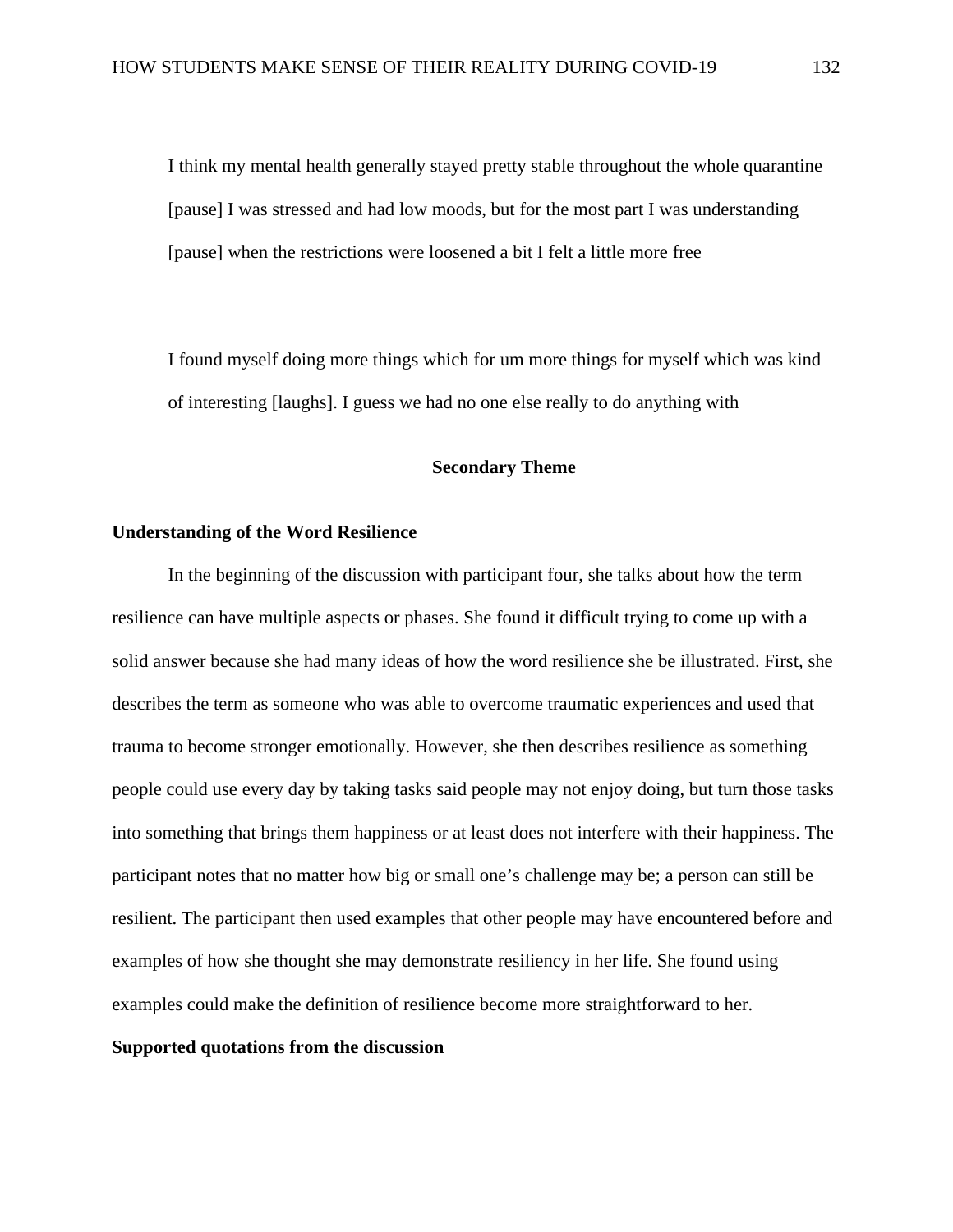Oh wow [pause] I think a lot of things come to mind when I think of the term resilience In one bubble I am thinking of people who have been um able to overcome really traumatic experiences and used that trauma to become even stronger emotionally um but in another way, I think of someone being resilient by um like taking uh like taking a boring or annoying everyday tasks and trying uh their best to turn them into something that doesn't interfere with their personal happiness [pause] but I really have no idea [pause] It's a big uh word to think about [pause] however, I feel like maybe you don't need to go through something, some major tragedy um to be resilient [pause] some people go through challenges that um may be small to some people but not to other people [pause] so I feel like it could be defined differently by anyone [pause] I am uh I am trying to think of possible examples to help me think of, um a clearer definition

As discussed, the participant was detailed in definition of resilience. She recognized the term was could be used in different contexts and could mean something different to each person. She goes on to say that she would describe resilience as someone who has either gone through something traumatic and has used their trauma to become emotionally stronger or someone who takes challenges that are not appealing and turn those challenges into something that does not stop them from staying happy. She also said that the challenges or traumas that a person may go through could look differently to everyone, but that should not be discarded as any less or more important.

In one bubble I am thinking of people who have been um able to overcome really traumatic experiences and used that trauma to become even stronger emotionally [pause]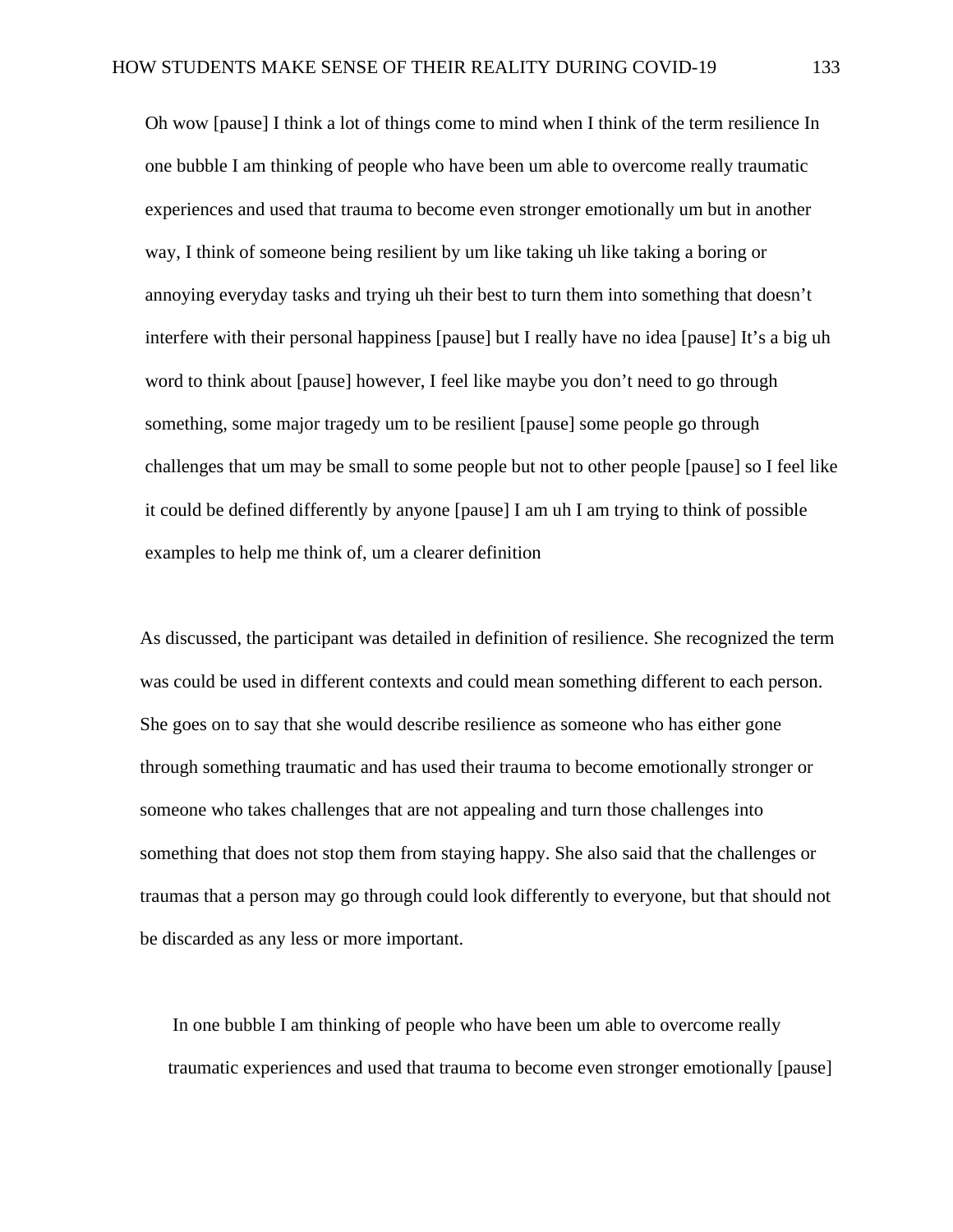um but in another way, I think of someone being resilient by um like taking uh like taking a boring or annoying everyday tasks and trying uh their best to turn them into something that doesn't interfere with their personal happiness

It's a big uh word to think about however, I feel like maybe you don't need to go through something, some major tragedy um to be resilient some people go through challenges that um may be small to some people but not to other people so I feel like it could be defined differently by anyone

I want to say yes [in response the question, "do you think you are a resilient person"] because I think everyone could be resilient in their own way but I think but I don't think I have a reason where I uh, could back it up

The participant went on to explain different circumstances where people would be considered as resilient. When the research assistant went on to ask if she thought she was resilient, she was not sure if the challenges she faced would be considered challenges to someone else. This can go to show how some people can be accepting of others struggles, yet can be defying to their own. She believed that using examples of resilience would help look at the bigger picture of what it really means to be resilient.

Well um I just-I don't know if they would be considered challenges or not [pause] but like a couple of years ago there were a few deaths in the family [pause] like my poppy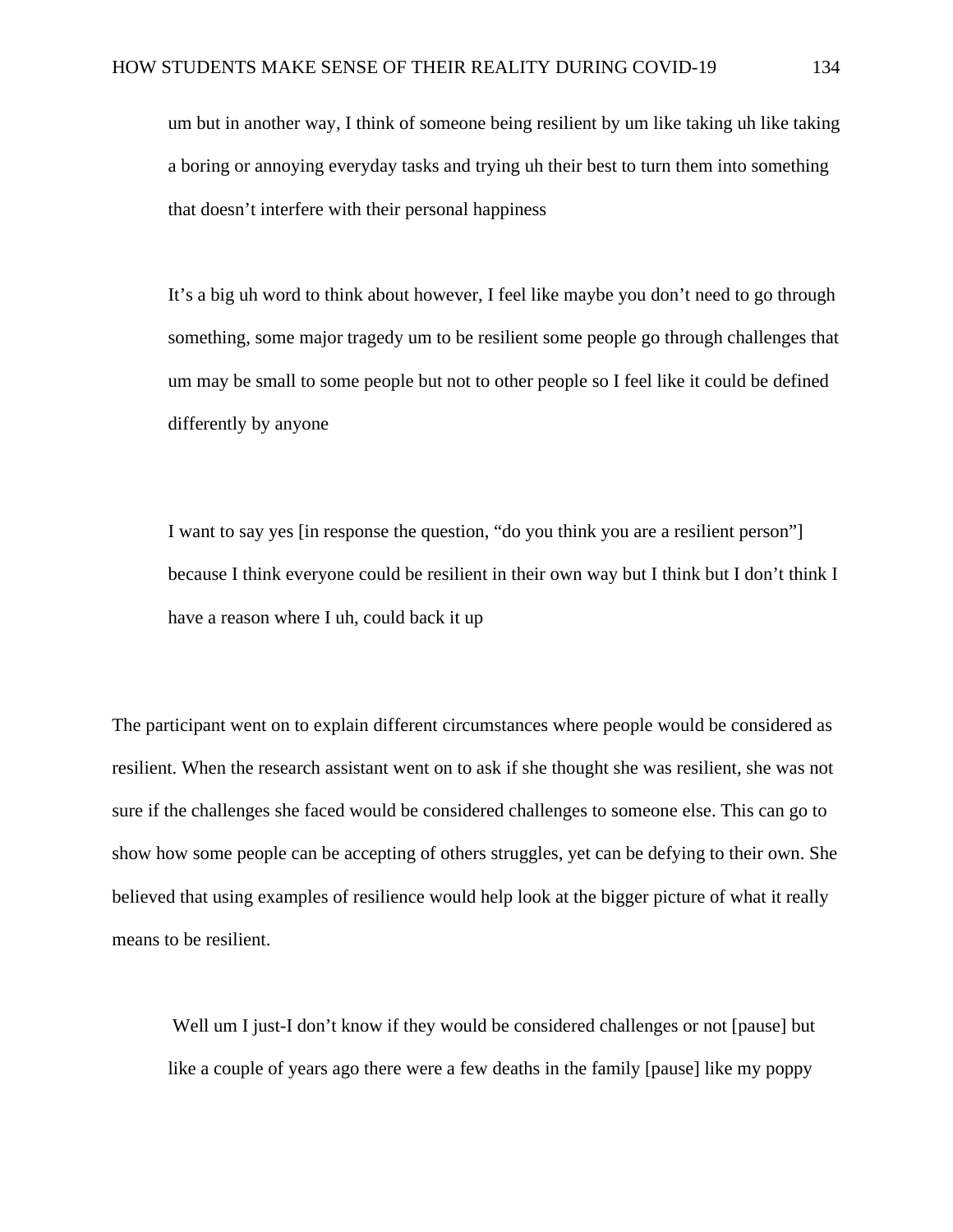and my great aunts [pause] that was hard because after my poppy it felt like we didn't get to properly grieve the other deaths [pause] but um I feel like dealing with death which is really the only thing in life that is [inaudible] so early in my life has happened to me recover from maybe when I start to see death more often in my adult life [pause] it's hard to say [pause] um I am not sure if that has made me more resilient or just good at adapting [pause] I think maybe an easier thing I could think of is whenever I was in grade 12 I had a bad concussion where I needed quite a bit of time to recover from [pause] after the recovery time, I found it a lot harder to study and to focus on really anything [pause] this experience kind of made me try to adapt to, like my situation which really sucked and work harder to see the same or similar results um I had before the concussion [pause] I think that could maybe be an example of how I am a resilient person [pause] um not to mention, so many of us were able to survive a pandemic [pause] which I would say is pretty resilient

Like sometimes you see women-women who were wronged by men maybe like were assaulted or something become lawyers for young girls who experienced similar things or you see people who may have gone through miscarriages and stillbirths and then worked at a women's clinic to offer support to women who experienced what they have experienced kind of thing [pause] that's just what I think of when I think of that term [pause] do you know what I am saying

#### **Secondary Theme**

## **Reflections on different factors associated with Covid-19**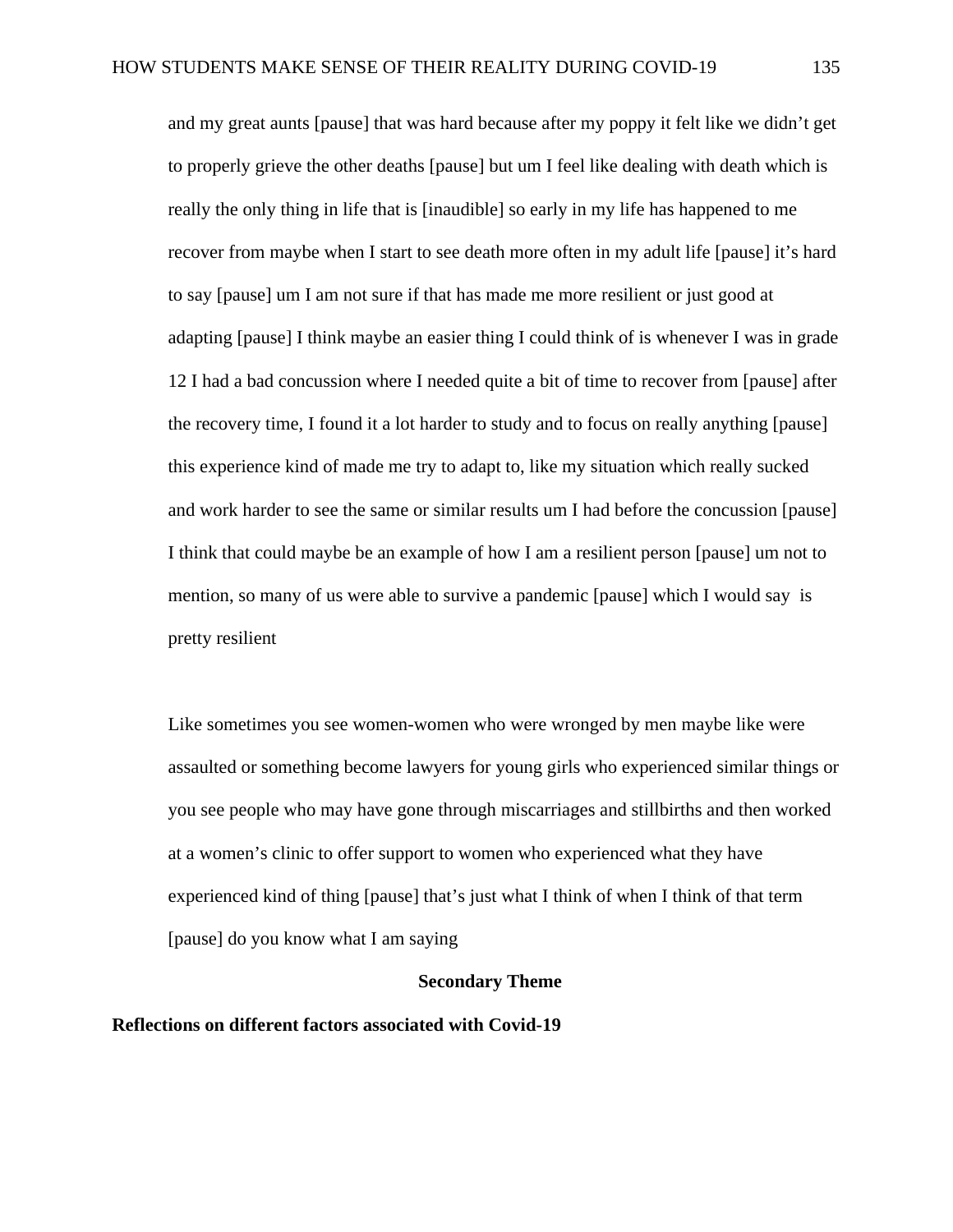The participant discussed many factors associated to the covid-19 pandemic. She reflected on past conversations she had with peers about why everyone was so anxious about the virus because she thought healthcare professionals made it seem like it was just like the flu. She also discussed how there were different levels of extremes to how people were handling all of the news and information surrounding Covid-19, where some people were very panicked about the virus and others did not think much about it at all. She also spoke about the Canada Emergency Response Benefit (CERB) and how that income helped many people her age. However, she did make a few assumptions or judgements about how the older population may think towards the younger population being able to take a break and use CERB to their advantage. She touched on some of the fact that even though she was excited to see her friends when the Covid-19 restrictions were loosened, she found it hard because she thought her friends did not take the rules as seriously as she did.

#### **Supported quotations from the discussion**

Um ah I talk about this with my friends all the time [pause] um it's funny because at the first we were all wondering why people thought it was such a big deal [pause] like nurses and [inaudible] made it seem just like a common cold you know [pause] I didn't think it would amount to anything until those two days before PEI was put into quarantine [pause] so I guess when I was announced my initial thoughts were oh my god how am I going to finish my first year of university

I don't know if during the quarantine I would have loved to be working when everyone else was getting CERB [pause] um I think a lot of people my age would have benefited from this break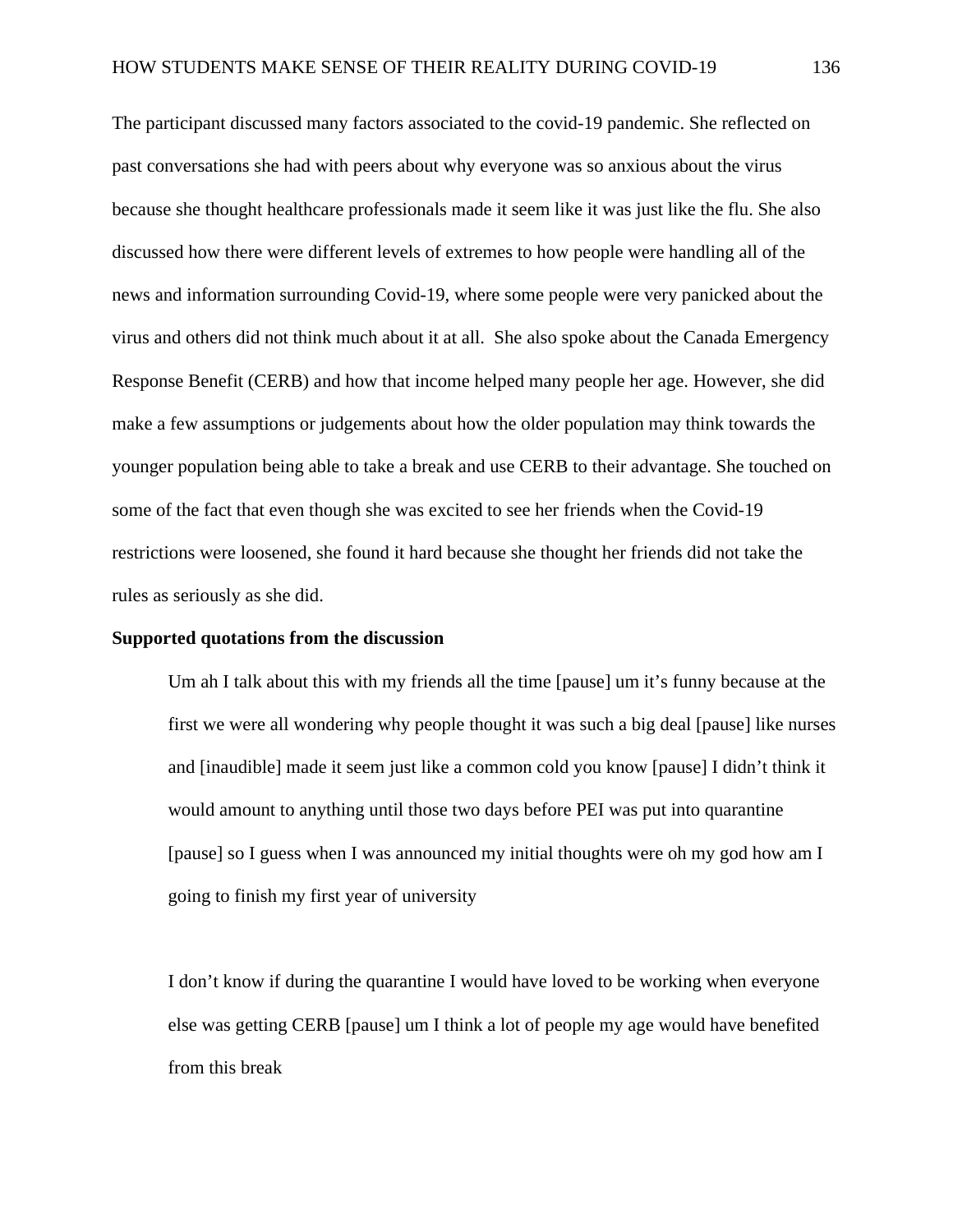I think a lot of adults think of us as lazy for taking CERB money and stuff like that but I don't think they realize how the expectations jobs and schools had of them um when they were young are almost completely different, like when they were young it's way different than how it is now [pause] I think we overlook ourselves to the point where we are just constantly going through the motions and not really taking the moment to enjoy life Um going outside and spending time with family I think was really beneficial to me [pause] I think it was also nice being able to see friends on things, um I think it was also nice being able to see my friends on things like Zoom and stuff because you realize that those people were actually your good friends and that you miss them a lot

Oh god yes I think before I was just delusional to how serious it was [pause] I mean there were some people talking and taking it to an extreme and kind of created um panic among a lot of people, but then I guess I was the one of the ones who was still not thinking about shutting down everything like my mom wa**s**

I definitely struggled, but I knew that what PEI was doing was better than what other places were doing and like having so many cases because everyone is carrying on as if the coronavirus didn't exist [pause] um yeah after quarantine, I felt a little nervous [pause] because some of my friends thought that meant we could just carry on like we did before the pandemic and hang out with our whole group [pause] I think at the time it was like five or eight people [pause] that made it kind of hard to include everyone because you wanted to see everyone at the same time but couldn't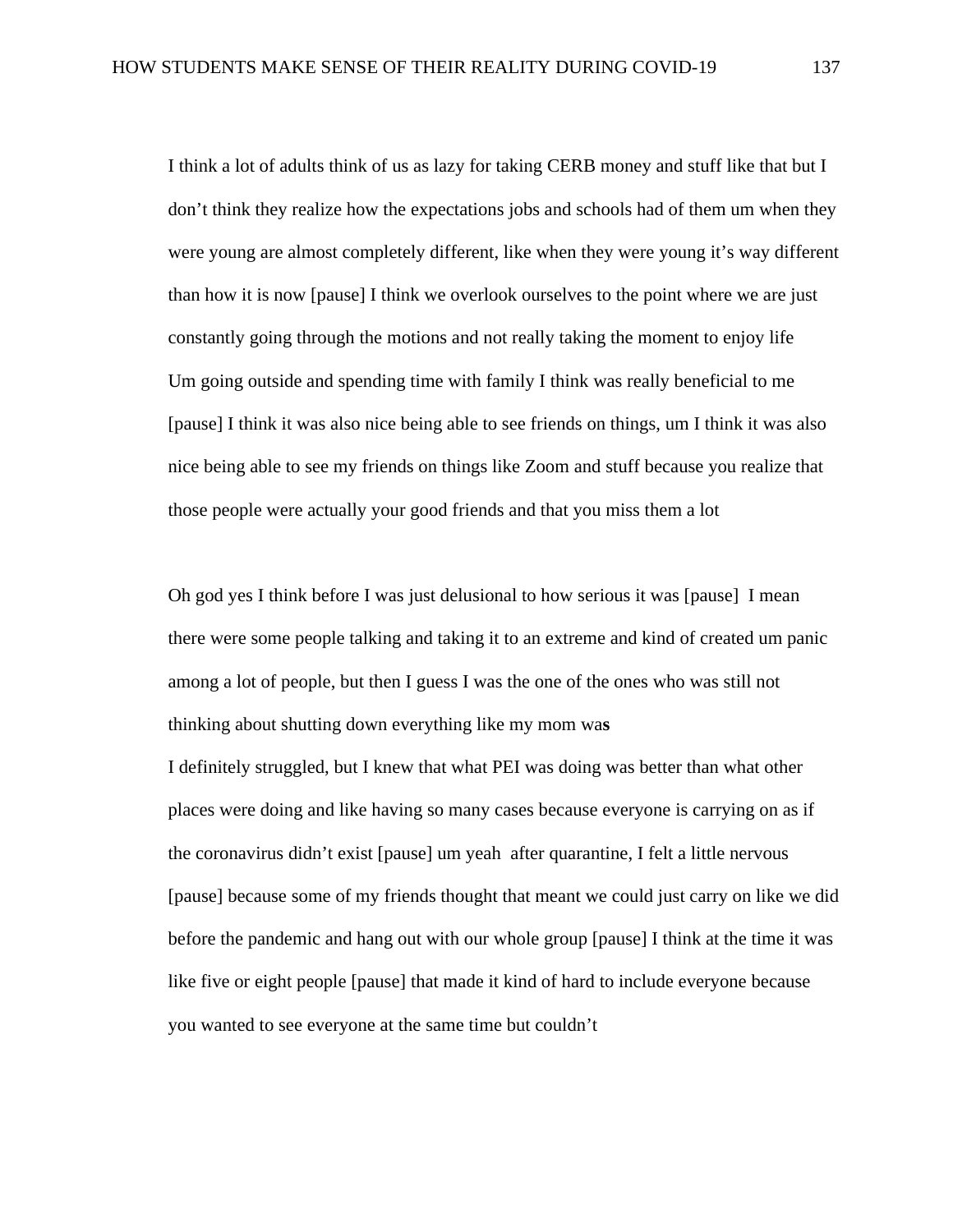I think my mental health generally stayed pretty stable throughout the whole quarantine [pause] I was stressed and had low moods, but for the most part I was understanding [pause] when the restrictions were loosened a bit I felt a little more free

At first my thoughts were basically like finally I wanted to be able to see other loved ones other than my immediate family [pause] um but I was still a little nervous that people were going to take it too far and when we would all just like, need to go back to quarantine [pause] I was positive it was going to happen [pause] um I kind of held back going to restaurants and stores in person for a while until I felt more comfortable [pause] um yeah so I was a little nervous, but I also had a lot of trust in Heather Morrison

Yeah I feel like it was a little harder just starting back to work in previous years [pause] but the hours I worked were kind of convenient for me to enjoy most of my days, so I was really grateful for that [pause] I mean was even, even when I was at work I didn't really feel like it was hard work because I was with people I knew so it was kind of not fun but like better than a lot of other jobs I did have in the past [pause] so it was a good post-Covid job to have I guess [laughs]

# **Subthemes of Reflections on different factors associated with Covid-19**

# **Judgements**

Throughout the interview, the participant made certain judgements about the seriousness of the pandemic because of sources from either healthcare workers, friends, and family members. She also made judgements about how others obeyed the rules when PEI was no longer in quarantine and were able to have small gatherings. The participant also assumed adults think of her age as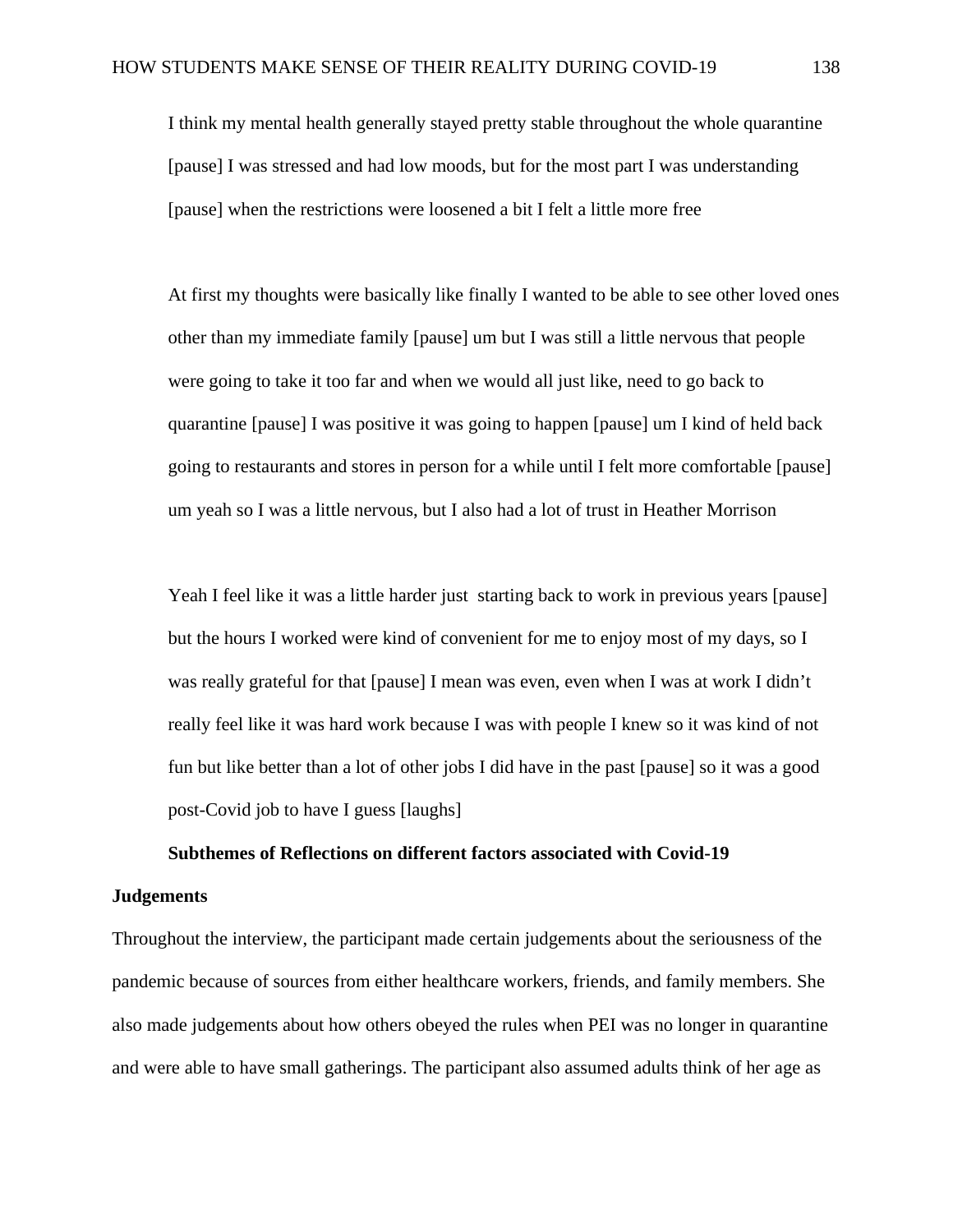lazy but went on to say how overworked her generation is. These judgements were not meanspirited. they were from her perspective about how she was interpreting her reality around her.

# **Supported quotations from the discussion**

Um after quarantine, I felt a little nervous. Because some of my friends thought that meant we could just carry on like we did before the pandemic and hang out with our whole group [pause] I think at the time it was like five or eight people [pause] that made it kind of hard to include everyone because you wanted to see everyone at the same time but couldn't

I mean there were some people talking and taking it [Covid] to an extreme and kind of created um panic among a lot of people, but then I guess I was the one of the ones who was still not thinking about shutting down everything like my mom was

I think a lot of adults think of us as lazy for taking CERB money and stuff like that but I don't think they realize how the expectations jobs and schools had of them um when they were young are almost completely different, like when they were young it's way different than how it is now

Um ah I talk about this with my friends all the time [pause] um it's funny because at the first we were all wondering why people thought it was such a big deal [pause] like nurses and [inaudible] made it seem just like a common cold you know [pause] I didn't think it would amount to anything until those two days before PEI was put into quarantine

# **Appreciation**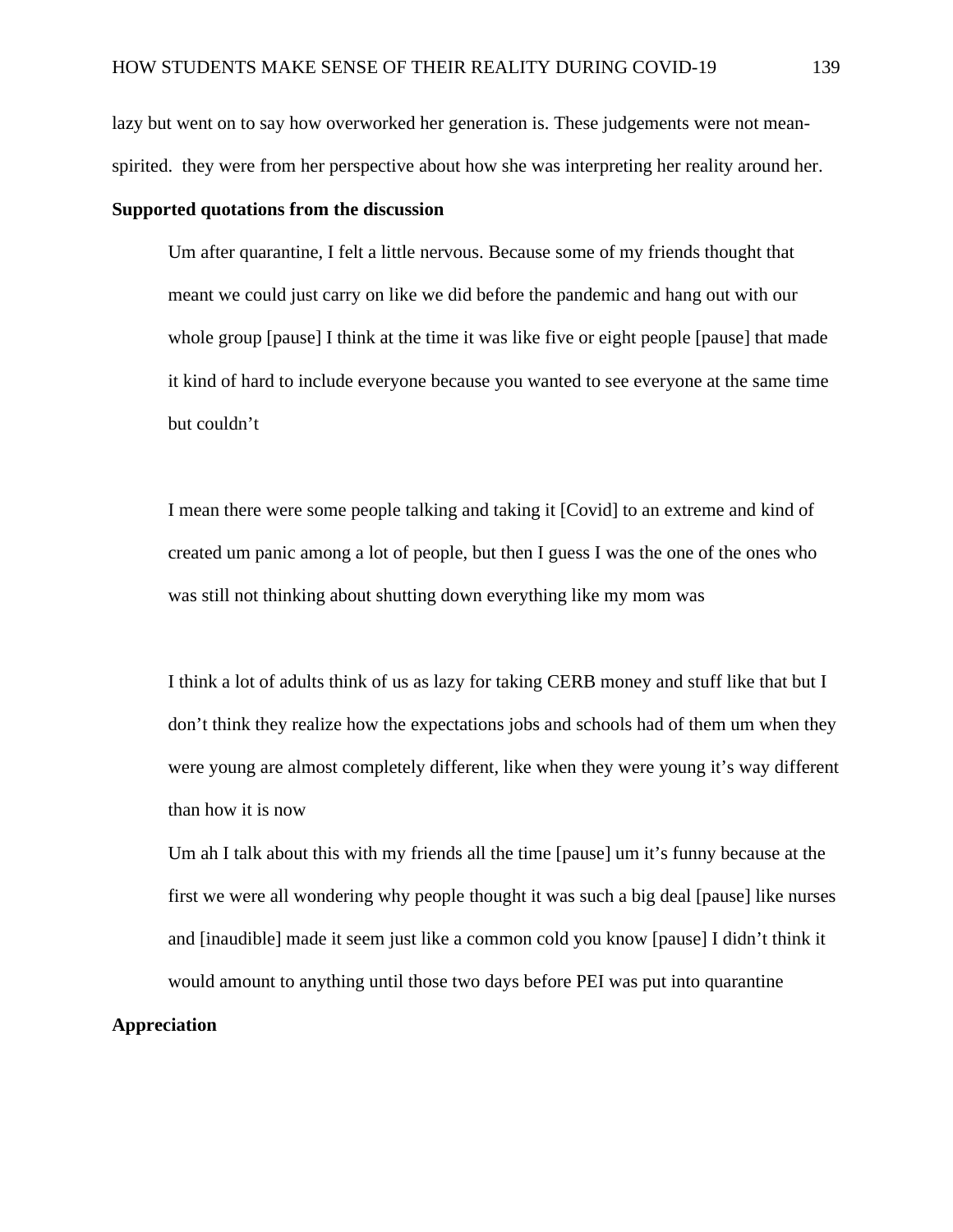The participant recognized the work put into accommodating the public during the Covid-19 pandemic. She realized that she could have been working a lot more without income coming in such as CERB. She believed a lot of people have benefited from the break during the summer time. She believes her age group is so overworked that they are not able to take time for themselves to enjoy their life. Looking back, the participant talked about how quarantine was beneficial to her because she was able to go outside and spend time with her family and was still able to talk to her friends on apps such as Zoom. These moments helped her realize that her friends were true friends because of how much she missed them. She discussed how she was lucky to have a good job after quarantine and was able to be understanding when different measures were put in place. All in all, the participant was grateful to live in PEI because of the lower number of cases compared to other places and her trust in Heather Morrison.

## **Supported quotations during the discussion**

Yeah I feel like it was a little harder just starting back to work in previous years [pause] but the hours I worked were kind of convenient for me to enjoy most of my days, so I was really grateful for that [pause] I mean was even, even when I was at work I didn't really feel like it was hard work because I was with people I knew so it was kind of not fun but like better than a lot of other jobs I did have in the past [pause] so it was a good post-Covid job to have I guess [laughs]

At first my thoughts were basically like finally [pause] I wanted to be able to see other loved ones other than my immediate family [pause] um but I was still a little nervous that people were going to take it too far and when we would all just like, need to go back to quarantine [pause] I was positive it was going to happen [pause] um I kind of held back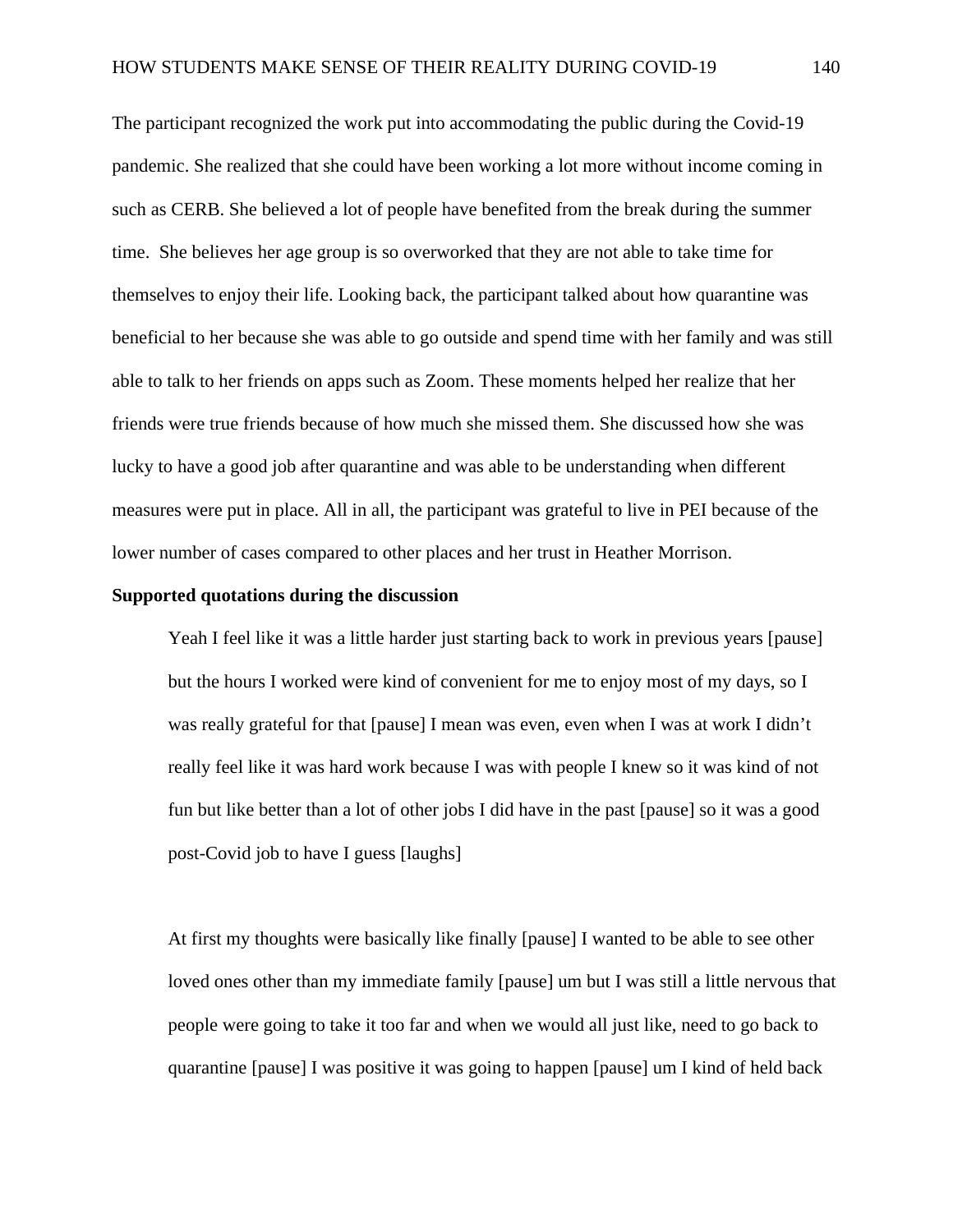going to restaurants and stores in person for a while until I felt more comfortable um yeah so I was a little nervous, but I also had a lot of trust in Heather Morrison

I think my mental health generally stayed pretty stable throughout the whole quarantine [pause] I was stressed and had low moods, but for the most part I was understanding [pause] when the restrictions were loosened a bit I felt a little more free

Um going outside and spending time with family I think was really beneficial to me [pause] I think it was also nice being able to see friends on things, um I think it was also nice being able to see my friends on things like Zoom and stuff because you realize that those people were actually your good friends and that you miss them a lot I don't know if during the quarantine I would have loved to be working when everyone else was getting CERB [pause] um I think a lot of people my age would have benefited from this break

# **Secondary theme**

# **Ups and Downs of Education during Covid-19**

During the research conversation, education was brought up a few times to touch on the participants experience with online learning. The participant found online classes beneficial to her because she does not live close to the school so it was nice not to spend money on gas, taking the time to either pack a lunch, or spending money on food in town. She felt comfortable being able to do work in the comfort of her home. She thinks she developed a good work ethic, but is not sure if her work ethic is only applied to online learning or if it will help her during in-person classes too. The participant did say that she was nervous to write a test in person again, which the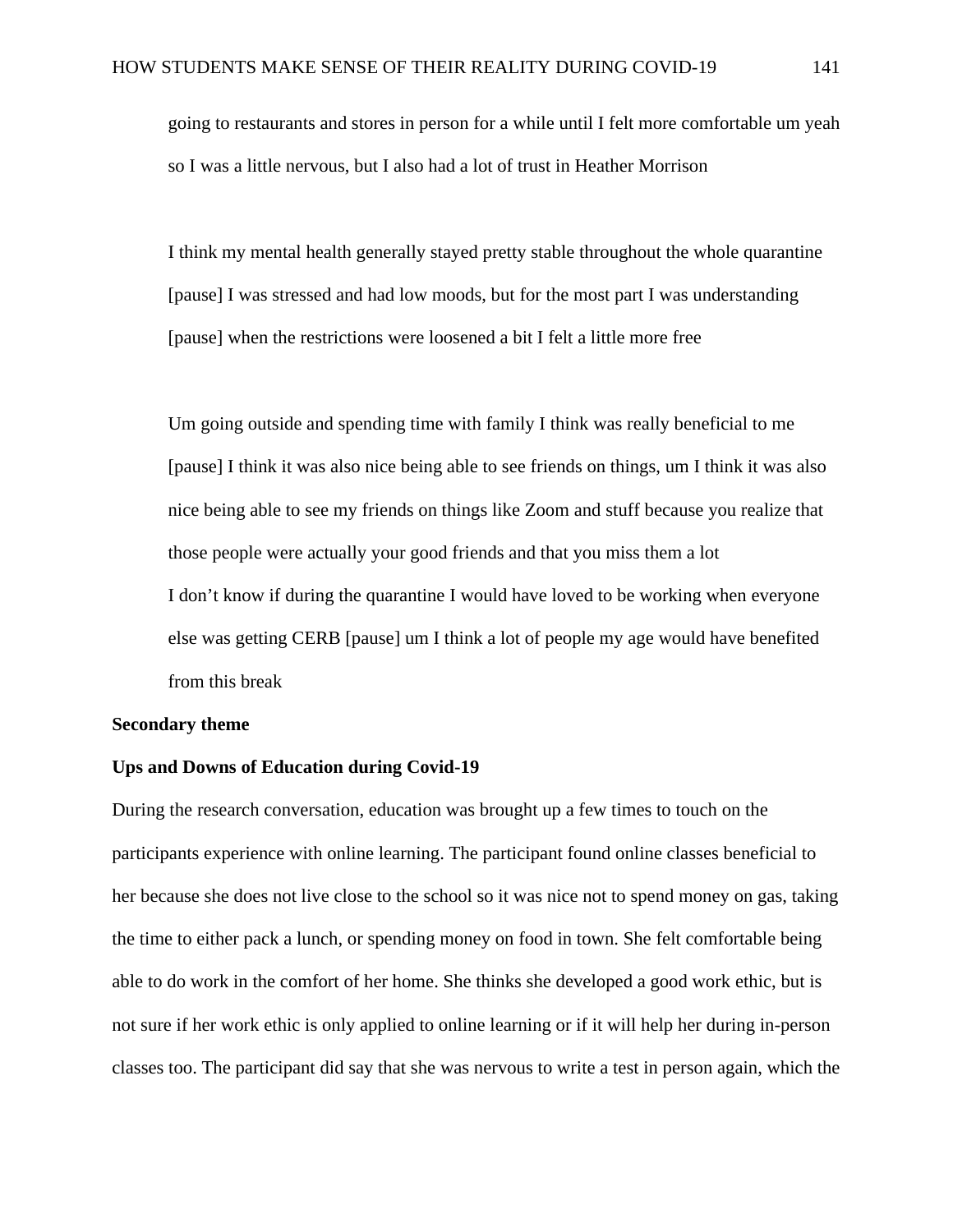research assistant assumes is because when the participant is doing an online test she can use the material she studied while writing. The participant found doing group work hard because she will end up doing the work and the day before something is due, she can see that her group did not contribute their part of the work. She thinks that in-person classes would hold people more accountable to do their work. The participant stressed that it was harder to communicate with professors because when she had an online lecture, she did not want to take any more of her professor's time to ask more questions, whereas it is a lot easier to talk to a professor after class when she could visibly see that the professor was not in a rush to do something after.

# **Supported quotations during the discussion**

Um, I actually really like them [pause] I feel like a lot of my friends would rather be in school [pause] but I don't live close to the school so it's nice being able to work from home, so when I have to pack a lunch, waste gas, and I can get everything done in the comfort of my home

I don't love online labs because I don't really feel like I am learning all that much but I really don't find online classes bad at all [pause] I am nervous for the day where I have to write a test in person again though

I mean I feel like I have developed a pretty good work ethic this year but I don't know if this type of work ethic will only apply to the online-learning or if it will also be beneficial for in-person learning too I guess we will see when the time comes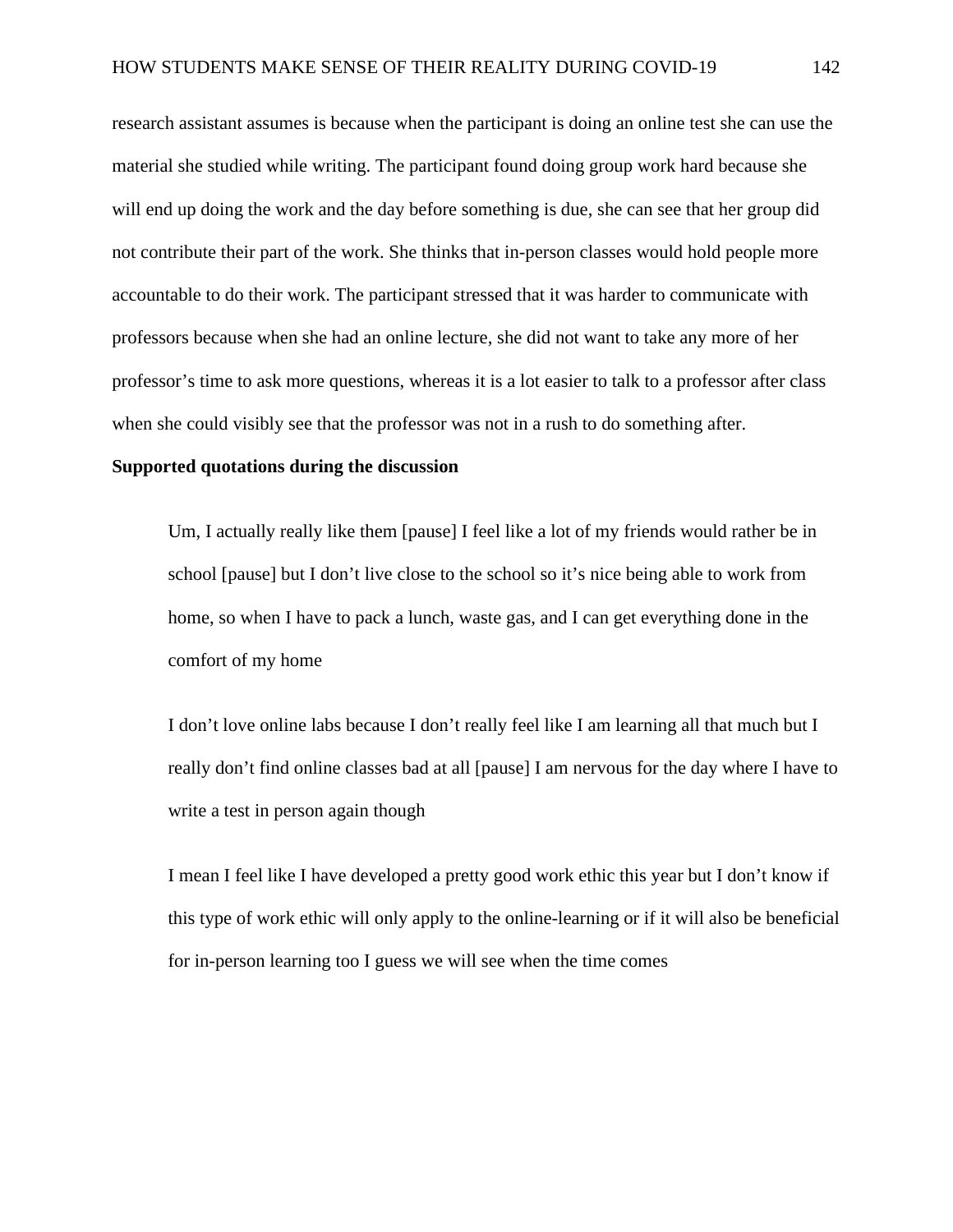Like I don't love doing group work because I can't um I can't see myself finishing my part then looking the night before to see what my group did and see they did nothing [pause] um it's a little easier to hold people accountable in person I would say

I also find it a little more difficult to communicate with professors [pause] especially being in nursing, since the classes are a bit smaller I think it would be nice for me to be able to talk to a professor after class if I had any questions but when it's online-I mean you can still do that, but no one feels like they should I don't think [pause] I guess the motivation or drive is a little harder to have when you are online, but I feel like my individual skills are better online

#### **Secondary Theme**

# **Personal Experience with Covid-19**

During the course of the Covid-19 pandemic, the participant was able to articulate how she found quarantine beneficial to her mental and physical well-being as well as noting the factors that made living during a global pandemic especially difficult. The participant was able to express her gratitude for many different things during Covid-19 as documented under the subtheme "Appreciation," however she also learned new perspectives and was able to learn more positive habits during the pandemic as well. She found that she was doing things more for herself such as going outside, cooking, working out, and practicing different mindfulness exercises. She said that she thought this was good for her as she probably would not have if she was going to school every day and studying.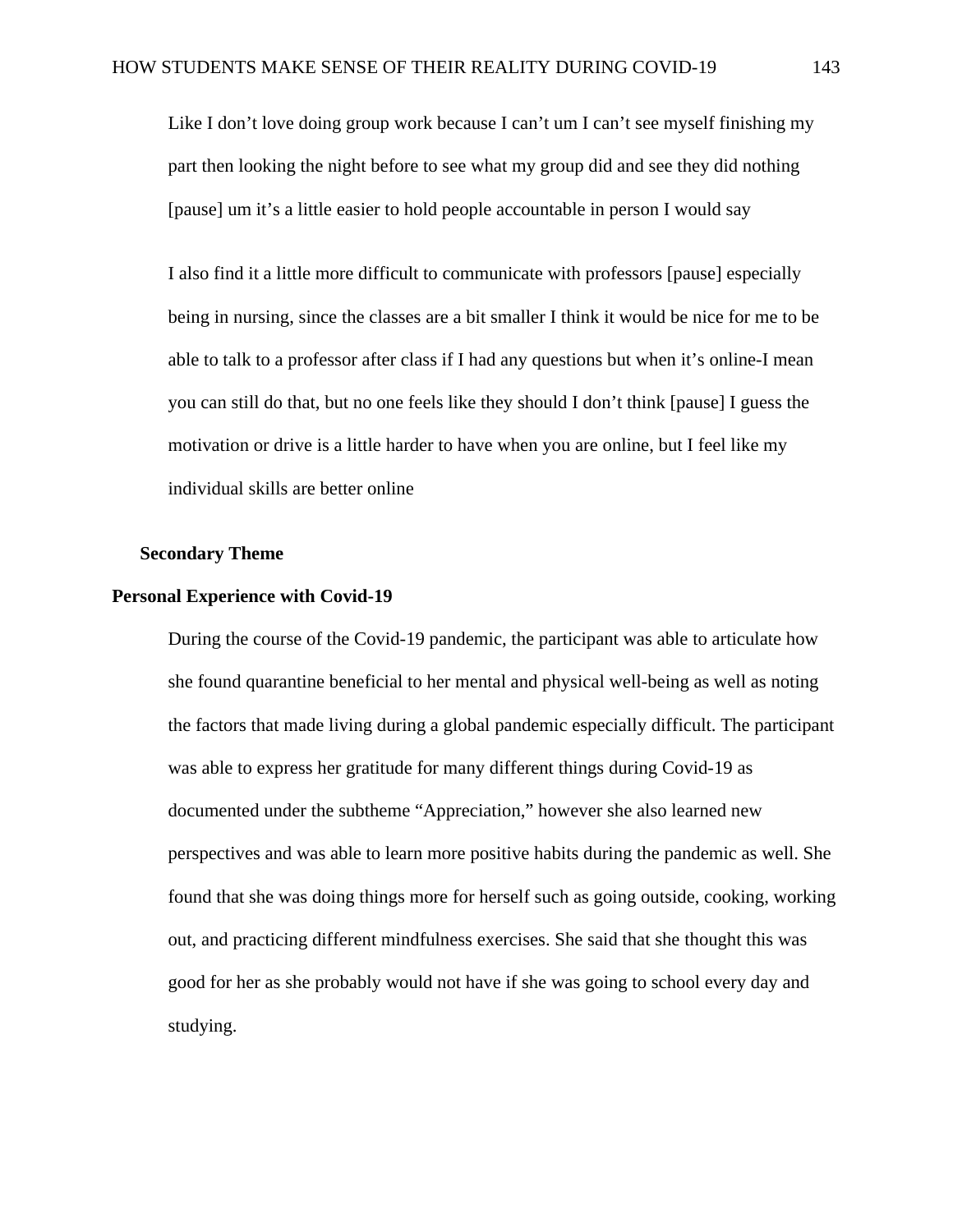# **Supported quotations during the discussion**

Um during the quarantine I wouldn't say I hated it, but it was definitely stressful not knowing what the future held [pause] like I just wanted to know if I would start, if I should start thinking about looking for a job in the summer or and if there were literally going to be in quarantine for another year

I spent a lot of time like, watching shows and Tik Toks and stuff like that, but I also spent a lot of time like, as I said, like learning how to cook and like trying new workouts, going for walks, and writing things I am grateful for and stuff like that

I found myself doing more things which for um more things for myself which was kind of interesting [laughs]. I guess we had no one else really to do anything with

Um yeah [pause] I think uh I think I can see how spending more time with family definitely made us more closer

I think it was also good for me because I would go outside more than I would if I was going to school every day or studying

I also started cooking more which if I didn't do that I probably would not have um learned as much as i have at this point

I spent a lot of time like, watching shows and TikToks and stuff like that, but I also spent a lot of time like, as I said, like learning how to cook and like trying new workouts, going for walks, and writing things I am grateful for and stuff like that

# **Difficult Experiences during Covid-19**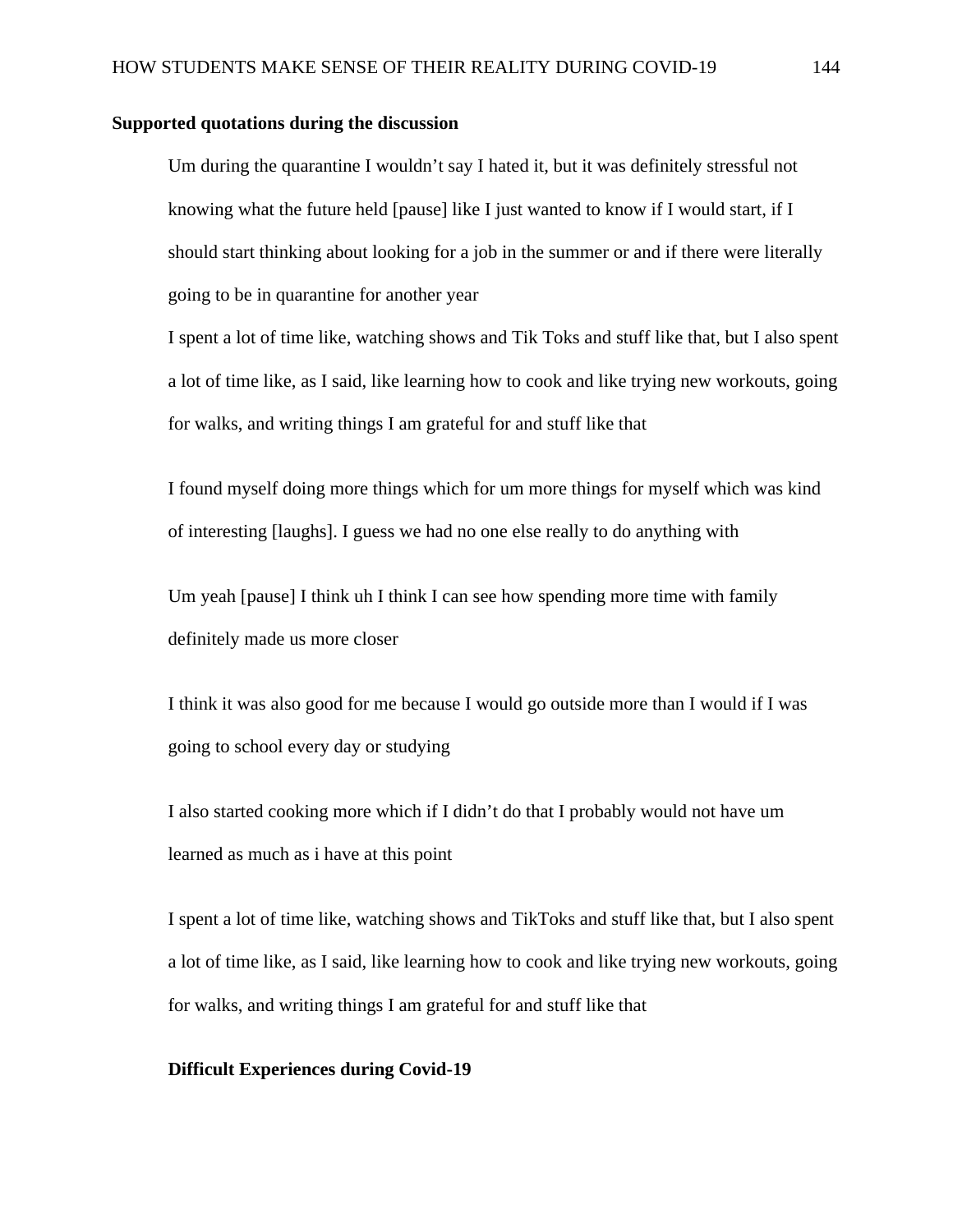The participant was able to speak in a positive light about her experience with the pandemic, however was still open to discuss about her struggles during Covid-19. She found it hard not being able to see her boyfriend and friends. She also found it difficult not knowing what the future held. She did not like not knowing because she was unsure if she should start looking for a job or not. She also found it difficult trying to include all over her friends when the limit was only five to eight people. What seems to be an annoyance to the participant, was talking about Covid-19. The research assistant assumed she did not like talking about Covid-19 with friends because people hear about it all the time through television, newspaper, Facebook lives, and through work. It is safe to assume that the topic is talked about a lot considering life on PEI is not too restricted compared to other places.

## **Supported quotations during the discussion**

I mean there were definitely things that were negative outcomes [pause] like I really didn't like not being able to see my boyfriend and my friends, but I guess most other people weren't able to see their people either

Um during the quarantine I wouldn't say I hated it, but it was definitely stressful not knowing what the future held [pause] like I just wanted to know if I would start, if I should start thinking about looking for a job in the summer or and if there were literally going to be in quarantine for another year

Um yeah [pause] um after quarantine, I felt a little nervous because some of my friends thought that meant we could just carry on like we did before the pandemic and hang out with our whole group [pause] I think at the time it was like five or eight people [pause]